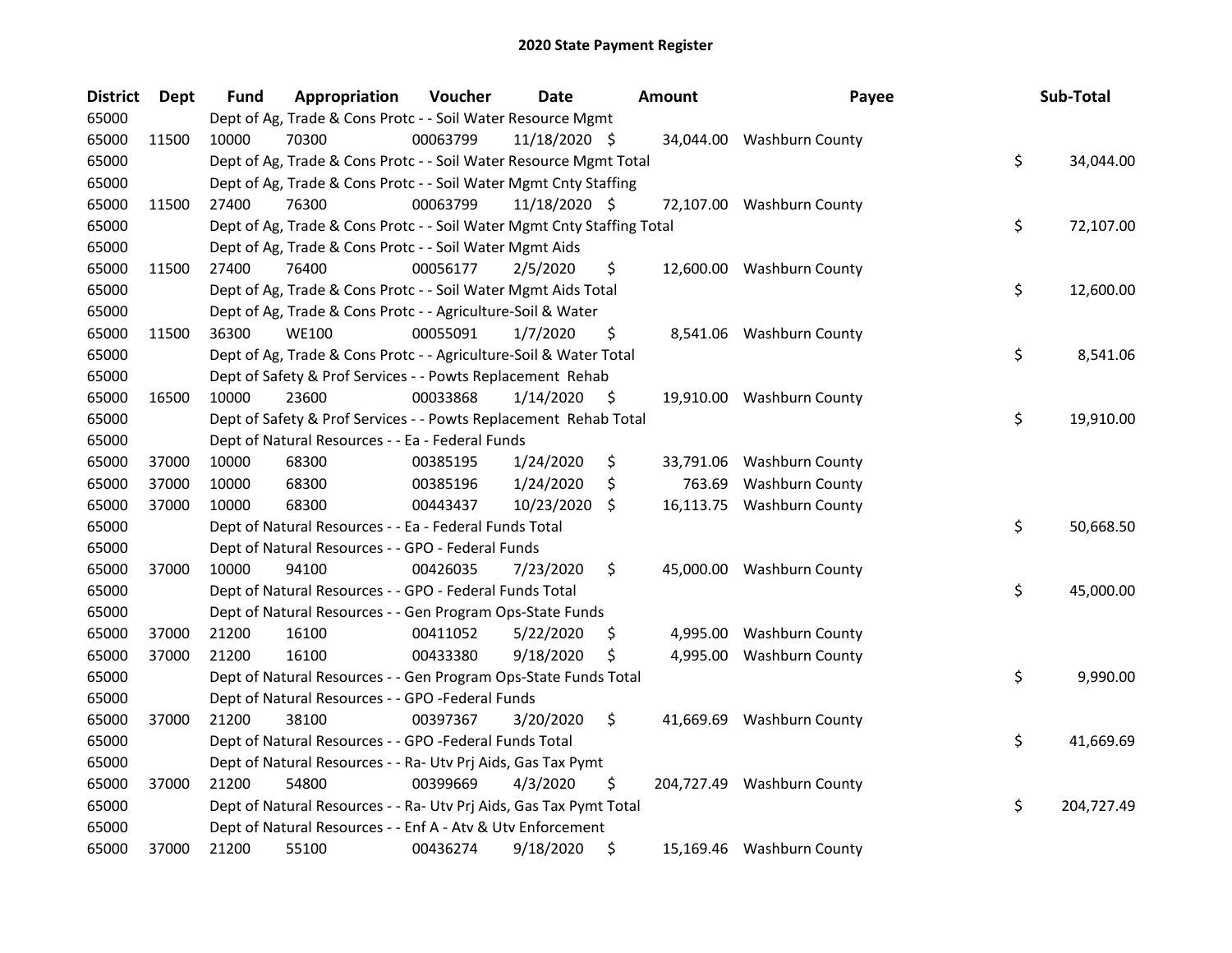| <b>District</b> | <b>Dept</b> | <b>Fund</b> | Appropriation                                                      | Voucher  | <b>Date</b>   |     | <b>Amount</b> | Payee                     | Sub-Total       |
|-----------------|-------------|-------------|--------------------------------------------------------------------|----------|---------------|-----|---------------|---------------------------|-----------------|
| 65000           |             |             | Dept of Natural Resources - - Enf A - Atv & Utv Enforcement Total  |          |               |     |               |                           | \$<br>15,169.46 |
| 65000           |             |             | Dept of Natural Resources - - Enf A - Snow Enforcement             |          |               |     |               |                           |                 |
| 65000           | 37000       | 21200       | 55200                                                              | 00436457 | 9/24/2020     | \$  |               | 5,992.93 Washburn County  |                 |
| 65000           |             |             | Dept of Natural Resources - - Enf A - Snow Enforcement Total       |          |               |     |               |                           | \$<br>5,992.93  |
| 65000           |             |             | Dept of Natural Resources - - Wildlife Damage Claims & Abat        |          |               |     |               |                           |                 |
| 65000           | 37000       | 21200       | 55300                                                              | 00395819 | 3/19/2020     | \$  |               | 6,148.52 Washburn County  |                 |
| 65000           | 37000       | 21200       | 55300                                                              | 00399615 | 4/3/2020      | \$  | 49.16         | <b>Washburn County</b>    |                 |
| 65000           | 37000       | 21200       | 55300                                                              | 00408150 | 5/21/2020     | \$  | 11,800.35     | <b>Washburn County</b>    |                 |
| 65000           | 37000       | 21200       | 55300                                                              | 00428788 | 8/13/2020     | \$  | 6,875.25      | <b>Washburn County</b>    |                 |
| 65000           | 37000       | 21200       | 55300                                                              | 00444699 | 11/25/2020 \$ |     |               | 5,303.72 Washburn County  |                 |
| 65000           |             |             | Dept of Natural Resources - - Wildlife Damage Claims & Abat Total  |          |               |     |               |                           | \$<br>30,177.00 |
| 65000           |             |             | Dept of Natural Resources - - Ra- Fish, WI & Forestry              |          |               |     |               |                           |                 |
| 65000           | 37000       | 21200       | 56400                                                              | 00400739 | 4/9/2020      | \$  |               | 7,018.99 Washburn County  |                 |
| 65000           |             |             | Dept of Natural Resources - - Ra- Fish, WI & Forestry Total        |          |               |     |               |                           | \$<br>7,018.99  |
| 65000           |             |             | Dept of Natural Resources - - Resaids - Forest Croplnd & Mfl       |          |               |     |               |                           |                 |
| 65000           | 37000       | 21200       | 56600                                                              | 00436114 | 9/18/2020     | \$. |               | 26,589.81 Washburn County |                 |
| 65000           |             |             | Dept of Natural Resources - - Resaids - Forest CropInd & Mfl Total |          |               |     |               |                           | \$<br>26,589.81 |
| 65000           |             |             | Dept of Natural Resources - - Resaids - County Forest Loans        |          |               |     |               |                           |                 |
| 65000           | 37000       | 21200       | 56700                                                              | 00384927 | 1/23/2020     | \$  |               | 74,737.18 Washburn County |                 |
| 65000           |             |             | Dept of Natural Resources - - Resaids - County Forest Loans Total  |          |               |     |               |                           | \$<br>74,737.18 |
| 65000           |             |             | Dept of Natural Resources - - Ra- Suppl Snow Trail Aids            |          |               |     |               |                           |                 |
| 65000           | 37000       | 21200       | 56900                                                              | 00381123 | 1/16/2020     | \$  |               | 11,521.83 Washburn County |                 |
| 65000           |             |             | Dept of Natural Resources - - Ra- Suppl Snow Trail Aids Total      |          |               |     |               |                           | \$<br>11,521.83 |
| 65000           |             |             | Dept of Natural Resources - - Resaids - Cnty Forst & Admin         |          |               |     |               |                           |                 |
| 65000           | 37000       | 21200       | 57200                                                              | 00395750 | 3/16/2020     | \$  |               | 59,963.96 Washburn County |                 |
| 65000           |             |             | Dept of Natural Resources - - Resaids - Cnty Forst & Admin Total   |          |               |     |               |                           | \$<br>59,963.96 |
| 65000           |             |             | Dept of Natural Resources - - Ra- Cnty Snow Trail & Area Aid       |          |               |     |               |                           |                 |
| 65000           | 37000       | 21200       | 57400                                                              | 00432142 | 9/1/2020      | \$  |               | 34,995.00 Washburn County |                 |
| 65000           |             |             | Dept of Natural Resources - - Ra- Cnty Snow Trail & Area Aid Total |          |               |     |               |                           | \$<br>34,995.00 |
| 65000           |             |             | Dept of Natural Resources - - Ra- Snowmobile Trail Areas           |          |               |     |               |                           |                 |
| 65000           | 37000       | 21200       | 57500                                                              | 00433517 | 9/2/2020      | \$  | 36,495.00     | <b>Washburn County</b>    |                 |
| 65000           | 37000       | 21200       | 57500                                                              | 00438144 | 9/30/2020     | \$  | 23,274.39     | <b>Washburn County</b>    |                 |
| 65000           |             |             | Dept of Natural Resources - - Ra- Snowmobile Trail Areas Total     |          |               |     |               |                           | \$<br>59,769.39 |
| 65000           |             |             | Dept of Natural Resources - - Ra- Atv Prj Aids, Gas Tax Pymt       |          |               |     |               |                           |                 |
| 65000           | 37000       | 21200       | 57600                                                              | 00381040 | 1/8/2020      | \$  |               | 35,965.00 Washburn County |                 |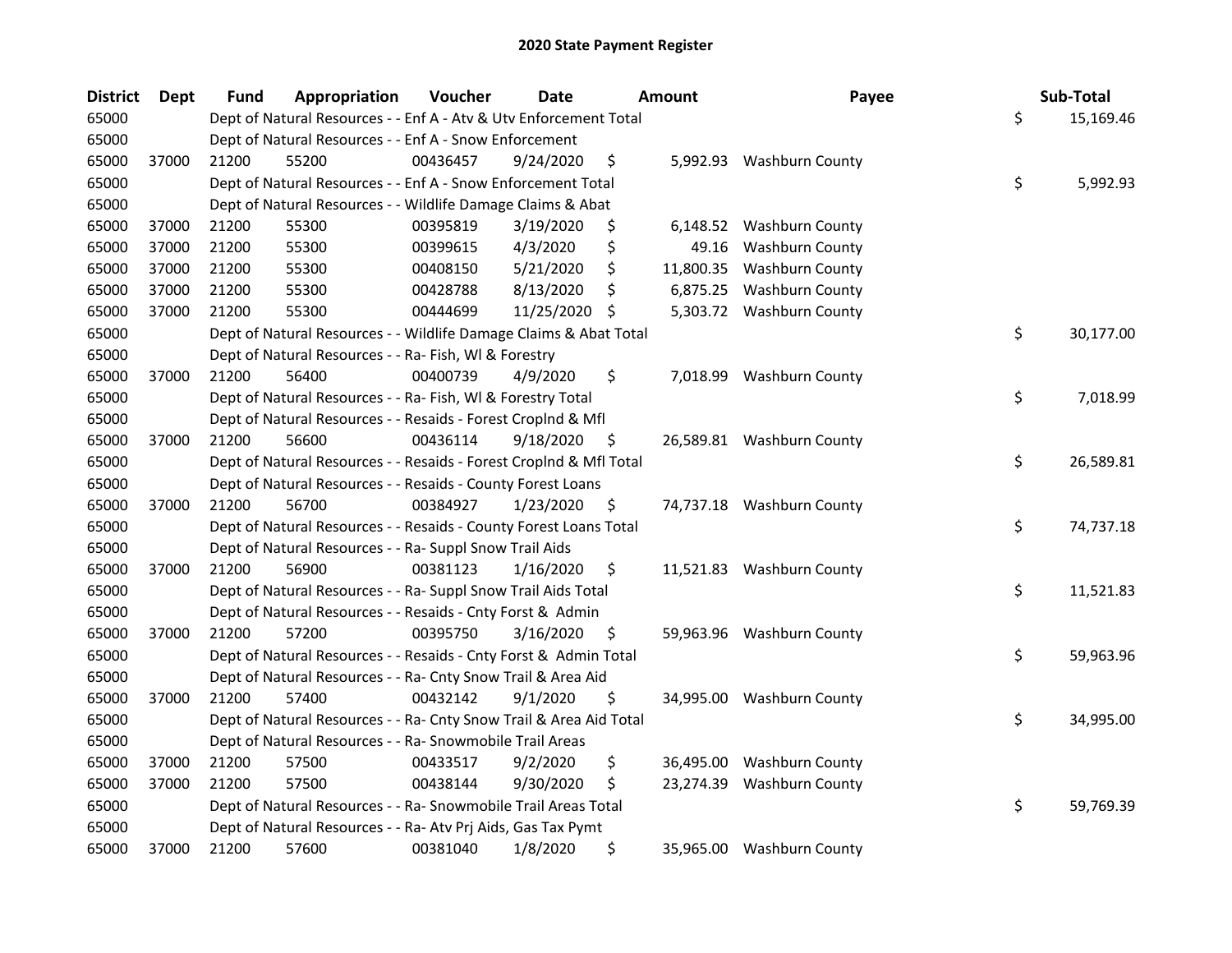| <b>District</b> | Dept  | <b>Fund</b> | Appropriation                                                      | Voucher  | Date      |      | Amount    | Payee                      | Sub-Total        |
|-----------------|-------|-------------|--------------------------------------------------------------------|----------|-----------|------|-----------|----------------------------|------------------|
| 65000           | 37000 | 21200       | 57600                                                              | 00385199 | 5/1/2020  | \$   | 1,945.00  | Washburn County            |                  |
| 65000           | 37000 | 21200       | 57600                                                              | 00433441 | 9/1/2020  | \$   | 47,560.00 | <b>Washburn County</b>     |                  |
| 65000           |       |             | Dept of Natural Resources - - Ra- Atv Prj Aids, Gas Tax Pymt Total |          |           |      |           |                            | \$<br>85,470.00  |
| 65000           |       |             | Dept of Natural Resources - - Ra- Atv Project Aids                 |          |           |      |           |                            |                  |
| 65000           | 37000 | 21200       | 57700                                                              | 00385199 | 5/1/2020  | \$   | 16,342.57 | Washburn County            |                  |
| 65000           | 37000 | 21200       | 57700                                                              | 00407763 | 5/6/2020  | \$   | 143.98    | <b>Washburn County</b>     |                  |
| 65000           | 37000 | 21200       | 57700                                                              | 00433683 | 9/9/2020  | \$   | 2,253.45  | <b>Washburn County</b>     |                  |
| 65000           | 37000 | 21200       | 57700                                                              | 00433701 | 9/8/2020  | \$   | 9,615.00  | Washburn County            |                  |
| 65000           | 37000 | 21200       | 57700                                                              | 00445457 | 11/6/2020 | \$   | 23,668.13 | <b>Washburn County</b>     |                  |
| 65000           | 37000 | 21200       | 57700                                                              | 00445458 | 11/6/2020 | \$   |           | 124,822.50 Washburn County |                  |
| 65000           |       |             | Dept of Natural Resources - - Ra- Atv Project Aids Total           |          |           |      |           |                            | \$<br>176,845.63 |
| 65000           |       |             | Dept of Natural Resources - - Resaids - Pymt In Lieu Tax Fed       |          |           |      |           |                            |                  |
| 65000           | 37000 | 21200       | 58400                                                              | 00439078 | 10/1/2020 | Ş    |           | 12,736.00 Washburn County  |                  |
| 65000           |       |             | Dept of Natural Resources - - Resaids - Pymt In Lieu Tax Fed Total |          |           |      |           |                            | \$<br>12,736.00  |
| 65000           |       |             | Dept of Natural Resources - - Ea - Invasive Aqu & Lake Mon         |          |           |      |           |                            |                  |
| 65000           | 37000 | 21200       | 67800                                                              | 00389958 | 2/18/2020 | \$,  | 19,699.49 | Washburn County            |                  |
| 65000           |       |             | Dept of Natural Resources - - Ea - Invasive Aqu & Lake Mon Total   |          |           |      |           |                            | \$<br>19,699.49  |
| 65000           |       |             | Dept of Natural Resources - - Fin Asst For Responsible Units       |          |           |      |           |                            |                  |
| 65000           | 37000 | 27400       | 67000                                                              | 00413128 | 5/29/2020 | \$   |           | 79,227.56 Washburn County  |                  |
| 65000           |       |             | Dept of Natural Resources - - Fin Asst For Responsible Units Total |          |           |      |           |                            | \$<br>79,227.56  |
| 65000           |       |             | Dept of Natural Resources - - Recycling Consolidation Grants       |          |           |      |           |                            |                  |
| 65000           | 37000 | 27400       | 67300                                                              | 00413128 | 5/29/2020 | - \$ |           | 4,045.24 Washburn County   |                  |
| 65000           |       |             | Dept of Natural Resources - - Recycling Consolidation Grants Total |          |           |      |           |                            | \$<br>4,045.24   |
| 65000           |       |             | Dept of Natural Resources - - Property Dev Projects (20-21)        |          |           |      |           |                            |                  |
| 65000           | 37000 | 36300       | TA310                                                              | 00445460 | 11/6/2020 | \$   |           | 22,250.40 Washburn County  |                  |
| 65000           |       |             | Dept of Natural Resources - - Property Dev Projects (20-21) Total  |          |           |      |           |                            | \$<br>22,250.40  |
| 65000           |       |             | WI Dept of Transportation - - Eldly&Disa Co/Aid Sf                 |          |           |      |           |                            |                  |
| 65000           | 39500 | 21100       | 16800                                                              | 00495439 | 2/25/2020 | \$   | 79,889.00 | Washburn County            |                  |
| 65000           | 39500 | 21100       | 16800                                                              | 00529711 | 5/26/2020 | \$   | 351.00    | <b>Washburn County</b>     |                  |
| 65000           |       |             | WI Dept of Transportation - - Eldly&Disa Co/Aid Sf Total           |          |           |      |           |                            | \$<br>80,240.00  |
| 65000           |       |             | WI Dept of Transportation - - County Forest Aids                   |          |           |      |           |                            |                  |
| 65000           | 39500 | 21100       | 17000                                                              | 00500045 | 3/10/2020 | \$   |           | 33,671.43 Washburn County  |                  |
| 65000           |       |             | WI Dept of Transportation - - County Forest Aids Total             |          |           |      |           |                            | \$<br>33,671.43  |
| 65000           |       |             | WI Dept of Transportation - - Trans Aids To Co.-Sf                 |          |           |      |           |                            |                  |
| 65000           | 39500 | 21100       | 19000                                                              | 00475488 | 1/6/2020  | \$   |           | 379,895.78 Washburn County |                  |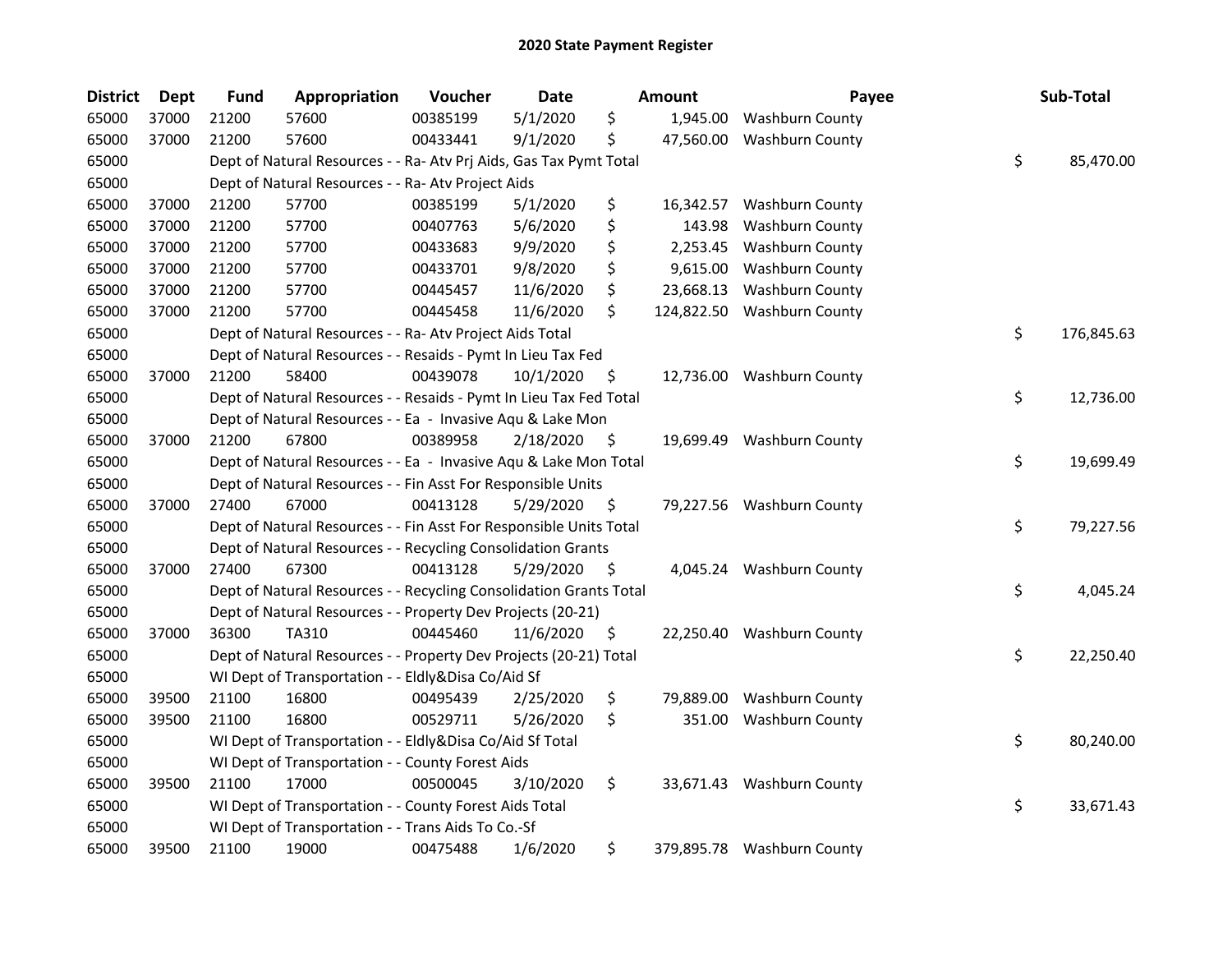| <b>District</b> | <b>Dept</b> | <b>Fund</b> | Appropriation                                            | Voucher  | <b>Date</b> | <b>Amount</b>    | Payee                     | Sub-Total          |
|-----------------|-------------|-------------|----------------------------------------------------------|----------|-------------|------------------|---------------------------|--------------------|
| 65000           | 39500       | 21100       | 19000                                                    | 00542335 | 7/6/2020    | \$<br>759,791.56 | <b>Washburn County</b>    |                    |
| 65000           | 39500       | 21100       | 19000                                                    | 00585161 | 10/5/2020   | \$<br>379,895.80 | <b>Washburn County</b>    |                    |
| 65000           |             |             | WI Dept of Transportation - - Trans Aids To Co.-Sf Total |          |             |                  |                           | \$<br>1,519,583.14 |
| 65000           |             |             | WI Dept of Transportation - - Loc Trns Facl Implfd       |          |             |                  |                           |                    |
| 65000           | 39500       | 21100       | 27600                                                    | 00634721 | 12/30/2020  | \$<br>260.00     | <b>Washburn County</b>    |                    |
| 65000           |             |             | WI Dept of Transportation - - Loc Trns Facl Implfd Total |          |             |                  |                           | \$<br>260.00       |
| 65000           |             |             | WI Dept of Transportation - - Loc Rd Imp Prg St Fd       |          |             |                  |                           |                    |
| 65000           | 39500       | 21100       | 27800                                                    | 00556600 | 7/31/2020   | \$               | 4,257.62 Washburn County  |                    |
| 65000           |             |             | WI Dept of Transportation - - Loc Rd Imp Prg St Fd Total |          |             |                  |                           | \$<br>4,257.62     |
| 65000           |             |             | WI Dept of Transportation - - St Hwy Rehab, Sf           |          |             |                  |                           |                    |
| 65000           | 39500       | 21100       | 36300                                                    | 00494336 | 2/18/2020   | \$<br>5,204.17   | Washburn County           |                    |
| 65000           | 39500       | 21100       | 36300                                                    | 00494359 | 2/18/2020   | \$<br>13,723.76  | Washburn County           |                    |
| 65000           | 39500       | 21100       | 36300                                                    | 00520653 | 4/29/2020   | \$<br>9.00       | <b>Washburn County</b>    |                    |
| 65000           | 39500       | 21100       | 36300                                                    | 00583866 | 9/16/2020   | \$<br>73,936.35  | <b>Washburn County</b>    |                    |
| 65000           | 39500       | 21100       | 36300                                                    | 00584327 | 9/17/2020   | \$<br>8,231.26   | Washburn County           |                    |
| 65000           | 39500       | 21100       | 36300                                                    | 00588142 | 9/22/2020   | \$<br>4.00       | <b>Washburn County</b>    |                    |
| 65000           | 39500       | 21100       | 36300                                                    | 00621806 | 12/2/2020   | \$<br>8.00       | Washburn County           |                    |
| 65000           | 39500       | 21100       | 36300                                                    | 00626139 | 12/10/2020  | \$<br>11.00      | <b>Washburn County</b>    |                    |
| 65000           | 39500       | 21100       | 36300                                                    | 00634723 | 12/30/2020  | \$<br>2,169.01   | <b>Washburn County</b>    |                    |
| 65000           |             |             | WI Dept of Transportation - - St Hwy Rehab, Sf Total     |          |             |                  |                           | \$<br>103,296.55   |
| 65000           |             |             | WI Dept of Transportation - - Hwy Mgmt & Opers Sf        |          |             |                  |                           |                    |
| 65000           | 39500       | 21100       | 36500                                                    | 00493942 | 2/18/2020   | \$<br>1,213.22   | <b>Washburn County</b>    |                    |
| 65000           | 39500       | 21100       | 36500                                                    | 00494336 | 2/18/2020   | \$<br>378.00     | <b>Washburn County</b>    |                    |
| 65000           | 39500       | 21100       | 36500                                                    | 00494339 | 2/18/2020   | \$<br>189.00     | <b>Washburn County</b>    |                    |
| 65000           | 39500       | 21100       | 36500                                                    | 00494359 | 2/18/2020   | \$<br>655.16     | Washburn County           |                    |
| 65000           | 39500       | 21100       | 36500                                                    | 00494363 | 2/19/2020   | \$<br>189.00     | <b>Washburn County</b>    |                    |
| 65000           | 39500       | 21100       | 36500                                                    | 00545268 | 6/29/2020   | \$<br>378.00     | <b>Washburn County</b>    |                    |
| 65000           | 39500       | 21100       | 36500                                                    | 00560422 | 8/3/2020    | \$<br>189.00     | Washburn County           |                    |
| 65000           | 39500       | 21100       | 36500                                                    | 00634683 | 12/29/2020  | \$<br>1,096.00   | <b>Washburn County</b>    |                    |
| 65000           | 39500       | 21100       | 36500                                                    | 00634723 | 12/30/2020  | \$<br>189.00     | <b>Washburn County</b>    |                    |
| 65000           |             |             | WI Dept of Transportation - - Hwy Mgmt & Opers Sf Total  |          |             |                  |                           | \$<br>4,476.38     |
| 65000           |             |             | WI Dept of Transportation - - Routine Maint Sf           |          |             |                  |                           |                    |
| 65000           | 39500       | 21100       | 36800                                                    | 00492643 | 2/20/2020   | \$<br>143,714.96 | <b>Washburn County</b>    |                    |
| 65000           | 39500       | 21100       | 36800                                                    | 00492644 | 2/20/2020   | \$<br>21,519.72  | <b>Washburn County</b>    |                    |
| 65000           | 39500       | 21100       | 36800                                                    | 00493942 | 2/18/2020   | \$               | 35,910.62 Washburn County |                    |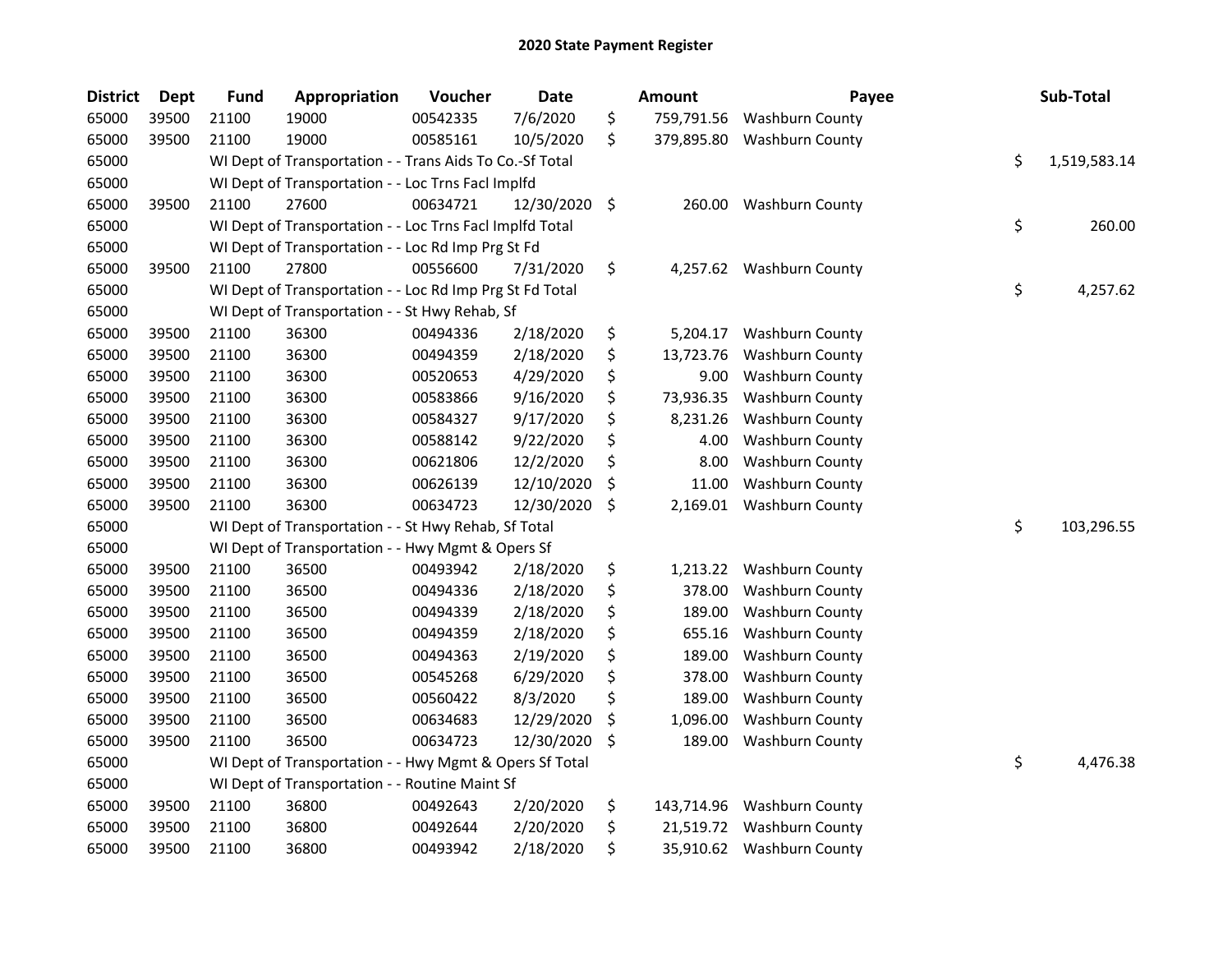| <b>District</b> | Dept  | <b>Fund</b> | Appropriation                                        | Voucher  | <b>Date</b> | <b>Amount</b>    | Payee                  | Sub-Total          |
|-----------------|-------|-------------|------------------------------------------------------|----------|-------------|------------------|------------------------|--------------------|
| 65000           | 39500 | 21100       | 36800                                                | 00494336 | 2/18/2020   | \$<br>135,030.40 | Washburn County        |                    |
| 65000           | 39500 | 21100       | 36800                                                | 00494339 | 2/18/2020   | \$<br>56,812.31  | <b>Washburn County</b> |                    |
| 65000           | 39500 | 21100       | 36800                                                | 00494359 | 2/18/2020   | \$<br>66,155.57  | <b>Washburn County</b> |                    |
| 65000           | 39500 | 21100       | 36800                                                | 00494363 | 2/19/2020   | \$<br>281,021.94 | Washburn County        |                    |
| 65000           | 39500 | 21100       | 36800                                                | 00499605 | 3/5/2020    | \$<br>141,696.98 | Washburn County        |                    |
| 65000           | 39500 | 21100       | 36800                                                | 00503417 | 3/17/2020   | \$<br>169,848.48 | Washburn County        |                    |
| 65000           | 39500 | 21100       | 36800                                                | 00509768 | 3/31/2020   | \$<br>2,477.53   | <b>Washburn County</b> |                    |
| 65000           | 39500 | 21100       | 36800                                                | 00510315 | 4/1/2020    | \$<br>8,546.16   | <b>Washburn County</b> |                    |
| 65000           | 39500 | 21100       | 36800                                                | 00519667 | 4/27/2020   | \$<br>236.47     | <b>Washburn County</b> |                    |
| 65000           | 39500 | 21100       | 36800                                                | 00520818 | 4/30/2020   | \$<br>138,024.30 | Washburn County        |                    |
| 65000           | 39500 | 21100       | 36800                                                | 00521968 | 5/4/2020    | \$<br>26,611.00  | <b>Washburn County</b> |                    |
| 65000           | 39500 | 21100       | 36800                                                | 00529982 | 5/26/2020   | \$<br>1,850.28   | Washburn County        |                    |
| 65000           | 39500 | 21100       | 36800                                                | 00533172 | 6/3/2020    | \$<br>160,500.25 | Washburn County        |                    |
| 65000           | 39500 | 21100       | 36800                                                | 00538518 | 6/18/2020   | \$<br>102,214.59 | Washburn County        |                    |
| 65000           | 39500 | 21100       | 36800                                                | 00544408 | 6/26/2020   | \$<br>54,524.43  | Washburn County        |                    |
| 65000           | 39500 | 21100       | 36800                                                | 00545268 | 6/29/2020   | \$<br>2,065.83   | Washburn County        |                    |
| 65000           | 39500 | 21100       | 36800                                                | 00552327 | 7/15/2020   | \$<br>11,605.67  | Washburn County        |                    |
| 65000           | 39500 | 21100       | 36800                                                | 00560422 | 8/3/2020    | \$<br>184.52     | <b>Washburn County</b> |                    |
| 65000           | 39500 | 21100       | 36800                                                | 00561307 | 8/5/2020    | \$<br>63,077.08  | <b>Washburn County</b> |                    |
| 65000           | 39500 | 21100       | 36800                                                | 00562975 | 8/7/2020    | \$<br>924.52     | Washburn County        |                    |
| 65000           | 39500 | 21100       | 36800                                                | 00565676 | 8/12/2020   | \$<br>22,097.66  | <b>Washburn County</b> |                    |
| 65000           | 39500 | 21100       | 36800                                                | 00571240 | 8/20/2020   | \$<br>168,855.80 | Washburn County        |                    |
| 65000           | 39500 | 21100       | 36800                                                | 00579077 | 9/9/2020    | \$<br>41,643.71  | <b>Washburn County</b> |                    |
| 65000           | 39500 | 21100       | 36800                                                | 00584078 | 9/17/2020   | \$<br>65,228.93  | Washburn County        |                    |
| 65000           | 39500 | 21100       | 36800                                                | 00592450 | 9/29/2020   | \$<br>19,329.93  | Washburn County        |                    |
| 65000           | 39500 | 21100       | 36800                                                | 00592601 | 9/30/2020   | \$<br>44,843.78  | Washburn County        |                    |
| 65000           | 39500 | 21100       | 36800                                                | 00603366 | 10/21/2020  | \$<br>25,967.30  | Washburn County        |                    |
| 65000           | 39500 | 21100       | 36800                                                | 00607811 | 10/29/2020  | \$<br>1,123.44   | <b>Washburn County</b> |                    |
| 65000           | 39500 | 21100       | 36800                                                | 00616939 | 11/18/2020  | \$<br>42,939.83  | Washburn County        |                    |
| 65000           | 39500 | 21100       | 36800                                                | 00620814 | 11/27/2020  | \$<br>53,659.11  | Washburn County        |                    |
| 65000           | 39500 | 21100       | 36800                                                | 00623612 | 12/7/2020   | \$<br>58,091.31  | <b>Washburn County</b> |                    |
| 65000           | 39500 | 21100       | 36800                                                | 00625691 | 12/11/2020  | \$<br>7,835.68   | Washburn County        |                    |
| 65000           | 39500 | 21100       | 36800                                                | 00634682 | 12/29/2020  | \$<br>218.95     | <b>Washburn County</b> |                    |
| 65000           | 39500 | 21100       | 36800                                                | 00634683 | 12/29/2020  | \$<br>222.00     | Washburn County        |                    |
| 65000           |       |             | WI Dept of Transportation - - Routine Maint Sf Total |          |             |                  |                        | \$<br>2,176,611.04 |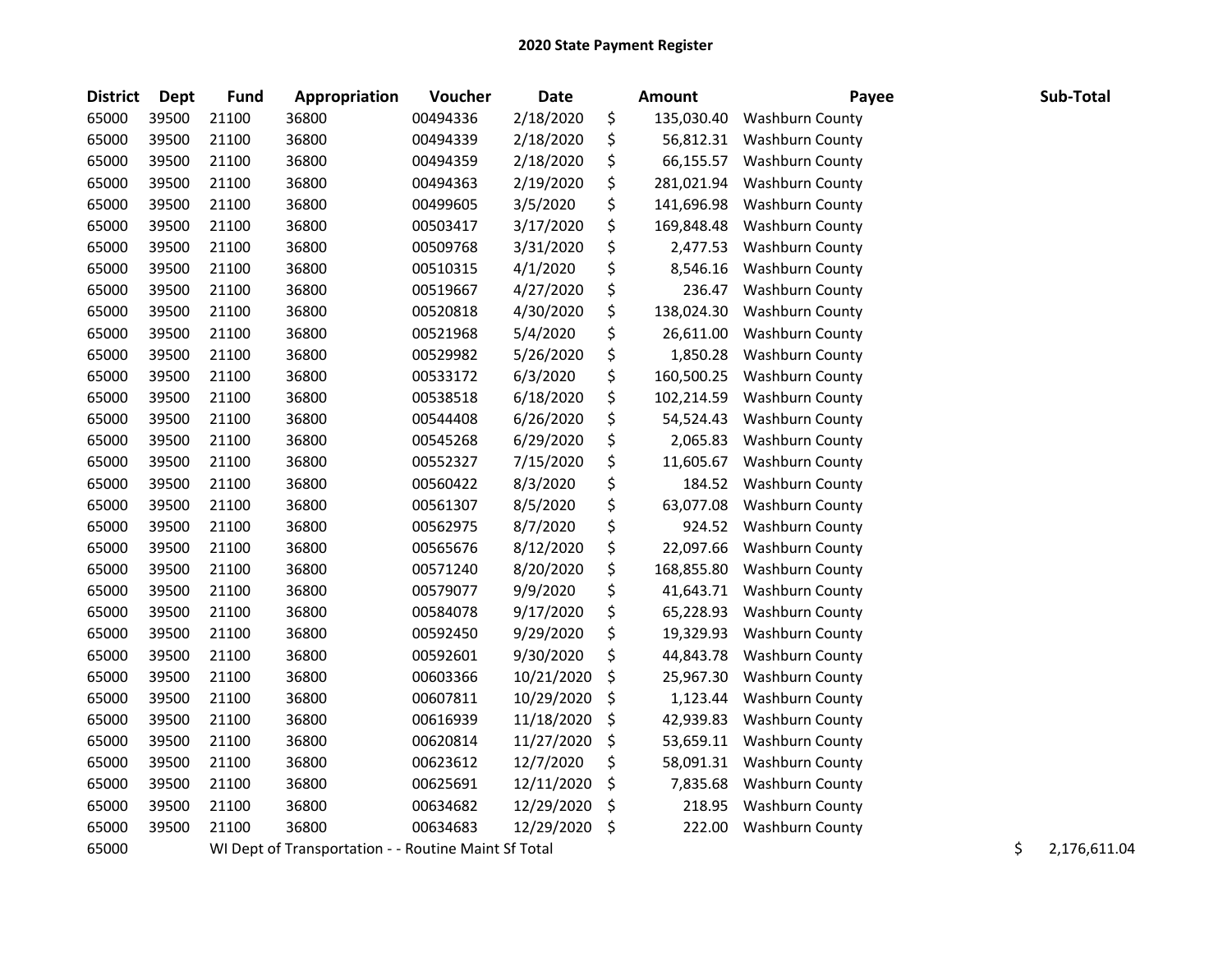| <b>District</b> | Dept  | <b>Fund</b> | Appropriation                                                      | Voucher  | <b>Date</b>   |    | Amount     | Payee                                                                                                         | Sub-Total       |
|-----------------|-------|-------------|--------------------------------------------------------------------|----------|---------------|----|------------|---------------------------------------------------------------------------------------------------------------|-----------------|
| 65000           |       |             | Department of Corrections - - Corrections Contracts And Agre       |          |               |    |            |                                                                                                               |                 |
| 65000           | 41000 | 10000       | 11400                                                              | 00332309 | 1/3/2020      | \$ | 1,595.26   | <b>Washburn County</b>                                                                                        |                 |
| 65000           | 41000 | 10000       | 11400                                                              | 00332311 | 1/3/2020      | \$ | 2,212.78   | <b>Washburn County</b>                                                                                        |                 |
| 65000           | 41000 | 10000       | 11400                                                              | 00355109 | 4/23/2020     | \$ | 463.14     | <b>Washburn County</b>                                                                                        |                 |
| 65000           | 41000 | 10000       | 11400                                                              | 00357268 | 5/4/2020      | \$ | 1,389.42   | Washburn County                                                                                               |                 |
| 65000           | 41000 | 10000       | 11400                                                              | 00357271 | 5/4/2020      | \$ | 51.46      | <b>Washburn County</b>                                                                                        |                 |
| 65000           | 41000 | 10000       | 11400                                                              | 00360612 | 5/22/2020     | \$ | 1,543.80   | <b>Washburn County</b>                                                                                        |                 |
| 65000           | 41000 | 10000       | 11400                                                              | 00363194 | 6/2/2020      | \$ | 977.74     | <b>Washburn County</b>                                                                                        |                 |
| 65000           | 41000 | 10000       | 11400                                                              | 00364086 | 6/8/2020      | \$ | 1,183.58   | Washburn County                                                                                               |                 |
| 65000           | 41000 | 10000       | 11400                                                              | 00367573 | 6/23/2020     | \$ | 2,675.92   | Washburn County                                                                                               |                 |
| 65000           | 41000 | 10000       | 11400                                                              | 00372128 | 7/17/2020     | \$ | 3,087.60   | Washburn County                                                                                               |                 |
| 65000           | 41000 | 10000       | 11400                                                              | 00379550 | 8/27/2020     | \$ | 411.68     | Washburn County                                                                                               |                 |
| 65000           | 41000 | 10000       | 11400                                                              | 00387226 | 10/7/2020     | \$ | 1,595.26   | Washburn County                                                                                               |                 |
| 65000           | 41000 | 10000       | 11400                                                              | 00389848 | 10/21/2020    | \$ | 1,543.80   | Washburn County                                                                                               |                 |
| 65000           | 41000 | 10000       | 11400                                                              | 00394335 | 11/13/2020    | \$ | 668.98     | Washburn County                                                                                               |                 |
| 65000           | 41000 | 10000       | 11400                                                              | 00396962 | 12/1/2020     | \$ | 2,006.94   | Washburn County                                                                                               |                 |
| 65000           | 41000 | 10000       | 11400                                                              | 00399676 | 12/16/2020    | S  | 3,087.60   | Washburn County                                                                                               |                 |
| 65000           |       |             | Department of Corrections - - Corrections Contracts And Agre Total |          |               |    |            |                                                                                                               | \$<br>24,494.96 |
| 65000           |       |             |                                                                    |          |               |    |            | Department of Corrections - - Reimbursing Counties For Probation, Extended Supervision And Parole Holds       |                 |
| 65000           | 41000 | 10000       | 11600                                                              | 00392579 | 11/5/2020     | \$ |            | 11,680.00 Washburn County                                                                                     |                 |
| 65000           |       |             |                                                                    |          |               |    |            | Department of Corrections - - Reimbursing Counties For Probation, Extended Supervision And Parole Holds Total | \$<br>11,680.00 |
| 65000           |       |             | Department of Health Services - - State/Federal Aids               |          |               |    |            |                                                                                                               |                 |
| 65000           | 43500 | 10000       | 00000                                                              | 92007    | $1/1/2020$ \$ |    | 49,661.00  | <b>Washburn County</b>                                                                                        |                 |
| 65000           | 43500 | 10000       | 00000                                                              | 92008    | $2/1/2020$ \$ |    | 66,055.00  | <b>Washburn County</b>                                                                                        |                 |
| 65000           | 43500 | 10000       | 00000                                                              | 92009    | $3/1/2020$ \$ |    | 51,684.00  | <b>Washburn County</b>                                                                                        |                 |
| 65000           | 43500 | 10000       | 00000                                                              | 92010    | $4/1/2020$ \$ |    | 103,752.00 | Washburn County                                                                                               |                 |
| 65000           | 43500 | 10000       | 00000                                                              | 92011    | $5/1/2020$ \$ |    | 79,418.00  | Washburn County                                                                                               |                 |
| 65000           | 43500 | 10000       | 00000                                                              | 92012    | $6/1/2020$ \$ |    | 75,586.00  | <b>Washburn County</b>                                                                                        |                 |
| 65000           | 43500 | 10000       | 00000                                                              | 92013    | $6/1/2020$ \$ |    | 16,389.00  | <b>Washburn County</b>                                                                                        |                 |
| 65000           | 43500 | 10000       | 00000                                                              | 92100    | 7/1/2020 \$   |    | 89,895.00  | Washburn County                                                                                               |                 |
| 65000           | 43500 | 10000       | 00000                                                              | 92101    | 8/1/2020 \$   |    | 84,996.00  | Washburn County                                                                                               |                 |
| 65000           | 43500 | 10000       | 00000                                                              | 92102    | $9/1/2020$ \$ |    | 76,754.00  | <b>Washburn County</b>                                                                                        |                 |
| 65000           | 43500 | 10000       | 00000                                                              | 92103    | 10/1/2020 \$  |    | 119,855.00 | Washburn County                                                                                               |                 |
| 65000           | 43500 | 10000       | 00000                                                              | 92104    | 11/1/2020 \$  |    | 162,701.00 | <b>Washburn County</b>                                                                                        |                 |
| 65000           | 43500 | 10000       | 00000                                                              | 92105    | 12/1/2020 \$  |    | 82,274.00  | <b>Washburn County</b>                                                                                        |                 |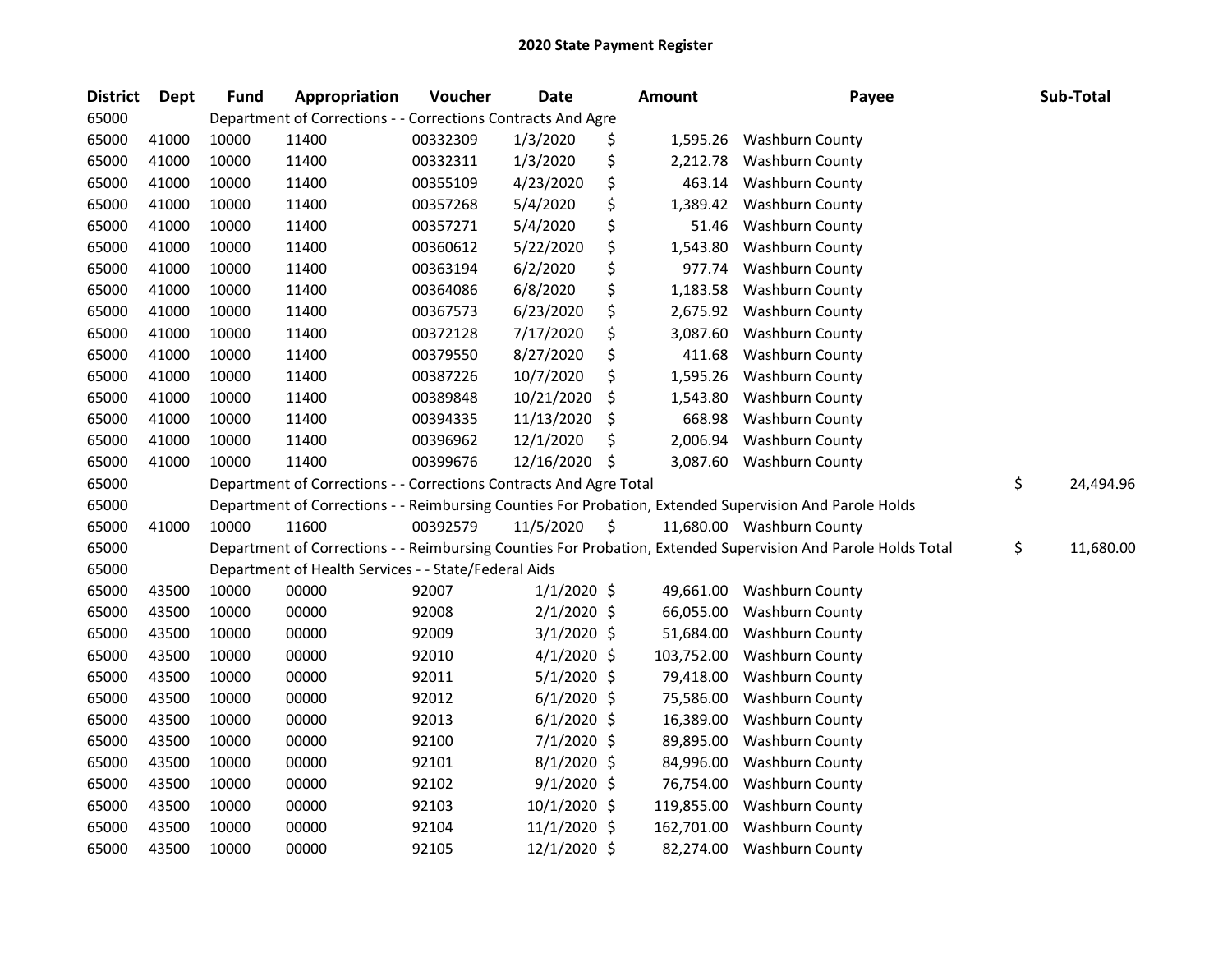| <b>District</b> | <b>Dept</b> | <b>Fund</b> | Appropriation                                                          | Voucher  | <b>Date</b> | <b>Amount</b>    | Payee                  | Sub-Total          |
|-----------------|-------------|-------------|------------------------------------------------------------------------|----------|-------------|------------------|------------------------|--------------------|
| 65000           |             |             | Department of Health Services - - State/Federal Aids Total             |          |             |                  |                        | \$<br>1,059,020.00 |
| 65000           |             |             | Department of Health Services - - Federal Wic Operations               |          |             |                  |                        |                    |
| 65000           | 43500       | 10000       | 14800                                                                  | 00350276 | 4/10/2020   | \$<br>561.63     | <b>Washburn County</b> |                    |
| 65000           | 43500       | 10000       | 14800                                                                  | 00363144 | 6/18/2020   | \$<br>70.00      | <b>Washburn County</b> |                    |
| 65000           | 43500       | 10000       | 14800                                                                  | 00386753 | 11/5/2020   | \$<br>35.00      | <b>Washburn County</b> |                    |
| 65000           |             |             | Department of Health Services - - Federal Wic Operations Total         |          |             |                  |                        | \$<br>666.63       |
| 65000           |             |             | Department of Health Services - - General Program Operations           |          |             |                  |                        |                    |
| 65000           | 43500       | 10000       | 40100                                                                  | 00352924 | 4/7/2020    | \$<br>1.50       | <b>Washburn County</b> |                    |
| 65000           | 43500       | 10000       | 40100                                                                  | 00354899 | 4/21/2020   | \$<br>1.00       | <b>Washburn County</b> |                    |
| 65000           | 43500       | 10000       | 40100                                                                  | 00354900 | 4/21/2020   | \$<br>15.00      | <b>Washburn County</b> |                    |
| 65000           | 43500       | 10000       | 40100                                                                  | 00365098 | 6/30/2020   | \$<br>1.50       | <b>Washburn County</b> |                    |
| 65000           | 43500       | 10000       | 40100                                                                  | 00391402 | 11/17/2020  | \$<br>3.00       | <b>Washburn County</b> |                    |
| 65000           |             |             | Department of Health Services - - General Program Operations Total     |          |             |                  |                        | \$<br>22.00        |
| 65000           |             |             | Department of Health Services - - Medical Assistance State Admin       |          |             |                  |                        |                    |
| 65000           | 43500       | 10000       | 44000                                                                  | 00352924 | 4/7/2020    | \$<br>1.50       | Washburn County        |                    |
| 65000           | 43500       | 10000       | 44000                                                                  | 00354899 | 4/21/2020   | \$<br>1.00       | <b>Washburn County</b> |                    |
| 65000           | 43500       | 10000       | 44000                                                                  | 00354900 | 4/21/2020   | \$<br>15.00      | <b>Washburn County</b> |                    |
| 65000           | 43500       | 10000       | 44000                                                                  | 00365098 | 6/30/2020   | \$<br>1.50       | <b>Washburn County</b> |                    |
| 65000           | 43500       | 10000       | 44000                                                                  | 00391402 | 11/17/2020  | \$<br>3.00       | <b>Washburn County</b> |                    |
| 65000           |             |             | Department of Health Services - - Medical Assistance State Admin Total |          |             |                  |                        | \$<br>22.00        |
| 65000           |             |             | Dept of Children and Families - - Fees For Administrative Servic       |          |             |                  |                        |                    |
| 65000           | 43700       | 10000       | 23100                                                                  | 00065142 | 1/27/2020   | \$<br>45.00      | Washburn County        |                    |
| 65000           | 43700       | 10000       | 23100                                                                  | 00069753 | 5/1/2020    | \$<br>25.00      | <b>Washburn County</b> |                    |
| 65000           |             |             | Dept of Children and Families - - Fees For Administrative Servic Total |          |             |                  |                        | \$<br>70.00        |
| 65000           |             |             | Dept of Children and Families - - General Aids                         |          |             |                  |                        |                    |
| 65000           | 43700       | 10000       | 99000                                                                  | 00064541 | 1/6/2020    | \$<br>13,278.56  | Washburn County        |                    |
| 65000           | 43700       | 10000       | 99000                                                                  | 00065392 | 1/30/2020   | \$<br>43,361.43  | Washburn County        |                    |
| 65000           | 43700       | 10000       | 99000                                                                  | 00065691 | 2/5/2020    | \$<br>10,323.08  | <b>Washburn County</b> |                    |
| 65000           | 43700       | 10000       | 99000                                                                  | 00065819 | 2/11/2020   | \$<br>144.00     | <b>Washburn County</b> |                    |
| 65000           | 43700       | 10000       | 99000                                                                  | 00066361 | 2/26/2020   | \$<br>7,525.78   | Washburn County        |                    |
| 65000           | 43700       | 10000       | 99000                                                                  | 00066644 | 3/2/2020    | \$<br>7,067.26   | <b>Washburn County</b> |                    |
| 65000           | 43700       | 10000       | 99000                                                                  | 00066883 | 3/5/2020    | \$<br>105,841.24 | Washburn County        |                    |
| 65000           | 43700       | 10000       | 99000                                                                  | 00066960 | 3/5/2020    | \$<br>297.10     | Washburn County        |                    |
| 65000           | 43700       | 10000       | 99000                                                                  | 00068312 | 4/6/2020    | \$<br>75,334.48  | <b>Washburn County</b> |                    |
| 65000           | 43700       | 10000       | 99000                                                                  | 00068757 | 4/10/2020   | \$<br>453.79     | <b>Washburn County</b> |                    |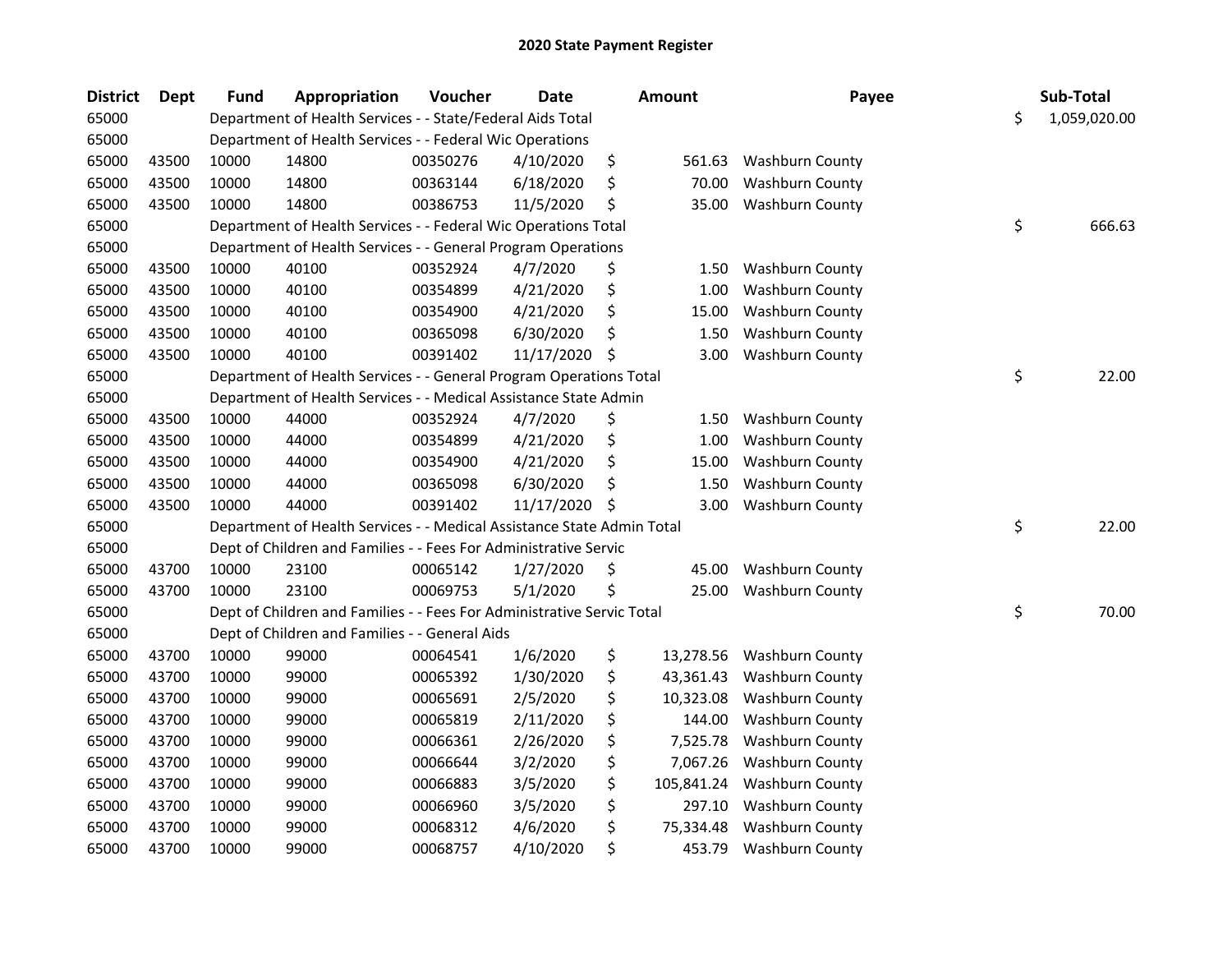| <b>District</b> | <b>Dept</b> | <b>Fund</b> | Appropriation                                              | Voucher  | Date       | <b>Amount</b>    | Payee                  | Sub-Total          |
|-----------------|-------------|-------------|------------------------------------------------------------|----------|------------|------------------|------------------------|--------------------|
| 65000           | 43700       | 10000       | 99000                                                      | 00069411 | 4/30/2020  | \$<br>56,558.66  | Washburn County        |                    |
| 65000           | 43700       | 10000       | 99000                                                      | 00069941 | 5/5/2020   | \$<br>44,124.58  | <b>Washburn County</b> |                    |
| 65000           | 43700       | 10000       | 99000                                                      | 00070081 | 5/8/2020   | \$<br>1,500.00   | <b>Washburn County</b> |                    |
| 65000           | 43700       | 10000       | 99000                                                      | 00070441 | 5/22/2020  | \$<br>7,785.94   | <b>Washburn County</b> |                    |
| 65000           | 43700       | 10000       | 99000                                                      | 00070901 | 6/5/2020   | \$<br>29,111.70  | <b>Washburn County</b> |                    |
| 65000           | 43700       | 10000       | 99000                                                      | 00072039 | 6/30/2020  | \$<br>10,638.62  | <b>Washburn County</b> |                    |
| 65000           | 43700       | 10000       | 99000                                                      | 00072356 | 7/6/2020   | \$<br>18,082.05  | <b>Washburn County</b> |                    |
| 65000           | 43700       | 10000       | 99000                                                      | 00073363 | 7/30/2020  | \$<br>43,575.16  | <b>Washburn County</b> |                    |
| 65000           | 43700       | 10000       | 99000                                                      | 00073598 | 8/5/2020   | \$<br>124.19     | <b>Washburn County</b> |                    |
| 65000           | 43700       | 10000       | 99000                                                      | 00073599 | 8/5/2020   | \$<br>15,032.48  | <b>Washburn County</b> |                    |
| 65000           | 43700       | 10000       | 99000                                                      | 00073914 | 8/12/2020  | \$<br>11,553.00  | Washburn County        |                    |
| 65000           | 43700       | 10000       | 99000                                                      | 00073944 | 8/12/2020  | \$<br>8,720.43   | Washburn County        |                    |
| 65000           | 43700       | 10000       | 99000                                                      | 00074708 | 9/8/2020   | \$<br>26,186.50  | Washburn County        |                    |
| 65000           | 43700       | 10000       | 99000                                                      | 00074814 | 9/10/2020  | \$<br>349,732.08 | <b>Washburn County</b> |                    |
| 65000           | 43700       | 10000       | 99000                                                      | 00075158 | 9/17/2020  | \$<br>31,508.00  | Washburn County        |                    |
| 65000           | 43700       | 10000       | 99000                                                      | 00075159 | 9/17/2020  | \$<br>460.00     | Washburn County        |                    |
| 65000           | 43700       | 10000       | 99000                                                      | 00075248 | 9/18/2020  | \$<br>11,626.30  | Washburn County        |                    |
| 65000           | 43700       | 10000       | 99000                                                      | 00075944 | 10/5/2020  | \$<br>32,830.74  | <b>Washburn County</b> |                    |
| 65000           | 43700       | 10000       | 99000                                                      | 00076836 | 10/30/2020 | \$<br>46,588.80  | <b>Washburn County</b> |                    |
| 65000           | 43700       | 10000       | 99000                                                      | 00076872 | 10/30/2020 | \$<br>6,626.10   | Washburn County        |                    |
| 65000           | 43700       | 10000       | 99000                                                      | 00076917 | 10/30/2020 | \$<br>2,783.63   | <b>Washburn County</b> |                    |
| 65000           | 43700       | 10000       | 99000                                                      | 00077064 | 11/5/2020  | \$<br>30,058.10  | <b>Washburn County</b> |                    |
| 65000           | 43700       | 10000       | 99000                                                      | 00077187 | 11/6/2020  | \$<br>2,666.00   | <b>Washburn County</b> |                    |
| 65000           | 43700       | 10000       | 99000                                                      | 00077291 | 11/10/2020 | \$<br>577.00     | <b>Washburn County</b> |                    |
| 65000           | 43700       | 10000       | 99000                                                      | 00078194 | 12/4/2020  | \$<br>2,630.00   | <b>Washburn County</b> |                    |
| 65000           | 43700       | 10000       | 99000                                                      | 00078283 | 12/7/2020  | \$<br>10,725.35  | <b>Washburn County</b> |                    |
| 65000           |             |             | Dept of Children and Families - - General Aids Total       |          |            |                  |                        | \$<br>1,065,432.13 |
| 65000           |             |             | Dept of Workforce Development - - Auxiliary Services       |          |            |                  |                        |                    |
| 65000           | 44500       | 10000       | 13000                                                      | 00304295 | 11/3/2020  | \$<br>15.00      | <b>Washburn County</b> |                    |
| 65000           | 44500       | 10000       | 13000                                                      | 00307428 | 12/2/2020  | \$<br>5.00       | <b>Washburn County</b> |                    |
| 65000           |             |             | Dept of Workforce Development - - Auxiliary Services Total |          |            |                  |                        | \$<br>20.00        |
| 65000           |             |             | Dept of Workforce Development - - Ui Admin Fed             |          |            |                  |                        |                    |
| 65000           | 44500       | 10000       | 15100                                                      | 00267672 | 1/14/2020  | \$<br>20.00      | Washburn County        |                    |
| 65000           | 44500       | 10000       | 15100                                                      | 00270912 | 2/4/2020   | \$<br>10.00      | <b>Washburn County</b> |                    |
| 65000           | 44500       | 10000       | 15100                                                      | 00275642 | 3/3/2020   | \$<br>5.00       | <b>Washburn County</b> |                    |
|                 |             |             |                                                            |          |            |                  |                        |                    |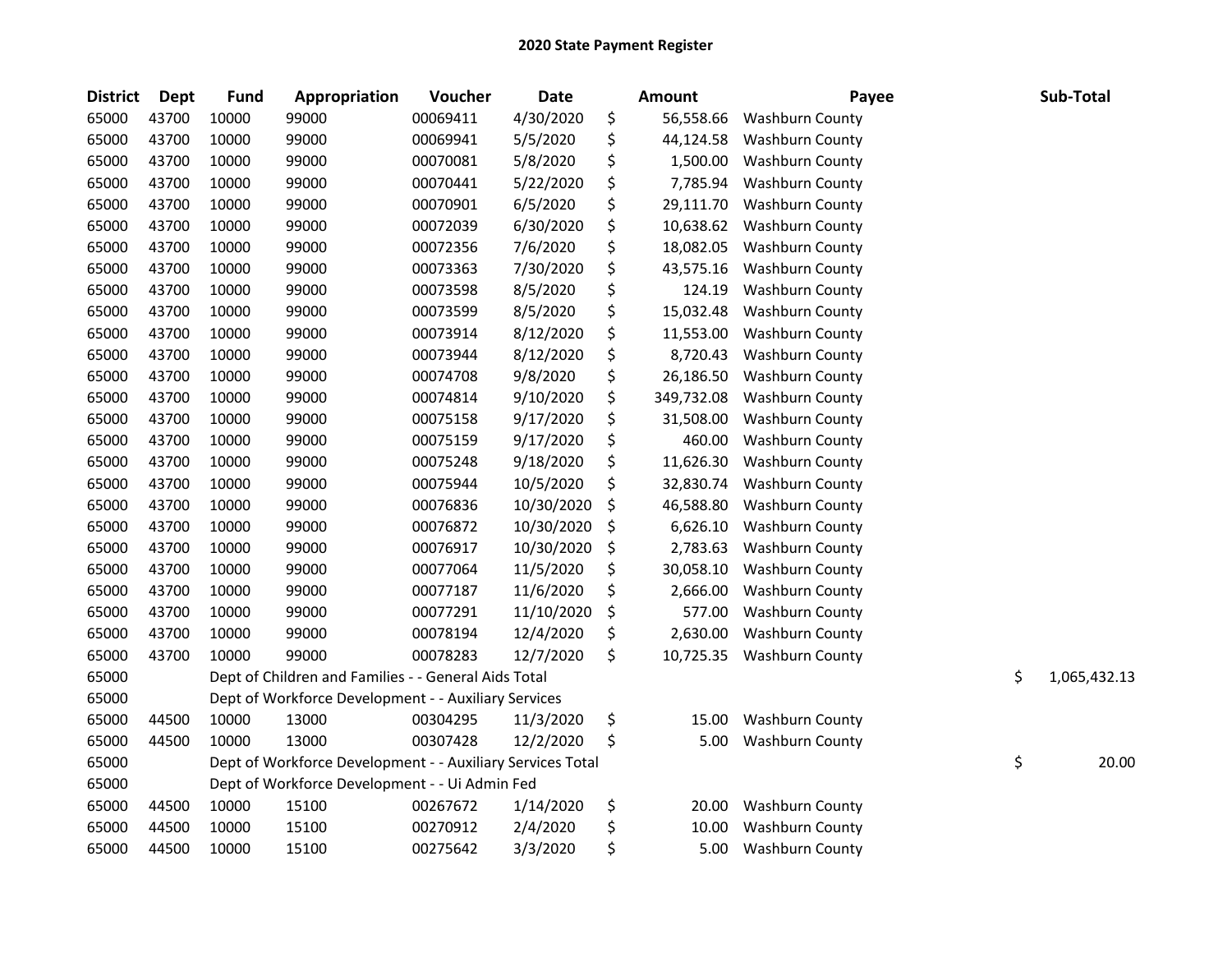| <b>District</b> | <b>Dept</b> | <b>Fund</b> | Appropriation                                                         | Voucher  | <b>Date</b> | Amount          | Payee                     | Sub-Total       |
|-----------------|-------------|-------------|-----------------------------------------------------------------------|----------|-------------|-----------------|---------------------------|-----------------|
| 65000           | 44500       | 10000       | 15100                                                                 | 00280627 | 4/2/2020    | \$<br>50.00     | <b>Washburn County</b>    |                 |
| 65000           | 44500       | 10000       | 15100                                                                 | 00284519 | 5/4/2020    | \$<br>10.00     | Washburn County           |                 |
| 65000           | 44500       | 10000       | 15100                                                                 | 00287369 | 6/2/2020    | \$<br>15.00     | <b>Washburn County</b>    |                 |
| 65000           | 44500       | 10000       | 15100                                                                 | 00290188 | 7/2/2020    | \$<br>5.00      | <b>Washburn County</b>    |                 |
| 65000           | 44500       | 10000       | 15100                                                                 | 00296663 | 9/2/2020    | \$<br>10.00     | <b>Washburn County</b>    |                 |
| 65000           | 44500       | 10000       | 15100                                                                 | 00300335 | 10/2/2020   | \$<br>5.00      | <b>Washburn County</b>    |                 |
| 65000           |             |             | Dept of Workforce Development - - Ui Admin Fed Total                  |          |             |                 |                           | \$<br>130.00    |
| 65000           |             |             | Dept of Workforce Development - - Wc Ops Uninsured Emplyr Admin       |          |             |                 |                           |                 |
| 65000           | 44500       | 22700       | 17700                                                                 | 00282380 | 4/16/2020   | \$<br>5.00      | <b>Washburn County</b>    |                 |
| 65000           | 44500       | 22700       | 17700                                                                 | 00282382 | 4/16/2020   | \$<br>5.00      | <b>Washburn County</b>    |                 |
| 65000           | 44500       | 22700       | 17700                                                                 | 00296463 | 9/1/2020    | \$<br>25.00     | <b>Washburn County</b>    |                 |
| 65000           | 44500       | 22700       | 17700                                                                 | 00296468 | 9/1/2020    | \$<br>15.00     | <b>Washburn County</b>    |                 |
| 65000           |             |             | Dept of Workforce Development - - Wc Ops Uninsured Emplyr Admin Total |          |             |                 |                           | \$<br>50.00     |
| 65000           |             |             | Department of Justice - - Crime Laboratories, Dna                     |          |             |                 |                           |                 |
| 65000           | 45500       | 10000       | 22100                                                                 | 00085889 | 7/16/2020   | \$<br>370.00    | <b>Washburn County</b>    |                 |
| 65000           |             |             | Department of Justice - - Crime Laboratories, Dna Total               |          |             |                 |                           | \$<br>370.00    |
| 65000           |             |             | Department of Justice - - Law Enforcement Train, Local                |          |             |                 |                           |                 |
| 65000           | 45500       | 10000       | 23100                                                                 | 00092080 | 12/11/2020  | \$<br>4,640.00  | <b>Washburn County</b>    |                 |
| 65000           |             |             | Department of Justice - - Law Enforcement Train, Local Total          |          |             |                 |                           | \$<br>4,640.00  |
| 65000           |             |             | Department of Justice - - Crime Victim Witness Assist                 |          |             |                 |                           |                 |
| 65000           | 45500       | 10000       | 53200                                                                 | 00080519 | 2/26/2020   | \$<br>18,417.87 | <b>Washburn County</b>    |                 |
| 65000           | 45500       | 10000       | 53200                                                                 | 00086065 | 7/17/2020   | \$              | 16,353.97 Washburn County |                 |
| 65000           |             |             | Department of Justice - - Crime Victim Witness Assist Total           |          |             |                 |                           | \$<br>34,771.84 |
| 65000           |             |             | Department of Military Affairs - - Disaster Recovery Aid              |          |             |                 |                           |                 |
| 65000           | 46500       | 10000       | 30500                                                                 | 00071660 | 1/10/2020   | \$<br>1,781.54  | Washburn County           |                 |
| 65000           | 46500       | 10000       | 30500                                                                 | 00080158 | 7/8/2020    | \$              | 16,245.56 Washburn County |                 |
| 65000           |             |             | Department of Military Affairs - - Disaster Recovery Aid Total        |          |             |                 |                           | \$<br>18,027.10 |
| 65000           |             |             | Department of Military Affairs - - Local Emer Planning Grants         |          |             |                 |                           |                 |
| 65000           | 46500       | 10000       | 33700                                                                 | 00073969 | 2/13/2020   | \$              | 4,820.20 Washburn County  |                 |
| 65000           | 46500       | 10000       | 33700                                                                 | 00086471 | 12/9/2020   | \$              | 4,821.61 Washburn County  |                 |
| 65000           |             |             | Department of Military Affairs - - Local Emer Planning Grants Total   |          |             |                 |                           | \$<br>9,641.81  |
| 65000           |             |             | Department of Military Affairs - - Federal Aid, Local Assistance      |          |             |                 |                           |                 |
| 65000           | 46500       | 10000       | 34200                                                                 | 00071359 | 1/3/2020    | \$              | 30,465.94 Washburn County |                 |
| 65000           | 46500       | 10000       | 34200                                                                 | 00080158 | 7/8/2020    | \$              | 97,473.32 Washburn County |                 |
| 65000           | 46500       | 10000       | 34200                                                                 | 00083139 | 9/18/2020   | \$              | 615.94 Washburn County    |                 |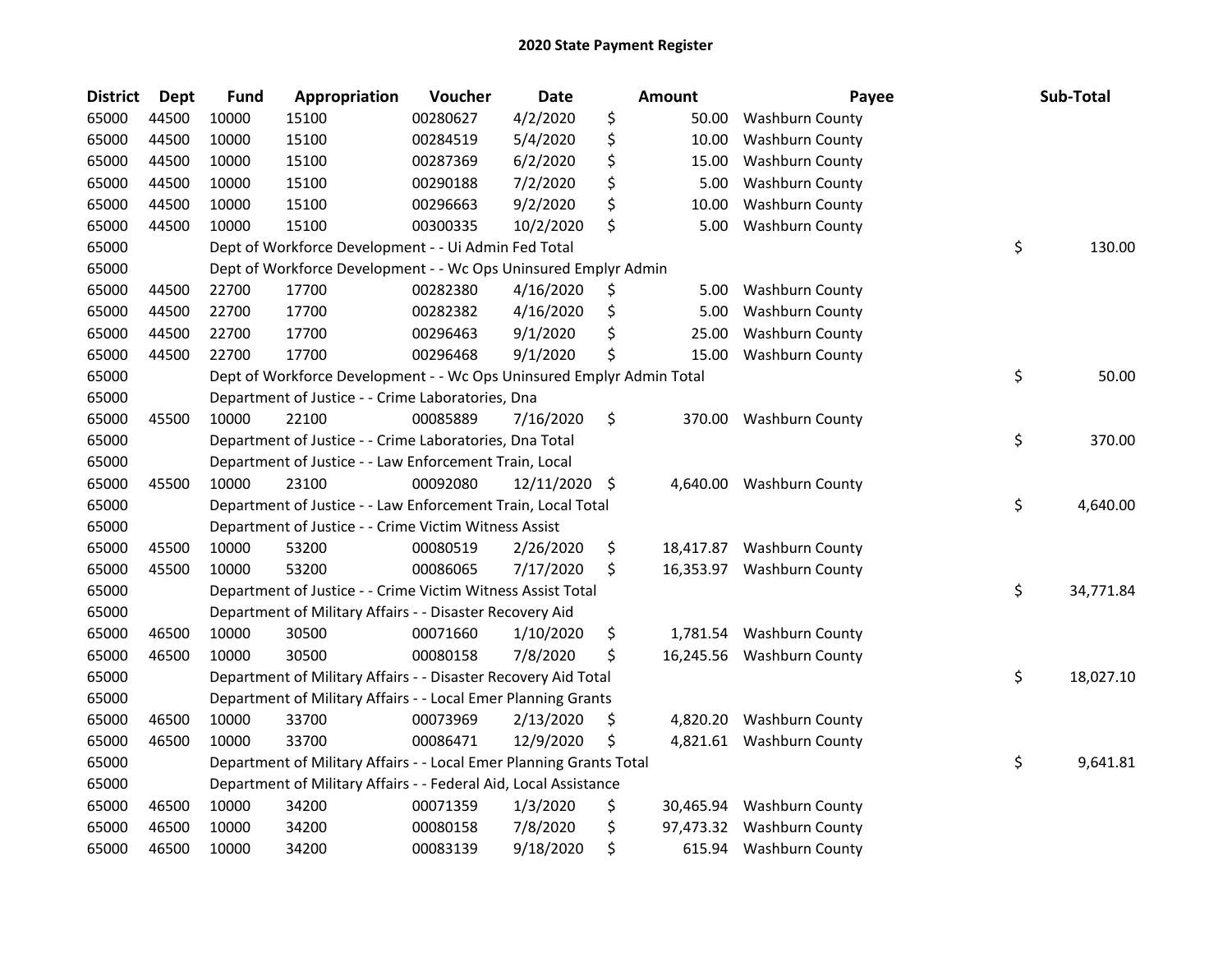| <b>District</b> | <b>Dept</b> | <b>Fund</b> | Appropriation                                                          | Voucher  | <b>Date</b> | Amount          | Payee                      | Sub-Total        |
|-----------------|-------------|-------------|------------------------------------------------------------------------|----------|-------------|-----------------|----------------------------|------------------|
| 65000           | 46500       | 10000       | 34200                                                                  | 00086230 | 12/3/2020   | \$<br>27,505.22 | <b>Washburn County</b>     |                  |
| 65000           | 46500       | 10000       | 34200                                                                  | 00086447 | 12/9/2020   | \$              | 30,721.75 Washburn County  |                  |
| 65000           |             |             | Department of Military Affairs - - Federal Aid, Local Assistance Total |          |             |                 |                            | \$<br>186,782.17 |
| 65000           |             |             | Department of Veterans Affairs - - County Grants                       |          |             |                 |                            |                  |
| 65000           | 48500       | 58200       | 26700                                                                  | 00077494 | 2/24/2020   | \$              | 8,500.00 Washburn County   |                  |
| 65000           |             |             | Department of Veterans Affairs - - County Grants Total                 |          |             |                 |                            | \$<br>8,500.00   |
| 65000           |             |             | Department of Veterans Affairs - - Veterans Transportation Grant       |          |             |                 |                            |                  |
| 65000           | 48500       | 58200       | 28000                                                                  | 00086999 | 12/9/2020   | \$<br>901.39    | <b>Washburn County</b>     |                  |
| 65000           |             |             | Department of Veterans Affairs - - Veterans Transportation Grant Total |          |             |                 |                            | \$<br>901.39     |
| 65000           |             |             | Department of Administration - - Federal Aid                           |          |             |                 |                            |                  |
| 65000           | 50500       | 10000       | 14200                                                                  | 00130252 | 10/2/2020   | \$              | 35,527.04 Washburn County  |                  |
| 65000           | 50500       | 10000       | 14200                                                                  | 00135301 | 12/10/2020  | \$              | 225,032.96 Washburn County |                  |
| 65000           | 50500       | 10000       | 14200                                                                  | 00136594 | 12/17/2020  | \$              | 17,458.49 Washburn County  |                  |
| 65000           |             |             | Department of Administration - - Federal Aid Total                     |          |             |                 |                            | \$<br>278,018.49 |
| 65000           |             |             | Department of Administration - - Low-Income Assistance Grants          |          |             |                 |                            |                  |
| 65000           | 50500       | 23500       | 37100                                                                  | 00116705 | 1/29/2020   | \$<br>6,789.50  | <b>Washburn County</b>     |                  |
| 65000           | 50500       | 23500       | 37100                                                                  | 00118365 | 3/2/2020    | \$<br>4,206.89  | Washburn County            |                  |
| 65000           | 50500       | 23500       | 37100                                                                  | 00120267 | 3/31/2020   | \$<br>5,353.61  | <b>Washburn County</b>     |                  |
| 65000           | 50500       | 23500       | 37100                                                                  | 00122600 | 5/15/2020   | \$<br>7,444.58  | <b>Washburn County</b>     |                  |
| 65000           | 50500       | 23500       | 37100                                                                  | 00123106 | 5/29/2020   | \$<br>6,245.02  | Washburn County            |                  |
| 65000           | 50500       | 23500       | 37100                                                                  | 00124749 | 6/30/2020   | \$<br>5,642.79  | Washburn County            |                  |
| 65000           | 50500       | 23500       | 37100                                                                  | 00126103 | 7/29/2020   | \$<br>5,537.09  | <b>Washburn County</b>     |                  |
| 65000           | 50500       | 23500       | 37100                                                                  | 00127886 | 8/31/2020   | \$<br>5,343.48  | Washburn County            |                  |
| 65000           | 50500       | 23500       | 37100                                                                  | 00129619 | 9/29/2020   | \$<br>7,494.36  | Washburn County            |                  |
| 65000           | 50500       | 23500       | 37100                                                                  | 00133594 | 12/1/2020   | \$<br>5,406.48  | Washburn County            |                  |
| 65000           | 50500       | 23500       | 37100                                                                  | 00137234 | 12/22/2020  | \$<br>5,658.62  | <b>Washburn County</b>     |                  |
| 65000           |             |             | Department of Administration - - Low-Income Assistance Grants Total    |          |             |                 |                            | \$<br>65,122.42  |
| 65000           |             |             | Department of Administration - - Land Information Program; Loca        |          |             |                 |                            |                  |
| 65000           | 50500       | 26900       | 17300                                                                  | 00117381 | 2/13/2020   | \$<br>1,000.00  | Washburn County            |                  |
| 65000           | 50500       | 26900       | 17300                                                                  | 00119147 | 4/3/2020    | \$<br>25,000.00 | Washburn County            |                  |
| 65000           | 50500       | 26900       | 17300                                                                  | 00119454 | 4/3/2020    | \$<br>64,472.00 | <b>Washburn County</b>     |                  |
| 65000           | 50500       | 26900       | 17300                                                                  | 00119712 | 4/1/2020    | \$<br>20,000.00 | <b>Washburn County</b>     |                  |
| 65000           |             |             | Department of Administration - - Land Information Program; Loca Total  |          |             |                 |                            | \$<br>110,472.00 |
| 65000           |             |             | Elections Commission - - 2018 Hava Election Security                   |          |             |                 |                            |                  |
| 65000           | 51000       | 22000       | 18200                                                                  | 00003099 | 2/7/2020    | \$<br>500.00    | <b>Washburn County</b>     |                  |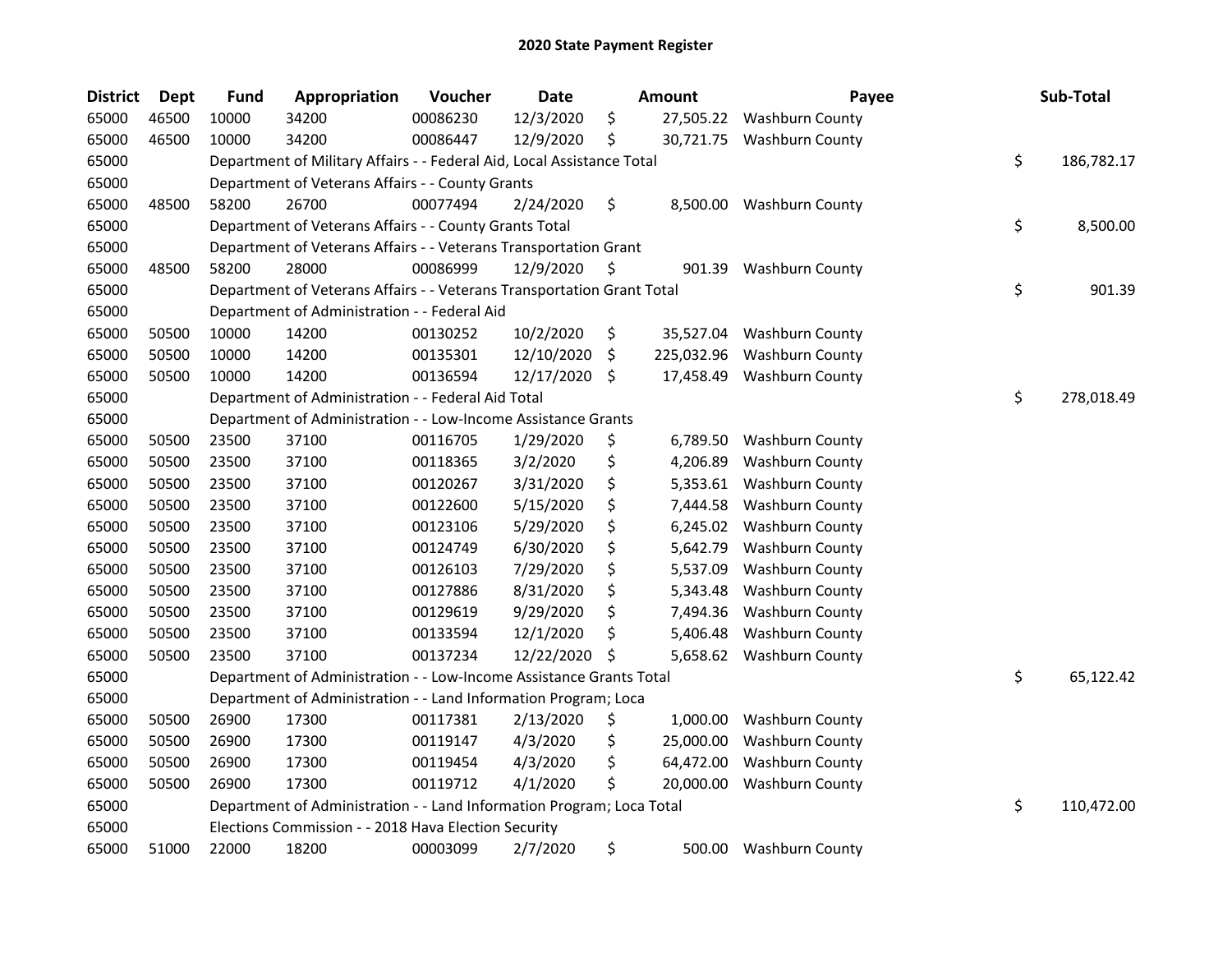| <b>District</b> | <b>Dept</b> | <b>Fund</b> | Appropriation                                                                                     | Voucher  | Date          |                    | Amount    | Payee                                                                                                   | Sub-Total        |
|-----------------|-------------|-------------|---------------------------------------------------------------------------------------------------|----------|---------------|--------------------|-----------|---------------------------------------------------------------------------------------------------------|------------------|
| 65000           | 51000       | 22000       | 18200                                                                                             | 00004245 | 8/18/2020     | \$                 | 30,260.00 | <b>Washburn County</b>                                                                                  |                  |
| 65000           |             |             | Elections Commission - - 2018 Hava Election Security Total                                        |          |               |                    |           |                                                                                                         | \$<br>30,760.00  |
| 65000           |             |             | Public Defender Board - - Trial Representation                                                    |          |               |                    |           |                                                                                                         |                  |
| 65000           | 55000       | 10000       | 10300                                                                                             | 00267323 | 11/13/2020 \$ |                    |           | 11.60 Washburn County                                                                                   |                  |
| 65000           |             |             | Public Defender Board - - Trial Representation Total                                              |          |               |                    |           |                                                                                                         | \$<br>11.60      |
| 65000           |             |             | Public Defender Board - - Transcript, Discovery and Records Provided to the Public Defender Board |          |               |                    |           |                                                                                                         |                  |
| 65000           | 55000       | 10000       | 10600                                                                                             | 00235764 | 2/21/2020     | \$                 |           | 57.20 Washburn County                                                                                   |                  |
| 65000           | 55000       | 10000       | 10600                                                                                             | 00238186 | 3/13/2020     | \$                 | 32.00     | <b>Washburn County</b>                                                                                  |                  |
| 65000           | 55000       | 10000       | 10600                                                                                             | 00250161 | 6/8/2020      | \$                 |           | 129.10 Washburn County                                                                                  |                  |
| 65000           | 55000       | 10000       | 10600                                                                                             | 00260398 | 9/2/2020      | \$                 |           | 55.00 Washburn County                                                                                   |                  |
| 65000           | 55000       | 10000       | 10600                                                                                             | 00269475 | 12/1/2020     | \$                 | 6.40      | <b>Washburn County</b>                                                                                  |                  |
| 65000           | 55000       | 10000       | 10600                                                                                             | 00269476 | 12/1/2020     | \$                 |           | 2.40 Washburn County                                                                                    |                  |
| 65000           |             |             |                                                                                                   |          |               |                    |           | Public Defender Board - - Transcript, Discovery and Records Provided to the Public Defender Board Total | \$<br>282.10     |
| 65000           |             |             | Department of Revenue - - Warrants and Satisfactions                                              |          |               |                    |           |                                                                                                         |                  |
| 65000           | 56600       | 10000       | 10100                                                                                             | 00156574 | 1/31/2020     | \$                 |           | 915.00 Washburn County                                                                                  |                  |
| 65000           | 56600       | 10000       | 10100                                                                                             | 00184241 | 11/10/2020    | S                  | 790.00    | Washburn County                                                                                         |                  |
| 65000           | 56600       | 10000       | 10100                                                                                             | 00184243 | 11/10/2020    | S                  | 130.00    | <b>Washburn County</b>                                                                                  |                  |
| 65000           | 56600       | 10000       | 10100                                                                                             | 00184244 | 11/10/2020    | -S                 | 245.00    | <b>Washburn County</b>                                                                                  |                  |
| 65000           |             |             | Department of Revenue - - Warrants and Satisfactions Total                                        |          |               |                    |           |                                                                                                         | \$<br>2,080.00   |
| 65000           |             |             | Circuit Courts - - Circuit Court Costs                                                            |          |               |                    |           |                                                                                                         |                  |
| 65000           | 62500       | 10000       | 10500                                                                                             | 00001800 | 1/17/2020     | \$                 |           | 29,039.00 Washburn County                                                                               |                  |
| 65000           | 62500       | 10000       | 10500                                                                                             | 00001994 | 7/17/2020     | \$                 |           | 54,881.00 Washburn County                                                                               |                  |
| 65000           |             |             | Circuit Courts - - Circuit Court Costs Total                                                      |          |               |                    |           |                                                                                                         | \$<br>83,920.00  |
| 65000           |             |             | Shared Revenue and Tax Relief - - County And Municipal Aid                                        |          |               |                    |           |                                                                                                         |                  |
| 65000           | 83500       | 10000       | 10500                                                                                             | 00069171 | 7/27/2020     | -S                 | 16,386.96 | Washburn County                                                                                         |                  |
| 65000           | 83500       | 10000       | 10500                                                                                             | 00073141 | 11/16/2020 \$ |                    |           | 92,859.41 Washburn County                                                                               |                  |
| 65000           |             |             | Shared Revenue and Tax Relief - - County And Municipal Aid Total                                  |          |               |                    |           |                                                                                                         | \$<br>109,246.37 |
| 65000           |             |             | Shared Revenue and Tax Relief - - Exempt Computer Aid                                             |          |               |                    |           |                                                                                                         |                  |
| 65000           | 83500       | 10000       | 10900                                                                                             | 00064637 | 7/27/2020     | \$                 |           | 12,598.90 Washburn County                                                                               |                  |
| 65000           |             |             | Shared Revenue and Tax Relief - - Exempt Computer Aid Total                                       |          |               |                    |           |                                                                                                         | \$<br>12,598.90  |
| 65000           |             |             | Shared Revenue and Tax Relief - - Utility Aid                                                     |          |               |                    |           |                                                                                                         |                  |
| 65000           | 83500       | 10000       | 11000                                                                                             | 00069171 | 7/27/2020     | \$                 |           | 4,653.43 Washburn County                                                                                |                  |
| 65000           | 83500       | 10000       | 11000                                                                                             | 00073141 | 11/16/2020    | $\ddot{\varsigma}$ |           | 27,790.20 Washburn County                                                                               |                  |
| 65000           |             |             | Shared Revenue and Tax Relief - - Utility Aid Total                                               |          |               |                    |           |                                                                                                         | \$<br>32,443.63  |
| 65000           |             |             | Shared Revenue and Tax Relief - - Personal Property Aid                                           |          |               |                    |           |                                                                                                         |                  |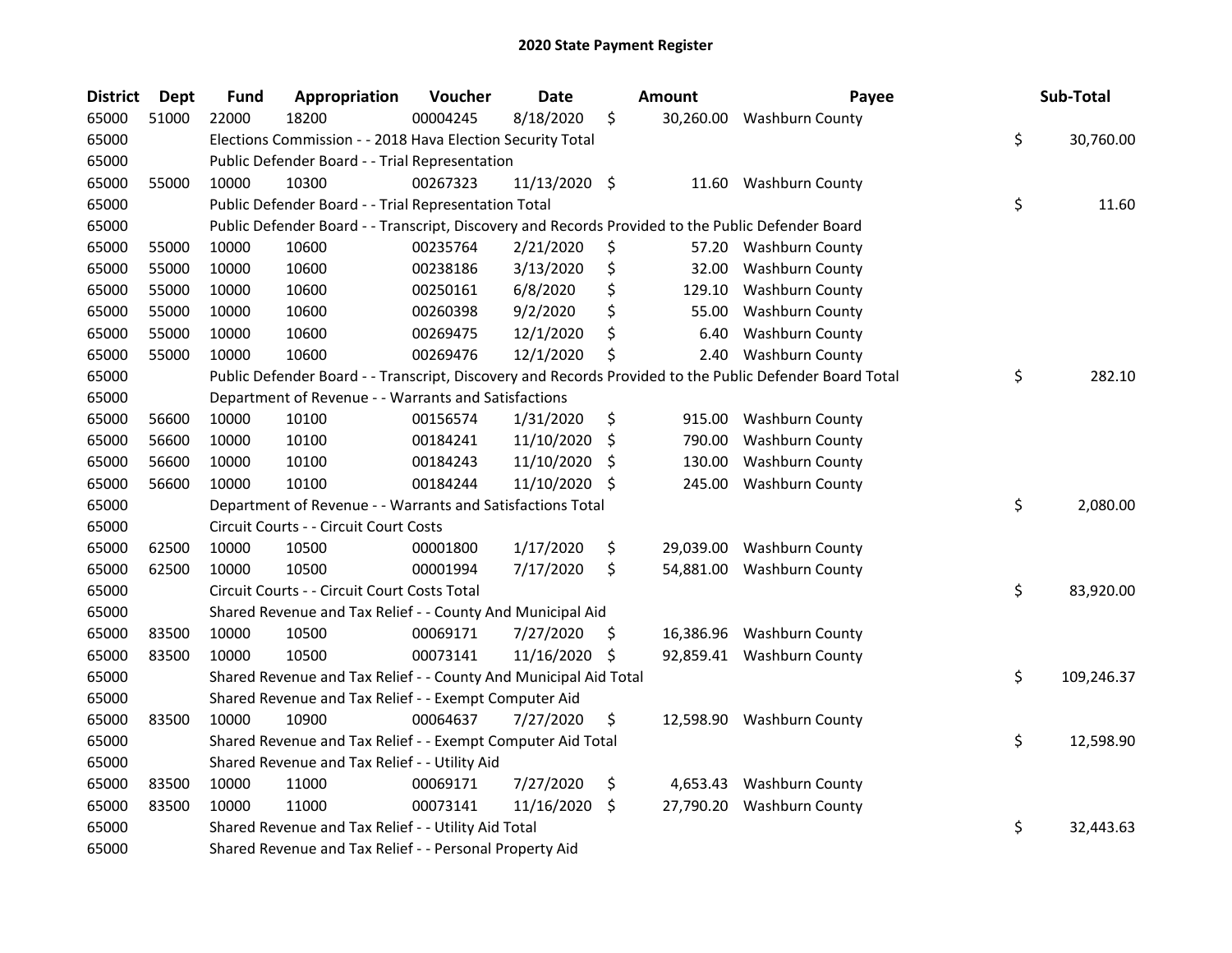| <b>District</b> | Dept  | <b>Fund</b> | Appropriation                                                         | <b>Voucher</b> | Date      |    | <b>Amount</b> | Payee                  | Sub-Total     |
|-----------------|-------|-------------|-----------------------------------------------------------------------|----------------|-----------|----|---------------|------------------------|---------------|
| 65000           | 83500 | 10000       | 11100                                                                 | 00060000       | 5/4/2020  |    | 21,881.84     | <b>Washburn County</b> |               |
| 65000           |       |             | Shared Revenue and Tax Relief - - Personal Property Aid Total         |                |           |    |               |                        | 21,881.84     |
| 65000           |       |             | Shared Revenue and Tax Relief - - School Lvy Tx/First Dollar Cr       |                |           |    |               |                        |               |
| 65000           | 83500 | 10000       | 30200                                                                 | 00064028       | 7/27/2020 | S  | 820.136.60    | <b>Washburn County</b> |               |
| 65000           | 83500 | 10000       | 30200                                                                 | 00067420       | 7/27/2020 | Ś  | 3,993,033.03  | <b>Washburn County</b> |               |
| 65000           |       |             | Shared Revenue and Tax Relief - - School Lvy Tx/First Dollar Cr Total |                |           |    |               |                        | 4,813,169.63  |
| 65000           |       |             | Shared Revenue and Tax Relief - - Lottery & Gaming Credit             |                |           |    |               |                        |               |
| 65000           | 83500 | 52100       | 36300                                                                 | 00055751       | 3/23/2020 | S. | 957,559.55    | <b>Washburn County</b> |               |
| 65000           |       |             | Shared Revenue and Tax Relief - - Lottery & Gaming Credit Total       |                |           |    |               |                        | 957,559.55    |
| 65000 Total     |       |             |                                                                       |                |           |    |               |                        | 14,090,672.33 |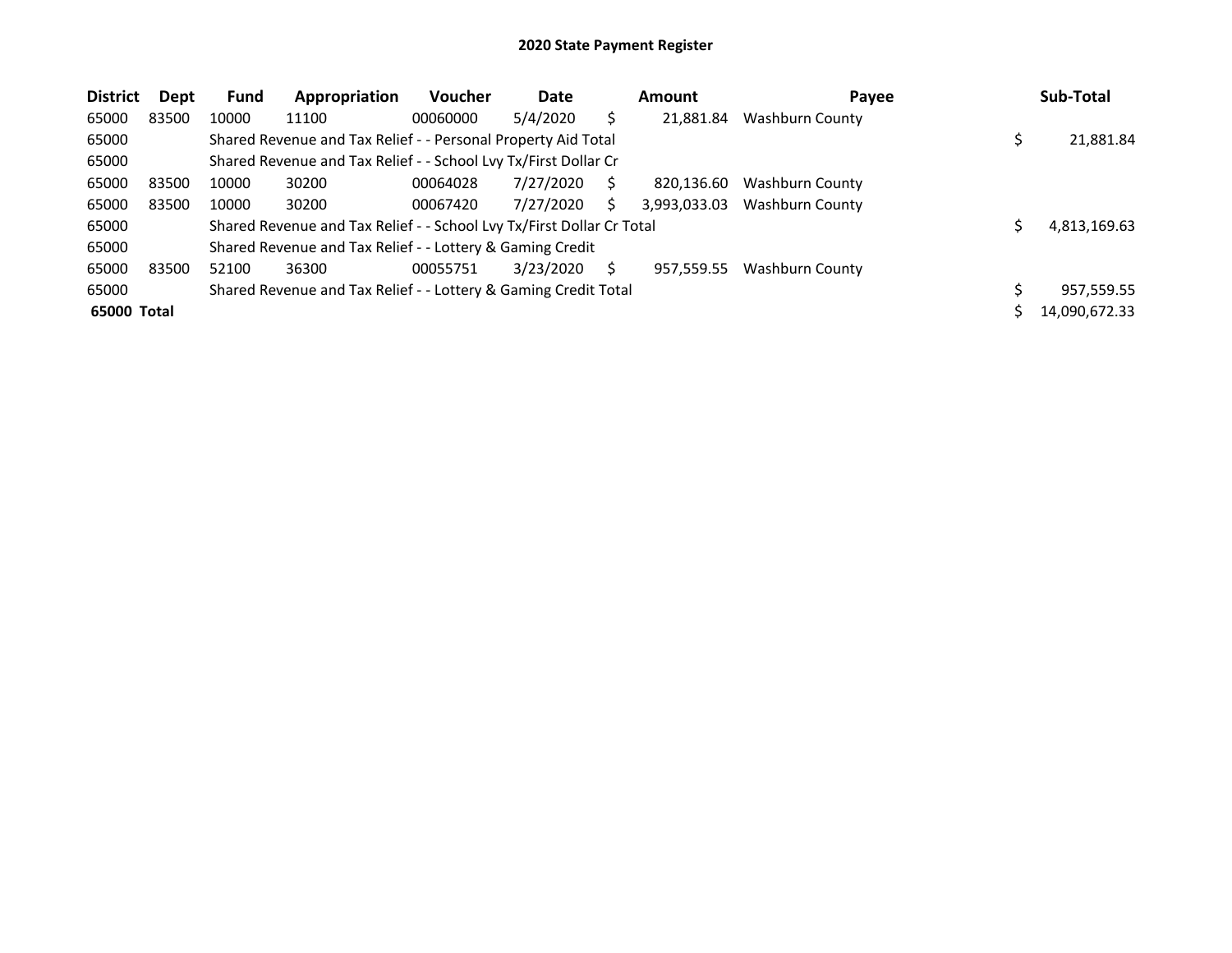| <b>District</b> | <b>Dept</b> | <b>Fund</b> | Appropriation                                                      | Voucher  | Date          |     | <b>Amount</b> | Payee                       | Sub-Total        |
|-----------------|-------------|-------------|--------------------------------------------------------------------|----------|---------------|-----|---------------|-----------------------------|------------------|
| 65002           |             |             | Dept of Safety & Prof Services - - Fire Dues Distribution          |          |               |     |               |                             |                  |
| 65002           | 16500       | 10000       | 22500                                                              | 00037202 | 7/20/2020     | \$  |               | 1,558.02 Town Of Barronett  |                  |
| 65002           |             |             | Dept of Safety & Prof Services - - Fire Dues Distribution Total    |          |               |     |               |                             | \$<br>1,558.02   |
| 65002           |             |             | Dept of Natural Resources - - Resaids - Cnty Forst, Cl & Mfl       |          |               |     |               |                             |                  |
| 65002           | 37000       | 21200       | 57100                                                              | 00417888 | 6/18/2020     | \$. |               | 2,054.57 Town Of Barronett  |                  |
| 65002           |             |             | Dept of Natural Resources - - Resaids - Cnty Forst, Cl & Mfl Total |          |               |     |               |                             | \$<br>2,054.57   |
| 65002           |             |             | Dept of Natural Resources - - Aids In Lieu Of Taxes - Sum S        |          |               |     |               |                             |                  |
| 65002           | 37000       | 21200       | 57900                                                              | 00404644 | 4/21/2020     | \$  | 2.29          | Town Of Barronett           |                  |
| 65002           |             |             | Dept of Natural Resources - - Aids In Lieu Of Taxes - Sum S Total  |          |               |     |               |                             | \$<br>2.29       |
| 65002           |             |             | WI Dept of Transportation - - Trns Aids To Mnc.-Sf                 |          |               |     |               |                             |                  |
| 65002           | 39500       | 21100       | 19100                                                              | 00477149 | 1/6/2020      | \$  |               | 32,514.93 Town Of Barronett |                  |
| 65002           | 39500       | 21100       | 19100                                                              | 00507004 | 4/6/2020      | \$  |               | 32,514.93 Town Of Barronett |                  |
| 65002           | 39500       | 21100       | 19100                                                              | 00543996 | 7/6/2020      | \$  |               | 32,514.93 Town Of Barronett |                  |
| 65002           | 39500       | 21100       | 19100                                                              | 00586822 | 10/5/2020     | \$  |               | 32,514.93 Town Of Barronett |                  |
| 65002           |             |             | WI Dept of Transportation - - Trns Aids To Mnc.-Sf Total           |          |               |     |               |                             | \$<br>130,059.72 |
| 65002           |             |             | Elections Commission - - 2018 Hava Election Security               |          |               |     |               |                             |                  |
| 65002           | 51000       | 22000       | 18200                                                              | 00004007 | 7/30/2020     | \$  |               | 489.30 Town Of Barronett    |                  |
| 65002           |             |             | Elections Commission - - 2018 Hava Election Security Total         |          |               |     |               |                             | \$<br>489.30     |
| 65002           |             |             | Shared Revenue and Tax Relief - - County And Municipal Aid         |          |               |     |               |                             |                  |
| 65002           | 83500       | 10000       | 10500                                                              | 00069148 | 7/27/2020     | \$. |               | 4,154.82 Town Of Barronett  |                  |
| 65002           | 83500       | 10000       | 10500                                                              | 00073118 | 11/16/2020 \$ |     |               | 23,543.98 Town Of Barronett |                  |
| 65002           |             |             | Shared Revenue and Tax Relief - - County And Municipal Aid Total   |          |               |     |               |                             | \$<br>27,698.80  |
| 65002           |             |             | Shared Revenue and Tax Relief - - Exempt Computer Aid              |          |               |     |               |                             |                  |
| 65002           | 83500       | 10000       | 10900                                                              | 00066189 | 7/27/2020     | \$. | 2.08          | <b>Town Of Barronett</b>    |                  |
| 65002           |             |             | Shared Revenue and Tax Relief - - Exempt Computer Aid Total        |          |               |     |               |                             | \$<br>2.08       |
| 65002           |             |             | Shared Revenue and Tax Relief - - Utility Aid                      |          |               |     |               |                             |                  |
| 65002           | 83500       | 10000       | 11000                                                              | 00069148 | 7/27/2020     | \$  |               | 215.81 Town Of Barronett    |                  |
| 65002           | 83500       | 10000       | 11000                                                              | 00073118 | 11/16/2020 \$ |     |               | 1,477.48 Town Of Barronett  |                  |
| 65002           |             |             | Shared Revenue and Tax Relief - - Utility Aid Total                |          |               |     |               |                             | \$<br>1,693.29   |
| 65002           |             |             | Shared Revenue and Tax Relief - - Personal Property Aid            |          |               |     |               |                             |                  |
| 65002           | 83500       | 10000       | 11100                                                              | 00061612 | 5/4/2020      | \$  | 96.59         | <b>Town Of Barronett</b>    |                  |
| 65002           |             |             | Shared Revenue and Tax Relief - - Personal Property Aid Total      |          |               |     |               |                             | \$<br>96.59      |
| 65002 Total     |             |             |                                                                    |          |               |     |               |                             | \$<br>163,654.66 |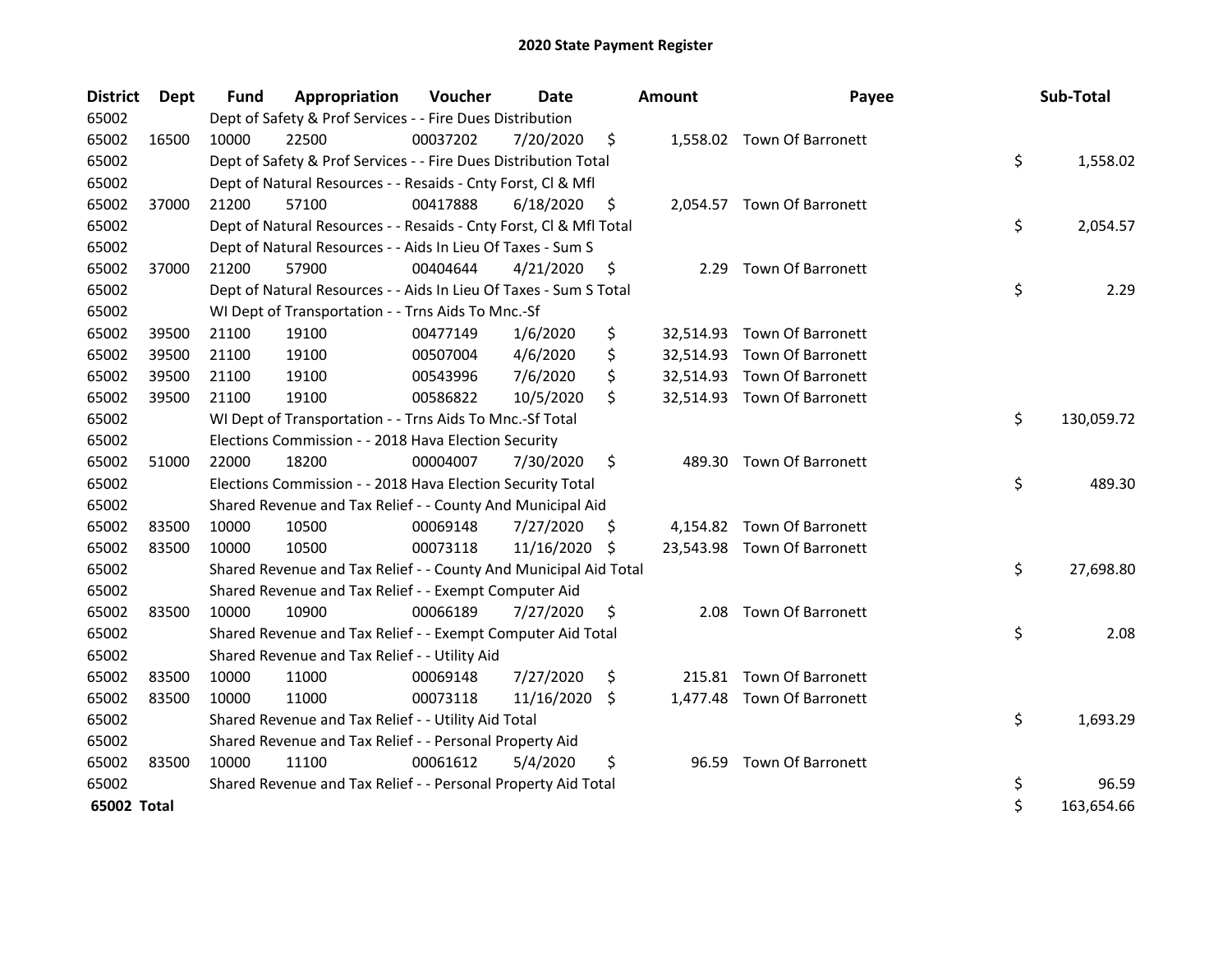| <b>District</b> | Dept  | <b>Fund</b> | Appropriation                                                      | Voucher  | Date       |     | <b>Amount</b> | Payee                    | Sub-Total        |
|-----------------|-------|-------------|--------------------------------------------------------------------|----------|------------|-----|---------------|--------------------------|------------------|
| 65004           |       |             | Dept of Safety & Prof Services - - Fire Dues Distribution          |          |            |     |               |                          |                  |
| 65004           | 16500 | 10000       | 22500                                                              | 00037203 | 7/20/2020  | \$  |               | 3,437.03 Town Of Bashaw  |                  |
| 65004           |       |             | Dept of Safety & Prof Services - - Fire Dues Distribution Total    |          |            |     |               |                          | \$<br>3,437.03   |
| 65004           |       |             | Dept of Natural Resources - - Aids In Lieu Of Taxes - Gener        |          |            |     |               |                          |                  |
| 65004           | 37000 | 10000       | 50300                                                              | 00404174 | 4/21/2020  | \$  |               | 419.22 Town Of Bashaw    |                  |
| 65004           |       |             | Dept of Natural Resources - - Aids In Lieu Of Taxes - Gener Total  |          |            |     |               |                          | \$<br>419.22     |
| 65004           |       |             | Dept of Natural Resources - - Resaids - Cnty Forst, Cl & Mfl       |          |            |     |               |                          |                  |
| 65004           | 37000 | 21200       | 57100                                                              | 00417889 | 6/18/2020  | \$  | 265.03        | Town Of Bashaw           |                  |
| 65004           |       |             | Dept of Natural Resources - - Resaids - Cnty Forst, Cl & Mfl Total |          |            |     |               |                          | \$<br>265.03     |
| 65004           |       |             | Dept of Natural Resources - - Aids In Lieu Of Taxes - Sum S        |          |            |     |               |                          |                  |
| 65004           | 37000 | 21200       | 57900                                                              | 00404172 | 4/21/2020  | \$  | 8.28          | Town Of Bashaw           |                  |
| 65004           | 37000 | 21200       | 57900                                                              | 00404173 | 4/21/2020  | \$  | 246.56        | Town Of Bashaw           |                  |
| 65004           |       |             | Dept of Natural Resources - - Aids In Lieu Of Taxes - Sum S Total  |          |            |     |               |                          | \$<br>254.84     |
| 65004           |       |             | WI Dept of Transportation - - Trns Aids To Mnc.-Sf                 |          |            |     |               |                          |                  |
| 65004           | 39500 | 21100       | 19100                                                              | 00477150 | 1/6/2020   | \$  |               | 36,410.94 Town Of Bashaw |                  |
| 65004           | 39500 | 21100       | 19100                                                              | 00507005 | 4/6/2020   | \$  |               | 36,410.94 Town Of Bashaw |                  |
| 65004           | 39500 | 21100       | 19100                                                              | 00543997 | 7/6/2020   | \$  |               | 36,410.94 Town Of Bashaw |                  |
| 65004           | 39500 | 21100       | 19100                                                              | 00586823 | 10/5/2020  | Ŝ.  |               | 36,410.94 Town Of Bashaw |                  |
| 65004           |       |             | WI Dept of Transportation - - Trns Aids To Mnc.-Sf Total           |          |            |     |               |                          | \$<br>145,643.76 |
| 65004           |       |             | Shared Revenue and Tax Relief - - County And Municipal Aid         |          |            |     |               |                          |                  |
| 65004           | 83500 | 10000       | 10500                                                              | 00069149 | 7/27/2020  | \$. |               | 4,203.57 Town Of Bashaw  |                  |
| 65004           | 83500 | 10000       | 10500                                                              | 00073119 | 11/16/2020 | S   |               | 23,820.24 Town Of Bashaw |                  |
| 65004           |       |             | Shared Revenue and Tax Relief - - County And Municipal Aid Total   |          |            |     |               |                          | \$<br>28,023.81  |
| 65004           |       |             | Shared Revenue and Tax Relief - - Exempt Computer Aid              |          |            |     |               |                          |                  |
| 65004           | 83500 | 10000       | 10900                                                              | 00066190 | 7/27/2020  | \$  | 2.08          | Town Of Bashaw           |                  |
| 65004           |       |             | Shared Revenue and Tax Relief - - Exempt Computer Aid Total        |          |            |     |               |                          | \$<br>2.08       |
| 65004           |       |             | Shared Revenue and Tax Relief - - Personal Property Aid            |          |            |     |               |                          |                  |
| 65004           | 83500 | 10000       | 11100                                                              | 00061613 | 5/4/2020   | \$  | 248.08        | Town Of Bashaw           |                  |
| 65004           |       |             | Shared Revenue and Tax Relief - - Personal Property Aid Total      |          |            |     |               |                          | \$<br>248.08     |
| 65004 Total     |       |             |                                                                    |          |            |     |               |                          | \$<br>178,293.85 |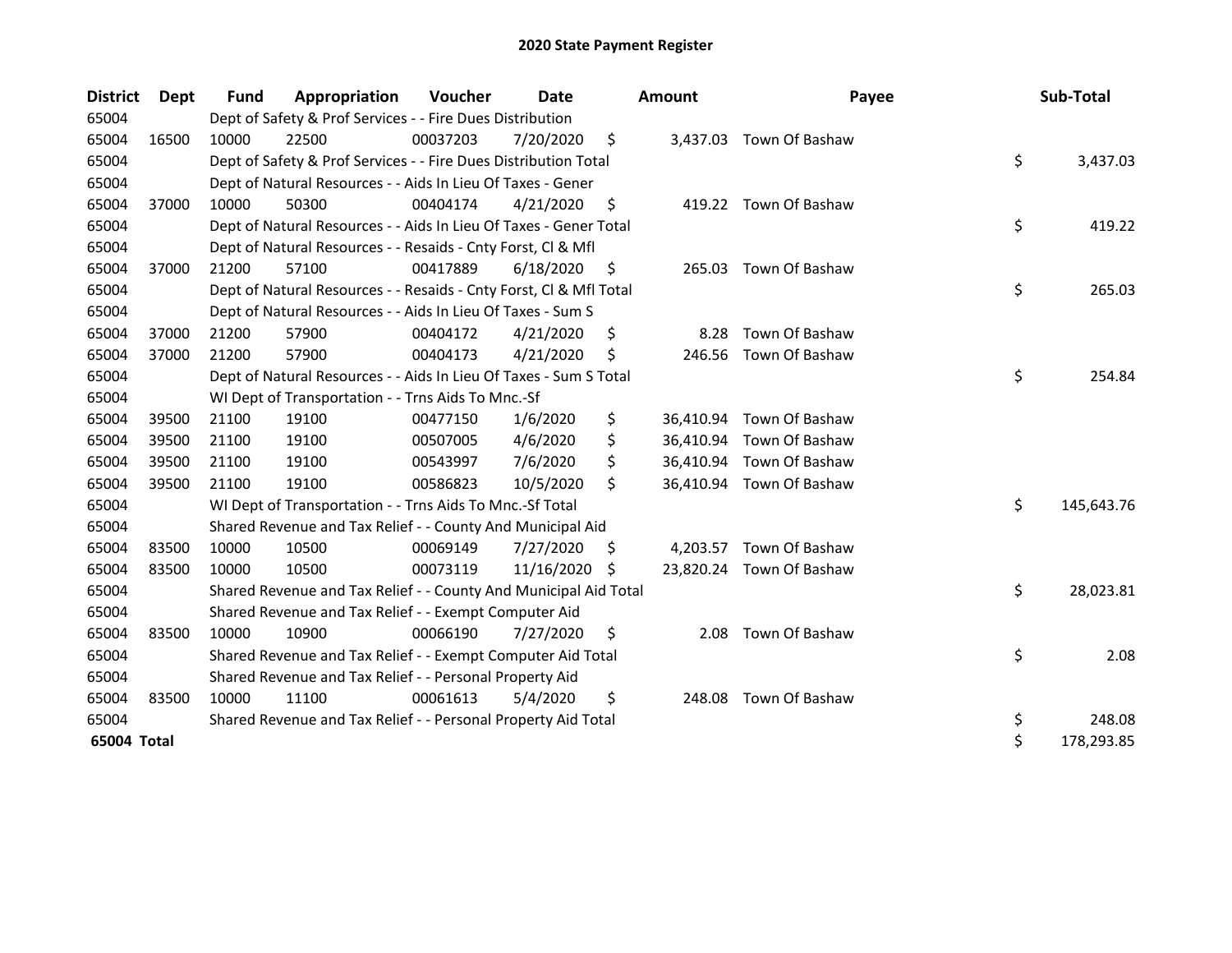| <b>District</b> | Dept  | Fund  | Appropriation                                                        | Voucher  | <b>Date</b> | <b>Amount</b> | Payee                       | Sub-Total        |
|-----------------|-------|-------|----------------------------------------------------------------------|----------|-------------|---------------|-----------------------------|------------------|
| 65006           |       |       | Dept of Safety & Prof Services - - Fire Dues Distribution            |          |             |               |                             |                  |
| 65006           | 16500 | 10000 | 22500                                                                | 00037204 | 7/20/2020   | \$            | 2,213.92 Town Of Bass Lake  |                  |
| 65006           |       |       | Dept of Safety & Prof Services - - Fire Dues Distribution Total      |          |             |               |                             | \$<br>2,213.92   |
| 65006           |       |       | Dept of Natural Resources - - Aids In Lieu Of Taxes - Gener          |          |             |               |                             |                  |
| 65006           | 37000 | 10000 | 50300                                                                | 00387108 | 1/31/2020   | \$            | 1,211.84 Town Of Bass Lake  |                  |
| 65006           | 37000 | 10000 | 50300                                                                | 00404386 | 4/21/2020   | \$            | 1,035.78 Town Of Bass Lake  |                  |
| 65006           |       |       | Dept of Natural Resources - - Aids In Lieu Of Taxes - Gener Total    |          |             |               |                             | \$<br>2,247.62   |
| 65006           |       |       | Dept of Natural Resources - - Resaids - Cnty Forst, Cl & Mfl         |          |             |               |                             |                  |
| 65006           | 37000 | 21200 | 57100                                                                | 00417890 | 6/18/2020   | \$            | 1,502.96 Town Of Bass Lake  |                  |
| 65006           |       |       | Dept of Natural Resources - - Resaids - Cnty Forst, Cl & Mfl Total   |          |             |               |                             | \$<br>1,502.96   |
| 65006           |       |       | Dept of Natural Resources - - Aids In Lieu Of Taxes - Sum S          |          |             |               |                             |                  |
| 65006           | 37000 | 21200 | 57900                                                                | 00404384 | 4/21/2020   | \$<br>140.80  | Town Of Bass Lake           |                  |
| 65006           | 37000 | 21200 | 57900                                                                | 00404385 | 4/21/2020   | \$<br>101.58  | Town Of Bass Lake           |                  |
| 65006           |       |       | Dept of Natural Resources - - Aids In Lieu Of Taxes - Sum S Total    |          |             |               |                             | \$<br>242.38     |
| 65006           |       |       | WI Dept of Transportation - - Trns Aids To Mnc.-Sf                   |          |             |               |                             |                  |
| 65006           | 39500 | 21100 | 19100                                                                | 00477151 | 1/6/2020    | \$            | 29,965.77 Town Of Bass Lake |                  |
| 65006           | 39500 | 21100 | 19100                                                                | 00507006 | 4/6/2020    | \$            | 29,965.77 Town Of Bass Lake |                  |
| 65006           | 39500 | 21100 | 19100                                                                | 00543998 | 7/6/2020    | \$            | 29,965.77 Town Of Bass Lake |                  |
| 65006           | 39500 | 21100 | 19100                                                                | 00586824 | 10/5/2020   | \$            | 29,965.77 Town Of Bass Lake |                  |
| 65006           |       |       | WI Dept of Transportation - - Trns Aids To Mnc.-Sf Total             |          |             |               |                             | \$<br>119,863.08 |
| 65006           |       |       | WI Dept of Transportation - - Loc Rd Imp Prg St Fd                   |          |             |               |                             |                  |
| 65006           | 39500 | 21100 | 27800                                                                | 00500488 | 3/6/2020    | \$            | 14,412.51 Town Of Bass Lake |                  |
| 65006           |       |       | WI Dept of Transportation - - Loc Rd Imp Prg St Fd Total             |          |             |               |                             | \$<br>14,412.51  |
| 65006           |       |       | Department of Administration - - Federal Aid                         |          |             |               |                             |                  |
| 65006           | 50500 | 10000 | 14200                                                                | 00135296 | 12/9/2020   | \$            | 284.29 Town Of Bass Lake    |                  |
| 65006           |       |       | Department of Administration - - Federal Aid Total                   |          |             |               |                             | \$<br>284.29     |
| 65006           |       |       | Department of Administration - - Hv Trans Ln Annual Impact Fee       |          |             |               |                             |                  |
| 65006           | 50500 | 10000 | 17400                                                                | 00121194 | 5/1/2020    | \$            | 26,484.00 Town Of Bass Lake |                  |
| 65006           |       |       | Department of Administration - - Hv Trans Ln Annual Impact Fee Total |          |             |               |                             | \$<br>26,484.00  |
| 65006           |       |       | Shared Revenue and Tax Relief - - County And Municipal Aid           |          |             |               |                             |                  |
| 65006           | 83500 | 10000 | 10500                                                                | 00069150 | 7/27/2020   | \$            | 1,887.02 Town Of Bass Lake  |                  |
| 65006           | 83500 | 10000 | 10500                                                                | 00073120 | 11/16/2020  | \$            | 10,693.09 Town Of Bass Lake |                  |
| 65006           |       |       | Shared Revenue and Tax Relief - - County And Municipal Aid Total     |          |             |               |                             | \$<br>12,580.11  |
| 65006           |       |       | Shared Revenue and Tax Relief - - Exempt Computer Aid                |          |             |               |                             |                  |
| 65006           | 83500 | 10000 | 10900                                                                | 00066191 | 7/27/2020   | \$            | 10.40 Town Of Bass Lake     |                  |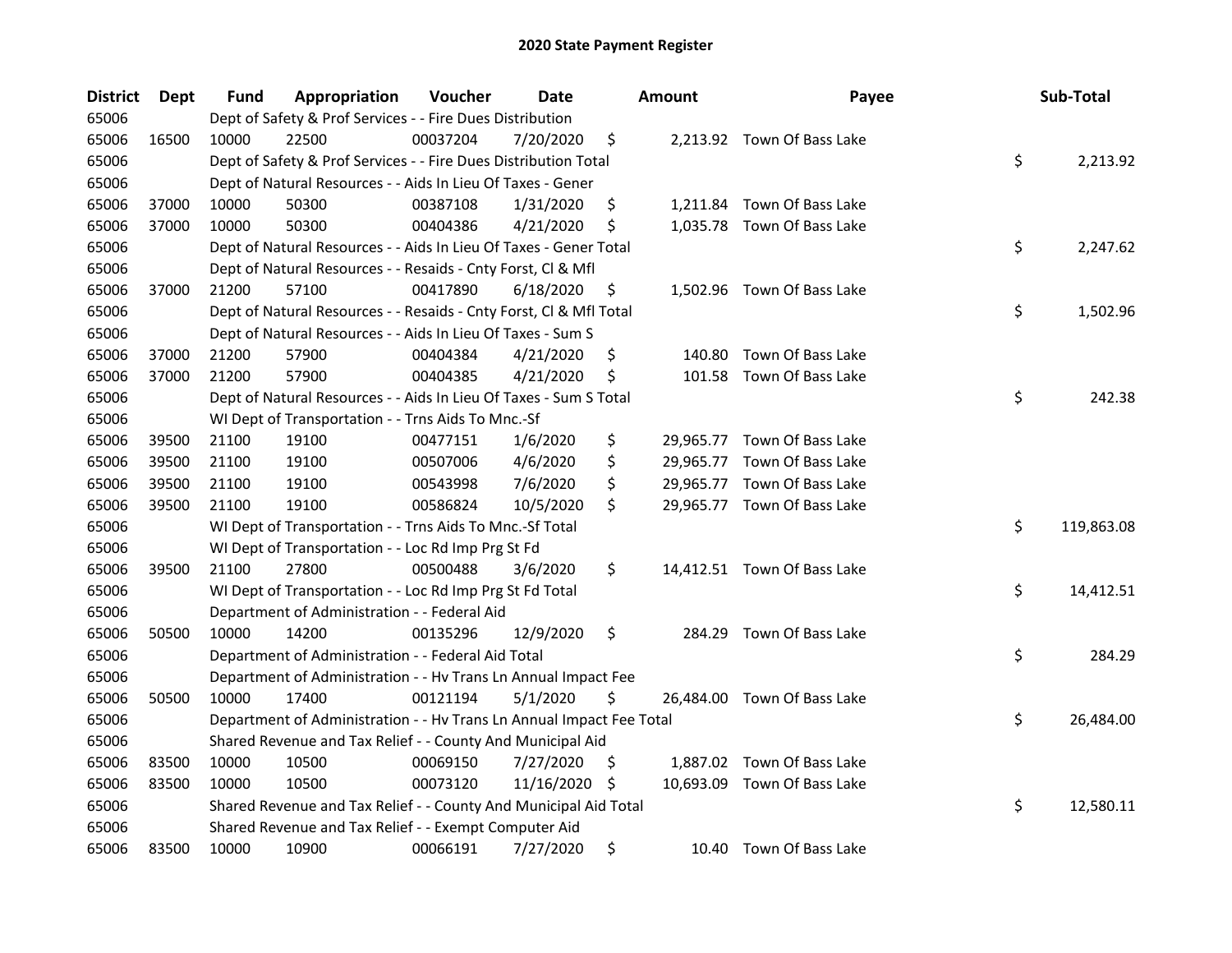| <b>District</b> | Dept  | Fund  | Appropriation                                                 | Voucher  | Date       | <b>Amount</b> | Payee             | Sub-Total  |
|-----------------|-------|-------|---------------------------------------------------------------|----------|------------|---------------|-------------------|------------|
| 65006           |       |       | Shared Revenue and Tax Relief - - Exempt Computer Aid Total   |          |            |               |                   | 10.40      |
| 65006           |       |       | Shared Revenue and Tax Relief - - Utility Aid                 |          |            |               |                   |            |
| 65006           | 83500 | 10000 | 11000                                                         | 00069150 | 7/27/2020  | 68.05         | Town Of Bass Lake |            |
| 65006           | 83500 | 10000 | 11000                                                         | 00073120 | 11/16/2020 | 819.94        | Town Of Bass Lake |            |
| 65006           |       |       | Shared Revenue and Tax Relief - - Utility Aid Total           |          |            |               |                   | 887.99     |
| 65006           |       |       | Shared Revenue and Tax Relief - - Personal Property Aid       |          |            |               |                   |            |
| 65006           | 83500 | 10000 | 11100                                                         | 00061614 | 5/4/2020   | 397.83        | Town Of Bass Lake |            |
| 65006           |       |       | Shared Revenue and Tax Relief - - Personal Property Aid Total |          |            |               |                   | 397.83     |
| 65006 Total     |       |       |                                                               |          |            |               |                   | 181.127.09 |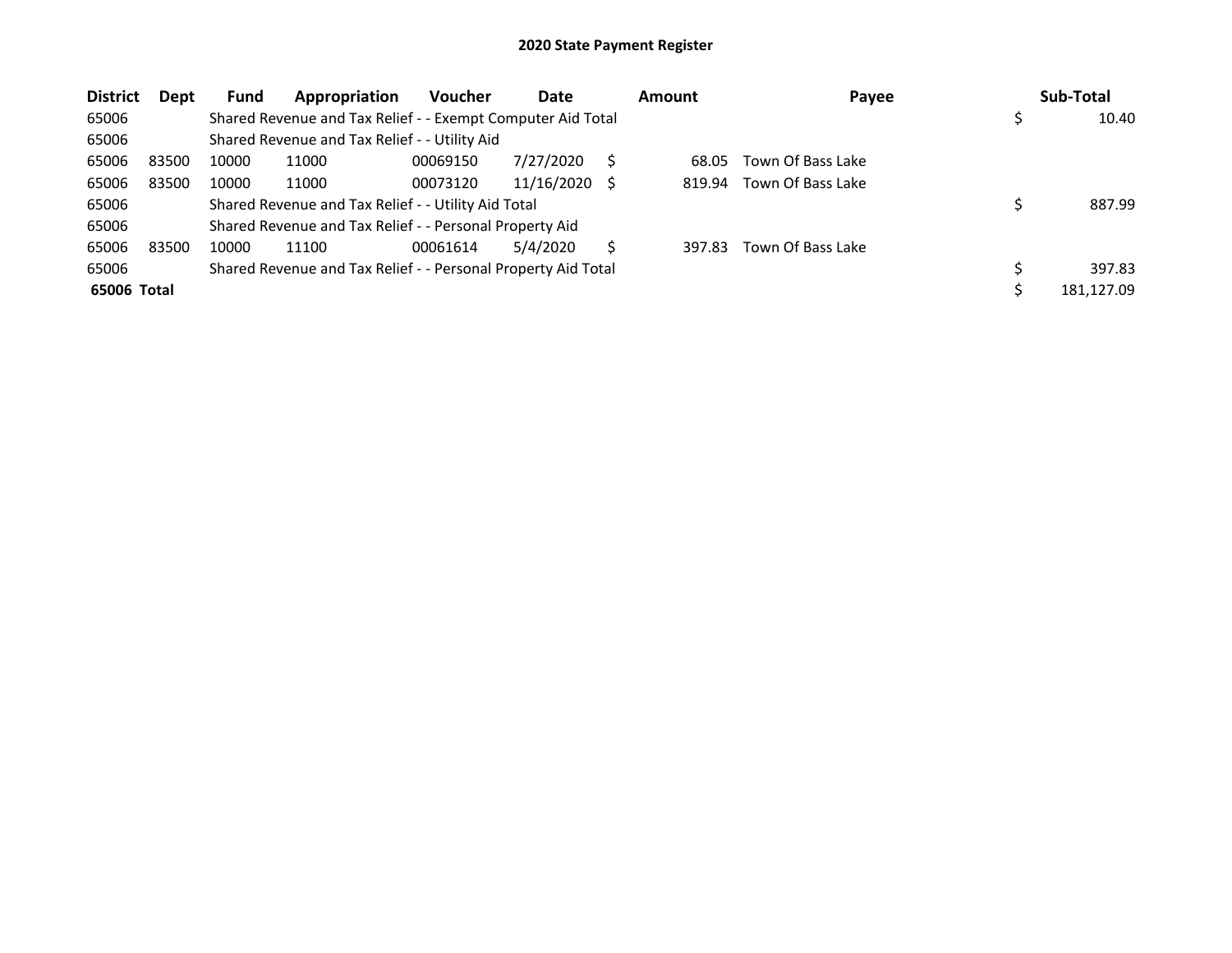| <b>District</b> | <b>Dept</b> | Fund  | Appropriation                                                      | Voucher  | <b>Date</b>   |     | <b>Amount</b> | Payee                          | Sub-Total       |
|-----------------|-------------|-------|--------------------------------------------------------------------|----------|---------------|-----|---------------|--------------------------------|-----------------|
| 65008           |             |       | Dept of Safety & Prof Services - - Fire Dues Distribution          |          |               |     |               |                                |                 |
| 65008           | 16500       | 10000 | 22500                                                              | 00037205 | 7/20/2020     | \$  |               | 2,424.80 Town of Beaver Brook  |                 |
| 65008           |             |       | Dept of Safety & Prof Services - - Fire Dues Distribution Total    |          |               |     |               |                                | \$<br>2,424.80  |
| 65008           |             |       | Dept of Natural Resources - - Aids In Lieu Of Taxes - Gener        |          |               |     |               |                                |                 |
| 65008           | 37000       | 10000 | 50300                                                              | 00387090 | 2/3/2020      | \$  |               | 946.06 Town of Beaver Brook    |                 |
| 65008           | 37000       | 10000 | 50300                                                              | 00387091 | 2/3/2020      | \$  |               | 26,117.47 Town of Beaver Brook |                 |
| 65008           | 37000       | 10000 | 50300                                                              | 00404132 | 4/21/2020     | \$  |               | 140.02 Town of Beaver Brook    |                 |
| 65008           |             |       | Dept of Natural Resources - - Aids In Lieu Of Taxes - Gener Total  |          |               |     |               |                                | \$<br>27,203.55 |
| 65008           |             |       | Dept of Natural Resources - - Resaids - Cnty Forst, Cl & Mfl       |          |               |     |               |                                |                 |
| 65008           | 37000       | 21200 | 57100                                                              | 00417891 | 6/18/2020     | \$  |               | 1,165.63 Town of Beaver Brook  |                 |
| 65008           |             |       | Dept of Natural Resources - - Resaids - Cnty Forst, Cl & Mfl Total |          |               |     |               |                                | \$<br>1,165.63  |
| 65008           |             |       | Dept of Natural Resources - - Aids In Lieu Of Taxes - Sum S        |          |               |     |               |                                |                 |
| 65008           | 37000       | 21200 | 57900                                                              | 00404130 | 4/21/2020     | \$  | 1.76          | Town of Beaver Brook           |                 |
| 65008           | 37000       | 21200 | 57900                                                              | 00404131 | 4/21/2020     | \$  |               | 923.07 Town of Beaver Brook    |                 |
| 65008           |             |       | Dept of Natural Resources - - Aids In Lieu Of Taxes - Sum S Total  |          |               |     |               |                                | \$<br>924.83    |
| 65008           |             |       | WI Dept of Transportation - - Trns Aids To Mnc.-Sf                 |          |               |     |               |                                |                 |
| 65008           | 39500       | 21100 | 19100                                                              | 00477152 | 1/6/2020      | \$  |               | 20,695.50 Town of Beaver Brook |                 |
| 65008           | 39500       | 21100 | 19100                                                              | 00507007 | 4/6/2020      | \$  |               | 20,695.50 Town of Beaver Brook |                 |
| 65008           | 39500       | 21100 | 19100                                                              | 00543999 | 7/6/2020      | \$  |               | 20,695.50 Town of Beaver Brook |                 |
| 65008           | 39500       | 21100 | 19100                                                              | 00586825 | 10/5/2020     | \$  |               | 20,695.50 Town of Beaver Brook |                 |
| 65008           |             |       | WI Dept of Transportation - - Trns Aids To Mnc.-Sf Total           |          |               |     |               |                                | \$<br>82,782.00 |
| 65008           |             |       | WI Dept of Transportation - - Loc Rd Imp Prg St Fd                 |          |               |     |               |                                |                 |
| 65008           | 39500       | 21100 | 27800                                                              | 00553355 | 7/16/2020     | \$  |               | 13,032.20 Town of Beaver Brook |                 |
| 65008           |             |       | WI Dept of Transportation - - Loc Rd Imp Prg St Fd Total           |          |               |     |               |                                | \$<br>13,032.20 |
| 65008           |             |       | Department of Veterans Affairs - - Gifts And Grants, King          |          |               |     |               |                                |                 |
| 65008           | 48500       | 15200 | 13600                                                              | 00086565 | 11/5/2020     | \$. |               | 1,761.00 Town of Beaver Brook  |                 |
| 65008           |             |       | Department of Veterans Affairs - - Gifts And Grants, King Total    |          |               |     |               |                                | \$<br>1,761.00  |
| 65008           |             |       | Shared Revenue and Tax Relief - - County And Municipal Aid         |          |               |     |               |                                |                 |
| 65008           | 83500       | 10000 | 10500                                                              | 00069151 | 7/27/2020     | S.  |               | 2,751.53 Town of Beaver Brook  |                 |
| 65008           | 83500       | 10000 | 10500                                                              | 00073121 | 11/16/2020 \$ |     |               | 15,592.00 Town of Beaver Brook |                 |
| 65008           |             |       | Shared Revenue and Tax Relief - - County And Municipal Aid Total   |          |               |     |               |                                | \$<br>18,343.53 |
| 65008           |             |       | Shared Revenue and Tax Relief - - Exempt Computer Aid              |          |               |     |               |                                |                 |
| 65008           | 83500       | 10000 | 10900                                                              | 00066192 | 7/27/2020     | \$  |               | 178.75 Town of Beaver Brook    |                 |
| 65008           |             |       | Shared Revenue and Tax Relief - - Exempt Computer Aid Total        |          |               |     |               |                                | \$<br>178.75    |
| 65008           |             |       | Shared Revenue and Tax Relief - - Utility Aid                      |          |               |     |               |                                |                 |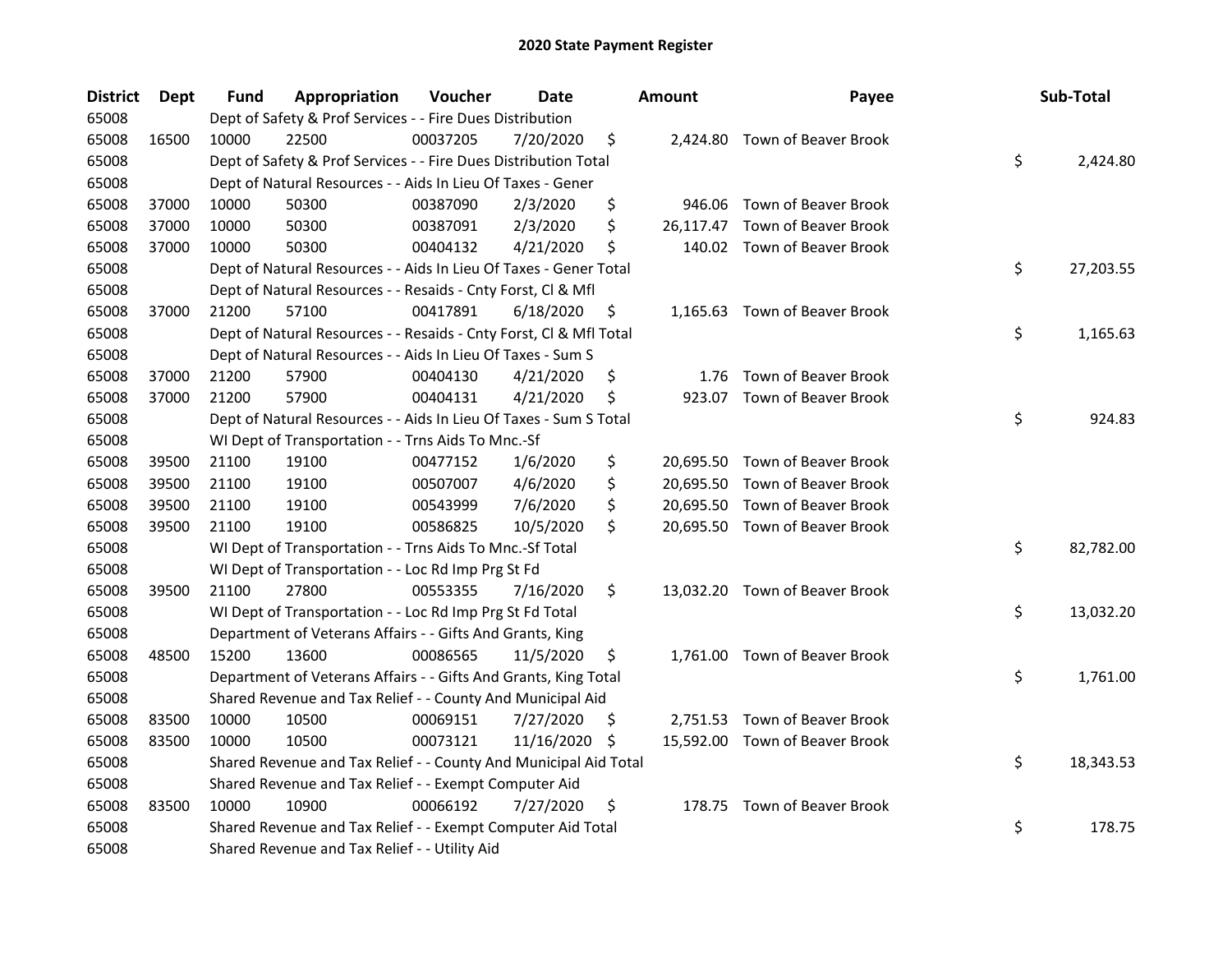| <b>District</b> | Dept  | <b>Fund</b> | Appropriation                                                       | <b>Voucher</b> | Date       |    | <b>Amount</b> | Payee                | Sub-Total  |
|-----------------|-------|-------------|---------------------------------------------------------------------|----------------|------------|----|---------------|----------------------|------------|
| 65008           | 83500 | 10000       | 11000                                                               | 00069151       | 7/27/2020  |    | 1.372.86      | Town of Beaver Brook |            |
| 65008           | 83500 | 10000       | 11000                                                               | 00073121       | 11/16/2020 | -S | 7.805.00      | Town of Beaver Brook |            |
| 65008           |       |             | Shared Revenue and Tax Relief - - Utility Aid Total                 |                |            |    |               |                      | 9,177.86   |
| 65008           |       |             | Shared Revenue and Tax Relief - - Personal Property Aid             |                |            |    |               |                      |            |
| 65008           | 83500 | 10000       | 11100                                                               | 00061615       | 5/4/2020   |    | 362.97        | Town of Beaver Brook |            |
| 65008           |       |             | Shared Revenue and Tax Relief - - Personal Property Aid Total       |                |            |    |               |                      | 362.97     |
| 65008           |       |             | Shared Revenue and Tax Relief - - Payments For Municipal Svcs       |                |            |    |               |                      |            |
| 65008           | 83500 | 10000       | 50100                                                               | 00054691       | 2/3/2020   |    | 1.121.13      | Town of Beaver Brook |            |
| 65008           |       |             | Shared Revenue and Tax Relief - - Payments For Municipal Svcs Total |                |            |    |               |                      | 1,121.13   |
| 65008 Total     |       |             |                                                                     |                |            |    |               |                      | 158,478.25 |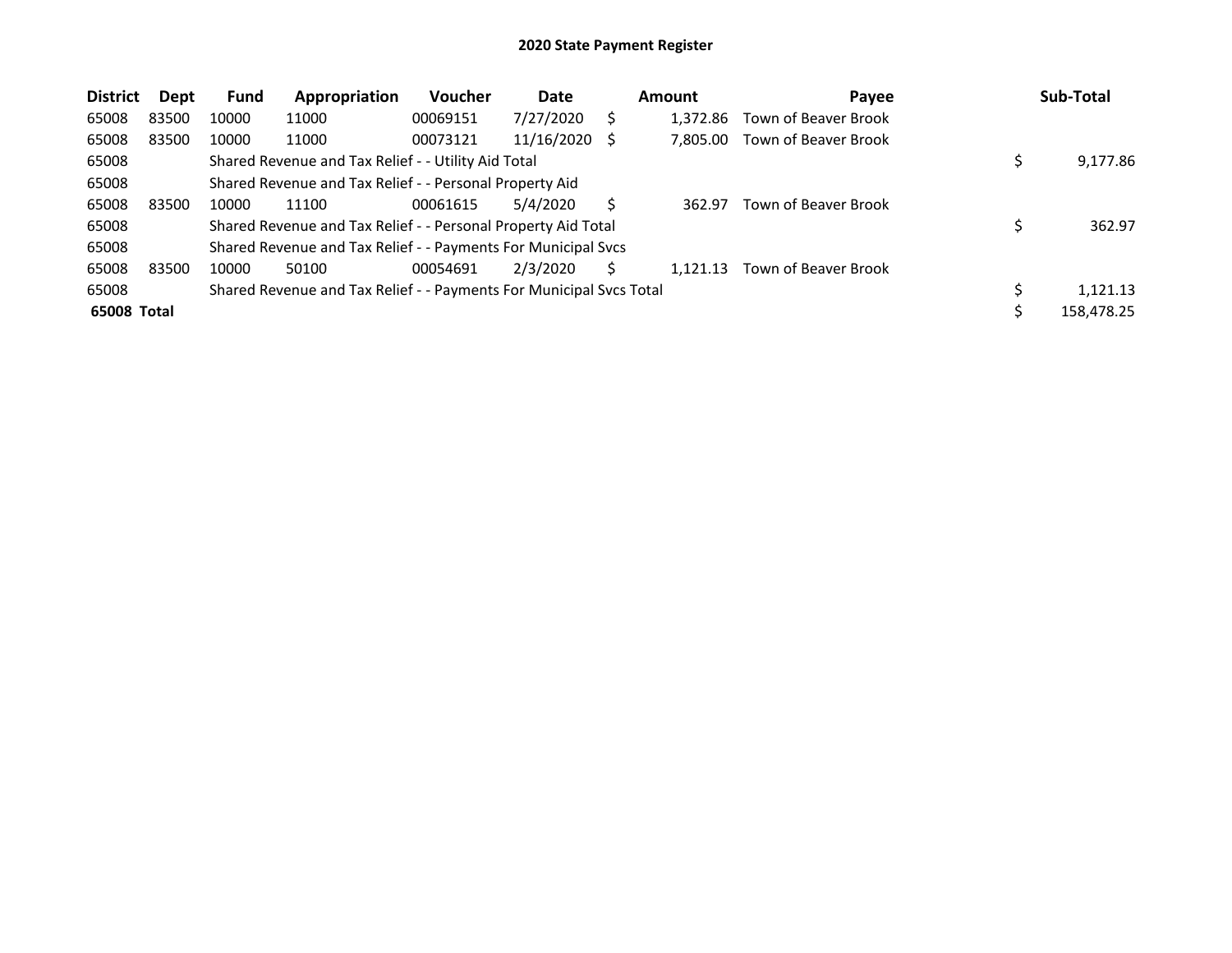| <b>District</b> | Dept  | Fund  | Appropriation                                                      | Voucher  | Date          |     | <b>Amount</b> | Payee                       | Sub-Total        |
|-----------------|-------|-------|--------------------------------------------------------------------|----------|---------------|-----|---------------|-----------------------------|------------------|
| 65010           |       |       | Dept of Safety & Prof Services - - Fire Dues Distribution          |          |               |     |               |                             |                  |
| 65010           | 16500 | 10000 | 22500                                                              | 00037206 | 7/20/2020     | \$  |               | 6,815.45 Town Of Birchwood  |                  |
| 65010           |       |       | Dept of Safety & Prof Services - - Fire Dues Distribution Total    |          |               |     |               |                             | \$<br>6,815.45   |
| 65010           |       |       | Dept of Natural Resources - - Aids In Lieu Of Taxes - Gener        |          |               |     |               |                             |                  |
| 65010           | 37000 | 10000 | 50300                                                              | 00387085 | 2/3/2020      | \$  | 391.05        | Town Of Birchwood           |                  |
| 65010           | 37000 | 10000 | 50300                                                              | 00403998 | 4/21/2020     | \$  | 21.89         | Town Of Birchwood           |                  |
| 65010           |       |       | Dept of Natural Resources - - Aids In Lieu Of Taxes - Gener Total  |          |               |     |               |                             | \$<br>412.94     |
| 65010           |       |       | Dept of Natural Resources - - Resaids - Cnty Forst, Cl & Mfl       |          |               |     |               |                             |                  |
| 65010           | 37000 | 21200 | 57100                                                              | 00417892 | 6/18/2020     | \$  |               | 6,909.72 Town Of Birchwood  |                  |
| 65010           |       |       | Dept of Natural Resources - - Resaids - Cnty Forst, Cl & Mfl Total |          |               |     |               |                             | \$<br>6,909.72   |
| 65010           |       |       | Dept of Natural Resources - - Aids In Lieu Of Taxes - Sum S        |          |               |     |               |                             |                  |
| 65010           | 37000 | 21200 | 57900                                                              | 00403997 | 4/21/2020     | \$  |               | 47.67 Town Of Birchwood     |                  |
| 65010           |       |       | Dept of Natural Resources - - Aids In Lieu Of Taxes - Sum S Total  |          |               |     |               |                             | \$<br>47.67      |
| 65010           |       |       | WI Dept of Transportation - - Trns Aids To Mnc.-Sf                 |          |               |     |               |                             |                  |
| 65010           | 39500 | 21100 | 19100                                                              | 00477153 | 1/6/2020      | \$  |               | 35,004.96 Town Of Birchwood |                  |
| 65010           | 39500 | 21100 | 19100                                                              | 00507008 | 4/6/2020      | \$  |               | 35,004.96 Town Of Birchwood |                  |
| 65010           | 39500 | 21100 | 19100                                                              | 00544000 | 7/6/2020      | \$  |               | 35,004.96 Town Of Birchwood |                  |
| 65010           | 39500 | 21100 | 19100                                                              | 00586826 | 10/5/2020     | \$  |               | 35,004.96 Town Of Birchwood |                  |
| 65010           |       |       | WI Dept of Transportation - - Trns Aids To Mnc.-Sf Total           |          |               |     |               |                             | \$<br>140,019.84 |
| 65010           |       |       | Department of Administration - - Federal Aid                       |          |               |     |               |                             |                  |
| 65010           | 50500 | 10000 | 14200                                                              | 00135297 | 12/10/2020    | \$  |               | 8,877.82 Town Of Birchwood  |                  |
| 65010           | 50500 | 10000 | 14200                                                              | 00136592 | 12/17/2020 \$ |     |               | 850.65 Town Of Birchwood    |                  |
| 65010           |       |       | Department of Administration - - Federal Aid Total                 |          |               |     |               |                             | \$<br>9,728.47   |
| 65010           |       |       | Elections Commission - - 2018 Hava Election Security               |          |               |     |               |                             |                  |
| 65010           | 51000 | 22000 | 18200                                                              | 00004492 | 9/9/2020      | \$  |               | 655.40 Town Of Birchwood    |                  |
| 65010           |       |       | Elections Commission - - 2018 Hava Election Security Total         |          |               |     |               |                             | \$<br>655.40     |
| 65010           |       |       | Shared Revenue and Tax Relief - - County And Municipal Aid         |          |               |     |               |                             |                  |
| 65010           | 83500 | 10000 | 10500                                                              | 00069152 | 7/27/2020     | \$. |               | 1,640.54 Town Of Birchwood  |                  |
| 65010           | 83500 | 10000 | 10500                                                              | 00073122 | 11/16/2020    | S.  |               | 9,296.36 Town Of Birchwood  |                  |
| 65010           |       |       | Shared Revenue and Tax Relief - - County And Municipal Aid Total   |          |               |     |               |                             | \$<br>10,936.90  |
| 65010           |       |       | Shared Revenue and Tax Relief - - Exempt Computer Aid              |          |               |     |               |                             |                  |
| 65010           | 83500 | 10000 | 10900                                                              | 00066193 | 7/27/2020     | \$  |               | 3.11 Town Of Birchwood      |                  |
| 65010           |       |       | Shared Revenue and Tax Relief - - Exempt Computer Aid Total        |          |               |     |               |                             | \$<br>3.11       |
| 65010           |       |       | Shared Revenue and Tax Relief - - Personal Property Aid            |          |               |     |               |                             |                  |
| 65010           | 83500 | 10000 | 11100                                                              | 00061616 | 5/4/2020      | \$  |               | 54.78 Town Of Birchwood     |                  |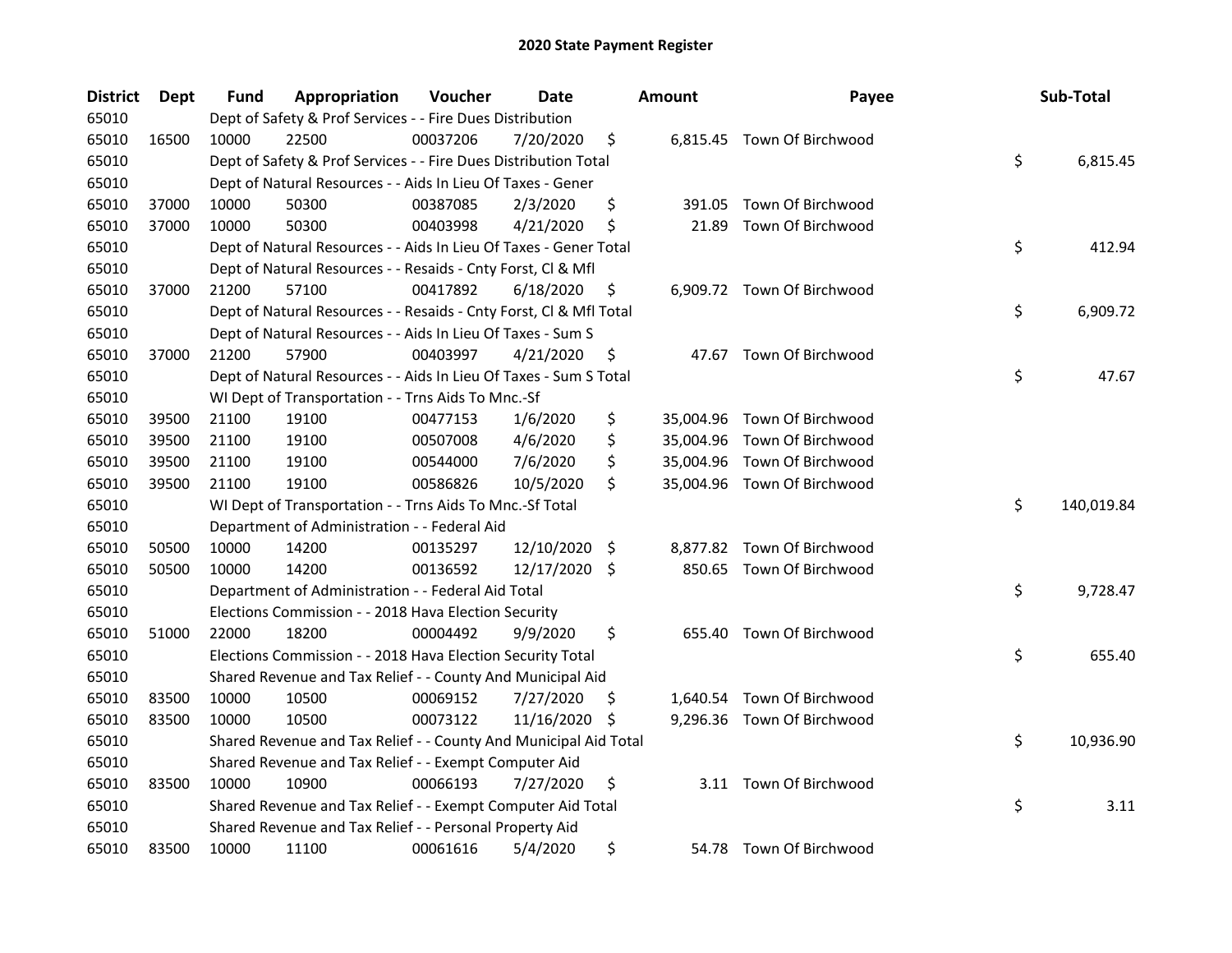| District Dept | Fund | <b>Appropriation</b>                                          | Voucher | Date | Amount | Payee | Sub-Total  |
|---------------|------|---------------------------------------------------------------|---------|------|--------|-------|------------|
| 65010         |      | Shared Revenue and Tax Relief - - Personal Property Aid Total |         |      |        |       | 54.78      |
| 65010 Total   |      |                                                               |         |      |        |       | 175.584.28 |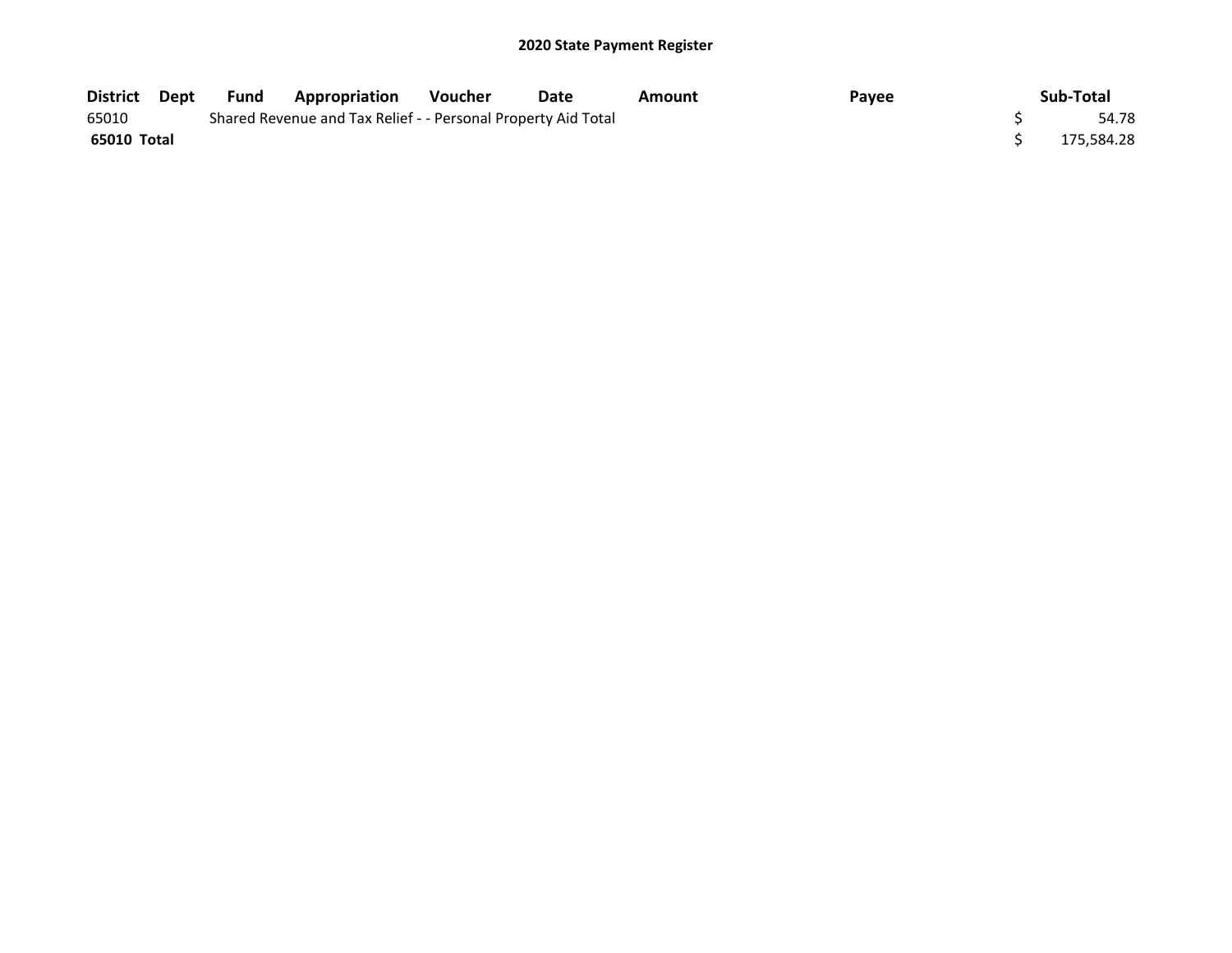| <b>District</b> | Dept  | <b>Fund</b> | Appropriation                                                      | Voucher  | <b>Date</b> |    | <b>Amount</b> | Payee                      | Sub-Total        |
|-----------------|-------|-------------|--------------------------------------------------------------------|----------|-------------|----|---------------|----------------------------|------------------|
| 65012           |       |             | Dept of Safety & Prof Services - - Fire Dues Distribution          |          |             |    |               |                            |                  |
| 65012           | 16500 | 10000       | 22500                                                              | 00037207 | 7/20/2020   | \$ |               | 1,381.25 Town Of Brooklyn  |                  |
| 65012           |       |             | Dept of Safety & Prof Services - - Fire Dues Distribution Total    |          |             |    |               |                            | \$<br>1,381.25   |
| 65012           |       |             | Dept of Natural Resources - - Aids In Lieu Of Taxes - Gener        |          |             |    |               |                            |                  |
| 65012           | 37000 | 10000       | 50300                                                              | 00387086 | 2/3/2020    | \$ | 598.96        | Town Of Brooklyn           |                  |
| 65012           | 37000 | 10000       | 50300                                                              | 00387087 | 2/3/2020    | \$ | 1,288.10      | Town Of Brooklyn           |                  |
| 65012           | 37000 | 10000       | 50300                                                              | 00404082 | 4/21/2020   | \$ | 96.00         | Town Of Brooklyn           |                  |
| 65012           | 37000 | 10000       | 50300                                                              | 00404083 | 4/21/2020   | \$ | 104.00        | Town Of Brooklyn           |                  |
| 65012           |       |             | Dept of Natural Resources - - Aids In Lieu Of Taxes - Gener Total  |          |             |    |               |                            | \$<br>2,087.06   |
| 65012           |       |             | Dept of Natural Resources - - Resaids - Cnty Forst, Cl & Mfl       |          |             |    |               |                            |                  |
| 65012           | 37000 | 21200       | 57100                                                              | 00417893 | 6/18/2020   | \$ | 2,465.49      | Town Of Brooklyn           |                  |
| 65012           |       |             | Dept of Natural Resources - - Resaids - Cnty Forst, Cl & Mfl Total |          |             |    |               |                            | \$<br>2,465.49   |
| 65012           |       |             | Dept of Natural Resources - - Aids In Lieu Of Taxes - Sum S        |          |             |    |               |                            |                  |
| 65012           | 37000 | 21200       | 57900                                                              | 00404081 | 4/21/2020   | \$ | 9.60          | Town Of Brooklyn           |                  |
| 65012           | 37000 | 21200       | 57900                                                              | 00404084 | 4/21/2020   | \$ | 6.40          | Town Of Brooklyn           |                  |
| 65012           |       |             | Dept of Natural Resources - - Aids In Lieu Of Taxes - Sum S Total  |          |             |    |               |                            | \$<br>16.00      |
| 65012           |       |             | WI Dept of Transportation - - Trns Aids To Mnc.-Sf                 |          |             |    |               |                            |                  |
| 65012           | 39500 | 21100       | 19100                                                              | 00477154 | 1/6/2020    | \$ |               | 19,204.11 Town Of Brooklyn |                  |
| 65012           | 39500 | 21100       | 19100                                                              | 00507009 | 4/6/2020    | \$ |               | 19,204.11 Town Of Brooklyn |                  |
| 65012           | 39500 | 21100       | 19100                                                              | 00544001 | 7/6/2020    | \$ |               | 19,204.11 Town Of Brooklyn |                  |
| 65012           | 39500 | 21100       | 19100                                                              | 00586827 | 10/5/2020   | \$ |               | 19,204.11 Town Of Brooklyn |                  |
| 65012           |       |             | WI Dept of Transportation - - Trns Aids To Mnc.-Sf Total           |          |             |    |               |                            | \$<br>76,816.44  |
| 65012           |       |             | WI Dept of Transportation - - Loc Rd Imp Prg St Fd                 |          |             |    |               |                            |                  |
| 65012           | 39500 | 21100       | 27800                                                              | 00480757 | 1/14/2020   | \$ |               | 13,032.20 Town Of Brooklyn |                  |
| 65012           |       |             | WI Dept of Transportation - - Loc Rd Imp Prg St Fd Total           |          |             |    |               |                            | \$<br>13,032.20  |
| 65012           |       |             | Shared Revenue and Tax Relief - - County And Municipal Aid         |          |             |    |               |                            |                  |
| 65012           | 83500 | 10000       | 10500                                                              | 00069153 | 7/27/2020   | \$ | 2,271.99      | Town Of Brooklyn           |                  |
| 65012           | 83500 | 10000       | 10500                                                              | 00073123 | 11/16/2020  | -S |               | 12,874.62 Town Of Brooklyn |                  |
| 65012           |       |             | Shared Revenue and Tax Relief - - County And Municipal Aid Total   |          |             |    |               |                            | \$<br>15,146.61  |
| 65012           |       |             | Shared Revenue and Tax Relief - - Personal Property Aid            |          |             |    |               |                            |                  |
| 65012           | 83500 | 10000       | 11100                                                              | 00061617 | 5/4/2020    | \$ |               | 2.96 Town Of Brooklyn      |                  |
| 65012           |       |             | Shared Revenue and Tax Relief - - Personal Property Aid Total      |          |             |    |               |                            | \$<br>2.96       |
| 65012 Total     |       |             |                                                                    |          |             |    |               |                            | \$<br>110,948.01 |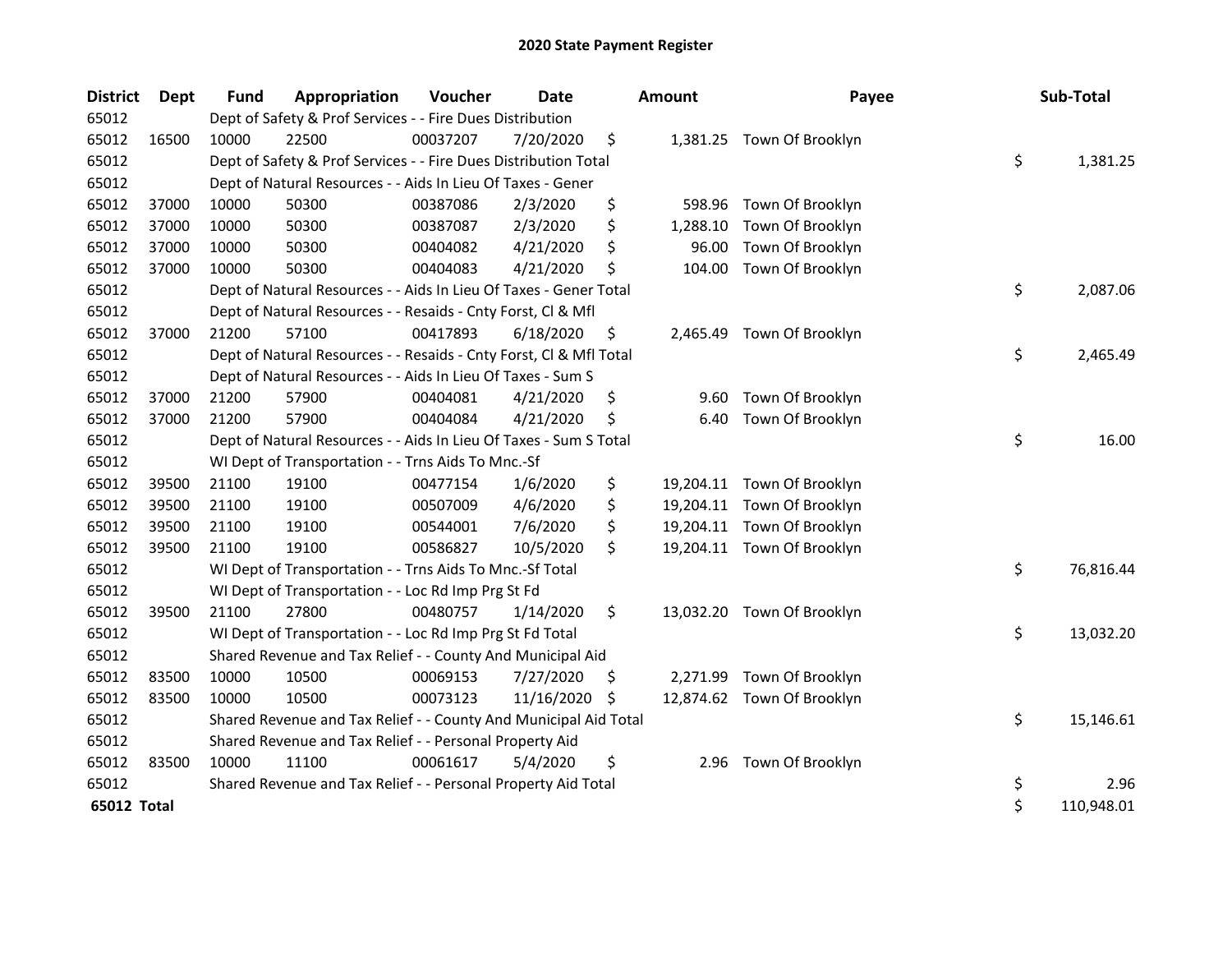| <b>District</b> | <b>Dept</b> | Fund  | Appropriation                                                      | Voucher  | <b>Date</b> |    | <b>Amount</b> | Payee                   | Sub-Total        |
|-----------------|-------------|-------|--------------------------------------------------------------------|----------|-------------|----|---------------|-------------------------|------------------|
| 65014           |             |       | Dept of Safety & Prof Services - - Fire Dues Distribution          |          |             |    |               |                         |                  |
| 65014           | 16500       | 10000 | 22500                                                              | 00037208 | 7/20/2020   | \$ |               | 5,612.83 Town Of Casey  |                  |
| 65014           |             |       | Dept of Safety & Prof Services - - Fire Dues Distribution Total    |          |             |    |               |                         | \$<br>5,612.83   |
| 65014           |             |       | Dept of Natural Resources - - Aids In Lieu Of Taxes - Gener        |          |             |    |               |                         |                  |
| 65014           | 37000       | 10000 | 50300                                                              | 00387066 | 2/3/2020    | \$ |               | 1,468.38 Town Of Casey  |                  |
| 65014           |             |       | Dept of Natural Resources - - Aids In Lieu Of Taxes - Gener Total  |          |             |    |               |                         | \$<br>1,468.38   |
| 65014           |             |       | Dept of Natural Resources - - Resaids - Cnty Forst, CI & Mfl       |          |             |    |               |                         |                  |
| 65014           | 37000       | 21200 | 57100                                                              | 00417894 | 6/18/2020   | \$ |               | 2,901.77 Town Of Casey  |                  |
| 65014           |             |       | Dept of Natural Resources - - Resaids - Cnty Forst, Cl & Mfl Total |          |             |    |               |                         | \$<br>2,901.77   |
| 65014           |             |       | Dept of Natural Resources - - Aids In Lieu Of Taxes - Sum S        |          |             |    |               |                         |                  |
| 65014           | 37000       | 21200 | 57900                                                              | 00403731 | 4/21/2020   | \$ | 1.85          | Town Of Casey           |                  |
| 65014           |             |       | Dept of Natural Resources - - Aids In Lieu Of Taxes - Sum S Total  |          |             |    |               |                         | \$<br>1.85       |
| 65014           |             |       | WI Dept of Transportation - - Trns Aids To Mnc.-Sf                 |          |             |    |               |                         |                  |
| 65014           | 39500       | 21100 | 19100                                                              | 00477155 | 1/6/2020    | \$ | 35,044.38     | Town Of Casey           |                  |
| 65014           | 39500       | 21100 | 19100                                                              | 00507010 | 4/6/2020    | \$ | 35,044.38     | Town Of Casey           |                  |
| 65014           | 39500       | 21100 | 19100                                                              | 00544002 | 7/6/2020    | \$ | 35,044.38     | Town Of Casey           |                  |
| 65014           | 39500       | 21100 | 19100                                                              | 00586828 | 10/5/2020   | \$ |               | 35,044.38 Town Of Casey |                  |
| 65014           |             |       | WI Dept of Transportation - - Trns Aids To Mnc.-Sf Total           |          |             |    |               |                         | \$<br>140,177.52 |
| 65014           |             |       | Shared Revenue and Tax Relief - - County And Municipal Aid         |          |             |    |               |                         |                  |
| 65014           | 83500       | 10000 | 10500                                                              | 00069154 | 7/27/2020   | S  | 920.37        | Town Of Casey           |                  |
| 65014           | 83500       | 10000 | 10500                                                              | 00073124 | 11/16/2020  | S  |               | 5,215.43 Town Of Casey  |                  |
| 65014           |             |       | Shared Revenue and Tax Relief - - County And Municipal Aid Total   |          |             |    |               |                         | \$<br>6,135.80   |
| 65014           |             |       | Shared Revenue and Tax Relief - - Exempt Computer Aid              |          |             |    |               |                         |                  |
| 65014           | 83500       | 10000 | 10900                                                              | 00066194 | 7/27/2020   | \$ |               | 81.07 Town Of Casey     |                  |
| 65014           |             |       | Shared Revenue and Tax Relief - - Exempt Computer Aid Total        |          |             |    |               |                         | \$<br>81.07      |
| 65014           |             |       | Shared Revenue and Tax Relief - - Personal Property Aid            |          |             |    |               |                         |                  |
| 65014           | 83500       | 10000 | 11100                                                              | 00061618 | 5/4/2020    | \$ | 42.96         | Town Of Casey           |                  |
| 65014           |             |       | Shared Revenue and Tax Relief - - Personal Property Aid Total      |          |             |    |               |                         | \$<br>42.96      |
| 65014 Total     |             |       |                                                                    |          |             |    |               |                         | \$<br>156,422.18 |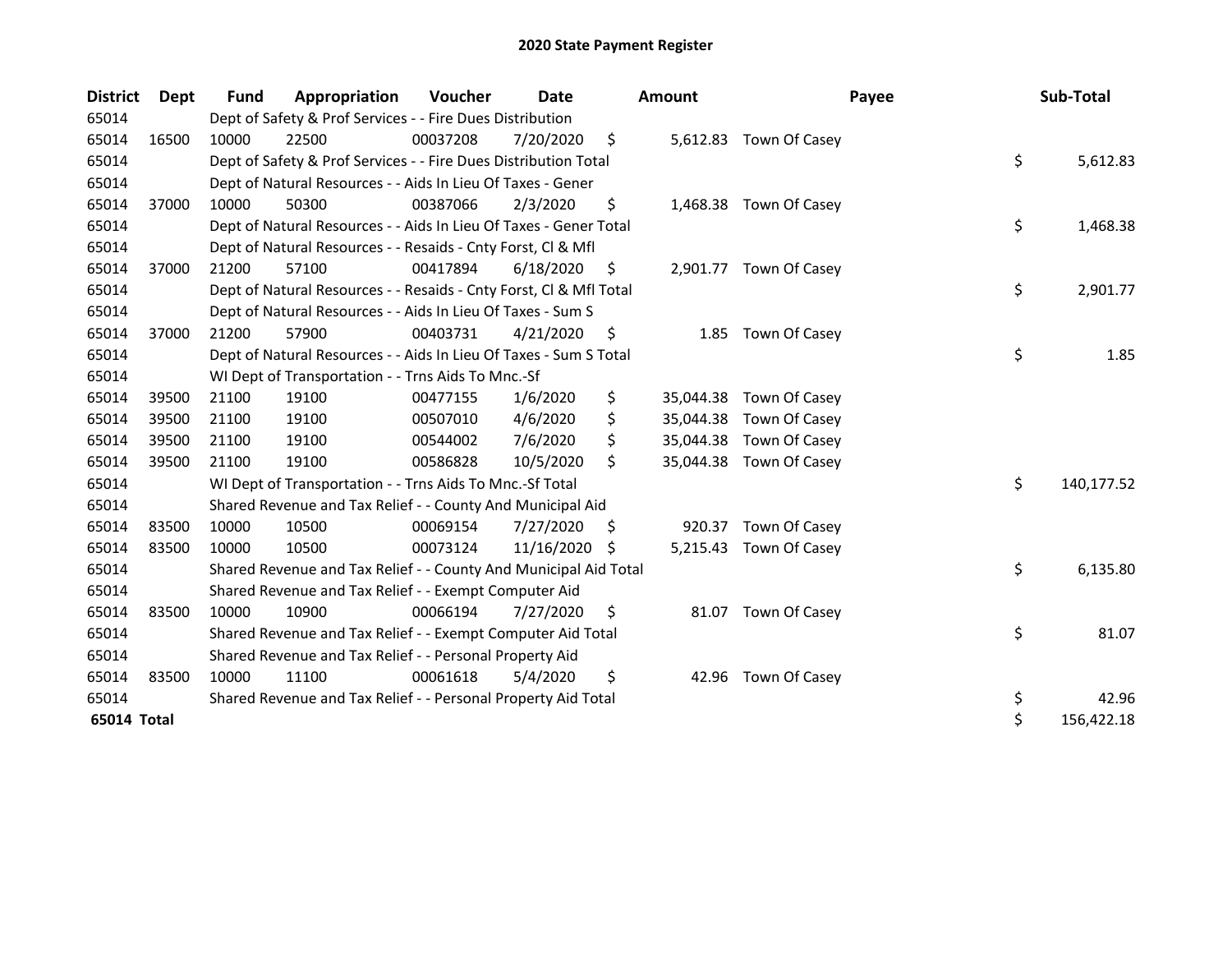| <b>District</b> | <b>Dept</b> | <b>Fund</b> | Appropriation                                                      | Voucher  | Date          |     | Amount    | Payee                    | Sub-Total        |
|-----------------|-------------|-------------|--------------------------------------------------------------------|----------|---------------|-----|-----------|--------------------------|------------------|
| 65016           |             |             | Dept of Safety & Prof Services - - Fire Dues Distribution          |          |               |     |           |                          |                  |
| 65016           | 16500       | 10000       | 22500                                                              | 00037209 | 7/20/2020     | \$  |           | 3,074.51 Town Of Chicog  |                  |
| 65016           |             |             | Dept of Safety & Prof Services - - Fire Dues Distribution Total    |          |               |     |           |                          | \$<br>3,074.51   |
| 65016           |             |             | Dept of Natural Resources - - Aids In Lieu Of Taxes - Gener        |          |               |     |           |                          |                  |
| 65016           | 37000       | 10000       | 50300                                                              | 00387078 | 2/3/2020      | \$  |           | 7,222.43 Town Of Chicog  |                  |
| 65016           |             |             | Dept of Natural Resources - - Aids In Lieu Of Taxes - Gener Total  |          |               |     |           |                          | \$<br>7,222.43   |
| 65016           |             |             | Dept of Natural Resources - - General Program Operations --        |          |               |     |           |                          |                  |
| 65016           | 37000       | 21200       | 25400                                                              | 00448242 | 11/27/2020 \$ |     |           | 729.12 Town Of Chicog    |                  |
| 65016           |             |             | Dept of Natural Resources - - General Program Operations -- Total  |          |               |     |           |                          | \$<br>729.12     |
| 65016           |             |             | Dept of Natural Resources - - Resaids - Cnty Forst, CI & Mfl       |          |               |     |           |                          |                  |
| 65016           | 37000       | 21200       | 57100                                                              | 00417895 | 6/18/2020     | \$. |           | 3,733.90 Town Of Chicog  |                  |
| 65016           |             |             | Dept of Natural Resources - - Resaids - Cnty Forst, CI & Mfl Total |          |               |     |           |                          | \$<br>3,733.90   |
| 65016           |             |             | WI Dept of Transportation - - Trns Aids To Mnc.-Sf                 |          |               |     |           |                          |                  |
| 65016           | 39500       | 21100       | 19100                                                              | 00477156 | 1/6/2020      | \$  | 37,245.33 | Town Of Chicog           |                  |
| 65016           | 39500       | 21100       | 19100                                                              | 00507011 | 4/6/2020      |     |           | 37,245.33 Town Of Chicog |                  |
| 65016           | 39500       | 21100       | 19100                                                              | 00544003 | 7/6/2020      |     |           | 37,245.33 Town Of Chicog |                  |
| 65016           | 39500       | 21100       | 19100                                                              | 00586829 | 10/5/2020     | \$  |           | 37,245.33 Town Of Chicog |                  |
| 65016           |             |             | WI Dept of Transportation - - Trns Aids To Mnc.-Sf Total           |          |               |     |           |                          | \$<br>148,981.32 |
| 65016           |             |             | Shared Revenue and Tax Relief - - Exempt Computer Aid              |          |               |     |           |                          |                  |
| 65016           | 83500       | 10000       | 10900                                                              | 00066195 | 7/27/2020     | \$. | 12.47     | Town Of Chicog           |                  |
| 65016           |             |             | Shared Revenue and Tax Relief - - Exempt Computer Aid Total        |          |               |     |           |                          | \$<br>12.47      |
| 65016           |             |             | Shared Revenue and Tax Relief - - Personal Property Aid            |          |               |     |           |                          |                  |
| 65016           | 83500       | 10000       | 11100                                                              | 00061619 | 5/4/2020      | \$  | 0.22      | Town Of Chicog           |                  |
| 65016           |             |             | Shared Revenue and Tax Relief - - Personal Property Aid Total      |          |               |     |           |                          | \$<br>0.22       |
| 65016 Total     |             |             |                                                                    |          |               |     |           |                          | \$<br>163,753.97 |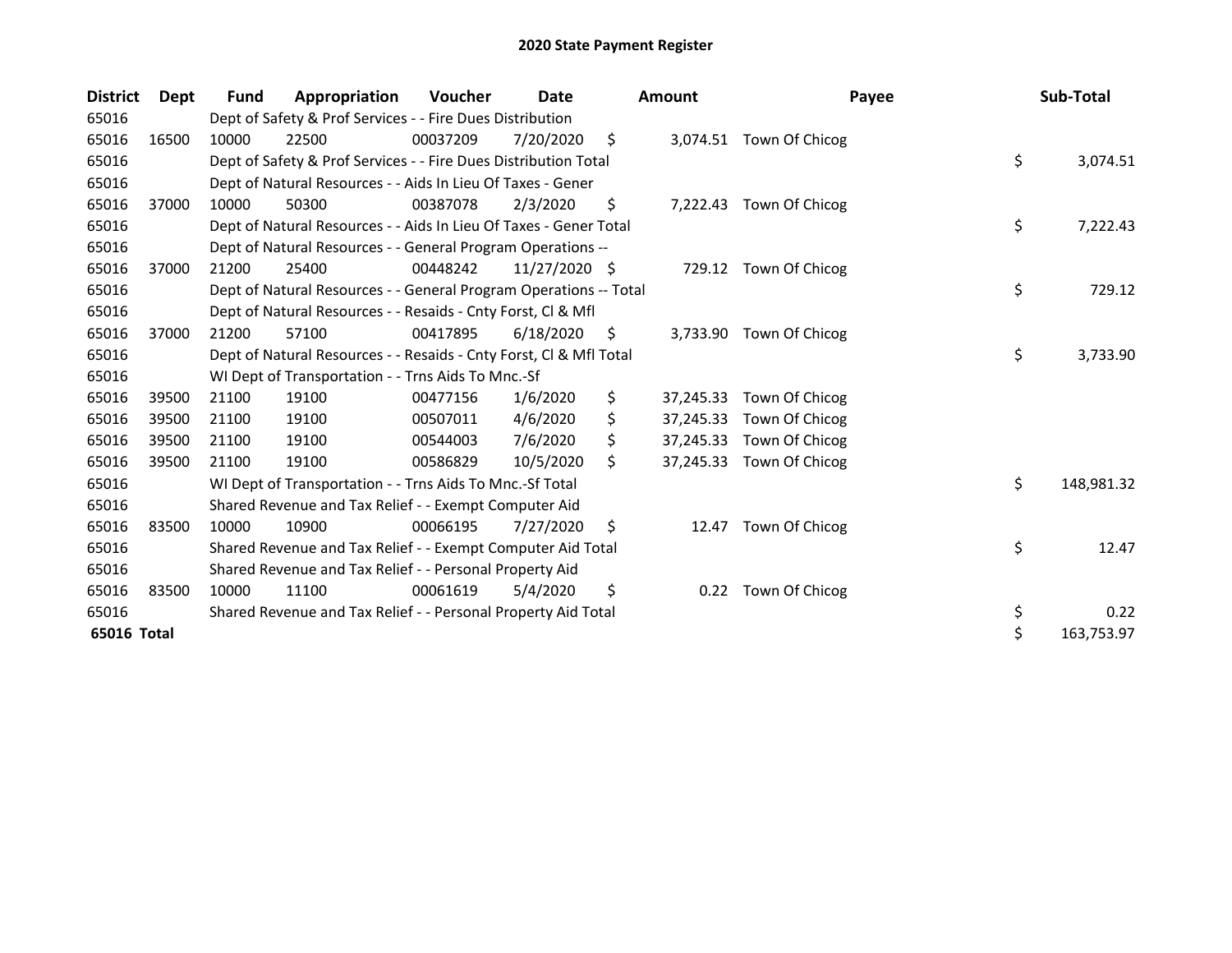| <b>District</b>    | <b>Dept</b> | <b>Fund</b> | Appropriation                                                      | Voucher  | Date       |     | <b>Amount</b> | Payee                     | Sub-Total        |
|--------------------|-------------|-------------|--------------------------------------------------------------------|----------|------------|-----|---------------|---------------------------|------------------|
| 65018              |             |             | Dept of Safety & Prof Services - - Fire Dues Distribution          |          |            |     |               |                           |                  |
| 65018              | 16500       | 10000       | 22500                                                              | 00037210 | 7/20/2020  | \$  |               | 1,172.93 Town Of Crystal  |                  |
| 65018              |             |             | Dept of Safety & Prof Services - - Fire Dues Distribution Total    |          |            |     |               |                           | \$<br>1,172.93   |
| 65018              |             |             | Dept of Natural Resources - - Aids In Lieu Of Taxes - Gener        |          |            |     |               |                           |                  |
| 65018              | 37000       | 10000       | 50300                                                              | 00404135 | 4/21/2020  | S.  | 36.60         | Town Of Crystal           |                  |
| 65018              |             |             | Dept of Natural Resources - - Aids In Lieu Of Taxes - Gener Total  |          |            |     |               |                           | \$<br>36.60      |
| 65018              |             |             | Dept of Natural Resources - - Resaids - Cnty Forst, Cl & Mfl       |          |            |     |               |                           |                  |
| 65018              | 37000       | 21200       | 57100                                                              | 00417896 | 6/18/2020  | \$. |               | 1,793.18 Town Of Crystal  |                  |
| 65018              |             |             | Dept of Natural Resources - - Resaids - Cnty Forst, CI & Mfl Total |          |            |     |               |                           | \$<br>1,793.18   |
| 65018              |             |             | Dept of Natural Resources - - Aids In Lieu Of Taxes - Sum S        |          |            |     |               |                           |                  |
| 65018              | 37000       | 21200       | 57900                                                              | 00404134 | 4/21/2020  | \$  | 0.96          | Town Of Crystal           |                  |
| 65018              |             |             | Dept of Natural Resources - - Aids In Lieu Of Taxes - Sum S Total  |          |            |     |               |                           | \$<br>0.96       |
| 65018              |             |             | WI Dept of Transportation - - Trns Aids To Mnc.-Sf                 |          |            |     |               |                           |                  |
| 65018              | 39500       | 21100       | 19100                                                              | 00477157 | 1/6/2020   | \$  | 22,699.35     | Town Of Crystal           |                  |
| 65018              | 39500       | 21100       | 19100                                                              | 00507012 | 4/6/2020   | \$  | 22,699.35     | Town Of Crystal           |                  |
| 65018              | 39500       | 21100       | 19100                                                              | 00544004 | 7/6/2020   | \$  |               | 22,699.35 Town Of Crystal |                  |
| 65018              | 39500       | 21100       | 19100                                                              | 00586830 | 10/5/2020  | \$  |               | 22,699.35 Town Of Crystal |                  |
| 65018              |             |             | WI Dept of Transportation - - Trns Aids To Mnc.-Sf Total           |          |            |     |               |                           | \$<br>90,797.40  |
| 65018              |             |             | Shared Revenue and Tax Relief - - County And Municipal Aid         |          |            |     |               |                           |                  |
| 65018              | 83500       | 10000       | 10500                                                              | 00069155 | 7/27/2020  | S   | 1,386.11      | Town Of Crystal           |                  |
| 65018              | 83500       | 10000       | 10500                                                              | 00073125 | 11/16/2020 | -S  | 7,854.63      | Town Of Crystal           |                  |
| 65018              |             |             | Shared Revenue and Tax Relief - - County And Municipal Aid Total   |          |            |     |               |                           | \$<br>9,240.74   |
| 65018              |             |             | Shared Revenue and Tax Relief - - Personal Property Aid            |          |            |     |               |                           |                  |
| 65018              | 83500       | 10000       | 11100                                                              | 00061620 | 5/4/2020   | \$  | 56.23         | Town Of Crystal           |                  |
| 65018              |             |             | Shared Revenue and Tax Relief - - Personal Property Aid Total      |          |            |     |               |                           | \$<br>56.23      |
| <b>65018 Total</b> |             |             |                                                                    |          |            |     |               |                           | \$<br>103,098.04 |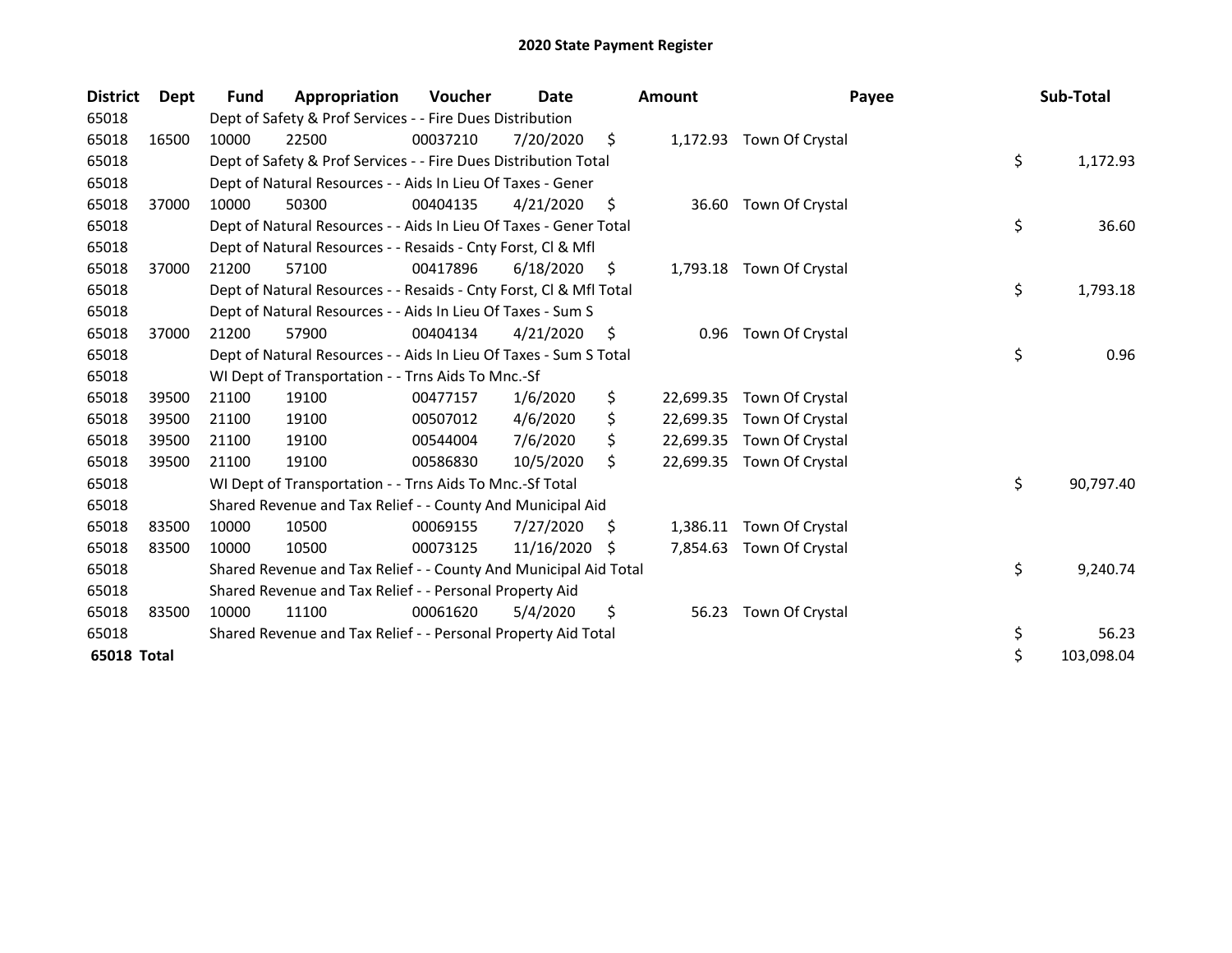| <b>District</b> | <b>Dept</b> | Fund  | Appropriation                                                      | Voucher  | <b>Date</b> |    | <b>Amount</b> | Payee                       | Sub-Total        |
|-----------------|-------------|-------|--------------------------------------------------------------------|----------|-------------|----|---------------|-----------------------------|------------------|
| 65020           |             |       | Dept of Safety & Prof Services - - Fire Dues Distribution          |          |             |    |               |                             |                  |
| 65020           | 16500       | 10000 | 22500                                                              | 00037211 | 7/20/2020   | \$ |               | 3,790.71 Town Of Evergreen  |                  |
| 65020           |             |       | Dept of Safety & Prof Services - - Fire Dues Distribution Total    |          |             |    |               |                             | \$<br>3,790.71   |
| 65020           |             |       | Dept of Natural Resources - - Resaids - Cnty Forst, Cl & Mfl       |          |             |    |               |                             |                  |
| 65020           | 37000       | 21200 | 57100                                                              | 00417897 | 6/18/2020   | \$ |               | 362.75 Town Of Evergreen    |                  |
| 65020           |             |       | Dept of Natural Resources - - Resaids - Cnty Forst, Cl & Mfl Total |          |             |    |               |                             | \$<br>362.75     |
| 65020           |             |       | Dept of Natural Resources - - Aids In Lieu Of Taxes - Sum S        |          |             |    |               |                             |                  |
| 65020           | 37000       | 21200 | 57900                                                              | 00404043 | 4/21/2020   | \$ | 1.45          | Town Of Evergreen           |                  |
| 65020           |             |       | Dept of Natural Resources - - Aids In Lieu Of Taxes - Sum S Total  |          |             |    |               |                             | \$<br>1.45       |
| 65020           |             |       | WI Dept of Transportation - - Trns Aids To Mnc.-Sf                 |          |             |    |               |                             |                  |
| 65020           | 39500       | 21100 | 19100                                                              | 00477158 | 1/6/2020    | \$ | 32,482.08     | Town Of Evergreen           |                  |
| 65020           | 39500       | 21100 | 19100                                                              | 00507013 | 4/6/2020    | \$ |               | 32,482.08 Town Of Evergreen |                  |
| 65020           | 39500       | 21100 | 19100                                                              | 00544005 | 7/6/2020    | \$ |               | 32,482.08 Town Of Evergreen |                  |
| 65020           | 39500       | 21100 | 19100                                                              | 00586831 | 10/5/2020   | \$ |               | 32,482.08 Town Of Evergreen |                  |
| 65020           |             |       | WI Dept of Transportation - - Trns Aids To Mnc.-Sf Total           |          |             |    |               |                             | \$<br>129,928.32 |
| 65020           |             |       | WI Dept of Transportation - - Loc Rd Imp Prg St Fd                 |          |             |    |               |                             |                  |
| 65020           | 39500       | 21100 | 27800                                                              | 00537867 | 6/17/2020   | \$ |               | 13,152.44 Town Of Evergreen |                  |
| 65020           | 39500       | 21100 | 27800                                                              | 00562882 | 8/7/2020    | \$ |               | 14,412.51 Town Of Evergreen |                  |
| 65020           |             |       | WI Dept of Transportation - - Loc Rd Imp Prg St Fd Total           |          |             |    |               |                             | \$<br>27,564.95  |
| 65020           |             |       | Department of Administration - - Federal Aid                       |          |             |    |               |                             |                  |
| 65020           | 50500       | 10000 | 14200                                                              | 00132301 | 11/13/2020  | \$ | 7,017.76      | Town Of Evergreen           |                  |
| 65020           | 50500       | 10000 | 14200                                                              | 00135298 | 12/10/2020  | -S | 11,402.24     | Town Of Evergreen           |                  |
| 65020           | 50500       | 10000 | 14200                                                              | 00136593 | 12/17/2020  | Ŝ. | 132.20        | Town Of Evergreen           |                  |
| 65020           |             |       | Department of Administration - - Federal Aid Total                 |          |             |    |               |                             | \$<br>18,552.20  |
| 65020           |             |       | Elections Commission - - 2018 Hava Election Security               |          |             |    |               |                             |                  |
| 65020           | 51000       | 22000 | 18200                                                              | 00003761 | 7/6/2020    | \$ |               | 1,067.90 Town Of Evergreen  |                  |
| 65020           |             |       | Elections Commission - - 2018 Hava Election Security Total         |          |             |    |               |                             | \$<br>1,067.90   |
| 65020           |             |       | Shared Revenue and Tax Relief - - Exempt Computer Aid              |          |             |    |               |                             |                  |
| 65020           | 83500       | 10000 | 10900                                                              | 00066196 | 7/27/2020   | \$ | 5.19          | Town Of Evergreen           |                  |
| 65020           |             |       | Shared Revenue and Tax Relief - - Exempt Computer Aid Total        |          |             |    |               |                             | \$<br>5.19       |
| 65020           |             |       | Shared Revenue and Tax Relief - - Personal Property Aid            |          |             |    |               |                             |                  |
| 65020           | 83500       | 10000 | 11100                                                              | 00061621 | 5/4/2020    | \$ |               | 110.42 Town Of Evergreen    |                  |
| 65020           |             |       | Shared Revenue and Tax Relief - - Personal Property Aid Total      |          |             |    |               |                             | \$<br>110.42     |
| 65020 Total     |             |       |                                                                    |          |             |    |               |                             | \$<br>181,383.89 |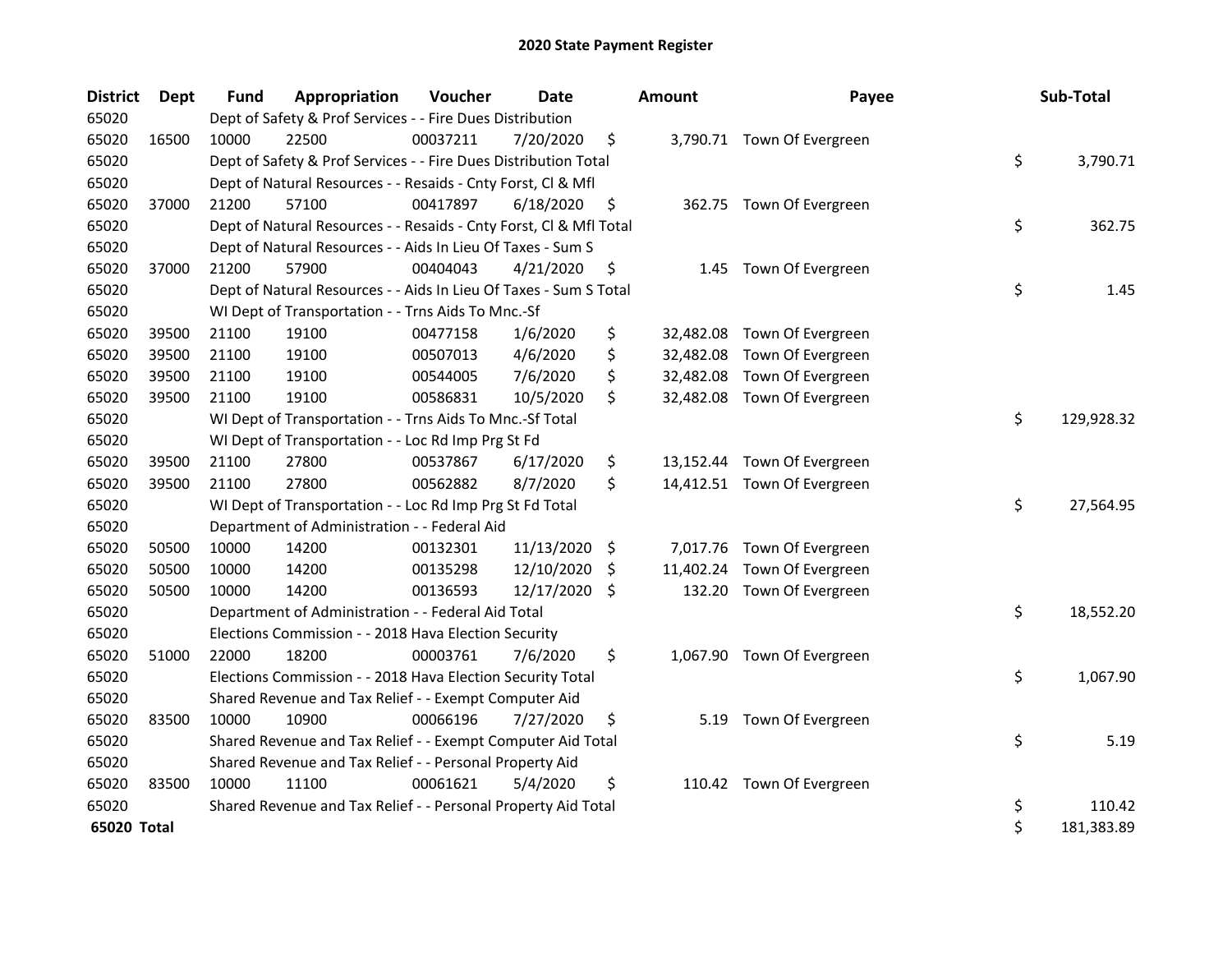| <b>District</b> | <b>Dept</b> | <b>Fund</b> | Appropriation                                                        | Voucher  | Date       |     | <b>Amount</b> | Payee                        | Sub-Total        |
|-----------------|-------------|-------------|----------------------------------------------------------------------|----------|------------|-----|---------------|------------------------------|------------------|
| 65022           |             |             | Dept of Safety & Prof Services - - Fire Dues Distribution            |          |            |     |               |                              |                  |
| 65022           | 16500       | 10000       | 22500                                                                | 00037212 | 7/20/2020  | \$  |               | 481.00 Town Of Frog Creek    |                  |
| 65022           |             |             | Dept of Safety & Prof Services - - Fire Dues Distribution Total      |          |            |     |               |                              | \$<br>481.00     |
| 65022           |             |             | Dept of Natural Resources - - Aids In Lieu Of Taxes - Gener          |          |            |     |               |                              |                  |
| 65022           | 37000       | 10000       | 50300                                                                | 00403971 | 4/21/2020  | \$  | 80.00         | Town Of Frog Creek           |                  |
| 65022           |             |             | Dept of Natural Resources - - Aids In Lieu Of Taxes - Gener Total    |          |            |     |               |                              | \$<br>80.00      |
| 65022           |             |             | Dept of Natural Resources - - Resaids - Cnty Forst, Cl & Mfl         |          |            |     |               |                              |                  |
| 65022           | 37000       | 21200       | 57100                                                                | 00417898 | 6/18/2020  | \$  |               | 10,807.25 Town Of Frog Creek |                  |
| 65022           |             |             | Dept of Natural Resources - - Resaids - Cnty Forst, Cl & Mfl Total   |          |            |     |               |                              | \$<br>10,807.25  |
| 65022           |             |             | Dept of Natural Resources - - Aids In Lieu Of Taxes - Sum S          |          |            |     |               |                              |                  |
| 65022           | 37000       | 21200       | 57900                                                                | 00403970 | 4/21/2020  | \$. |               | 352.00 Town Of Frog Creek    |                  |
| 65022           |             |             | Dept of Natural Resources - - Aids In Lieu Of Taxes - Sum S Total    |          |            |     |               |                              | \$<br>352.00     |
| 65022           |             |             | WI Dept of Transportation - - Trns Aids To Mnc.-Sf                   |          |            |     |               |                              |                  |
| 65022           | 39500       | 21100       | 19100                                                                | 00477159 | 1/6/2020   | \$  |               | 22,600.80 Town Of Frog Creek |                  |
| 65022           | 39500       | 21100       | 19100                                                                | 00507014 | 4/6/2020   | \$  | 22,600.80     | Town Of Frog Creek           |                  |
| 65022           | 39500       | 21100       | 19100                                                                | 00544006 | 7/6/2020   | \$  |               | 22,600.80 Town Of Frog Creek |                  |
| 65022           | 39500       | 21100       | 19100                                                                | 00586832 | 10/5/2020  | \$  |               | 22,600.80 Town Of Frog Creek |                  |
| 65022           |             |             | WI Dept of Transportation - - Trns Aids To Mnc.-Sf Total             |          |            |     |               |                              | \$<br>90,403.20  |
| 65022           |             |             | Department of Administration - - Hv Trans Ln Annual Impact Fee       |          |            |     |               |                              |                  |
| 65022           | 50500       | 10000       | 17400                                                                | 00121205 | 5/1/2020   | \$  |               | 35,098.00 Town Of Frog Creek |                  |
| 65022           |             |             | Department of Administration - - Hv Trans Ln Annual Impact Fee Total |          |            |     |               |                              | \$<br>35,098.00  |
| 65022           |             |             | Shared Revenue and Tax Relief - - County And Municipal Aid           |          |            |     |               |                              |                  |
| 65022           | 83500       | 10000       | 10500                                                                | 00069156 | 7/27/2020  | \$. |               | 2,654.73 Town Of Frog Creek  |                  |
| 65022           | 83500       | 10000       | 10500                                                                | 00073126 | 11/16/2020 | \$  |               | 15,043.50 Town Of Frog Creek |                  |
| 65022           |             |             | Shared Revenue and Tax Relief - - County And Municipal Aid Total     |          |            |     |               |                              | \$<br>17,698.23  |
| 65022           |             |             | Shared Revenue and Tax Relief - - Utility Aid                        |          |            |     |               |                              |                  |
| 65022           | 83500       | 10000       | 11000                                                                | 00069156 | 7/27/2020  | \$  | 91.29         | Town Of Frog Creek           |                  |
| 65022           | 83500       | 10000       | 11000                                                                | 00073126 | 11/16/2020 | \$  |               | 539.02 Town Of Frog Creek    |                  |
| 65022           |             |             | Shared Revenue and Tax Relief - - Utility Aid Total                  |          |            |     |               |                              | \$<br>630.31     |
| 65022           |             |             | Shared Revenue and Tax Relief - - Personal Property Aid              |          |            |     |               |                              |                  |
| 65022           | 83500       | 10000       | 11100                                                                | 00061622 | 5/4/2020   | \$  |               | 496.42 Town Of Frog Creek    |                  |
| 65022           |             |             | Shared Revenue and Tax Relief - - Personal Property Aid Total        |          |            |     |               |                              | \$<br>496.42     |
| 65022 Total     |             |             |                                                                      |          |            |     |               |                              | \$<br>156,046.41 |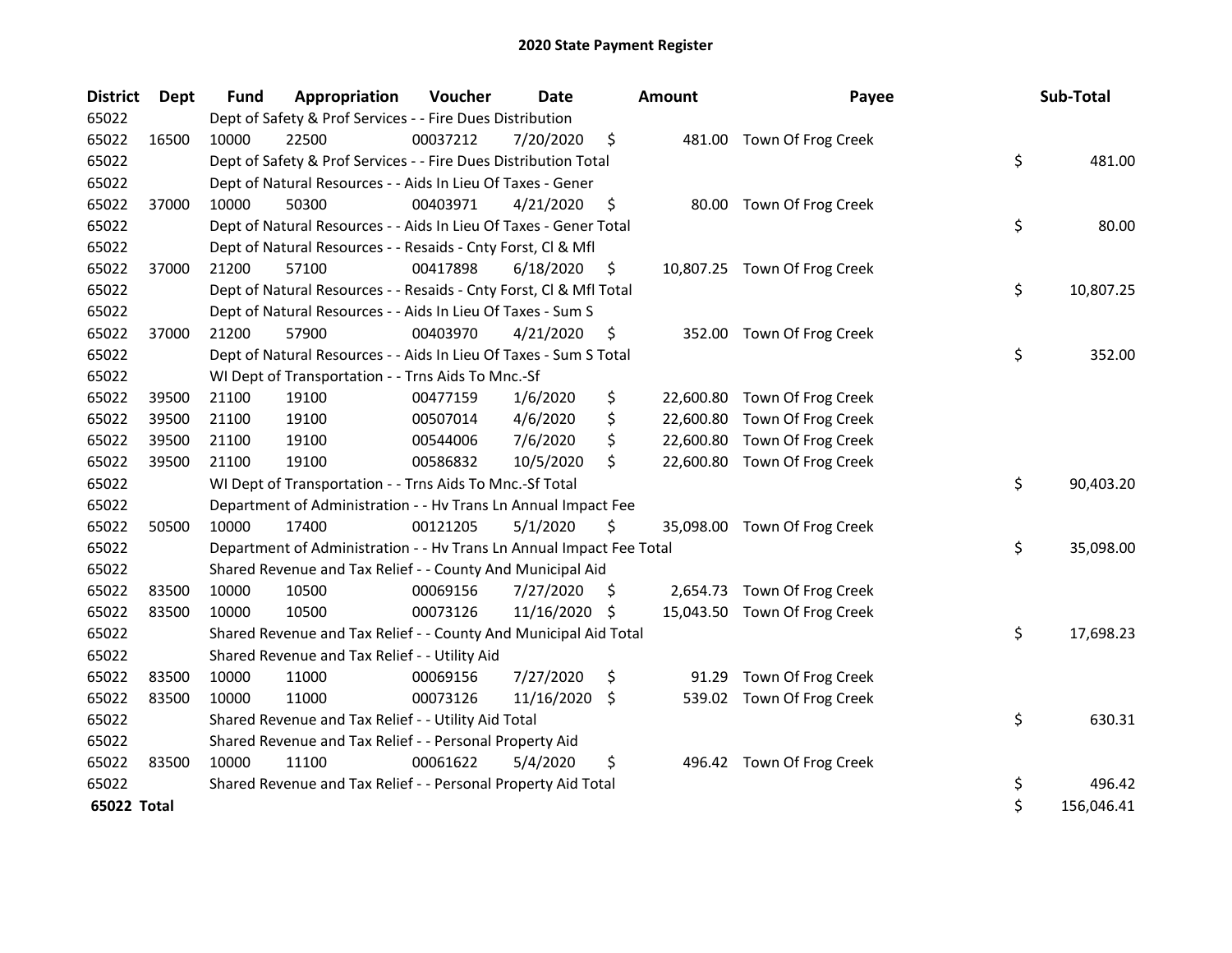| <b>District</b> | Dept  | Fund  | Appropriation                                                      | Voucher  | Date       |     | <b>Amount</b> | Payee                      | Sub-Total       |
|-----------------|-------|-------|--------------------------------------------------------------------|----------|------------|-----|---------------|----------------------------|-----------------|
| 65024           |       |       | Dept of Safety & Prof Services - - Fire Dues Distribution          |          |            |     |               |                            |                 |
| 65024           | 16500 | 10000 | 22500                                                              | 00037213 | 7/20/2020  | \$  |               | 1,147.54 Town Of Gull Lake |                 |
| 65024           |       |       | Dept of Safety & Prof Services - - Fire Dues Distribution Total    |          |            |     |               |                            | \$<br>1,147.54  |
| 65024           |       |       | Dept of Natural Resources - - Resaids - Cnty Forst, CI & Mfl       |          |            |     |               |                            |                 |
| 65024           | 37000 | 21200 | 57100                                                              | 00417899 | 6/18/2020  | S   |               | 4,711.81 Town Of Gull Lake |                 |
| 65024           |       |       | Dept of Natural Resources - - Resaids - Cnty Forst, CI & Mfl Total |          |            |     |               |                            | \$<br>4,711.81  |
| 65024           |       |       | WI Dept of Transportation - - Trns Aids To Mnc.-Sf                 |          |            |     |               |                            |                 |
| 65024           | 39500 | 21100 | 19100                                                              | 00477160 | 1/6/2020   | \$  | 18,783.63     | Town Of Gull Lake          |                 |
| 65024           | 39500 | 21100 | 19100                                                              | 00507015 | 4/6/2020   | \$  | 18,783.63     | Town Of Gull Lake          |                 |
| 65024           | 39500 | 21100 | 19100                                                              | 00544007 | 7/6/2020   | \$  | 18,783.63     | Town Of Gull Lake          |                 |
| 65024           | 39500 | 21100 | 19100                                                              | 00586833 | 10/5/2020  | \$  | 18,783.63     | Town Of Gull Lake          |                 |
| 65024           |       |       | WI Dept of Transportation - - Trns Aids To Mnc.-Sf Total           |          |            |     |               |                            | \$<br>75,134.52 |
| 65024           |       |       | Elections Commission - - 2018 Hava Election Security               |          |            |     |               |                            |                 |
| 65024           | 51000 | 22000 | 18200                                                              | 00004048 | 8/4/2020   | \$  | 354.00        | Town Of Gull Lake          |                 |
| 65024           |       |       | Elections Commission - - 2018 Hava Election Security Total         |          |            |     |               |                            | \$<br>354.00    |
| 65024           |       |       | Shared Revenue and Tax Relief - - County And Municipal Aid         |          |            |     |               |                            |                 |
| 65024           | 83500 | 10000 | 10500                                                              | 00069157 | 7/27/2020  | \$  | 1,064.73      | Town Of Gull Lake          |                 |
| 65024           | 83500 | 10000 | 10500                                                              | 00073127 | 11/16/2020 | S.  |               | 6,033.48 Town Of Gull Lake |                 |
| 65024           |       |       | Shared Revenue and Tax Relief - - County And Municipal Aid Total   |          |            |     |               |                            | \$<br>7,098.21  |
| 65024           |       |       | Shared Revenue and Tax Relief - - Exempt Computer Aid              |          |            |     |               |                            |                 |
| 65024           | 83500 | 10000 | 10900                                                              | 00066197 | 7/27/2020  | \$. | 1.03          | Town Of Gull Lake          |                 |
| 65024           |       |       | Shared Revenue and Tax Relief - - Exempt Computer Aid Total        |          |            |     |               |                            | \$<br>1.03      |
| 65024           |       |       | Shared Revenue and Tax Relief - - Personal Property Aid            |          |            |     |               |                            |                 |
| 65024           | 83500 | 10000 | 11100                                                              | 00061623 | 5/4/2020   | \$  | 8.10          | Town Of Gull Lake          |                 |
| 65024           |       |       | Shared Revenue and Tax Relief - - Personal Property Aid Total      |          |            |     |               |                            | \$<br>8.10      |
| 65024 Total     |       |       |                                                                    |          |            |     |               |                            | \$<br>88,455.21 |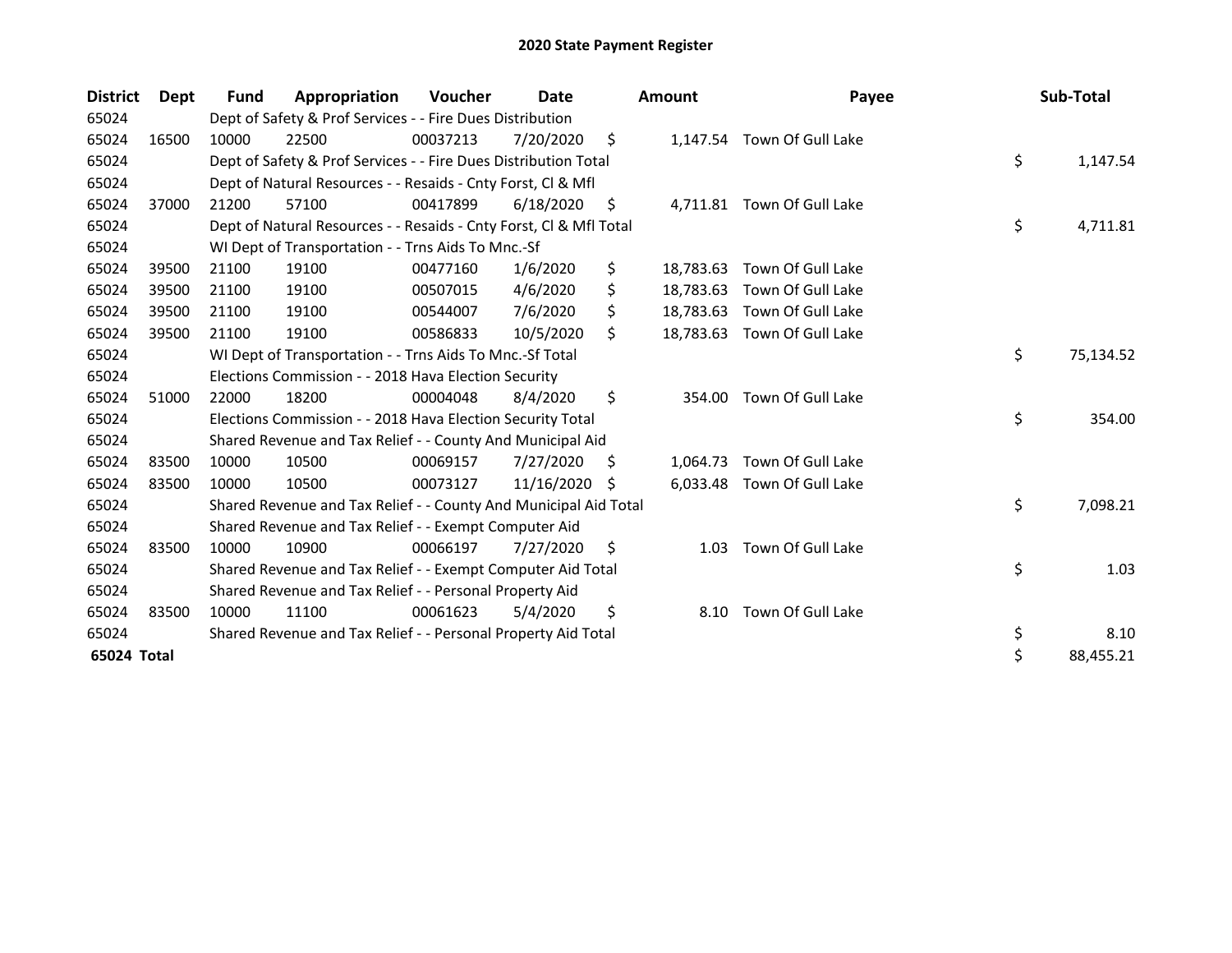| <b>District</b> | Dept  | <b>Fund</b> | Appropriation                                                      | Voucher  | <b>Date</b>   |     | <b>Amount</b> | Payee                       | Sub-Total        |
|-----------------|-------|-------------|--------------------------------------------------------------------|----------|---------------|-----|---------------|-----------------------------|------------------|
| 65026           |       |             | Dept of Safety & Prof Services - - Fire Dues Distribution          |          |               |     |               |                             |                  |
| 65026           | 16500 | 10000       | 22500                                                              | 00037214 | 7/20/2020     | \$  |               | 5,022.53 Town Of Long Lake  |                  |
| 65026           |       |             | Dept of Safety & Prof Services - - Fire Dues Distribution Total    |          |               |     |               |                             | \$<br>5,022.53   |
| 65026           |       |             | Dept of Natural Resources - - Aids In Lieu Of Taxes - Gener        |          |               |     |               |                             |                  |
| 65026           | 37000 | 10000       | 50300                                                              | 00387073 | 2/3/2020      | \$  |               | 71.30 Town Of Long Lake     |                  |
| 65026           |       |             | Dept of Natural Resources - - Aids In Lieu Of Taxes - Gener Total  |          |               |     |               |                             | \$<br>71.30      |
| 65026           |       |             | Dept of Natural Resources - - Resaids - Cnty Forst, Cl & Mfl       |          |               |     |               |                             |                  |
| 65026           | 37000 | 21200       | 57100                                                              | 00417900 | 6/18/2020     | \$  |               | 972.90 Town Of Long Lake    |                  |
| 65026           |       |             | Dept of Natural Resources - - Resaids - Cnty Forst, Cl & Mfl Total |          |               |     |               |                             | \$<br>972.90     |
| 65026           |       |             | Dept of Natural Resources - - Aids In Lieu Of Taxes - Sum S        |          |               |     |               |                             |                  |
| 65026           | 37000 | 21200       | 57900                                                              | 00403863 | 4/21/2020     | \$  |               | 5.28 Town Of Long Lake      |                  |
| 65026           |       |             | Dept of Natural Resources - - Aids In Lieu Of Taxes - Sum S Total  |          |               |     |               |                             | \$<br>5.28       |
| 65026           |       |             | WI Dept of Transportation - - Trns Aids To Mnc.-Sf                 |          |               |     |               |                             |                  |
| 65026           | 39500 | 21100       | 19100                                                              | 00477161 | 1/6/2020      | \$  |               | 24,387.84 Town Of Long Lake |                  |
| 65026           | 39500 | 21100       | 19100                                                              | 00507016 | 4/6/2020      | \$  |               | 24,387.84 Town Of Long Lake |                  |
| 65026           | 39500 | 21100       | 19100                                                              | 00544008 | 7/6/2020      | \$  |               | 24,387.84 Town Of Long Lake |                  |
| 65026           | 39500 | 21100       | 19100                                                              | 00586834 | 10/5/2020     | \$  |               | 24,387.84 Town Of Long Lake |                  |
| 65026           |       |             | WI Dept of Transportation - - Trns Aids To Mnc.-Sf Total           |          |               |     |               |                             | \$<br>97,551.36  |
| 65026           |       |             | Department of Administration - - Federal Aid                       |          |               |     |               |                             |                  |
| 65026           | 50500 | 10000       | 14200                                                              | 00130249 | 10/2/2020     | \$  |               | 10,340.00 Town Of Long Lake |                  |
| 65026           |       |             | Department of Administration - - Federal Aid Total                 |          |               |     |               |                             | \$<br>10,340.00  |
| 65026           |       |             | Elections Commission - - 2018 Hava Election Security               |          |               |     |               |                             |                  |
| 65026           | 51000 | 22000       | 18200                                                              | 00003692 | 7/6/2020      | \$  |               | 710.40 Town Of Long Lake    |                  |
| 65026           |       |             | Elections Commission - - 2018 Hava Election Security Total         |          |               |     |               |                             | \$<br>710.40     |
| 65026           |       |             | Shared Revenue and Tax Relief - - County And Municipal Aid         |          |               |     |               |                             |                  |
| 65026           | 83500 | 10000       | 10500                                                              | 00069158 | 7/27/2020     | \$. |               | 1,311.06 Town Of Long Lake  |                  |
| 65026           | 83500 | 10000       | 10500                                                              | 00073128 | 11/16/2020 \$ |     |               | 7,429.34 Town Of Long Lake  |                  |
| 65026           |       |             | Shared Revenue and Tax Relief - - County And Municipal Aid Total   |          |               |     |               |                             | \$<br>8,740.40   |
| 65026           |       |             | Shared Revenue and Tax Relief - - Exempt Computer Aid              |          |               |     |               |                             |                  |
| 65026           | 83500 | 10000       | 10900                                                              | 00066198 | 7/27/2020     | \$  |               | 20.78 Town Of Long Lake     |                  |
| 65026           |       |             | Shared Revenue and Tax Relief - - Exempt Computer Aid Total        |          |               |     |               |                             | \$<br>20.78      |
| 65026           |       |             | Shared Revenue and Tax Relief - - Personal Property Aid            |          |               |     |               |                             |                  |
| 65026           | 83500 | 10000       | 11100                                                              | 00061624 | 5/4/2020      | \$  | 28.65         | Town Of Long Lake           |                  |
| 65026           |       |             | Shared Revenue and Tax Relief - - Personal Property Aid Total      |          |               |     |               |                             | \$<br>28.65      |
| 65026 Total     |       |             |                                                                    |          |               |     |               |                             | \$<br>123,463.60 |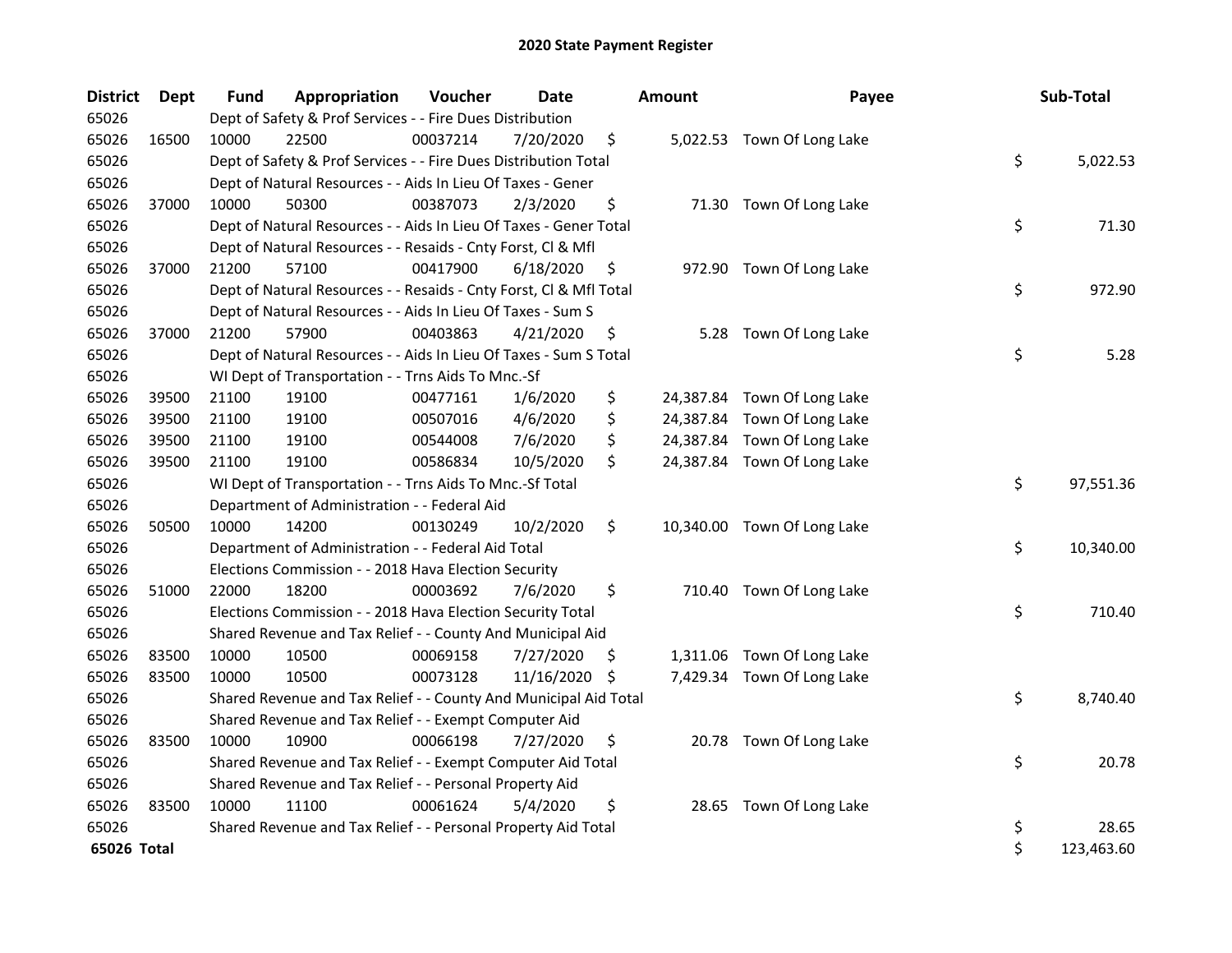| <b>District</b> | Dept  | Fund  | Appropriation                                                      | Voucher  | Date       |     | Amount    | Payee                   | Sub-Total       |
|-----------------|-------|-------|--------------------------------------------------------------------|----------|------------|-----|-----------|-------------------------|-----------------|
| 65028           |       |       | Dept of Safety & Prof Services - - Fire Dues Distribution          |          |            |     |           |                         |                 |
| 65028           | 16500 | 10000 | 22500                                                              | 00037215 | 7/17/2020  | \$  |           | 3,978.81 Town Of Madge  |                 |
| 65028           |       |       | Dept of Safety & Prof Services - - Fire Dues Distribution Total    |          |            |     |           |                         | \$<br>3,978.81  |
| 65028           |       |       | Dept of Natural Resources - - Resaids - Cnty Forst, CI & Mfl       |          |            |     |           |                         |                 |
| 65028           | 37000 | 21200 | 57100                                                              | 00417901 | 6/18/2020  | \$. |           | 1,759.11 Town Of Madge  |                 |
| 65028           |       |       | Dept of Natural Resources - - Resaids - Cnty Forst, CI & Mfl Total |          |            |     |           |                         | \$<br>1,759.11  |
| 65028           |       |       | Dept of Natural Resources - - Aids In Lieu Of Taxes - Sum S        |          |            |     |           |                         |                 |
| 65028           | 37000 | 21200 | 57900                                                              | 00405359 | 4/21/2020  | \$, | 29.39     | Town Of Madge           |                 |
| 65028           |       |       | Dept of Natural Resources - - Aids In Lieu Of Taxes - Sum S Total  |          |            |     |           |                         | \$<br>29.39     |
| 65028           |       |       | WI Dept of Transportation - - Trns Aids To Mnc.-Sf                 |          |            |     |           |                         |                 |
| 65028           | 39500 | 21100 | 19100                                                              | 00477162 | 1/6/2020   | \$  | 21,897.81 | Town Of Madge           |                 |
| 65028           | 39500 | 21100 | 19100                                                              | 00507017 | 4/6/2020   | \$  |           | 21,897.81 Town Of Madge |                 |
| 65028           | 39500 | 21100 | 19100                                                              | 00544009 | 7/6/2020   |     |           | 21,897.81 Town Of Madge |                 |
| 65028           | 39500 | 21100 | 19100                                                              | 00586835 | 10/5/2020  | Ŝ.  |           | 21,897.81 Town Of Madge |                 |
| 65028           |       |       | WI Dept of Transportation - - Trns Aids To Mnc.-Sf Total           |          |            |     |           |                         | \$<br>87,591.24 |
| 65028           |       |       | Shared Revenue and Tax Relief - - County And Municipal Aid         |          |            |     |           |                         |                 |
| 65028           | 83500 | 10000 | 10500                                                              | 00069159 | 7/27/2020  | \$  | 778.22    | Town Of Madge           |                 |
| 65028           | 83500 | 10000 | 10500                                                              | 00073129 | 11/16/2020 | S   | 4,409.94  | Town Of Madge           |                 |
| 65028           |       |       | Shared Revenue and Tax Relief - - County And Municipal Aid Total   |          |            |     |           |                         | \$<br>5,188.16  |
| 65028           |       |       | Shared Revenue and Tax Relief - - Exempt Computer Aid              |          |            |     |           |                         |                 |
| 65028           | 83500 | 10000 | 10900                                                              | 00066199 | 7/27/2020  | \$, | 1.03      | Town Of Madge           |                 |
| 65028           |       |       | Shared Revenue and Tax Relief - - Exempt Computer Aid Total        |          |            |     |           |                         | \$<br>1.03      |
| 65028           |       |       | Shared Revenue and Tax Relief - - Personal Property Aid            |          |            |     |           |                         |                 |
| 65028           | 83500 | 10000 | 11100                                                              | 00061625 | 5/4/2020   | \$  | 111.10    | Town Of Madge           |                 |
| 65028           |       |       | Shared Revenue and Tax Relief - - Personal Property Aid Total      |          |            |     |           |                         | \$<br>111.10    |
| 65028 Total     |       |       |                                                                    |          |            |     |           |                         | \$<br>98,658.84 |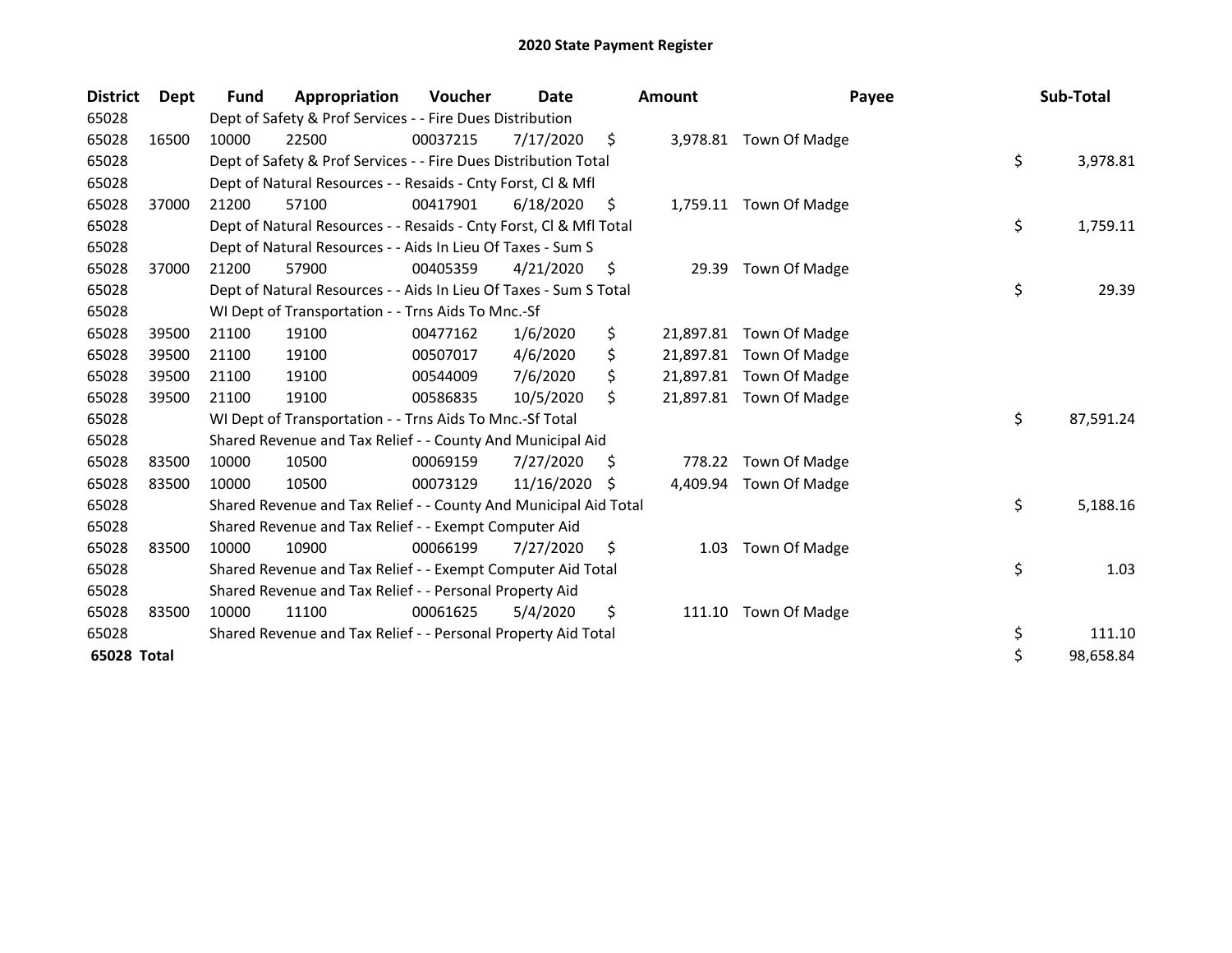| <b>District</b> | Dept  | Fund  | Appropriation                                                      | Voucher  | <b>Date</b> |     | Amount    | Payee                    | Sub-Total        |
|-----------------|-------|-------|--------------------------------------------------------------------|----------|-------------|-----|-----------|--------------------------|------------------|
| 65030           |       |       | Dept of Safety & Prof Services - - Fire Dues Distribution          |          |             |     |           |                          |                  |
| 65030           | 16500 | 10000 | 22500                                                              | 00037216 | 7/20/2020   | \$  |           | 10,014.75 Town Of Minong |                  |
| 65030           |       |       | Dept of Safety & Prof Services - - Fire Dues Distribution Total    |          |             |     |           |                          | \$<br>10,014.75  |
| 65030           |       |       | Dept of Natural Resources - - Aids In Lieu Of Taxes - Gener        |          |             |     |           |                          |                  |
| 65030           | 37000 | 10000 | 50300                                                              | 00387063 | 2/3/2020    | \$  | 830.40    | Town Of Minong           |                  |
| 65030           | 37000 | 10000 | 50300                                                              | 00387064 | 2/3/2020    | \$  | 38,280.99 | Town Of Minong           |                  |
| 65030           |       |       | Dept of Natural Resources - - Aids In Lieu Of Taxes - Gener Total  |          |             |     |           |                          | \$<br>39,111.39  |
| 65030           |       |       | Dept of Natural Resources - - Resaids - Cnty Forst, Cl & Mfl       |          |             |     |           |                          |                  |
| 65030           | 37000 | 21200 | 57100                                                              | 00417902 | 6/18/2020   | \$  |           | 4,735.02 Town Of Minong  |                  |
| 65030           |       |       | Dept of Natural Resources - - Resaids - Cnty Forst, Cl & Mfl Total |          |             |     |           |                          | \$<br>4,735.02   |
| 65030           |       |       | Dept of Natural Resources - - Aids In Lieu Of Taxes - Sum S        |          |             |     |           |                          |                  |
| 65030           | 37000 | 21200 | 57900                                                              | 00403692 | 4/21/2020   | \$  | 119.20    | Town Of Minong           |                  |
| 65030           | 37000 | 21200 | 57900                                                              | 00403693 | 4/21/2020   | \$  | 21.38     | Town Of Minong           |                  |
| 65030           |       |       | Dept of Natural Resources - - Aids In Lieu Of Taxes - Sum S Total  |          |             |     |           |                          | \$<br>140.58     |
| 65030           |       |       | Dept of Natural Resources - - Ea - Invasive Aqu & Lake Mon         |          |             |     |           |                          |                  |
| 65030           | 37000 | 21200 | 67800                                                              | 00384000 | 1/22/2020   | \$  | 2,000.00  | Town Of Minong           |                  |
| 65030           | 37000 | 21200 | 67800                                                              | 00384001 | 1/22/2020   | \$  | 6,000.00  | Town Of Minong           |                  |
| 65030           | 37000 | 21200 | 67800                                                              | 00386085 | 1/31/2020   | \$  | 6,000.00  | Town Of Minong           |                  |
| 65030           | 37000 | 21200 | 67800                                                              | 00439800 | 10/7/2020   | \$  | 18,000.00 | Town Of Minong           |                  |
| 65030           | 37000 | 21200 | 67800                                                              | 00439802 | 10/7/2020   | \$  | 6,000.00  | Town Of Minong           |                  |
| 65030           |       |       | Dept of Natural Resources - - Ea - Invasive Aqu & Lake Mon Total   |          |             |     |           |                          | \$<br>38,000.00  |
| 65030           |       |       | WI Dept of Transportation - - Trns Aids To Mnc.-Sf                 |          |             |     |           |                          |                  |
| 65030           | 39500 | 21100 | 19100                                                              | 00477163 | 1/6/2020    | \$  | 74,352.69 | Town Of Minong           |                  |
| 65030           | 39500 | 21100 | 19100                                                              | 00507018 | 4/6/2020    | \$  | 74,352.69 | Town Of Minong           |                  |
| 65030           | 39500 | 21100 | 19100                                                              | 00544010 | 7/6/2020    | \$  | 74,352.69 | Town Of Minong           |                  |
| 65030           | 39500 | 21100 | 19100                                                              | 00586836 | 10/5/2020   | \$  |           | 74,352.69 Town Of Minong |                  |
| 65030           |       |       | WI Dept of Transportation - - Trns Aids To Mnc.-Sf Total           |          |             |     |           |                          | \$<br>297,410.76 |
| 65030           |       |       | Shared Revenue and Tax Relief - - County And Municipal Aid         |          |             |     |           |                          |                  |
| 65030           | 83500 | 10000 | 10500                                                              | 00069160 | 7/27/2020   | \$. |           | 2,985.64 Town Of Minong  |                  |
| 65030           | 83500 | 10000 | 10500                                                              | 00073130 | 11/16/2020  | \$. |           | 16,918.61 Town Of Minong |                  |
| 65030           |       |       | Shared Revenue and Tax Relief - - County And Municipal Aid Total   |          |             |     |           |                          | \$<br>19,904.25  |
| 65030           |       |       | Shared Revenue and Tax Relief - - Utility Aid                      |          |             |     |           |                          |                  |
| 65030           | 83500 | 10000 | 11000                                                              | 00069160 | 7/27/2020   | \$  | 101.48    | Town Of Minong           |                  |
| 65030           | 83500 | 10000 | 11000                                                              | 00073130 | 11/16/2020  | \$  | 570.13    | Town Of Minong           |                  |
| 65030           |       |       | Shared Revenue and Tax Relief - - Utility Aid Total                |          |             |     |           |                          | \$<br>671.61     |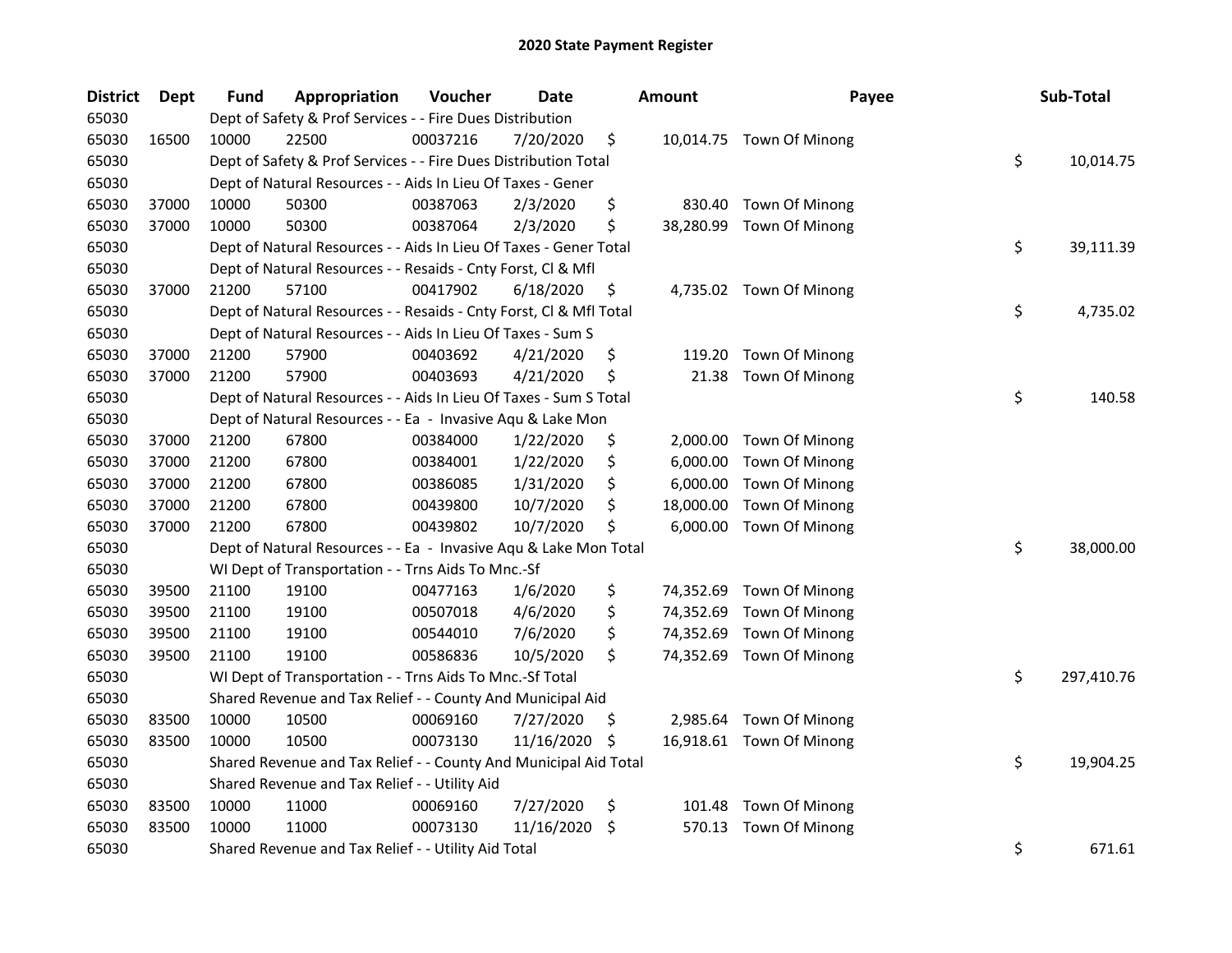| <b>District</b> | <b>Dept</b> | <b>Fund</b> | Appropriation                                                       | <b>Voucher</b> | Date     | <b>Amount</b> | Payee          | Sub-Total  |
|-----------------|-------------|-------------|---------------------------------------------------------------------|----------------|----------|---------------|----------------|------------|
| 65030           |             |             | Shared Revenue and Tax Relief - - Personal Property Aid             |                |          |               |                |            |
| 65030           | 83500       | 10000       | 11100                                                               | 00061626       | 5/4/2020 | 502.20        | Town Of Minong |            |
| 65030           |             |             | Shared Revenue and Tax Relief - - Personal Property Aid Total       |                |          |               |                | 502.20     |
| 65030           |             |             | Shared Revenue and Tax Relief - - Payments For Municipal Svcs       |                |          |               |                |            |
| 65030           | 83500       | 10000       | 50100                                                               | 00054632       | 2/3/2020 | 162.20        | Town Of Minong |            |
| 65030           |             |             | Shared Revenue and Tax Relief - - Payments For Municipal Svcs Total |                |          |               |                | 162.20     |
| 65030 Total     |             |             |                                                                     |                |          |               |                | 410,652.76 |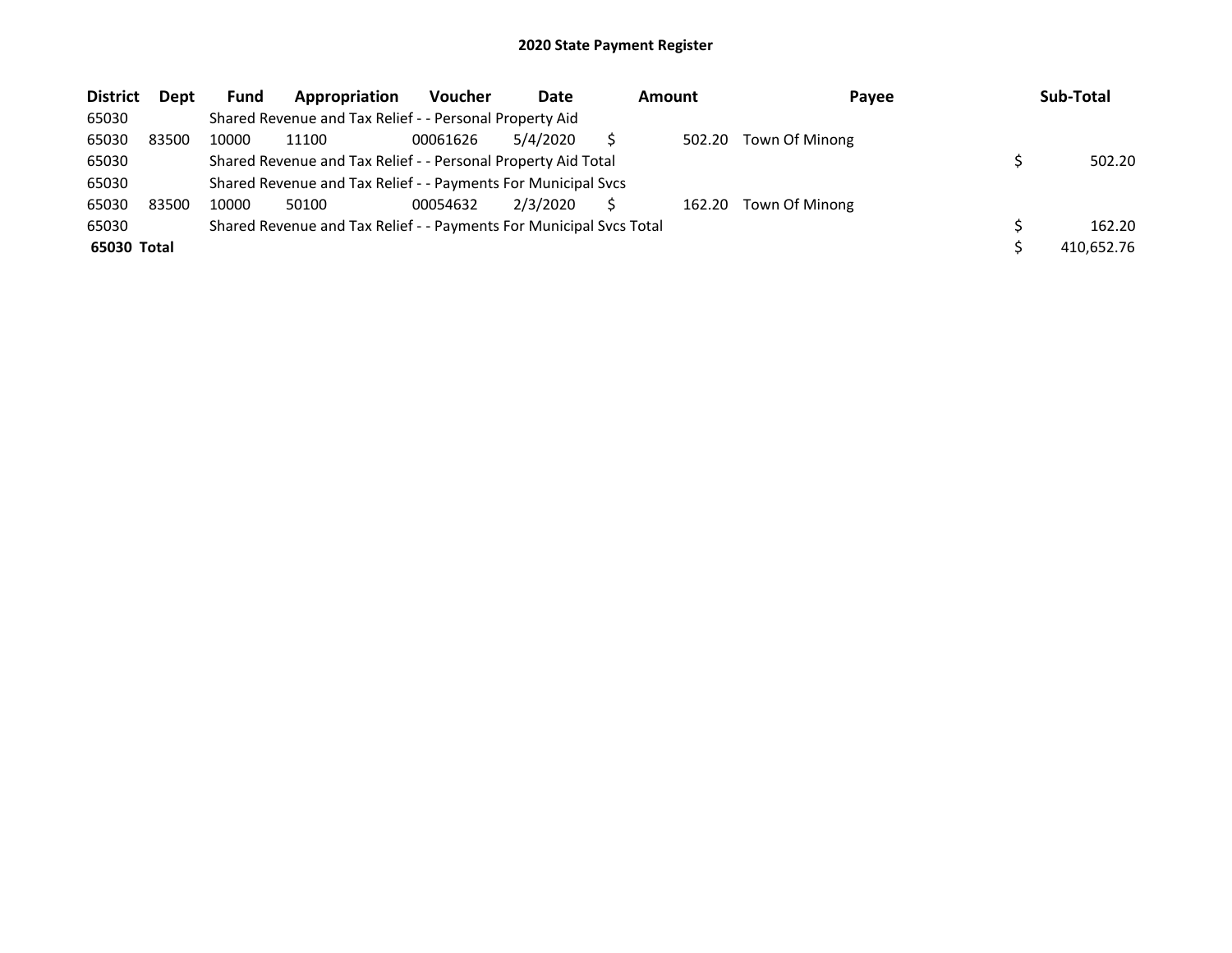| <b>District</b> | Dept  | <b>Fund</b> | Appropriation                                                      | Voucher  | <b>Date</b> |     | <b>Amount</b> | Payee                    | Sub-Total        |
|-----------------|-------|-------------|--------------------------------------------------------------------|----------|-------------|-----|---------------|--------------------------|------------------|
| 65032           |       |             | Dept of Safety & Prof Services - - Fire Dues Distribution          |          |             |     |               |                          |                  |
| 65032           | 16500 | 10000       | 22500                                                              | 00037217 | 7/20/2020   | \$  |               | 2,443.64 Town Of Sarona  |                  |
| 65032           |       |             | Dept of Safety & Prof Services - - Fire Dues Distribution Total    |          |             |     |               |                          | \$<br>2,443.64   |
| 65032           |       |             | Dept of Natural Resources - - Aids In Lieu Of Taxes - Gener        |          |             |     |               |                          |                  |
| 65032           | 37000 | 10000       | 50300                                                              | 00387105 | 2/3/2020    | \$  |               | 1,153.92 Town Of Sarona  |                  |
| 65032           | 37000 | 10000       | 50300                                                              | 00404336 | 4/21/2020   | \$  | 209.90        | Town Of Sarona           |                  |
| 65032           |       |             | Dept of Natural Resources - - Aids In Lieu Of Taxes - Gener Total  |          |             |     |               |                          | \$<br>1,363.82   |
| 65032           |       |             | Dept of Natural Resources - - Resaids - Cnty Forst, Cl & Mfl       |          |             |     |               |                          |                  |
| 65032           | 37000 | 21200       | 57100                                                              | 00417903 | 6/18/2020   | \$  |               | 1,203.35 Town Of Sarona  |                  |
| 65032           |       |             | Dept of Natural Resources - - Resaids - Cnty Forst, Cl & Mfl Total |          |             |     |               |                          | \$<br>1,203.35   |
| 65032           |       |             | Dept of Natural Resources - - Aids In Lieu Of Taxes - Sum S        |          |             |     |               |                          |                  |
| 65032           | 37000 | 21200       | 57900                                                              | 00404337 | 4/21/2020   | \$  | 2.33          | Town Of Sarona           |                  |
| 65032           | 37000 | 21200       | 57900                                                              | 00404338 | 4/21/2020   | \$  | 20.99         | Town Of Sarona           |                  |
| 65032           |       |             | Dept of Natural Resources - - Aids In Lieu Of Taxes - Sum S Total  |          |             |     |               |                          | \$<br>23.32      |
| 65032           |       |             | WI Dept of Transportation - - Trns Aids To Mnc.-Sf                 |          |             |     |               |                          |                  |
| 65032           | 39500 | 21100       | 19100                                                              | 00477164 | 1/6/2020    | \$  | 25,209.09     | Town Of Sarona           |                  |
| 65032           | 39500 | 21100       | 19100                                                              | 00507019 | 4/6/2020    | \$  | 25,209.09     | Town Of Sarona           |                  |
| 65032           | 39500 | 21100       | 19100                                                              | 00544011 | 7/6/2020    | \$  | 25,209.09     | Town Of Sarona           |                  |
| 65032           | 39500 | 21100       | 19100                                                              | 00586837 | 10/5/2020   | \$  |               | 25,209.09 Town Of Sarona |                  |
| 65032           |       |             | WI Dept of Transportation - - Trns Aids To Mnc.-Sf Total           |          |             |     |               |                          | \$<br>100,836.36 |
| 65032           |       |             | Shared Revenue and Tax Relief - - County And Municipal Aid         |          |             |     |               |                          |                  |
| 65032           | 83500 | 10000       | 10500                                                              | 00069161 | 7/27/2020   | \$. |               | 1,147.34 Town Of Sarona  |                  |
| 65032           | 83500 | 10000       | 10500                                                              | 00073131 | 11/16/2020  | \$  |               | 6,501.58 Town Of Sarona  |                  |
| 65032           |       |             | Shared Revenue and Tax Relief - - County And Municipal Aid Total   |          |             |     |               |                          | \$<br>7,648.92   |
| 65032           |       |             | Shared Revenue and Tax Relief - - Exempt Computer Aid              |          |             |     |               |                          |                  |
| 65032           | 83500 | 10000       | 10900                                                              | 00066200 | 7/27/2020   | \$  |               | 10.40 Town Of Sarona     |                  |
| 65032           |       |             | Shared Revenue and Tax Relief - - Exempt Computer Aid Total        |          |             |     |               |                          | \$<br>10.40      |
| 65032           |       |             | Shared Revenue and Tax Relief - - Utility Aid                      |          |             |     |               |                          |                  |
| 65032           | 83500 | 10000       | 11000                                                              | 00069161 | 7/27/2020   | \$  |               | 126.24 Town Of Sarona    |                  |
| 65032           | 83500 | 10000       | 11000                                                              | 00073131 | 11/16/2020  | \$  | 694.16        | Town Of Sarona           |                  |
| 65032           |       |             | Shared Revenue and Tax Relief - - Utility Aid Total                |          |             |     |               |                          | \$<br>820.40     |
| 65032           |       |             | Shared Revenue and Tax Relief - - Personal Property Aid            |          |             |     |               |                          |                  |
| 65032           | 83500 | 10000       | 11100                                                              | 00061627 | 5/4/2020    | \$  |               | 982.85 Town Of Sarona    |                  |
| 65032           |       |             | Shared Revenue and Tax Relief - - Personal Property Aid Total      |          |             |     |               |                          | \$<br>982.85     |
| 65032 Total     |       |             |                                                                    |          |             |     |               |                          | \$<br>115,333.06 |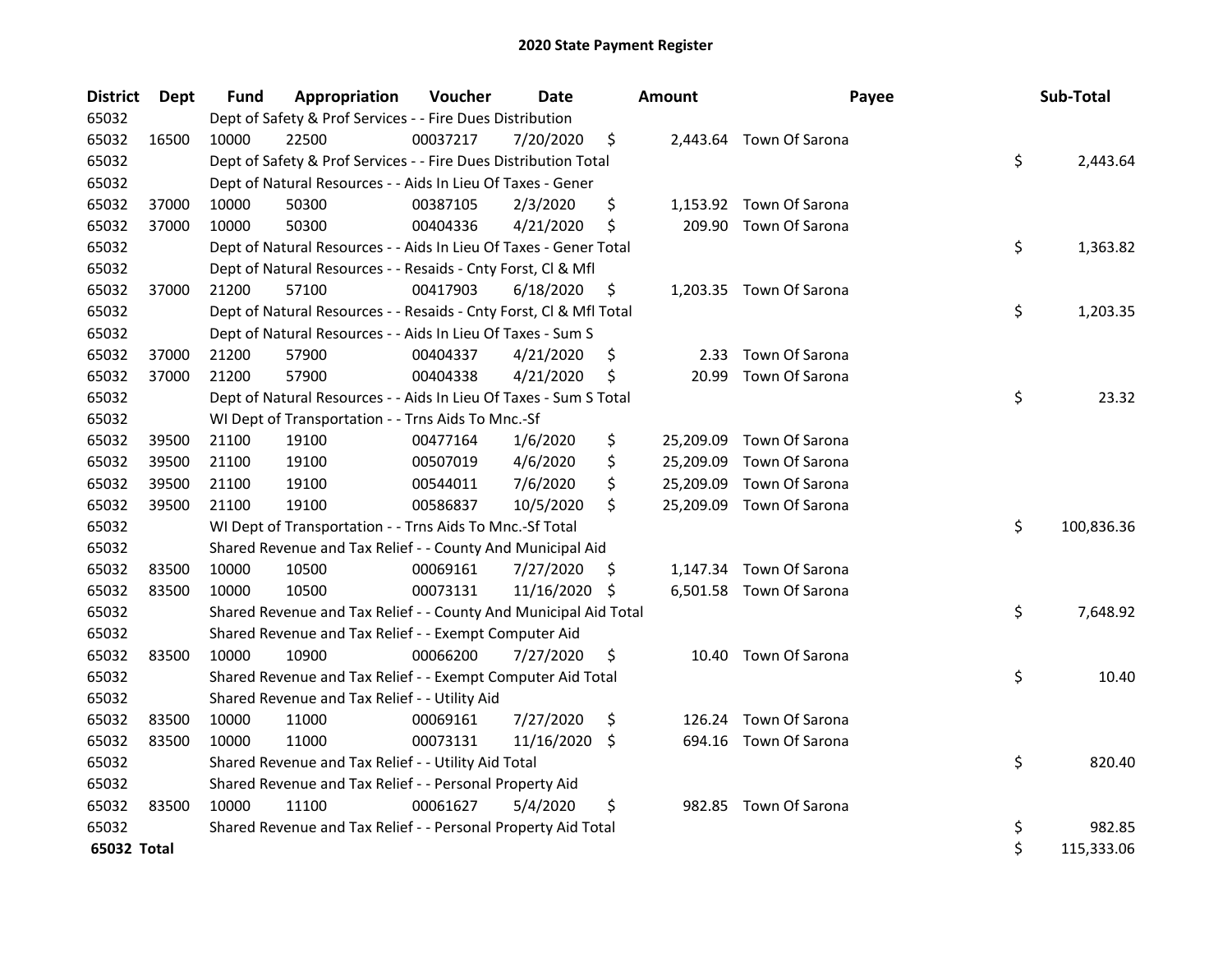| <b>District</b> | <b>Dept</b> | Fund  | Appropriation                                                      | Voucher  | <b>Date</b> |     | <b>Amount</b> | Payee                     | Sub-Total       |
|-----------------|-------------|-------|--------------------------------------------------------------------|----------|-------------|-----|---------------|---------------------------|-----------------|
| 65034           |             |       | Dept of Safety & Prof Services - - Fire Dues Distribution          |          |             |     |               |                           |                 |
| 65034           | 16500       | 10000 | 22500                                                              | 00037218 | 7/20/2020   | \$  |               | 3,378.18 Town Of Spooner  |                 |
| 65034           |             |       | Dept of Safety & Prof Services - - Fire Dues Distribution Total    |          |             |     |               |                           | \$<br>3,378.18  |
| 65034           |             |       | Dept of Natural Resources - - Aids In Lieu Of Taxes - Gener        |          |             |     |               |                           |                 |
| 65034           | 37000       | 10000 | 50300                                                              | 00387231 | 2/3/2020    | \$  |               | 1,142.55 Town Of Spooner  |                 |
| 65034           | 37000       | 10000 | 50300                                                              | 00405353 | 4/21/2020   | \$  | 70.68         | Town Of Spooner           |                 |
| 65034           |             |       | Dept of Natural Resources - - Aids In Lieu Of Taxes - Gener Total  |          |             |     |               |                           | \$<br>1,213.23  |
| 65034           |             |       | Dept of Natural Resources - - Resaids - Cnty Forst, Cl & Mfl       |          |             |     |               |                           |                 |
| 65034           | 37000       | 21200 | 57100                                                              | 00417904 | 6/18/2020   | \$  |               | 176.50 Town Of Spooner    |                 |
| 65034           |             |       | Dept of Natural Resources - - Resaids - Cnty Forst, Cl & Mfl Total |          |             |     |               |                           | \$<br>176.50    |
| 65034           |             |       | Dept of Natural Resources - - Aids In Lieu Of Taxes - Sum S        |          |             |     |               |                           |                 |
| 65034           | 37000       | 21200 | 57900                                                              | 00405354 | 4/21/2020   | \$  |               | 5.16 Town Of Spooner      |                 |
| 65034           |             |       | Dept of Natural Resources - - Aids In Lieu Of Taxes - Sum S Total  |          |             |     |               |                           | \$<br>5.16      |
| 65034           |             |       | WI Dept of Transportation - - Trns Aids To Mnc.-Sf                 |          |             |     |               |                           |                 |
| 65034           | 39500       | 21100 | 19100                                                              | 00477165 | 1/6/2020    | \$  |               | 14,401.44 Town Of Spooner |                 |
| 65034           | 39500       | 21100 | 19100                                                              | 00507020 | 4/6/2020    | \$  |               | 14,401.44 Town Of Spooner |                 |
| 65034           | 39500       | 21100 | 19100                                                              | 00544012 | 7/6/2020    | \$  |               | 14,401.44 Town Of Spooner |                 |
| 65034           | 39500       | 21100 | 19100                                                              | 00586838 | 10/5/2020   | \$  |               | 14,401.44 Town Of Spooner |                 |
| 65034           |             |       | WI Dept of Transportation - - Trns Aids To Mnc.-Sf Total           |          |             |     |               |                           | \$<br>57,605.76 |
| 65034           |             |       | WI Dept of Transportation - - Loc Rd Imp Prg St Fd                 |          |             |     |               |                           |                 |
| 65034           | 39500       | 21100 | 27800                                                              | 00562852 | 8/7/2020    | \$  |               | 13,152.44 Town Of Spooner |                 |
| 65034           |             |       | WI Dept of Transportation - - Loc Rd Imp Prg St Fd Total           |          |             |     |               |                           | \$<br>13,152.44 |
| 65034           |             |       | Department of Administration - - Federal Aid                       |          |             |     |               |                           |                 |
| 65034           | 50500       | 10000 | 14200                                                              | 00130250 | 10/2/2020   | \$  |               | 3,260.49 Town Of Spooner  |                 |
| 65034           |             |       | Department of Administration - - Federal Aid Total                 |          |             |     |               |                           | \$<br>3,260.49  |
| 65034           |             |       | Elections Commission - - 2018 Hava Election Security               |          |             |     |               |                           |                 |
| 65034           | 51000       | 22000 | 18200                                                              | 00003407 | 6/26/2020   | \$  |               | 776.40 Town Of Spooner    |                 |
| 65034           |             |       | Elections Commission - - 2018 Hava Election Security Total         |          |             |     |               |                           | \$<br>776.40    |
| 65034           |             |       | Shared Revenue and Tax Relief - - County And Municipal Aid         |          |             |     |               |                           |                 |
| 65034           | 83500       | 10000 | 10500                                                              | 00069162 | 7/27/2020   | \$  |               | 1,508.01 Town Of Spooner  |                 |
| 65034           | 83500       | 10000 | 10500                                                              | 00073132 | 11/16/2020  | \$. |               | 8,545.41 Town Of Spooner  |                 |
| 65034           |             |       | Shared Revenue and Tax Relief - - County And Municipal Aid Total   |          |             |     |               |                           | \$<br>10,053.42 |
| 65034           |             |       | Shared Revenue and Tax Relief - - Exempt Computer Aid              |          |             |     |               |                           |                 |
| 65034           | 83500       | 10000 | 10900                                                              | 00066201 | 7/27/2020   | \$  | 7.27          | Town Of Spooner           |                 |
| 65034           |             |       | Shared Revenue and Tax Relief - - Exempt Computer Aid Total        |          |             |     |               |                           | \$<br>7.27      |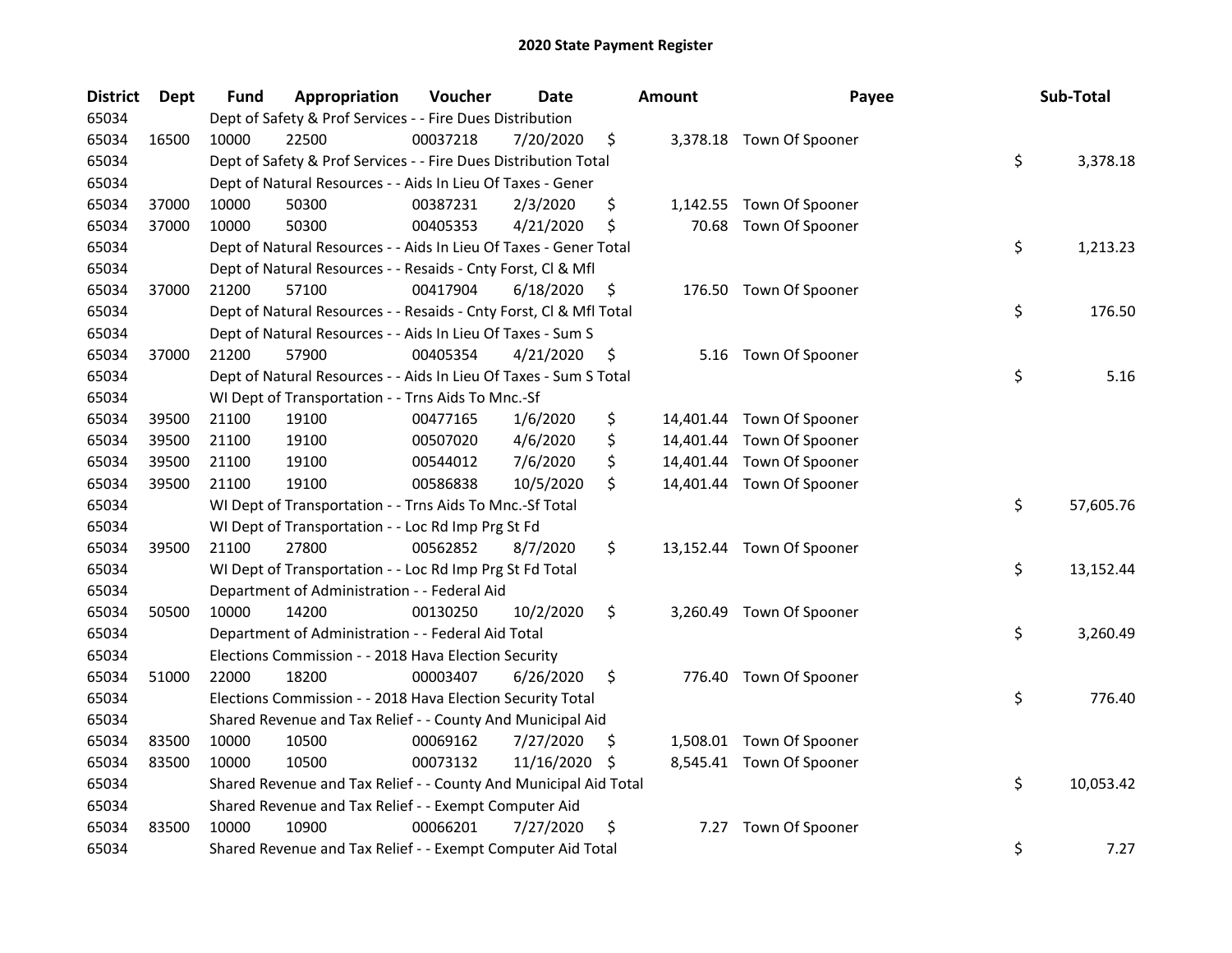| <b>District</b> | Dept  | <b>Fund</b> | Appropriation                                                   | <b>Voucher</b> | Date       |     | <b>Amount</b> | Payee           | Sub-Total      |
|-----------------|-------|-------------|-----------------------------------------------------------------|----------------|------------|-----|---------------|-----------------|----------------|
| 65034           |       |             | Shared Revenue and Tax Relief - - Utility Aid                   |                |            |     |               |                 |                |
| 65034           | 83500 | 10000       | 11000                                                           | 00069162       | 7/27/2020  | S   | 65.15         | Town Of Spooner |                |
| 65034           | 83500 | 10000       | 11000                                                           | 00073132       | 11/16/2020 | - S | 363.45        | Town Of Spooner |                |
| 65034           |       |             | Shared Revenue and Tax Relief - - Utility Aid Total             |                |            |     |               |                 | 428.60         |
| 65034           |       |             | Shared Revenue and Tax Relief - - Personal Property Aid         |                |            |     |               |                 |                |
| 65034           | 83500 | 10000       | 11100                                                           | 00061628       | 5/4/2020   | S   | 589.16        | Town Of Spooner |                |
| 65034           |       |             | Shared Revenue and Tax Relief - - Personal Property Aid Total   |                |            |     |               |                 | 589.16         |
| 65034           |       |             | Shared Revenue and Tax Relief - - Lottery & Gaming Credit       |                |            |     |               |                 |                |
| 65034           | 83500 | 52100       | 36300                                                           | 00055582       | 3/23/2020  | S   | 1.154.38      | Town Of Spooner |                |
| 65034           |       |             | Shared Revenue and Tax Relief - - Lottery & Gaming Credit Total |                |            |     |               |                 | \$<br>1,154.38 |
| 65034 Total     |       |             |                                                                 |                |            |     |               |                 | 91,800.99      |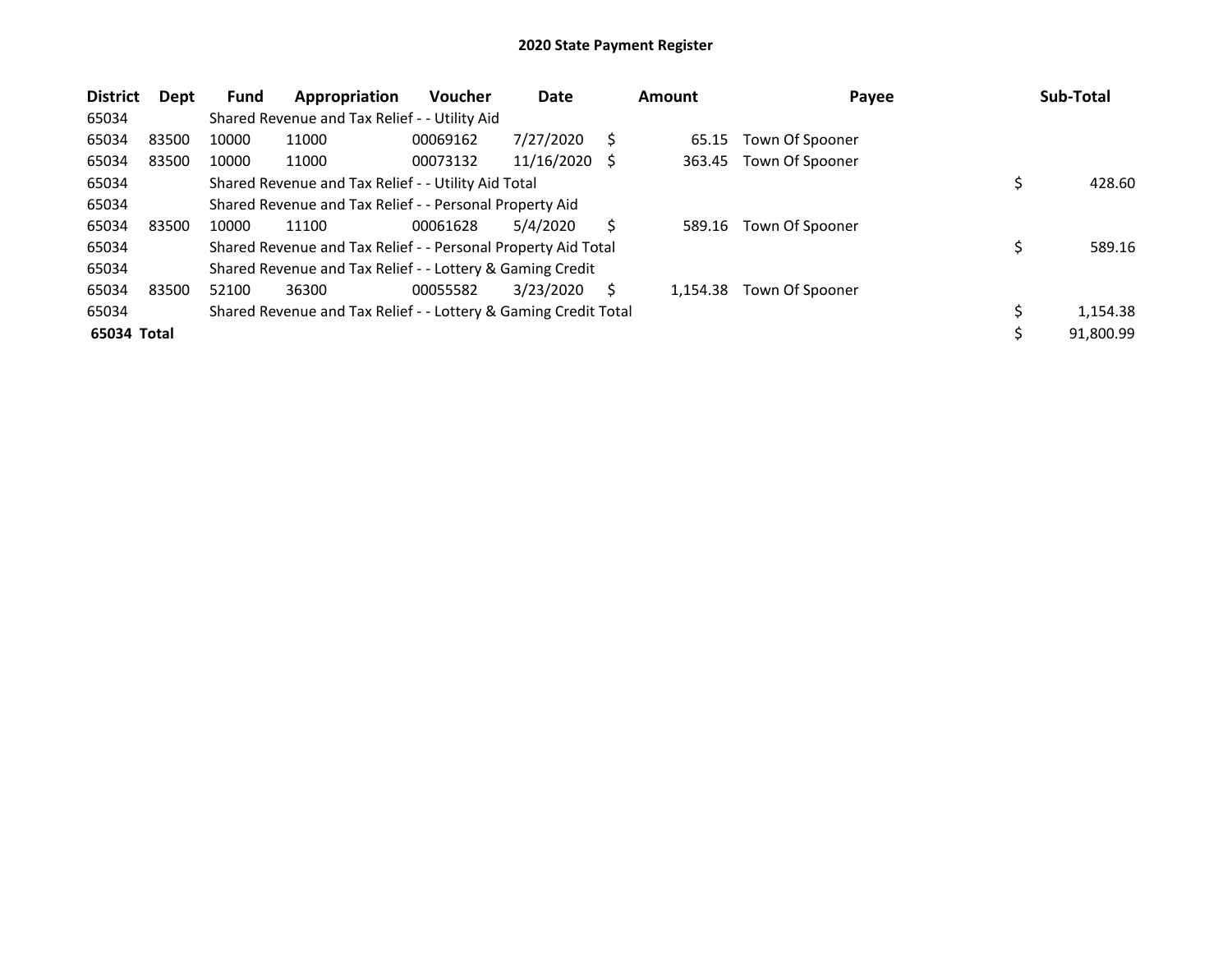| <b>District</b> | Dept  | <b>Fund</b> | Appropriation                                                      | Voucher  | Date       |     | <b>Amount</b> | Payee                         | Sub-Total        |
|-----------------|-------|-------------|--------------------------------------------------------------------|----------|------------|-----|---------------|-------------------------------|------------------|
| 65036           |       |             | Dept of Safety & Prof Services - - Fire Dues Distribution          |          |            |     |               |                               |                  |
| 65036           | 16500 | 10000       | 22500                                                              | 00037219 | 7/20/2020  | \$  |               | 1,456.72 Town Of Springbrook  |                  |
| 65036           |       |             | Dept of Safety & Prof Services - - Fire Dues Distribution Total    |          |            |     |               |                               | \$<br>1,456.72   |
| 65036           |       |             | Dept of Natural Resources - - Aids In Lieu Of Taxes - Gener        |          |            |     |               |                               |                  |
| 65036           | 37000 | 10000       | 50300                                                              | 00387116 | 2/3/2020   | \$  | 3,486.03      | Town Of Springbrook           |                  |
| 65036           | 37000 | 10000       | 50300                                                              | 00404444 | 4/21/2020  | \$  | 34.40         | Town Of Springbrook           |                  |
| 65036           |       |             | Dept of Natural Resources - - Aids In Lieu Of Taxes - Gener Total  |          |            |     |               |                               | \$<br>3,520.43   |
| 65036           |       |             | Dept of Natural Resources - - Resaids - Cnty Forst, Cl & Mfl       |          |            |     |               |                               |                  |
| 65036           | 37000 | 21200       | 57100                                                              | 00417905 | 6/18/2020  | S   | 2,878.77      | Town Of Springbrook           |                  |
| 65036           |       |             | Dept of Natural Resources - - Resaids - Cnty Forst, Cl & Mfl Total |          |            |     |               |                               | \$<br>2,878.77   |
| 65036           |       |             | Dept of Natural Resources - - Aids In Lieu Of Taxes - Sum S        |          |            |     |               |                               |                  |
| 65036           | 37000 | 21200       | 57900                                                              | 00404445 | 4/21/2020  | S   | 3.44          | Town Of Springbrook           |                  |
| 65036           |       |             | Dept of Natural Resources - - Aids In Lieu Of Taxes - Sum S Total  |          |            |     |               |                               | \$<br>3.44       |
| 65036           |       |             | WI Dept of Transportation - - Trns Aids To Mnc.-Sf                 |          |            |     |               |                               |                  |
| 65036           | 39500 | 21100       | 19100                                                              | 00477166 | 1/6/2020   | \$  | 22,101.48     | Town Of Springbrook           |                  |
| 65036           | 39500 | 21100       | 19100                                                              | 00507021 | 4/6/2020   | \$  | 22,101.48     | Town Of Springbrook           |                  |
| 65036           | 39500 | 21100       | 19100                                                              | 00544013 | 7/6/2020   | \$  | 22.101.48     | Town Of Springbrook           |                  |
| 65036           | 39500 | 21100       | 19100                                                              | 00586839 | 10/5/2020  | \$  |               | 22,101.48 Town Of Springbrook |                  |
| 65036           |       |             | WI Dept of Transportation - - Trns Aids To Mnc.-Sf Total           |          |            |     |               |                               | \$<br>88,405.92  |
| 65036           |       |             | Shared Revenue and Tax Relief - - County And Municipal Aid         |          |            |     |               |                               |                  |
| 65036           | 83500 | 10000       | 10500                                                              | 00069163 | 7/27/2020  | \$. | 3,721.24      | Town Of Springbrook           |                  |
| 65036           | 83500 | 10000       | 10500                                                              | 00073133 | 11/16/2020 | Ŝ.  | 21.087.03     | Town Of Springbrook           |                  |
| 65036           |       |             | Shared Revenue and Tax Relief - - County And Municipal Aid Total   |          |            |     |               |                               | \$<br>24,808.27  |
| 65036           |       |             | Shared Revenue and Tax Relief - - Personal Property Aid            |          |            |     |               |                               |                  |
| 65036           | 83500 | 10000       | 11100                                                              | 00061629 | 5/4/2020   | \$  | 55.31         | Town Of Springbrook           |                  |
| 65036           |       |             | Shared Revenue and Tax Relief - - Personal Property Aid Total      |          |            |     |               |                               | \$<br>55.31      |
| 65036 Total     |       |             |                                                                    |          |            |     |               |                               | \$<br>121,128.86 |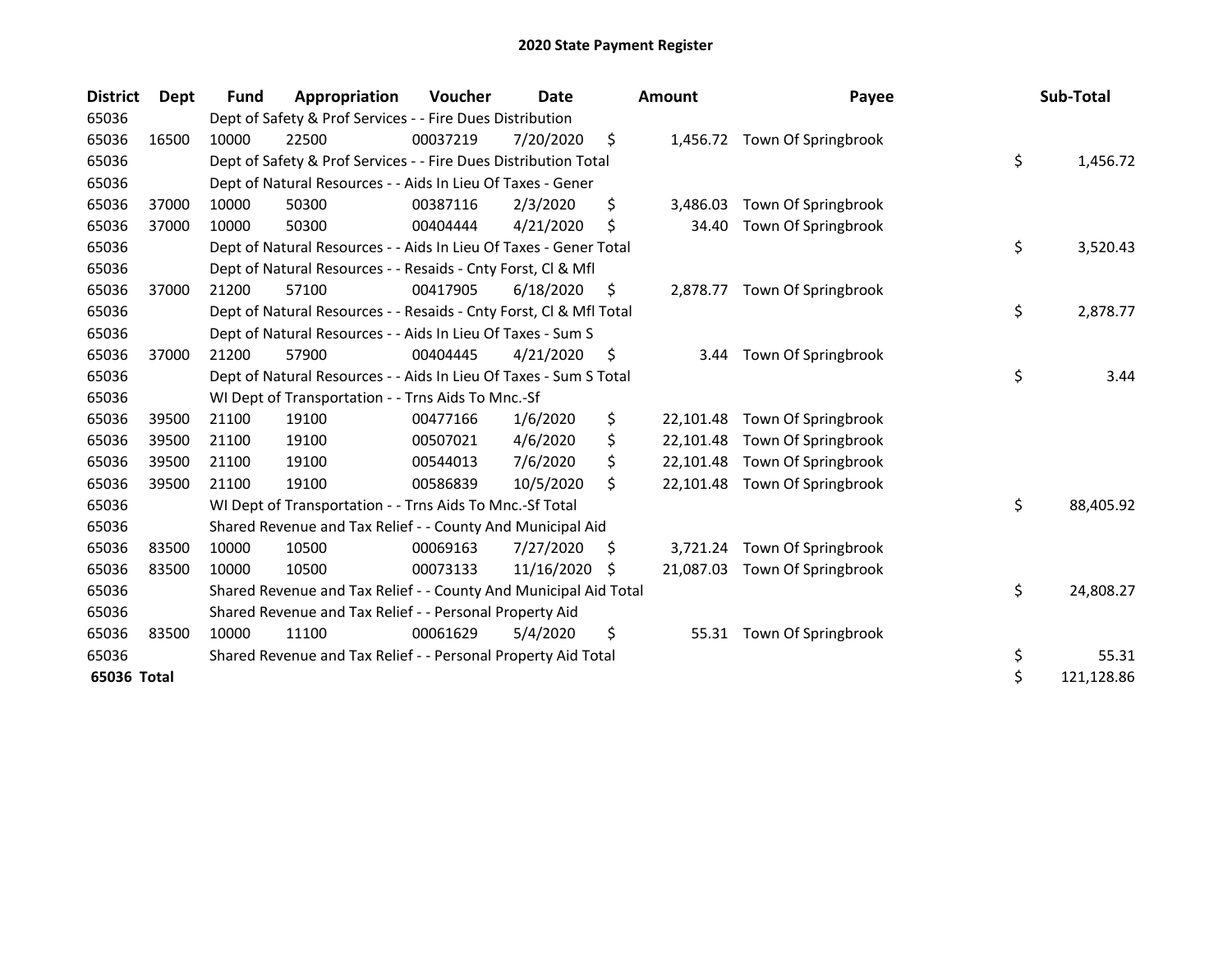| <b>District</b> | Dept  | Fund  | Appropriation                                                        | Voucher  | Date       |    | <b>Amount</b> | Payee                      | Sub-Total        |
|-----------------|-------|-------|----------------------------------------------------------------------|----------|------------|----|---------------|----------------------------|------------------|
| 65038           |       |       | Dept of Safety & Prof Services - - Fire Dues Distribution            |          |            |    |               |                            |                  |
| 65038           | 16500 | 10000 | 22500                                                                | 00037220 | 7/20/2020  | \$ | 641.28        | Town of Stinnett           |                  |
| 65038           |       |       | Dept of Safety & Prof Services - - Fire Dues Distribution Total      |          |            |    |               |                            | \$<br>641.28     |
| 65038           |       |       | Dept of Natural Resources - - Aids In Lieu Of Taxes - Gener          |          |            |    |               |                            |                  |
| 65038           | 37000 | 10000 | 50300                                                                | 00387100 | 2/3/2020   | \$ |               | 180.04 Town of Stinnett    |                  |
| 65038           |       |       | Dept of Natural Resources - - Aids In Lieu Of Taxes - Gener Total    |          |            |    |               |                            | \$<br>180.04     |
| 65038           |       |       | Dept of Natural Resources - - Resaids - Cnty Forst, CI & Mfl         |          |            |    |               |                            |                  |
| 65038           | 37000 | 21200 | 57100                                                                | 00417906 | 6/18/2020  | S. | 4,544.31      | Town of Stinnett           |                  |
| 65038           |       |       | Dept of Natural Resources - - Resaids - Cnty Forst, Cl & Mfl Total   |          |            |    |               |                            | \$<br>4,544.31   |
| 65038           |       |       | WI Dept of Transportation - - Trns Aids To Mnc.-Sf                   |          |            |    |               |                            |                  |
| 65038           | 39500 | 21100 | 19100                                                                | 00477167 | 1/6/2020   | \$ |               | 12,824.64 Town of Stinnett |                  |
| 65038           | 39500 | 21100 | 19100                                                                | 00507022 | 4/6/2020   | \$ |               | 12,824.64 Town of Stinnett |                  |
| 65038           | 39500 | 21100 | 19100                                                                | 00544014 | 7/6/2020   | Ś. |               | 12,824.64 Town of Stinnett |                  |
| 65038           | 39500 | 21100 | 19100                                                                | 00586840 | 10/5/2020  | Ś. |               | 12,824.64 Town of Stinnett |                  |
| 65038           |       |       | WI Dept of Transportation - - Trns Aids To Mnc.-Sf Total             |          |            |    |               |                            | \$<br>51,298.56  |
| 65038           |       |       | Department of Administration - - Hv Trans Ln Annual Impact Fee       |          |            |    |               |                            |                  |
| 65038           | 50500 | 10000 | 17400                                                                | 00121227 | 5/1/2020   | \$ | 35,537.00     | Town of Stinnett           |                  |
| 65038           |       |       | Department of Administration - - Hv Trans Ln Annual Impact Fee Total |          |            |    |               |                            | \$<br>35,537.00  |
| 65038           |       |       | Shared Revenue and Tax Relief - - County And Municipal Aid           |          |            |    |               |                            |                  |
| 65038           | 83500 | 10000 | 10500                                                                | 00069164 | 7/27/2020  | S. | 3,151.48      | Town of Stinnett           |                  |
| 65038           | 83500 | 10000 | 10500                                                                | 00073134 | 11/16/2020 | -S |               | 17,858.40 Town of Stinnett |                  |
| 65038           |       |       | Shared Revenue and Tax Relief - - County And Municipal Aid Total     |          |            |    |               |                            | \$<br>21,009.88  |
| 65038 Total     |       |       |                                                                      |          |            |    |               |                            | \$<br>113,211.07 |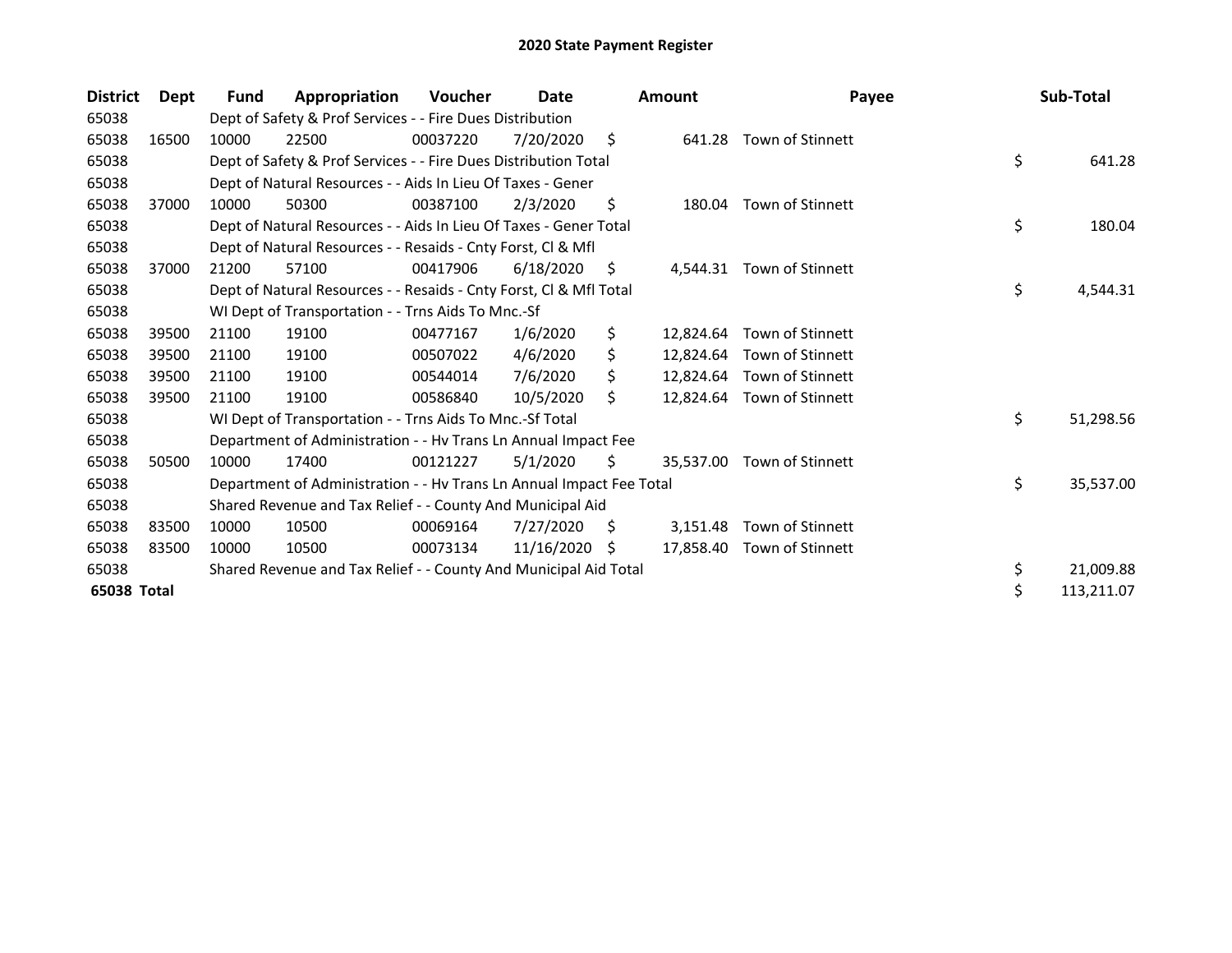| <b>District</b> | Dept  | Fund  | Appropriation                                                      | Voucher  | <b>Date</b> |     | <b>Amount</b> | Payee                        | Sub-Total        |
|-----------------|-------|-------|--------------------------------------------------------------------|----------|-------------|-----|---------------|------------------------------|------------------|
| 65040           |       |       | Dept of Safety & Prof Services - - Fire Dues Distribution          |          |             |     |               |                              |                  |
| 65040           | 16500 | 10000 | 22500                                                              | 00037221 | 7/20/2020   | \$  |               | 2,227.97 Town Of Stone Lake  |                  |
| 65040           |       |       | Dept of Safety & Prof Services - - Fire Dues Distribution Total    |          |             |     |               |                              | \$<br>2,227.97   |
| 65040           |       |       | Dept of Natural Resources - - Aids In Lieu Of Taxes - Gener        |          |             |     |               |                              |                  |
| 65040           | 37000 | 10000 | 50300                                                              | 00404196 | 4/21/2020   | \$  |               | 37.20 Town Of Stone Lake     |                  |
| 65040           |       |       | Dept of Natural Resources - - Aids In Lieu Of Taxes - Gener Total  |          |             |     |               |                              | \$<br>37.20      |
| 65040           |       |       | Dept of Natural Resources - - Resaids - Cnty Forst, Cl & Mfl       |          |             |     |               |                              |                  |
| 65040           | 37000 | 21200 | 57100                                                              | 00417907 | 6/18/2020   | \$  |               | 2,443.71 Town Of Stone Lake  |                  |
| 65040           |       |       | Dept of Natural Resources - - Resaids - Cnty Forst, Cl & Mfl Total |          |             |     |               |                              | \$<br>2,443.71   |
| 65040           |       |       | Dept of Natural Resources - - Ea - Invasive Aqu & Lake Mon         |          |             |     |               |                              |                  |
| 65040           | 37000 | 21200 | 67800                                                              | 00383722 | 1/21/2020   | \$  |               | 1,000.00 Town Of Stone Lake  |                  |
| 65040           |       |       | Dept of Natural Resources - - Ea - Invasive Aqu & Lake Mon Total   |          |             |     |               |                              | \$<br>1,000.00   |
| 65040           |       |       | Dept of Natural Resources - - Land Acquisition                     |          |             |     |               |                              |                  |
| 65040           | 37000 | 36300 | <b>TA100</b>                                                       | 00412255 | 5/29/2020   | \$  | 1,432.25      | Town Of Stone Lake           |                  |
| 65040           | 37000 | 36300 | TA100                                                              | 00438910 | 9/30/2020   | \$  |               | 1,432.25 Town Of Stone Lake  |                  |
| 65040           |       |       | Dept of Natural Resources - - Land Acquisition Total               |          |             |     |               |                              | \$<br>2,864.50   |
| 65040           |       |       | WI Dept of Transportation - - Trns Aids To Mnc.-Sf                 |          |             |     |               |                              |                  |
| 65040           | 39500 | 21100 | 19100                                                              | 00477168 | 1/6/2020    | \$  |               | 25,057.98 Town Of Stone Lake |                  |
| 65040           | 39500 | 21100 | 19100                                                              | 00507023 | 4/6/2020    | \$  |               | 25,057.98 Town Of Stone Lake |                  |
| 65040           | 39500 | 21100 | 19100                                                              | 00544015 | 7/6/2020    | \$  |               | 25,057.98 Town Of Stone Lake |                  |
| 65040           | 39500 | 21100 | 19100                                                              | 00586841 | 10/5/2020   | \$  |               | 25,057.98 Town Of Stone Lake |                  |
| 65040           |       |       | WI Dept of Transportation - - Trns Aids To Mnc.-Sf Total           |          |             |     |               |                              | \$<br>100,231.92 |
| 65040           |       |       | Elections Commission - - 2018 Hava Election Security               |          |             |     |               |                              |                  |
| 65040           | 51000 | 22000 | 18200                                                              | 00004142 | 8/10/2020   | \$  |               | 569.60 Town Of Stone Lake    |                  |
| 65040           |       |       | Elections Commission - - 2018 Hava Election Security Total         |          |             |     |               |                              | \$<br>569.60     |
| 65040           |       |       | Shared Revenue and Tax Relief - - County And Municipal Aid         |          |             |     |               |                              |                  |
| 65040           | 83500 | 10000 | 10500                                                              | 00069165 | 7/27/2020   | \$. |               | 1,084.33 Town Of Stone Lake  |                  |
| 65040           | 83500 | 10000 | 10500                                                              | 00073135 | 11/16/2020  | \$  |               | 6,144.53 Town Of Stone Lake  |                  |
| 65040           |       |       | Shared Revenue and Tax Relief - - County And Municipal Aid Total   |          |             |     |               |                              | \$<br>7,228.86   |
| 65040           |       |       | Shared Revenue and Tax Relief - - Exempt Computer Aid              |          |             |     |               |                              |                  |
| 65040           | 83500 | 10000 | 10900                                                              | 00066202 | 7/27/2020   | \$  |               | 136.15 Town Of Stone Lake    |                  |
| 65040           |       |       | Shared Revenue and Tax Relief - - Exempt Computer Aid Total        |          |             |     |               |                              | \$<br>136.15     |
| 65040           |       |       | Shared Revenue and Tax Relief - - Personal Property Aid            |          |             |     |               |                              |                  |
| 65040           | 83500 | 10000 | 11100                                                              | 00061630 | 5/4/2020    | \$  | 255.39        | Town Of Stone Lake           |                  |
| 65040           |       |       | Shared Revenue and Tax Relief - - Personal Property Aid Total      |          |             |     |               |                              | \$<br>255.39     |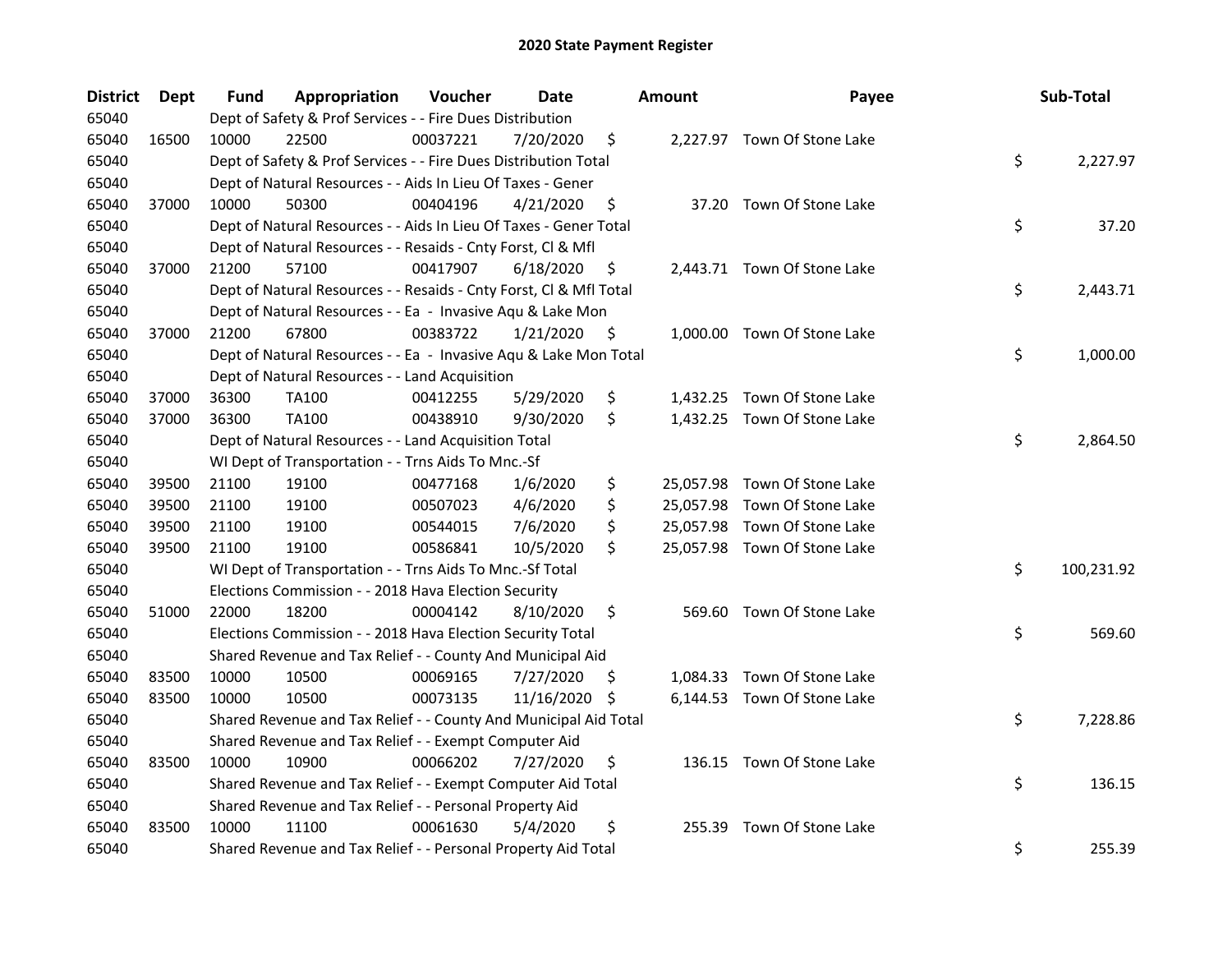| District Dept | Fund | <b>Appropriation</b> | Voucher | Date | Amount | Payee | Sub-Total  |
|---------------|------|----------------------|---------|------|--------|-------|------------|
| 65040 Total   |      |                      |         |      |        |       | 116,995.30 |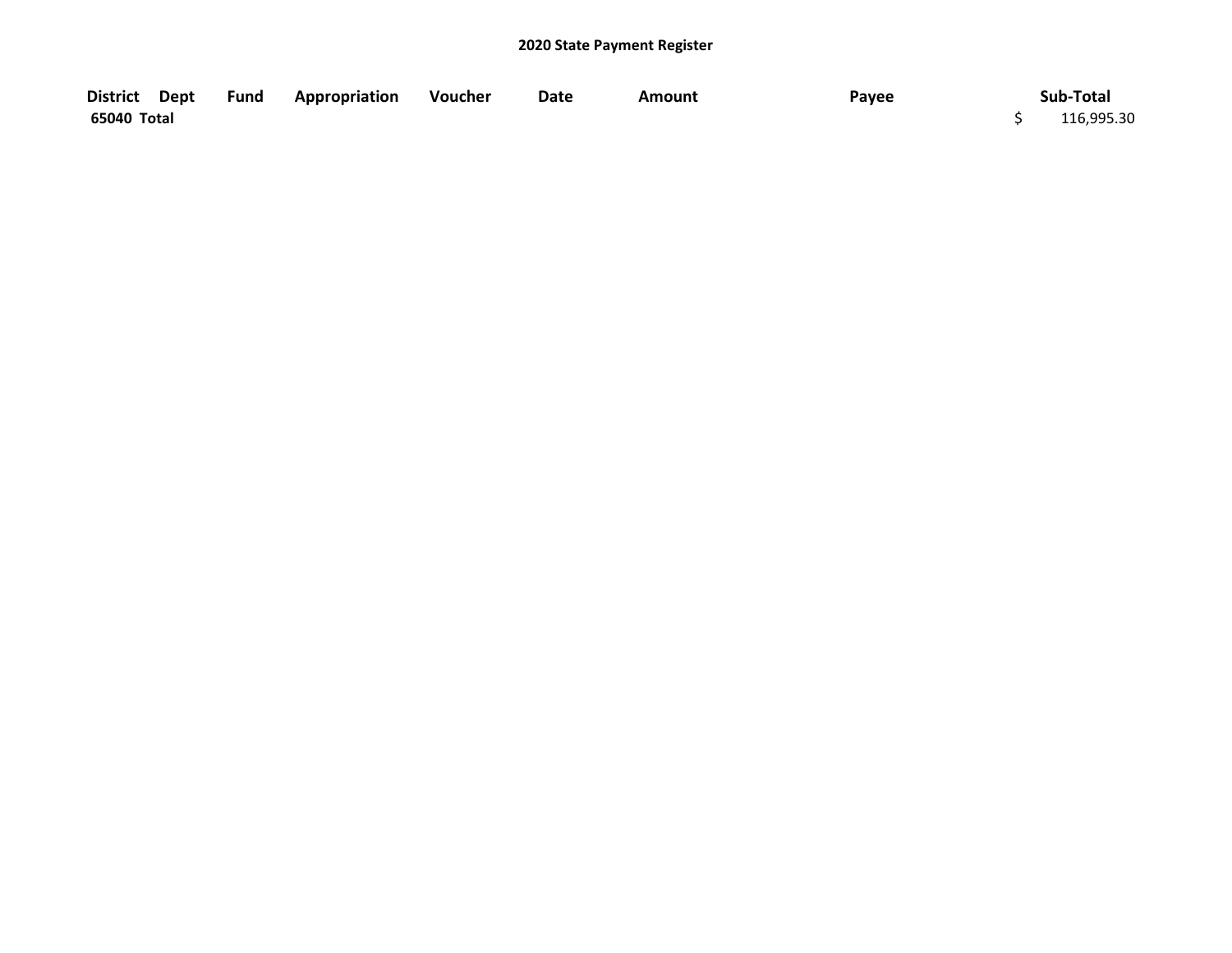| <b>District</b> | Dept  | <b>Fund</b> | Appropriation                                                      | Voucher  | <b>Date</b>   |     | <b>Amount</b> | Payee                   | Sub-Total        |
|-----------------|-------|-------------|--------------------------------------------------------------------|----------|---------------|-----|---------------|-------------------------|------------------|
| 65042           |       |             | Dept of Safety & Prof Services - - Fire Dues Distribution          |          |               |     |               |                         |                  |
| 65042           | 16500 | 10000       | 22500                                                              | 00037222 | 7/17/2020     | \$  |               | 4,029.67 Town Of Trego  |                  |
| 65042           |       |             | Dept of Safety & Prof Services - - Fire Dues Distribution Total    |          |               |     |               |                         | \$<br>4,029.67   |
| 65042           |       |             | Dept of Natural Resources - - Aids In Lieu Of Taxes - Gener        |          |               |     |               |                         |                  |
| 65042           | 37000 | 10000       | 50300                                                              | 00387199 | 2/3/2020      | \$  | 216.29        | Town Of Trego           |                  |
| 65042           | 37000 | 10000       | 50300                                                              | 00387200 | 2/3/2020      | \$  |               | 1,294.88 Town Of Trego  |                  |
| 65042           |       |             | Dept of Natural Resources - - Aids In Lieu Of Taxes - Gener Total  |          |               |     |               |                         | \$<br>1,511.17   |
| 65042           |       |             | Dept of Natural Resources - - Resaids - Cnty Forst, Cl & Mfl       |          |               |     |               |                         |                  |
| 65042           | 37000 | 21200       | 57100                                                              | 00417908 | 6/19/2020     | \$, |               | 711.72 Town Of Trego    |                  |
| 65042           |       |             | Dept of Natural Resources - - Resaids - Cnty Forst, Cl & Mfl Total |          |               |     |               |                         | \$<br>711.72     |
| 65042           |       |             | Dept of Natural Resources - - Aids In Lieu Of Taxes - Sum S        |          |               |     |               |                         |                  |
| 65042           | 37000 | 21200       | 57900                                                              | 00405027 | 4/22/2020     | \$  |               | 159.32 Town Of Trego    |                  |
| 65042           |       |             | Dept of Natural Resources - - Aids In Lieu Of Taxes - Sum S Total  |          |               |     |               |                         | \$<br>159.32     |
| 65042           |       |             | WI Dept of Transportation - - Trns Aids To Mnc.-Sf                 |          |               |     |               |                         |                  |
| 65042           | 39500 | 21100       | 19100                                                              | 00477169 | 1/7/2020      | \$  |               | 33,644.97 Town Of Trego |                  |
| 65042           | 39500 | 21100       | 19100                                                              | 00507024 | 4/6/2020      | \$  |               | 33,644.97 Town Of Trego |                  |
| 65042           | 39500 | 21100       | 19100                                                              | 00544016 | 7/6/2020      | \$  |               | 33,644.97 Town Of Trego |                  |
| 65042           | 39500 | 21100       | 19100                                                              | 00586842 | 10/6/2020     | \$  |               | 33,644.97 Town Of Trego |                  |
| 65042           |       |             | WI Dept of Transportation - - Trns Aids To Mnc.-Sf Total           |          |               |     |               |                         | \$<br>134,579.88 |
| 65042           |       |             | Department of Administration - - Federal Aid                       |          |               |     |               |                         |                  |
| 65042           | 50500 | 10000       | 14200                                                              | 00135299 | 12/10/2020 \$ |     |               | 2,817.02 Town Of Trego  |                  |
| 65042           |       |             | Department of Administration - - Federal Aid Total                 |          |               |     |               |                         | \$<br>2,817.02   |
| 65042           |       |             | Shared Revenue and Tax Relief - - County And Municipal Aid         |          |               |     |               |                         |                  |
| 65042           | 83500 | 10000       | 10500                                                              | 00069166 | 7/27/2020     | \$. |               | 1,434.57 Town Of Trego  |                  |
| 65042           | 83500 | 10000       | 10500                                                              | 00073136 | 11/16/2020 \$ |     |               | 8,129.23 Town Of Trego  |                  |
| 65042           |       |             | Shared Revenue and Tax Relief - - County And Municipal Aid Total   |          |               |     |               |                         | \$<br>9,563.80   |
| 65042           |       |             | Shared Revenue and Tax Relief - - Utility Aid                      |          |               |     |               |                         |                  |
| 65042           | 83500 | 10000       | 11000                                                              | 00069166 | 7/27/2020     | \$  |               | 252.72 Town Of Trego    |                  |
| 65042           | 83500 | 10000       | 11000                                                              | 00073136 | 11/16/2020    | S.  |               | 1,428.84 Town Of Trego  |                  |
| 65042           |       |             | Shared Revenue and Tax Relief - - Utility Aid Total                |          |               |     |               |                         | \$<br>1,681.56   |
| 65042           |       |             | Shared Revenue and Tax Relief - - Personal Property Aid            |          |               |     |               |                         |                  |
| 65042           | 83500 | 10000       | 11100                                                              | 00061631 | 5/4/2020      | \$  |               | 409.25 Town Of Trego    |                  |
| 65042           |       |             | Shared Revenue and Tax Relief - - Personal Property Aid Total      |          |               |     |               |                         | \$<br>409.25     |
| 65042 Total     |       |             |                                                                    |          |               |     |               |                         | \$<br>155,463.39 |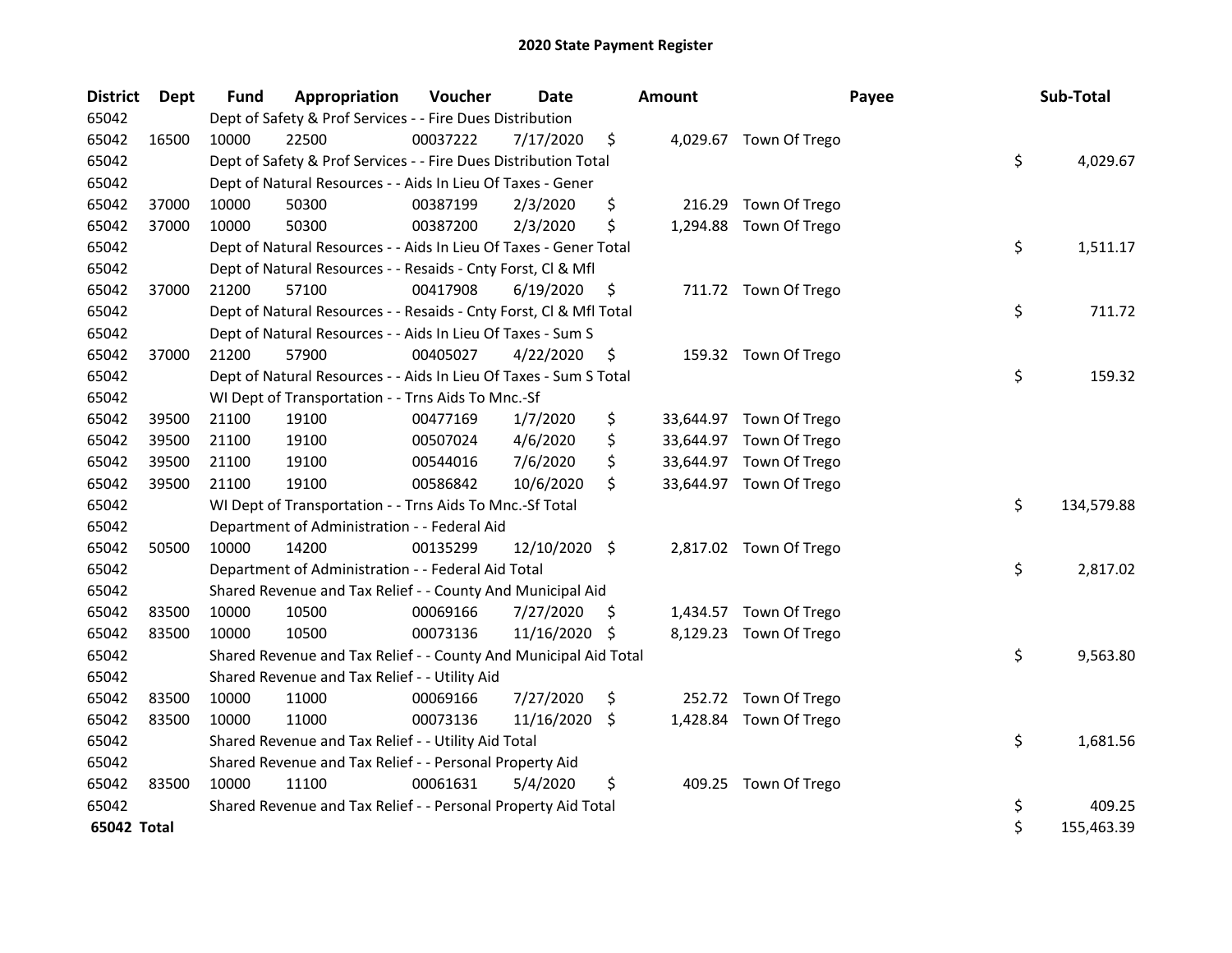| <b>District</b> | Dept  | Fund  | Appropriation                                                                   | Voucher  | <b>Date</b>             |     | <b>Amount</b> | Payee                           | Sub-Total        |
|-----------------|-------|-------|---------------------------------------------------------------------------------|----------|-------------------------|-----|---------------|---------------------------------|------------------|
| 65106           |       |       | Dept of Safety & Prof Services - - Fire Dues Distribution                       |          |                         |     |               |                                 |                  |
| 65106           | 16500 | 10000 | 22500                                                                           | 00037223 | 7/17/2020               | \$  |               | 1,272.97 Village Of Birchwood   |                  |
| 65106           |       |       | Dept of Safety & Prof Services - - Fire Dues Distribution Total                 |          |                         |     |               |                                 | \$<br>1,272.97   |
| 65106           |       |       | Dept of Natural Resources - - Aids In Lieu Of Taxes - Gener                     |          |                         |     |               |                                 |                  |
| 65106           | 37000 | 10000 | 50300                                                                           | 00387065 | 1/31/2020               | \$  |               | 1,230.66 Village Of Birchwood   |                  |
| 65106           |       |       | Dept of Natural Resources - - Aids In Lieu Of Taxes - Gener Total               |          |                         |     |               |                                 | \$<br>1,230.66   |
| 65106           |       |       | WI Dept of Transportation - - Trns Aids To Mnc.-Sf                              |          |                         |     |               |                                 |                  |
| 65106           | 39500 | 21100 | 19100                                                                           | 00477170 | 1/6/2020                | \$  | 8,929.57      | Village Of Birchwood            |                  |
| 65106           | 39500 | 21100 | 19100                                                                           | 00507025 | 4/6/2020                | \$  | 8,929.57      | Village Of Birchwood            |                  |
| 65106           | 39500 | 21100 | 19100                                                                           | 00544017 | 7/6/2020                | \$  | 8,929.57      | Village Of Birchwood            |                  |
| 65106           | 39500 | 21100 | 19100                                                                           | 00586843 | 10/5/2020               | \$  | 8,929.58      | Village Of Birchwood            |                  |
| 65106           |       |       | WI Dept of Transportation - - Trns Aids To Mnc.-Sf Total                        |          |                         |     |               |                                 | \$<br>35,718.29  |
| 65106           |       |       | Department of Health Services - - Prepaid Medical Transport Reimbursement       |          |                         |     |               |                                 |                  |
| 65106           | 43500 | 10000 | 16300                                                                           |          | AMBULANCE 11/16/2020 \$ |     |               | 2,333.84 Village Of Birchwood   |                  |
| 65106           |       |       | Department of Health Services - - Prepaid Medical Transport Reimbursement Total |          |                         |     |               |                                 | \$<br>2,333.84   |
| 65106           |       |       | Department of Justice - - Law Enforcement Train, Local                          |          |                         |     |               |                                 |                  |
| 65106           | 45500 | 10000 | 23100                                                                           | 00090808 | 11/25/2020 \$           |     |               | 160.00 Village Of Birchwood     |                  |
| 65106           |       |       | Department of Justice - - Law Enforcement Train, Local Total                    |          |                         |     |               |                                 | \$<br>160.00     |
| 65106           |       |       | Shared Revenue and Tax Relief - - Expenditure Restraint Program                 |          |                         |     |               |                                 |                  |
| 65106           | 83500 | 10000 | 10100                                                                           | 00069167 | 7/27/2020               | \$  |               | 1,962.70 Village Of Birchwood   |                  |
| 65106           |       |       | Shared Revenue and Tax Relief - - Expenditure Restraint Program Total           |          |                         |     |               |                                 | \$<br>1,962.70   |
| 65106           |       |       | Shared Revenue and Tax Relief - - County And Municipal Aid                      |          |                         |     |               |                                 |                  |
| 65106           | 83500 | 10000 | 10500                                                                           | 00069167 | 7/27/2020               | \$. |               | 18,184.16 Village Of Birchwood  |                  |
| 65106           | 83500 | 10000 | 10500                                                                           | 00073137 | 11/16/2020              | \$  |               | 100,709.72 Village Of Birchwood |                  |
| 65106           |       |       | Shared Revenue and Tax Relief - - County And Municipal Aid Total                |          |                         |     |               |                                 | \$<br>118,893.88 |
| 65106           |       |       | Shared Revenue and Tax Relief - - Exempt Computer Aid                           |          |                         |     |               |                                 |                  |
| 65106           | 83500 | 10000 | 10900                                                                           | 00066203 | 7/27/2020               | \$  |               | 225.52 Village Of Birchwood     |                  |
| 65106           | 83500 | 10000 | 10900                                                                           | 00067231 | 7/27/2020               | \$  |               | 187.58 Village Of Birchwood     |                  |
| 65106           |       |       | Shared Revenue and Tax Relief - - Exempt Computer Aid Total                     |          |                         |     |               |                                 | \$<br>413.10     |
| 65106           |       |       | Shared Revenue and Tax Relief - - Personal Property Aid                         |          |                         |     |               |                                 |                  |
| 65106           | 83500 | 10000 | 11100                                                                           | 00061632 | 5/4/2020                | \$  | 700.79        | Village Of Birchwood            |                  |
| 65106           | 83500 | 10000 | 11100                                                                           | 00062671 | 5/4/2020                | \$  |               | 773.54 Village Of Birchwood     |                  |
| 65106           |       |       | Shared Revenue and Tax Relief - - Personal Property Aid Total                   |          |                         |     |               |                                 | \$<br>1,474.33   |
| 65106 Total     |       |       |                                                                                 |          |                         |     |               |                                 | \$<br>163,459.77 |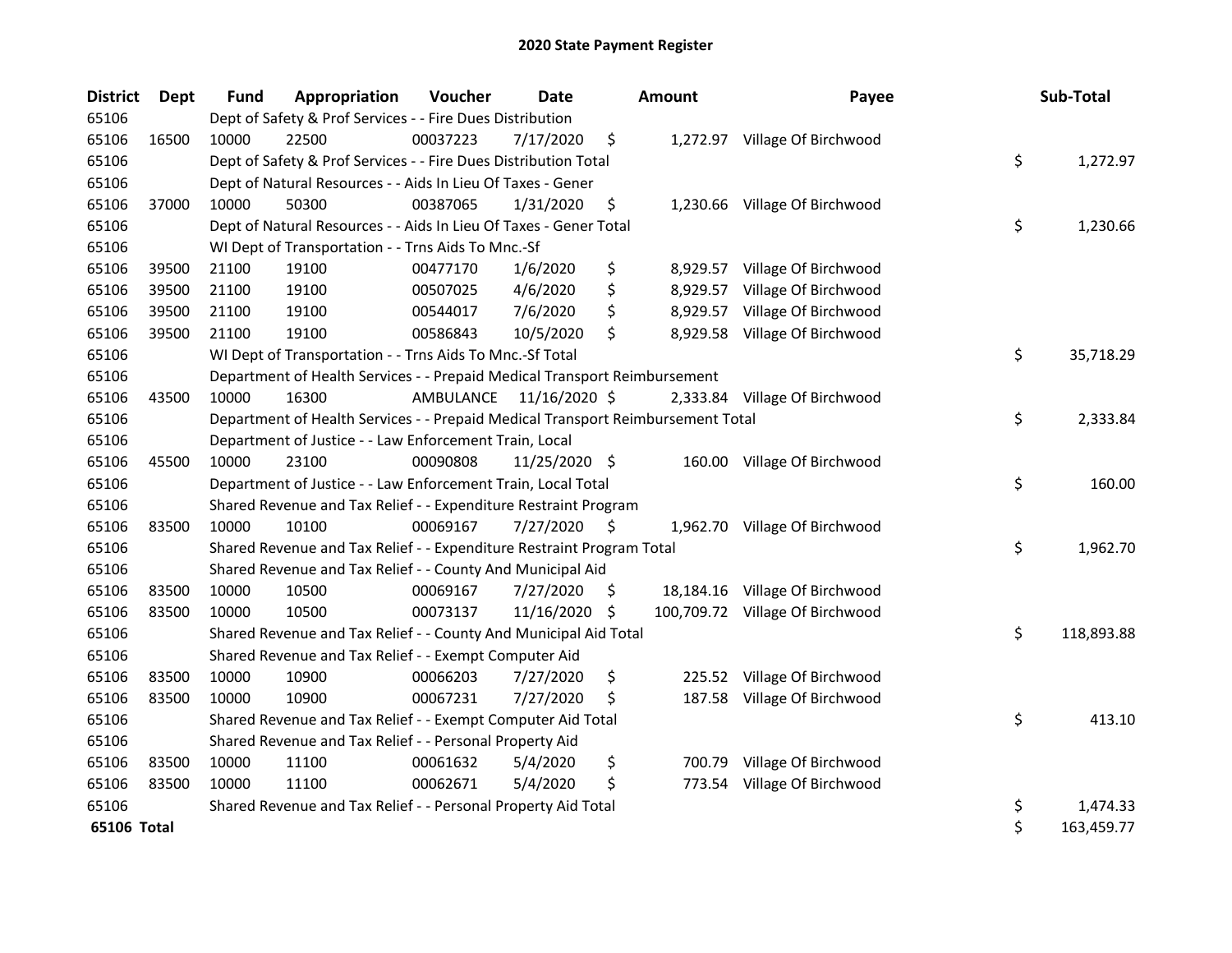| <b>District</b> | Dept  | <b>Fund</b> | Appropriation                                                                   | Voucher   | <b>Date</b>   |     | <b>Amount</b> | Payee                        | Sub-Total       |
|-----------------|-------|-------------|---------------------------------------------------------------------------------|-----------|---------------|-----|---------------|------------------------------|-----------------|
| 65151           |       |             | Dept of Safety & Prof Services - - Fire Dues Distribution                       |           |               |     |               |                              |                 |
| 65151           | 16500 | 10000       | 22500                                                                           | 00037224  | 7/20/2020     | \$  |               | 1,823.67 Minong, Village of  |                 |
| 65151           |       |             | Dept of Safety & Prof Services - - Fire Dues Distribution Total                 |           |               |     |               |                              | \$<br>1,823.67  |
| 65151           |       |             | Dept of Natural Resources - - Aids In Lieu Of Taxes - Gener                     |           |               |     |               |                              |                 |
| 65151           | 37000 | 10000       | 50300                                                                           | 00387228  | 2/3/2020      | \$  | 94.66         | Minong, Village of           |                 |
| 65151           | 37000 | 10000       | 50300                                                                           | 00387229  | 2/3/2020      | \$  | 204.59        | Minong, Village of           |                 |
| 65151           |       |             | Dept of Natural Resources - - Aids In Lieu Of Taxes - Gener Total               |           |               |     |               |                              | \$<br>299.25    |
| 65151           |       |             | Dept of Natural Resources - - General Program Operations --                     |           |               |     |               |                              |                 |
| 65151           | 37000 | 21200       | 25400                                                                           | 00384059  | 1/21/2020     | \$  |               | 60.21 Minong, Village of     |                 |
| 65151           | 37000 | 21200       | 25400                                                                           | 00403372  | 4/20/2020     | \$  | 62.12         | Minong, Village of           |                 |
| 65151           | 37000 | 21200       | 25400                                                                           | 00426157  | 7/23/2020     | \$  | 70.61         | Minong, Village of           |                 |
| 65151           | 37000 | 21200       | 25400                                                                           | 00444200  | 10/27/2020    | \$. | 49.82         | Minong, Village of           |                 |
| 65151           |       |             | Dept of Natural Resources - - General Program Operations -- Total               |           |               |     |               |                              | \$<br>242.76    |
| 65151           |       |             | Dept of Natural Resources - - Aids In Lieu Of Taxes - Sum S                     |           |               |     |               |                              |                 |
| 65151           | 37000 | 21200       | 57900                                                                           | 00405319  | 4/21/2020     | \$  | 6.05          | Minong, Village of           |                 |
| 65151           |       |             | Dept of Natural Resources - - Aids In Lieu Of Taxes - Sum S Total               |           |               |     |               |                              | \$<br>6.05      |
| 65151           |       |             | Dept of Natural Resources - - Rec & Resource Aids, Fed                          |           |               |     |               |                              |                 |
| 65151           | 37000 | 21200       | 58300                                                                           | 00421224  | 7/7/2020      | \$  | 2,788.09      | Minong, Village of           |                 |
| 65151           |       |             | Dept of Natural Resources - - Rec & Resource Aids, Fed Total                    |           |               |     |               |                              | \$<br>2,788.09  |
| 65151           |       |             | WI Dept of Transportation - - Trns Aids To Mnc.-Sf                              |           |               |     |               |                              |                 |
| 65151           | 39500 | 21100       | 19100                                                                           | 00477171  | 1/6/2020      | \$  |               | 11,168.21 Minong, Village of |                 |
| 65151           | 39500 | 21100       | 19100                                                                           | 00507026  | 4/6/2020      | \$  |               | 11,168.21 Minong, Village of |                 |
| 65151           | 39500 | 21100       | 19100                                                                           | 00544018  | 7/6/2020      | \$  |               | 11,168.21 Minong, Village of |                 |
| 65151           | 39500 | 21100       | 19100                                                                           | 00586844  | 10/5/2020     | \$  |               | 11,168.24 Minong, Village of |                 |
| 65151           |       |             | WI Dept of Transportation - - Trns Aids To Mnc.-Sf Total                        |           |               |     |               |                              | \$<br>44,672.87 |
| 65151           |       |             | Department of Health Services - - Emergency Medical Services, Ai                |           |               |     |               |                              |                 |
| 65151           | 43500 | 10000       | 11900                                                                           | 00379082  | 9/15/2020     | \$  | 5,432.49      | Minong, Village of           |                 |
| 65151           |       |             | Department of Health Services - - Emergency Medical Services, Ai Total          |           |               |     |               |                              | \$<br>5,432.49  |
| 65151           |       |             | Department of Health Services - - Prepaid Medical Transport Reimbursement       |           |               |     |               |                              |                 |
| 65151           | 43500 | 10000       | 16300                                                                           | AMBULANCE | 11/16/2020 \$ |     |               | 2,722.81 Minong, Village of  |                 |
| 65151           |       |             | Department of Health Services - - Prepaid Medical Transport Reimbursement Total |           |               |     |               |                              | \$<br>2,722.81  |
| 65151           |       |             | Department of Justice - - Law Enforcement Train, Local                          |           |               |     |               |                              |                 |
| 65151           | 45500 | 10000       | 23100                                                                           | 00091563  | 12/7/2020     | \$  | 480.00        | Minong, Village of           |                 |
| 65151           |       |             | Department of Justice - - Law Enforcement Train, Local Total                    |           |               |     |               |                              | \$<br>480.00    |
| 65151           |       |             | Department of Administration - - Federal Aid                                    |           |               |     |               |                              |                 |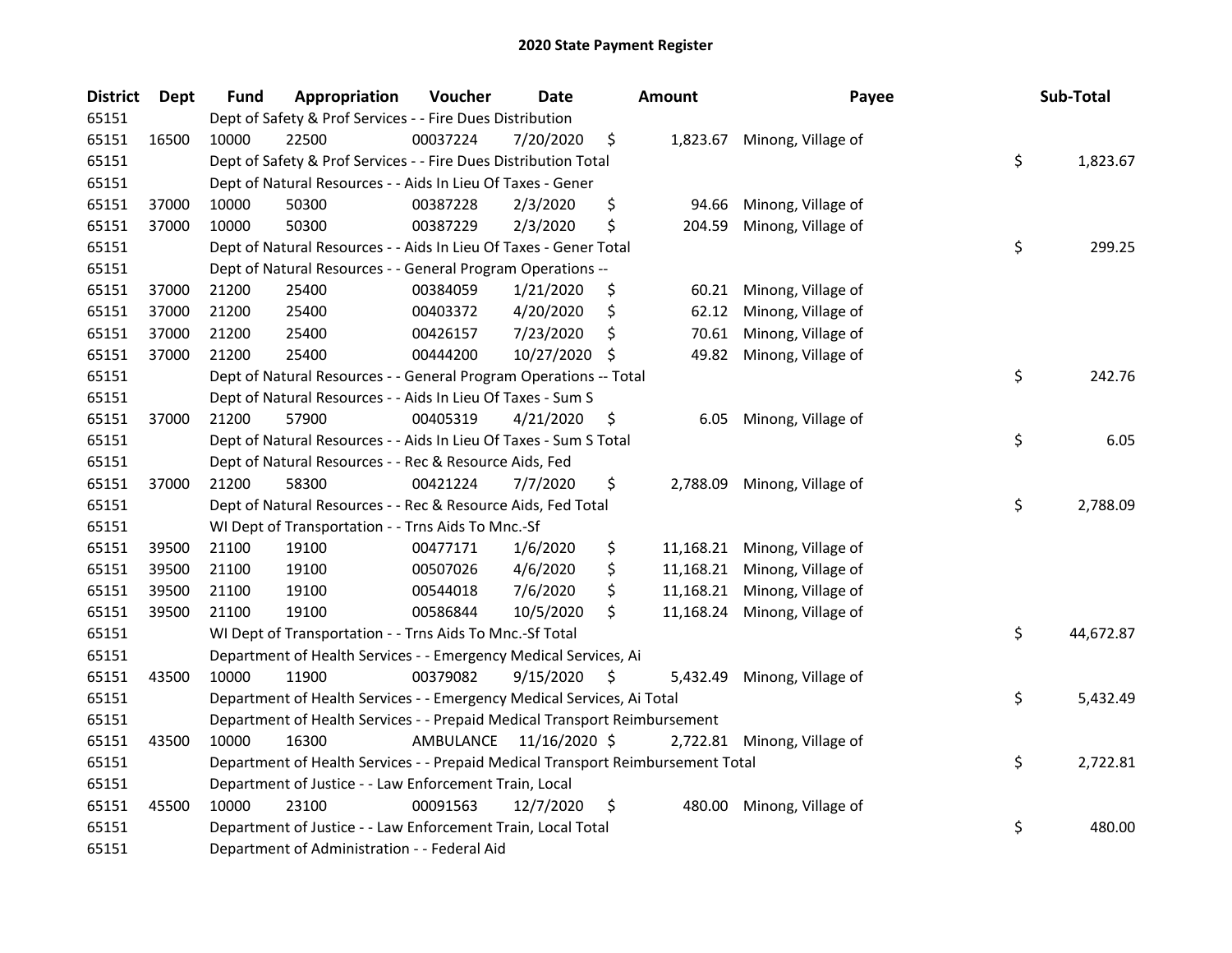| <b>District</b> | Dept  | <b>Fund</b> | Appropriation                                                         | Voucher  | <b>Date</b> |     | <b>Amount</b> | Payee              | Sub-Total        |
|-----------------|-------|-------------|-----------------------------------------------------------------------|----------|-------------|-----|---------------|--------------------|------------------|
| 65151           | 50500 | 10000       | 14200                                                                 | 00126762 | 8/12/2020   | \$  | 3,219.06      | Minong, Village of |                  |
| 65151           | 50500 | 10000       | 14200                                                                 | 00130251 | 10/2/2020   | \$  | 2,071.62      | Minong, Village of |                  |
| 65151           | 50500 | 10000       | 14200                                                                 | 00132302 | 11/13/2020  | S   | 617.53        | Minong, Village of |                  |
| 65151           | 50500 | 10000       | 14200                                                                 | 00135300 | 12/10/2020  | \$  | 2,828.17      | Minong, Village of |                  |
| 65151           |       |             | Department of Administration - - Federal Aid Total                    |          |             |     |               |                    | \$<br>8,736.38   |
| 65151           |       |             | Elections Commission - - 2018 Hava Election Security                  |          |             |     |               |                    |                  |
| 65151           | 51000 | 22000       | 18200                                                                 | 00003573 | 7/1/2020    | \$  | 492.60        | Minong, Village of |                  |
| 65151           |       |             | Elections Commission - - 2018 Hava Election Security Total            |          |             |     |               |                    | \$<br>492.60     |
| 65151           |       |             | Shared Revenue and Tax Relief - - Expenditure Restraint Program       |          |             |     |               |                    |                  |
| 65151           | 83500 | 10000       | 10100                                                                 | 00069168 | 7/27/2020   | \$. | 2,698.61      | Minong, Village of |                  |
| 65151           |       |             | Shared Revenue and Tax Relief - - Expenditure Restraint Program Total |          |             |     |               |                    | \$<br>2,698.61   |
| 65151           |       |             | Shared Revenue and Tax Relief - - County And Municipal Aid            |          |             |     |               |                    |                  |
| 65151           | 83500 | 10000       | 10500                                                                 | 00069168 | 7/27/2020   | \$. | 23,707.49     | Minong, Village of |                  |
| 65151           | 83500 | 10000       | 10500                                                                 | 00073138 | 11/16/2020  | S   | 131,619.63    | Minong, Village of |                  |
| 65151           |       |             | Shared Revenue and Tax Relief - - County And Municipal Aid Total      |          |             |     |               |                    | \$<br>155,327.12 |
| 65151           |       |             | Shared Revenue and Tax Relief - - Exempt Computer Aid                 |          |             |     |               |                    |                  |
| 65151           | 83500 | 10000       | 10900                                                                 | 00066204 | 7/27/2020   | \$  | 13,474.99     | Minong, Village of |                  |
| 65151           | 83500 | 10000       | 10900                                                                 | 00067232 | 7/27/2020   | S   | 262.81        | Minong, Village of |                  |
| 65151           |       |             | Shared Revenue and Tax Relief - - Exempt Computer Aid Total           |          |             |     |               |                    | \$<br>13,737.80  |
| 65151           |       |             | Shared Revenue and Tax Relief - - Personal Property Aid               |          |             |     |               |                    |                  |
| 65151           | 83500 | 10000       | 11100                                                                 | 00061633 | 5/4/2020    | \$  | 3,065.90      | Minong, Village of |                  |
| 65151           | 83500 | 10000       | 11100                                                                 | 00062672 | 5/4/2020    | \$  | 2,129.83      | Minong, Village of |                  |
| 65151           |       |             | Shared Revenue and Tax Relief - - Personal Property Aid Total         |          |             |     |               |                    | \$<br>5,195.73   |
| 65151           |       |             | Shared Revenue and Tax Relief - - Payments For Municipal Svcs         |          |             |     |               |                    |                  |
| 65151           | 83500 | 10000       | 50100                                                                 | 00054961 | 2/3/2020    | \$  | 833.86        | Minong, Village of |                  |
| 65151           |       |             | Shared Revenue and Tax Relief - - Payments For Municipal Svcs Total   |          |             |     |               |                    | \$<br>833.86     |
| 65151 Total     |       |             |                                                                       |          |             |     |               |                    | \$<br>245,490.09 |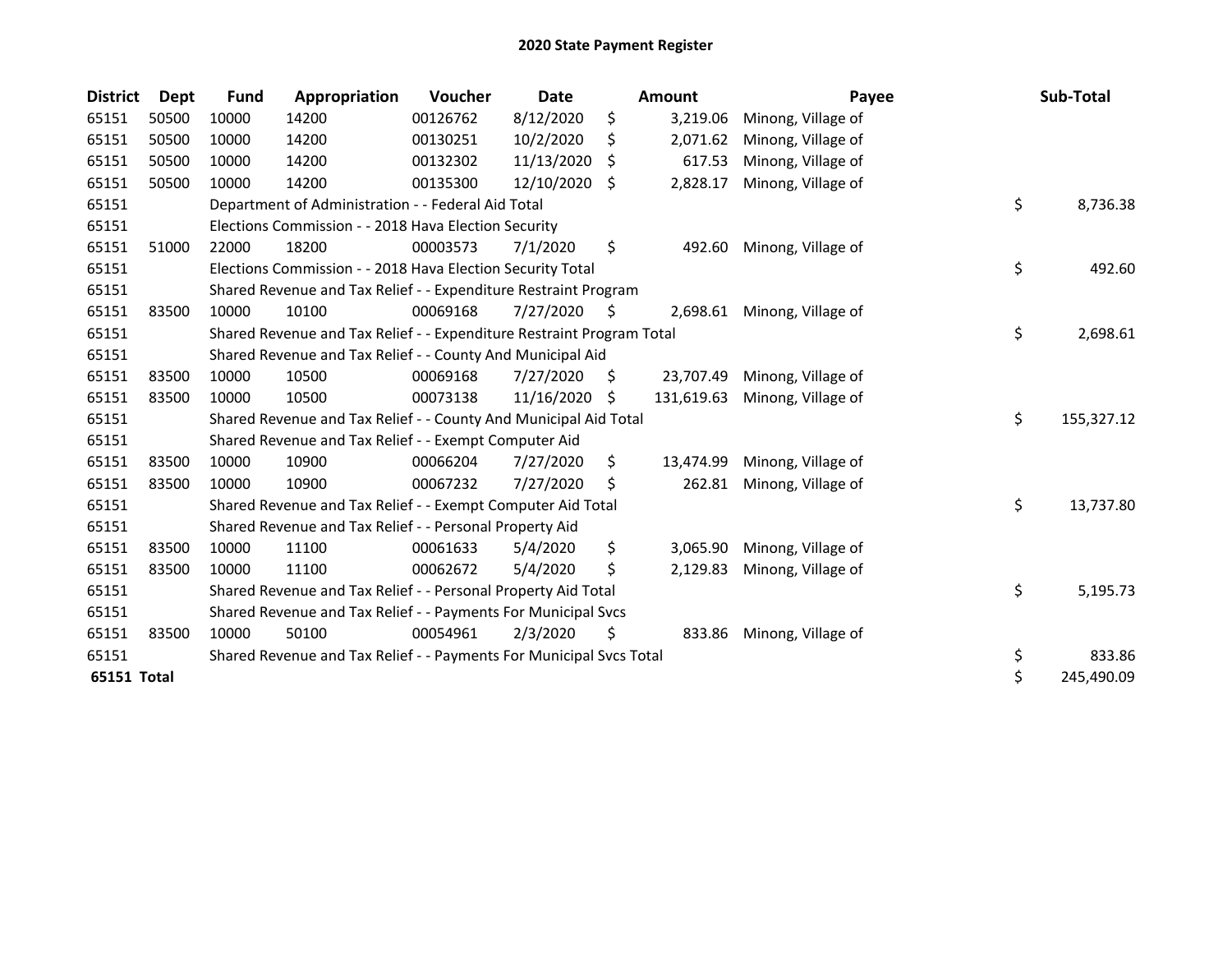| <b>District</b> | <b>Dept</b> | <b>Fund</b> | Appropriation                                                     | Voucher  | <b>Date</b> | <b>Amount</b>  | Payee           | Sub-Total      |
|-----------------|-------------|-------------|-------------------------------------------------------------------|----------|-------------|----------------|-----------------|----------------|
| 65281           |             |             | Dept of Safety & Prof Services - - Fire Dues Distribution         |          |             |                |                 |                |
| 65281           | 16500       | 10000       | 22500                                                             | 00037225 | 7/20/2020   | \$<br>6,804.85 | City Of Spooner |                |
| 65281           |             |             | Dept of Safety & Prof Services - - Fire Dues Distribution Total   |          |             |                |                 | \$<br>6,804.85 |
| 65281           |             |             | Dept of Natural Resources - - Aids In Lieu Of Taxes - Gener       |          |             |                |                 |                |
| 65281           | 37000       | 10000       | 50300                                                             | 00387139 | 2/3/2020    | \$<br>2,326.16 | City Of Spooner |                |
| 65281           | 37000       | 10000       | 50300                                                             | 00387140 | 2/3/2020    | \$<br>130.94   | City Of Spooner |                |
| 65281           |             |             | Dept of Natural Resources - - Aids In Lieu Of Taxes - Gener Total |          |             |                |                 | \$<br>2,457.10 |
| 65281           |             |             | Dept of Natural Resources - - Gen Program Ops-State Funds         |          |             |                |                 |                |
| 65281           | 37000       | 21200       | 16100                                                             | 00380109 | 1/7/2020    | \$<br>7.28     | City Of Spooner |                |
| 65281           | 37000       | 21200       | 16100                                                             | 00380110 | 1/7/2020    | \$<br>1,009.22 | City Of Spooner |                |
| 65281           | 37000       | 21200       | 16100                                                             | 00380111 | 1/7/2020    | \$<br>27.92    | City Of Spooner |                |
| 65281           | 37000       | 21200       | 16100                                                             | 00380112 | 1/7/2020    | \$<br>140.23   | City Of Spooner |                |
| 65281           | 37000       | 21200       | 16100                                                             | 00380114 | 1/7/2020    | \$<br>44.13    | City Of Spooner |                |
| 65281           | 37000       | 21200       | 16100                                                             | 00380115 | 1/7/2020    | \$<br>54.54    | City Of Spooner |                |
| 65281           | 37000       | 21200       | 16100                                                             | 00382305 | 1/17/2020   | \$<br>54.78    | City Of Spooner |                |
| 65281           | 37000       | 21200       | 16100                                                             | 00385656 | 2/3/2020    | \$<br>14.74    | City Of Spooner |                |
| 65281           | 37000       | 21200       | 16100                                                             | 00385667 | 1/27/2020   | \$<br>126.00   | City Of Spooner |                |
| 65281           | 37000       | 21200       | 16100                                                             | 00385673 | 2/6/2020    | \$<br>101.71   | City Of Spooner |                |
| 65281           | 37000       | 21200       | 16100                                                             | 00386117 | 1/28/2020   | \$<br>39.61    | City Of Spooner |                |
| 65281           | 37000       | 21200       | 16100                                                             | 00386622 | 1/30/2020   | \$<br>54.54    | City Of Spooner |                |
| 65281           | 37000       | 21200       | 16100                                                             | 00386628 | 1/30/2020   | \$<br>43.65    | City Of Spooner |                |
| 65281           | 37000       | 21200       | 16100                                                             | 00386629 | 1/30/2020   | \$<br>178.14   | City Of Spooner |                |
| 65281           | 37000       | 21200       | 16100                                                             | 00386638 | 1/30/2020   | \$<br>1,009.60 | City Of Spooner |                |
| 65281           | 37000       | 21200       | 16100                                                             | 00386640 | 1/30/2020   | \$<br>7.28     | City Of Spooner |                |
| 65281           | 37000       | 21200       | 16100                                                             | 00386642 | 1/30/2020   | \$<br>27.50    | City Of Spooner |                |
| 65281           | 37000       | 21200       | 16100                                                             | 00392321 | 2/27/2020   | \$<br>37.04    | City Of Spooner |                |
| 65281           | 37000       | 21200       | 16100                                                             | 00392329 | 2/27/2020   | \$<br>127.36   | City Of Spooner |                |
| 65281           | 37000       | 21200       | 16100                                                             | 00392339 | 2/28/2020   | \$<br>14.96    | City Of Spooner |                |
| 65281           | 37000       | 21200       | 16100                                                             | 00392375 | 2/28/2020   | \$<br>127.88   | City Of Spooner |                |
| 65281           | 37000       | 21200       | 16100                                                             | 00394567 | 3/6/2020    | \$<br>1,019.81 | City Of Spooner |                |
| 65281           | 37000       | 21200       | 16100                                                             | 00394570 | 3/6/2020    | \$<br>190.41   | City Of Spooner |                |
| 65281           | 37000       | 21200       | 16100                                                             | 00394573 | 3/6/2020    | \$<br>46.07    | City Of Spooner |                |
| 65281           | 37000       | 21200       | 16100                                                             | 00394577 | 3/6/2020    | \$<br>7.21     | City Of Spooner |                |
| 65281           | 37000       | 21200       | 16100                                                             | 00394579 | 3/9/2020    | \$<br>43.93    | City Of Spooner |                |
| 65281           | 37000       | 21200       | 16100                                                             | 00394580 | 3/6/2020    | \$<br>54.00    | City Of Spooner |                |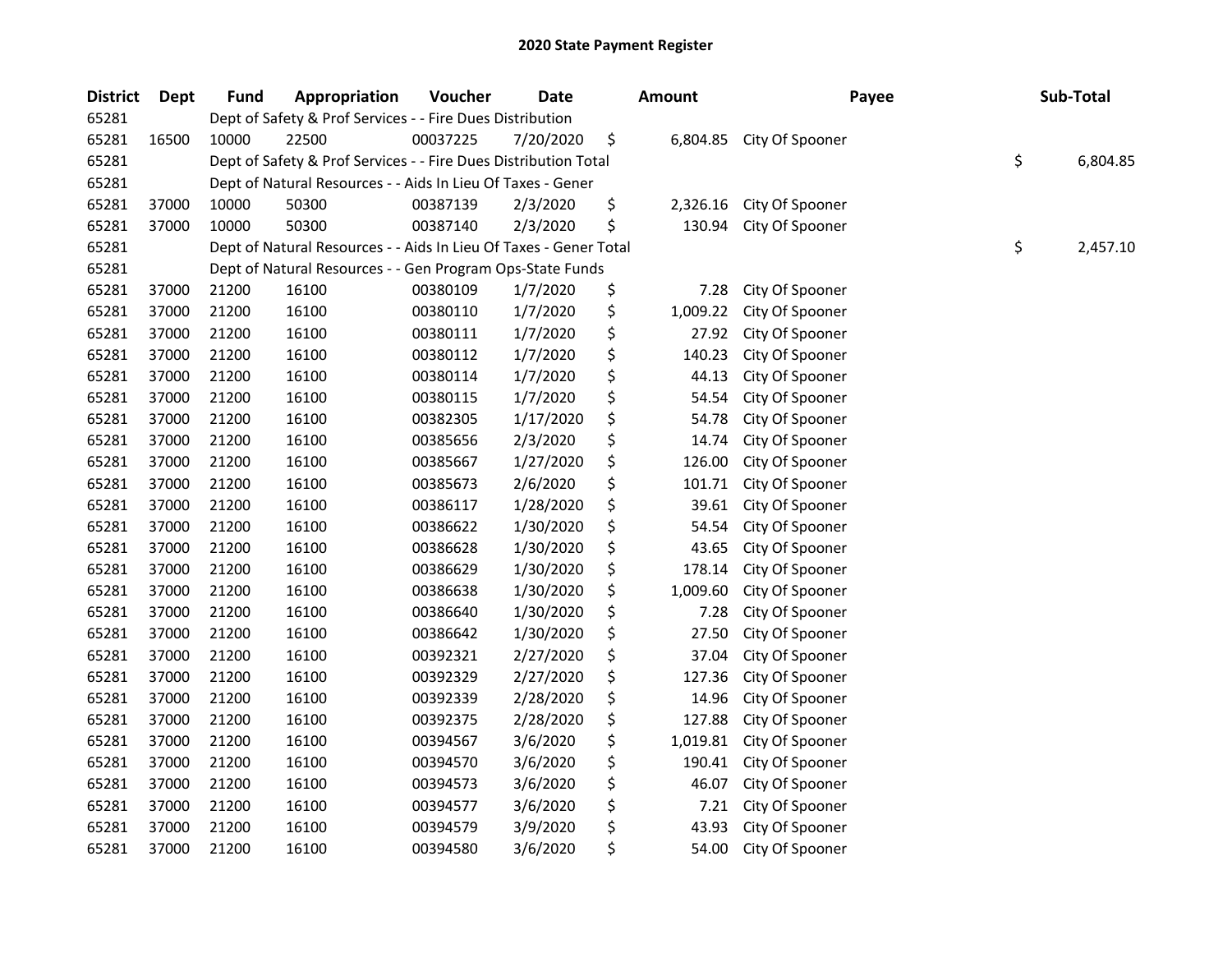| <b>District</b> | <b>Dept</b> | <b>Fund</b> | Appropriation | Voucher  | <b>Date</b> | <b>Amount</b>  | Payee           | Sub-Total |
|-----------------|-------------|-------------|---------------|----------|-------------|----------------|-----------------|-----------|
| 65281           | 37000       | 21200       | 16100         | 00397011 | 3/18/2020   | \$<br>14.16    | City Of Spooner |           |
| 65281           | 37000       | 21200       | 16100         | 00397016 | 3/18/2020   | \$<br>109.07   | City Of Spooner |           |
| 65281           | 37000       | 21200       | 16100         | 00397060 | 3/18/2020   | \$<br>124.36   | City Of Spooner |           |
| 65281           | 37000       | 21200       | 16100         | 00397673 | 3/24/2020   | \$<br>34.98    | City Of Spooner |           |
| 65281           | 37000       | 21200       | 16100         | 00399712 | 4/6/2020    | \$<br>1,006.39 | City Of Spooner |           |
| 65281           | 37000       | 21200       | 16100         | 00399727 | 4/6/2020    | \$<br>7.28     | City Of Spooner |           |
| 65281           | 37000       | 21200       | 16100         | 00399728 | 4/6/2020    | \$<br>36.02    | City Of Spooner |           |
| 65281           | 37000       | 21200       | 16100         | 00399729 | 4/6/2020    | \$<br>194.27   | City Of Spooner |           |
| 65281           | 37000       | 21200       | 16100         | 00399730 | 4/6/2020    | \$<br>39.81    | City Of Spooner |           |
| 65281           | 37000       | 21200       | 16100         | 00399732 | 4/6/2020    | \$<br>54.54    | City Of Spooner |           |
| 65281           | 37000       | 21200       | 16100         | 00403599 | 4/22/2020   | \$<br>41.34    | City Of Spooner |           |
| 65281           | 37000       | 21200       | 16100         | 00406828 | 4/29/2020   | \$<br>964.56   | City Of Spooner |           |
| 65281           | 37000       | 21200       | 16100         | 00407143 | 5/4/2020    | \$<br>7.21     | City Of Spooner |           |
| 65281           | 37000       | 21200       | 16100         | 00407147 | 5/5/2020    | \$<br>27.23    | City Of Spooner |           |
| 65281           | 37000       | 21200       | 16100         | 00407148 | 5/4/2020    | \$<br>159.51   | City Of Spooner |           |
| 65281           | 37000       | 21200       | 16100         | 00407150 | 5/4/2020    | \$<br>40.28    | City Of Spooner |           |
| 65281           | 37000       | 21200       | 16100         | 00407153 | 5/4/2020    | \$<br>54.00    | City Of Spooner |           |
| 65281           | 37000       | 21200       | 16100         | 00410861 | 5/21/2020   | \$<br>20.64    | City Of Spooner |           |
| 65281           | 37000       | 21200       | 16100         | 00410968 | 5/21/2020   | \$<br>54.00    | City Of Spooner |           |
| 65281           | 37000       | 21200       | 16100         | 00410971 | 5/21/2020   | \$<br>48.10    | City Of Spooner |           |
| 65281           | 37000       | 21200       | 16100         | 00410974 | 5/21/2020   | \$<br>197.75   | City Of Spooner |           |
| 65281           | 37000       | 21200       | 16100         | 00410978 | 5/21/2020   | \$<br>1,158.58 | City Of Spooner |           |
| 65281           | 37000       | 21200       | 16100         | 00410979 | 5/27/2020   | \$<br>7.21     | City Of Spooner |           |
| 65281           | 37000       | 21200       | 16100         | 00410984 | 5/21/2020   | \$<br>27.23    | City Of Spooner |           |
| 65281           | 37000       | 21200       | 16100         | 00419508 | 6/24/2020   | \$<br>54.00    | City Of Spooner |           |
| 65281           | 37000       | 21200       | 16100         | 00419510 | 6/24/2020   | \$<br>44.37    | City Of Spooner |           |
| 65281           | 37000       | 21200       | 16100         | 00419511 | 6/24/2020   | \$<br>550.57   | City Of Spooner |           |
| 65281           | 37000       | 21200       | 16100         | 00419512 | 6/24/2020   | \$<br>1,072.50 | City Of Spooner |           |
| 65281           | 37000       | 21200       | 16100         | 00419513 | 6/24/2020   | \$<br>7.21     | City Of Spooner |           |
| 65281           | 37000       | 21200       | 16100         | 00419514 | 6/25/2020   | \$<br>43.93    | City Of Spooner |           |
| 65281           | 37000       | 21200       | 16100         | 00426462 | 7/27/2020   | \$<br>36.39    | City Of Spooner |           |
| 65281           | 37000       | 21200       | 16100         | 00426715 | 7/30/2020   | \$<br>54.00    | City Of Spooner |           |
| 65281           | 37000       | 21200       | 16100         | 00426716 | 7/30/2020   | \$<br>39.18    | City Of Spooner |           |
| 65281           | 37000       | 21200       | 16100         | 00426717 | 7/30/2020   | \$<br>547.79   | City Of Spooner |           |
| 65281           | 37000       | 21200       | 16100         | 00426718 | 7/30/2020   | \$<br>1,046.66 | City Of Spooner |           |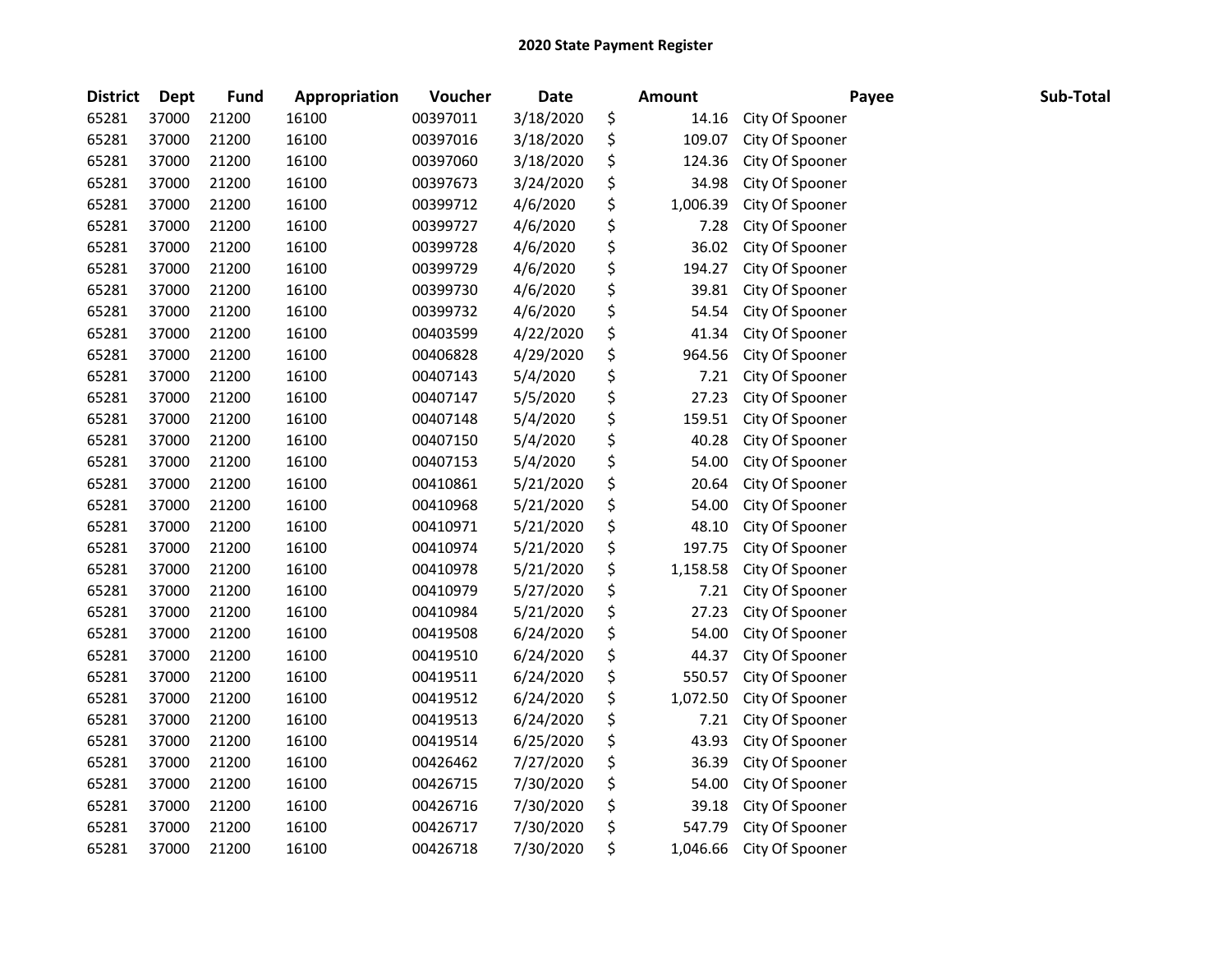| <b>District</b> | Dept  | <b>Fund</b> | Appropriation                                                   | Voucher  | <b>Date</b> |     | <b>Amount</b> |                 | Payee | Sub-Total       |
|-----------------|-------|-------------|-----------------------------------------------------------------|----------|-------------|-----|---------------|-----------------|-------|-----------------|
| 65281           | 37000 | 21200       | 16100                                                           | 00426719 | 7/30/2020   | \$  | 7.21          | City Of Spooner |       |                 |
| 65281           | 37000 | 21200       | 16100                                                           | 00426720 | 7/30/2020   | \$  | 52.28         | City Of Spooner |       |                 |
| 65281           | 37000 | 21200       | 16100                                                           | 00430582 | 8/27/2020   | \$  | 41.58         | City Of Spooner |       |                 |
| 65281           | 37000 | 21200       | 16100                                                           | 00432425 | 8/31/2020   | \$  | 7.21          | City Of Spooner |       |                 |
| 65281           | 37000 | 21200       | 16100                                                           | 00432429 | 8/31/2020   | \$  | 1,097.05      | City Of Spooner |       |                 |
| 65281           | 37000 | 21200       | 16100                                                           | 00432431 | 9/14/2020   | \$  | 43.93         | City Of Spooner |       |                 |
| 65281           | 37000 | 21200       | 16100                                                           | 00432433 | 9/1/2020    | \$  | 537.10        | City Of Spooner |       |                 |
| 65281           | 37000 | 21200       | 16100                                                           | 00432434 | 8/31/2020   | \$  | 37.28         | City Of Spooner |       |                 |
| 65281           | 37000 | 21200       | 16100                                                           | 00432436 | 8/31/2020   | \$  | 54.00         | City Of Spooner |       |                 |
| 65281           | 37000 | 21200       | 16100                                                           | 00436767 | 9/23/2020   | \$  | 35.38         | City Of Spooner |       |                 |
| 65281           | 37000 | 21200       | 16100                                                           | 00437798 | 9/25/2020   | \$  | 43.89         | City Of Spooner |       |                 |
| 65281           | 37000 | 21200       | 16100                                                           | 00437802 | 10/15/2020  | \$  | 617.81        | City Of Spooner |       |                 |
| 65281           | 37000 | 21200       | 16100                                                           | 00437804 | 9/25/2020   | \$  | 1,078.21      | City Of Spooner |       |                 |
| 65281           | 37000 | 21200       | 16100                                                           | 00437805 | 10/15/2020  | \$  | 7.21          | City Of Spooner |       |                 |
| 65281           | 37000 | 21200       | 16100                                                           | 00437807 | 9/25/2020   | \$  | 52.28         | City Of Spooner |       |                 |
| 65281           | 37000 | 21200       | 16100                                                           | 00443475 | 10/26/2020  | \$  | 34.11         | City Of Spooner |       |                 |
| 65281           | 37000 | 21200       | 16100                                                           | 00443481 | 10/26/2020  | \$  | 36.90         | City Of Spooner |       |                 |
| 65281           | 37000 | 21200       | 16100                                                           | 00443482 | 10/26/2020  | \$  | 601.45        | City Of Spooner |       |                 |
| 65281           | 37000 | 21200       | 16100                                                           | 00443483 | 10/26/2020  | \$  | 904.20        | City Of Spooner |       |                 |
| 65281           | 37000 | 21200       | 16100                                                           | 00443484 | 10/26/2020  | \$  | 7.21          | City Of Spooner |       |                 |
| 65281           | 37000 | 21200       | 16100                                                           | 00443485 | 10/26/2020  | \$  | 43.93         | City Of Spooner |       |                 |
| 65281           | 37000 | 21200       | 16100                                                           | 00443486 | 10/26/2020  | \$  | 54.00         | City Of Spooner |       |                 |
| 65281           | 37000 | 21200       | 16100                                                           | 00449383 | 11/27/2020  | \$  | 57.28         | City Of Spooner |       |                 |
| 65281           | 37000 | 21200       | 16100                                                           | 00449416 | 11/27/2020  | \$  | 43.93         | City Of Spooner |       |                 |
| 65281           | 37000 | 21200       | 16100                                                           | 00449417 | 11/27/2020  | \$  | 7.21          | City Of Spooner |       |                 |
| 65281           | 37000 | 21200       | 16100                                                           | 00449419 | 11/27/2020  | \$  | 1,040.57      | City Of Spooner |       |                 |
| 65281           | 37000 | 21200       | 16100                                                           | 00449420 | 11/27/2020  | \$  | 213.39        | City Of Spooner |       |                 |
| 65281           | 37000 | 21200       | 16100                                                           | 00449422 | 11/27/2020  | \$  | 45.97         | City Of Spooner |       |                 |
| 65281           | 37000 | 21200       | 16100                                                           | 00449429 | 11/27/2020  | -\$ | 54.00         | City Of Spooner |       |                 |
| 65281           |       |             | Dept of Natural Resources - - Gen Program Ops-State Funds Total |          |             |     |               |                 |       | \$<br>19,391.23 |
| 65281           |       |             | Dept of Natural Resources - - Er--Vol Pay, Sale, Lease & Fee    |          |             |     |               |                 |       |                 |
| 65281           | 37000 | 21200       | 16300                                                           | 00382305 | 1/17/2020   | \$  | 27.39         | City Of Spooner |       |                 |
| 65281           | 37000 | 21200       | 16300                                                           | 00386117 | 1/28/2020   | \$  | 19.81         | City Of Spooner |       |                 |
| 65281           | 37000 | 21200       | 16300                                                           | 00392321 | 2/27/2020   | \$  | 18.53         | City Of Spooner |       |                 |
| 65281           | 37000 | 21200       | 16300                                                           | 00397673 | 3/24/2020   | \$  | 17.49         | City Of Spooner |       |                 |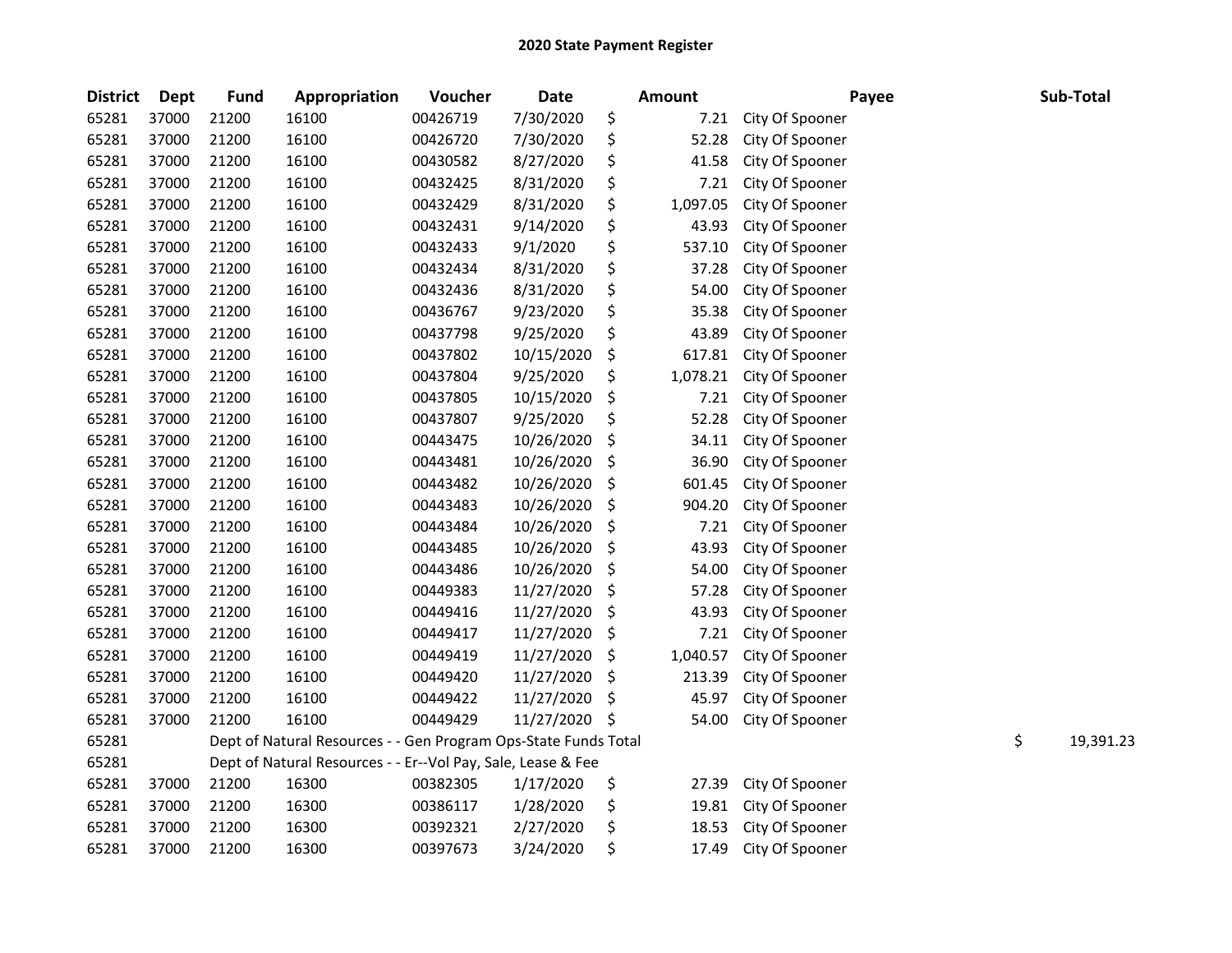| <b>District</b> | <b>Dept</b> | Fund  | Appropriation                                                      | Voucher  | <b>Date</b> | Amount       | Payee           | Sub-Total    |
|-----------------|-------------|-------|--------------------------------------------------------------------|----------|-------------|--------------|-----------------|--------------|
| 65281           | 37000       | 21200 | 16300                                                              | 00403599 | 4/22/2020   | \$<br>20.68  | City Of Spooner |              |
| 65281           | 37000       | 21200 | 16300                                                              | 00410861 | 5/21/2020   | \$<br>20.66  | City Of Spooner |              |
| 65281           | 37000       | 21200 | 16300                                                              | 00426462 | 7/27/2020   | \$<br>18.19  | City Of Spooner |              |
| 65281           | 37000       | 21200 | 16300                                                              | 00430582 | 8/27/2020   | \$<br>20.79  | City Of Spooner |              |
| 65281           | 37000       | 21200 | 16300                                                              | 00436767 | 9/23/2020   | \$<br>17.69  | City Of Spooner |              |
| 65281           | 37000       | 21200 | 16300                                                              | 00443475 | 10/26/2020  | \$<br>17.06  | City Of Spooner |              |
| 65281           | 37000       | 21200 | 16300                                                              | 00449383 | 11/27/2020  | \$<br>28.64  | City Of Spooner |              |
| 65281           |             |       | Dept of Natural Resources - - Er--Vol Pay, Sale, Lease & Fee Total |          |             |              |                 | \$<br>226.93 |
| 65281           |             |       | Dept of Natural Resources - - General Program Operations --        |          |             |              |                 |              |
| 65281           | 37000       | 21200 | 25400                                                              | 00382305 | 1/17/2020   | \$<br>27.38  | City Of Spooner |              |
| 65281           | 37000       | 21200 | 25400                                                              | 00382306 | 1/17/2020   | \$<br>270.42 | City Of Spooner |              |
| 65281           | 37000       | 21200 | 25400                                                              | 00382307 | 1/17/2020   | \$<br>202.53 | City Of Spooner |              |
| 65281           | 37000       | 21200 | 25400                                                              | 00382308 | 1/17/2020   | \$<br>21.97  | City Of Spooner |              |
| 65281           | 37000       | 21200 | 25400                                                              | 00386117 | 1/28/2020   | \$<br>19.81  | City Of Spooner |              |
| 65281           | 37000       | 21200 | 25400                                                              | 00388529 | 2/7/2020    | \$<br>274.14 | City Of Spooner |              |
| 65281           | 37000       | 21200 | 25400                                                              | 00388530 | 2/7/2020    | \$<br>230.12 | City Of Spooner |              |
| 65281           | 37000       | 21200 | 25400                                                              | 00388531 | 2/7/2020    | \$<br>23.04  | City Of Spooner |              |
| 65281           | 37000       | 21200 | 25400                                                              | 00392321 | 2/27/2020   | \$<br>18.53  | City Of Spooner |              |
| 65281           | 37000       | 21200 | 25400                                                              | 00393788 | 3/3/2020    | \$<br>274.67 | City Of Spooner |              |
| 65281           | 37000       | 21200 | 25400                                                              | 00393789 | 3/3/2020    | \$<br>219.62 | City Of Spooner |              |
| 65281           | 37000       | 21200 | 25400                                                              | 00393790 | 3/3/2020    | \$<br>20.43  | City Of Spooner |              |
| 65281           | 37000       | 21200 | 25400                                                              | 00397673 | 3/24/2020   | \$<br>17.49  | City Of Spooner |              |
| 65281           | 37000       | 21200 | 25400                                                              | 00402836 | 4/16/2020   | \$<br>19.44  | City Of Spooner |              |
| 65281           | 37000       | 21200 | 25400                                                              | 00402844 | 4/16/2020   | \$<br>208.27 | City Of Spooner |              |
| 65281           | 37000       | 21200 | 25400                                                              | 00402900 | 4/16/2020   | \$<br>267.10 | City Of Spooner |              |
| 65281           | 37000       | 21200 | 25400                                                              | 00403599 | 4/22/2020   | \$<br>20.68  | City Of Spooner |              |
| 65281           | 37000       | 21200 | 25400                                                              | 00406839 | 4/29/2020   | \$<br>305.30 | City Of Spooner |              |
| 65281           | 37000       | 21200 | 25400                                                              | 00406841 | 4/29/2020   | \$<br>194.52 | City Of Spooner |              |
| 65281           | 37000       | 21200 | 25400                                                              | 00406843 | 4/29/2020   | \$<br>22.13  | City Of Spooner |              |
| 65281           | 37000       | 21200 | 25400                                                              | 00410861 | 5/21/2020   | \$<br>20.65  | City Of Spooner |              |
| 65281           | 37000       | 21200 | 25400                                                              | 00411124 | 5/22/2020   | \$<br>165.00 | City Of Spooner |              |
| 65281           | 37000       | 21200 | 25400                                                              | 00411127 | 5/22/2020   | \$<br>309.69 | City Of Spooner |              |
| 65281           | 37000       | 21200 | 25400                                                              | 00418815 | 6/22/2020   | \$<br>155.13 | City Of Spooner |              |
| 65281           | 37000       | 21200 | 25400                                                              | 00418822 | 6/22/2020   | \$<br>263.98 | City Of Spooner |              |
| 65281           | 37000       | 21200 | 25400                                                              | 00418834 | 6/22/2020   | \$<br>20.83  | City Of Spooner |              |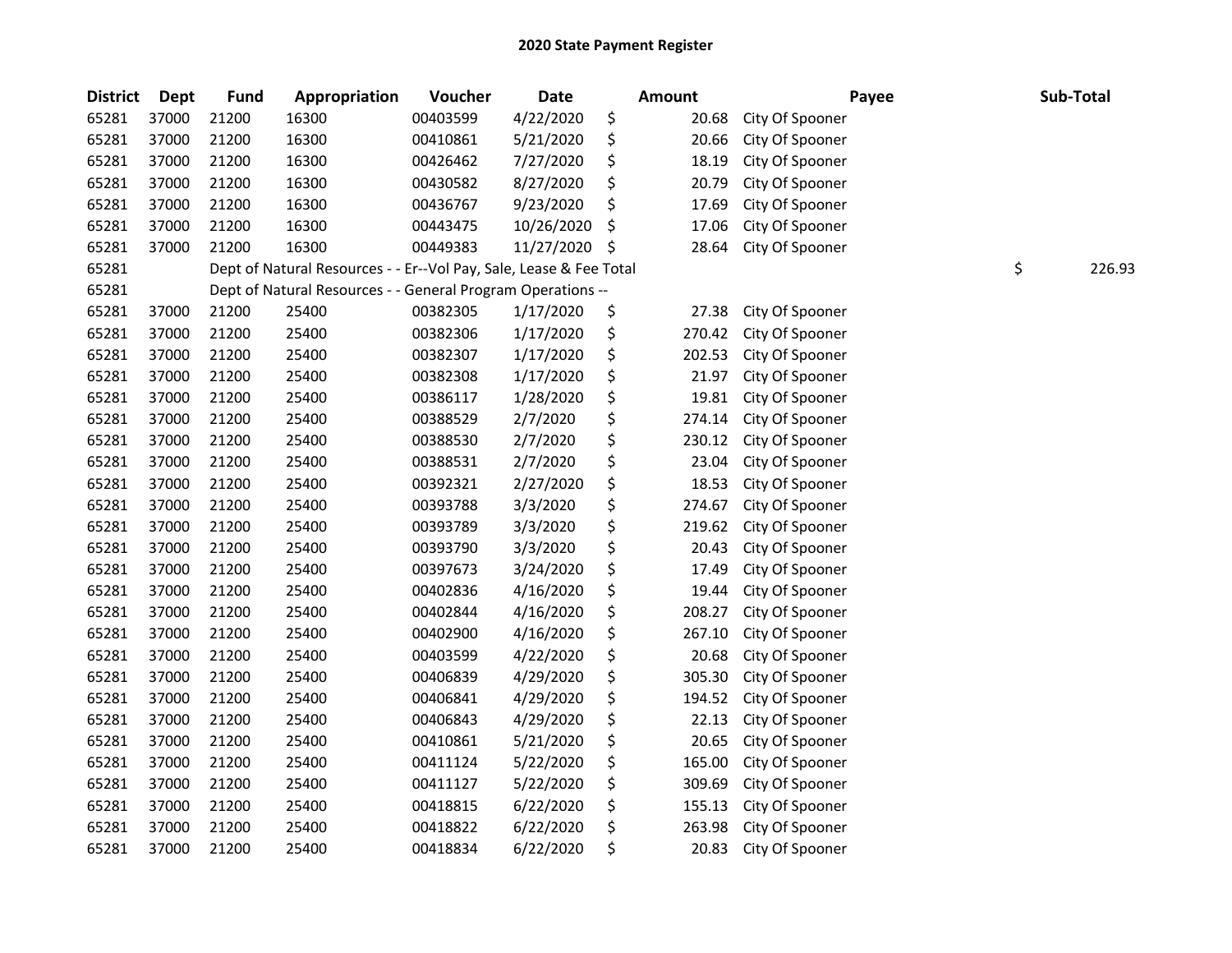| <b>District</b> | <b>Dept</b> | <b>Fund</b> | Appropriation                                                     | Voucher  | <b>Date</b> | <b>Amount</b> | Payee           | Sub-Total      |
|-----------------|-------------|-------------|-------------------------------------------------------------------|----------|-------------|---------------|-----------------|----------------|
| 65281           | 37000       | 21200       | 25400                                                             | 00418877 | 6/22/2020   | \$<br>22.53   | City Of Spooner |                |
| 65281           | 37000       | 21200       | 25400                                                             | 00426305 | 7/24/2020   | \$<br>201.76  | City Of Spooner |                |
| 65281           | 37000       | 21200       | 25400                                                             | 00426307 | 7/24/2020   | \$<br>132.19  | City Of Spooner |                |
| 65281           | 37000       | 21200       | 25400                                                             | 00426310 | 7/24/2020   | \$<br>15.88   | City Of Spooner |                |
| 65281           | 37000       | 21200       | 25400                                                             | 00426462 | 7/27/2020   | \$<br>18.19   | City Of Spooner |                |
| 65281           | 37000       | 21200       | 25400                                                             | 00430582 | 8/27/2020   | \$<br>20.79   | City Of Spooner |                |
| 65281           | 37000       | 21200       | 25400                                                             | 00430857 | 8/27/2020   | \$<br>16.94   | City Of Spooner |                |
| 65281           | 37000       | 21200       | 25400                                                             | 00430860 | 8/27/2020   | \$<br>138.78  | City Of Spooner |                |
| 65281           | 37000       | 21200       | 25400                                                             | 00430862 | 8/27/2020   | \$<br>173.90  | City Of Spooner |                |
| 65281           | 37000       | 21200       | 25400                                                             | 00436767 | 9/23/2020   | \$<br>17.69   | City Of Spooner |                |
| 65281           | 37000       | 21200       | 25400                                                             | 00438801 | 9/29/2020   | \$<br>144.17  | City Of Spooner |                |
| 65281           | 37000       | 21200       | 25400                                                             | 00438803 | 9/29/2020   | \$<br>16.41   | City Of Spooner |                |
| 65281           | 37000       | 21200       | 25400                                                             | 00438807 | 9/29/2020   | \$<br>200.52  | City Of Spooner |                |
| 65281           | 37000       | 21200       | 25400                                                             | 00443475 | 10/26/2020  | \$<br>17.05   | City Of Spooner |                |
| 65281           | 37000       | 21200       | 25400                                                             | 00443476 | 10/26/2020  | \$<br>129.60  | City Of Spooner |                |
| 65281           | 37000       | 21200       | 25400                                                             | 00443478 | 10/26/2020  | \$<br>16.21   | City Of Spooner |                |
| 65281           | 37000       | 21200       | 25400                                                             | 00443479 | 10/26/2020  | \$<br>180.79  | City Of Spooner |                |
| 65281           | 37000       | 21200       | 25400                                                             | 00449383 | 11/27/2020  | \$<br>28.63   | City Of Spooner |                |
| 65281           | 37000       | 21200       | 25400                                                             | 00449387 | 11/27/2020  | \$<br>134.04  | City Of Spooner |                |
| 65281           | 37000       | 21200       | 25400                                                             | 00449393 | 11/27/2020  | \$<br>19.29   | City Of Spooner |                |
| 65281           | 37000       | 21200       | 25400                                                             | 00449397 | 11/27/2020  | \$<br>231.27  | City Of Spooner |                |
| 65281           |             |             | Dept of Natural Resources - - General Program Operations -- Total |          |             |               |                 | \$<br>5,469.50 |
| 65281           |             |             | Dept of Natural Resources - - GPO--State Funds                    |          |             |               |                 |                |
| 65281           | 37000       | 21200       | 36100                                                             | 00382305 | 1/17/2020   | \$<br>27.38   | City Of Spooner |                |
| 65281           | 37000       | 21200       | 36100                                                             | 00382307 | 1/17/2020   | \$<br>4.40    | City Of Spooner |                |
| 65281           | 37000       | 21200       | 36100                                                             | 00386117 | 1/28/2020   | \$<br>19.81   | City Of Spooner |                |
| 65281           | 37000       | 21200       | 36100                                                             | 00388529 | 2/7/2020    | \$<br>5.96    | City Of Spooner |                |
| 65281           | 37000       | 21200       | 36100                                                             | 00388530 | 2/7/2020    | \$<br>5.00    | City Of Spooner |                |
| 65281           | 37000       | 21200       | 36100                                                             | 00388531 | 2/7/2020    | \$<br>0.50    | City Of Spooner |                |
| 65281           | 37000       | 21200       | 36100                                                             | 00392321 | 2/27/2020   | \$<br>18.51   | City Of Spooner |                |
| 65281           | 37000       | 21200       | 36100                                                             | 00393789 | 3/3/2020    | \$<br>4.77    | City Of Spooner |                |
| 65281           | 37000       | 21200       | 36100                                                             | 00397673 | 3/24/2020   | \$<br>17.49   | City Of Spooner |                |
| 65281           | 37000       | 21200       | 36100                                                             | 00402844 | 4/16/2020   | \$<br>4.53    | City Of Spooner |                |
| 65281           | 37000       | 21200       | 36100                                                             | 00403599 | 4/22/2020   | \$<br>20.66   | City Of Spooner |                |
| 65281           | 37000       | 21200       | 36100                                                             | 00406841 | 4/29/2020   | \$<br>4.23    | City Of Spooner |                |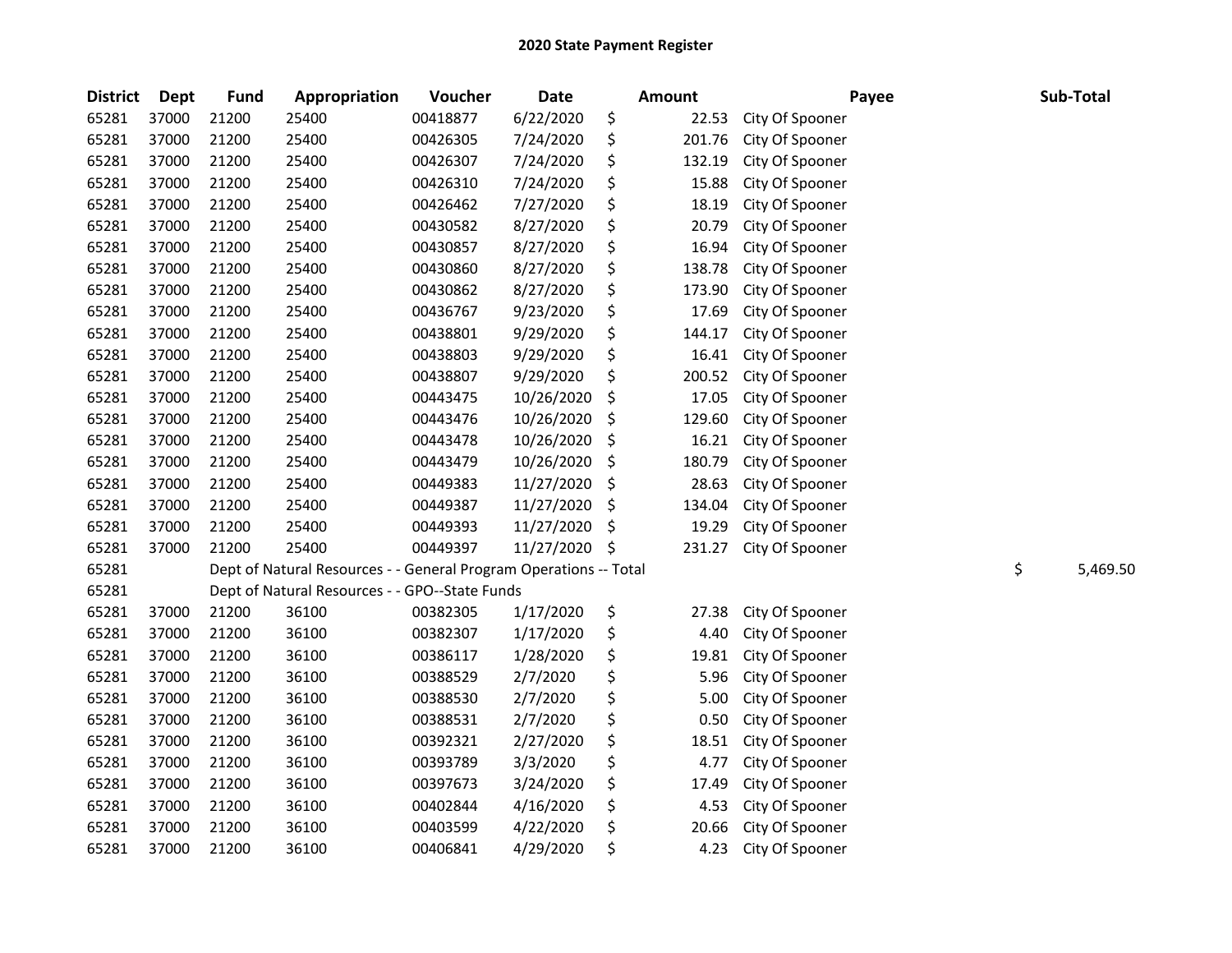| <b>District</b> | <b>Dept</b> | <b>Fund</b> | Appropriation                                                      | Voucher  | <b>Date</b> | Amount         | Payee           | Sub-Total      |
|-----------------|-------------|-------------|--------------------------------------------------------------------|----------|-------------|----------------|-----------------|----------------|
| 65281           | 37000       | 21200       | 36100                                                              | 00410861 | 5/21/2020   | \$<br>20.63    | City Of Spooner |                |
| 65281           | 37000       | 21200       | 36100                                                              | 00411124 | 5/22/2020   | \$<br>3.59     | City Of Spooner |                |
| 65281           | 37000       | 21200       | 36100                                                              | 00418815 | 6/22/2020   | \$<br>3.37     | City Of Spooner |                |
| 65281           | 37000       | 21200       | 36100                                                              | 00426307 | 7/24/2020   | \$<br>7.34     | City Of Spooner |                |
| 65281           | 37000       | 21200       | 36100                                                              | 00426462 | 7/27/2020   | \$<br>18.19    | City Of Spooner |                |
| 65281           | 37000       | 21200       | 36100                                                              | 00430582 | 8/27/2020   | \$<br>20.36    | City Of Spooner |                |
| 65281           | 37000       | 21200       | 36100                                                              | 00430860 | 8/27/2020   | \$<br>7.71     | City Of Spooner |                |
| 65281           | 37000       | 21200       | 36100                                                              | 00436767 | 9/23/2020   | \$<br>17.68    | City Of Spooner |                |
| 65281           | 37000       | 21200       | 36100                                                              | 00438801 | 9/29/2020   | \$<br>8.00     | City Of Spooner |                |
| 65281           | 37000       | 21200       | 36100                                                              | 00443475 | 10/26/2020  | \$<br>17.05    | City Of Spooner |                |
| 65281           | 37000       | 21200       | 36100                                                              | 00443476 | 10/26/2020  | \$<br>7.21     | City Of Spooner |                |
| 65281           | 37000       | 21200       | 36100                                                              | 00449383 | 11/27/2020  | \$<br>28.64    | City Of Spooner |                |
| 65281           | 37000       | 21200       | 36100                                                              | 00449387 | 11/27/2020  | \$<br>7.45     | City Of Spooner |                |
| 65281           |             |             | Dept of Natural Resources - - GPO--State Funds Total               |          |             |                |                 | \$<br>300.46   |
| 65281           |             |             | Dept of Natural Resources - - Aids In Lieu Of Taxes - Sum S        |          |             |                |                 |                |
| 65281           | 37000       | 21200       | 57900                                                              | 00404608 | 4/21/2020   | \$<br>86.55    | City Of Spooner |                |
| 65281           |             |             | Dept of Natural Resources - - Aids In Lieu Of Taxes - Sum S Total  |          |             |                |                 | \$<br>86.55    |
| 65281           |             |             | Dept of Natural Resources - - Resaids - Urban Forestry Grant       |          |             |                |                 |                |
| 65281           | 37000       | 21200       | 58700                                                              | 00395300 | 3/11/2020   | \$<br>4,025.00 | City Of Spooner |                |
| 65281           |             |             | Dept of Natural Resources - - Resaids - Urban Forestry Grant Total |          |             |                |                 | \$<br>4,025.00 |
| 65281           |             |             | Dept of Natural Resources - - GPO--State Funds                     |          |             |                |                 |                |
| 65281           | 37000       | 21200       | 86100                                                              | 00389473 | 2/12/2020   | \$<br>142.52   | City Of Spooner |                |
| 65281           | 37000       | 21200       | 86100                                                              | 00389475 | 2/14/2020   | \$<br>7.97     | City Of Spooner |                |
| 65281           | 37000       | 21200       | 86100                                                              | 00389503 | 2/14/2020   | \$<br>3,336.23 | City Of Spooner |                |
| 65281           | 37000       | 21200       | 86100                                                              | 00391213 | 2/20/2020   | \$<br>2,727.59 | City Of Spooner |                |
| 65281           | 37000       | 21200       | 86100                                                              | 00391954 | 2/26/2020   | \$<br>8.98     | City Of Spooner |                |
| 65281           | 37000       | 21200       | 86100                                                              | 00391956 | 2/26/2020   | \$<br>137.92   | City Of Spooner |                |
| 65281           | 37000       | 21200       | 86100                                                              | 00397975 | 3/26/2020   | \$<br>137.41   | City Of Spooner |                |
| 65281           | 37000       | 21200       | 86100                                                              | 00397979 | 3/26/2020   | \$<br>15.37    | City Of Spooner |                |
| 65281           | 37000       | 21200       | 86100                                                              | 00397984 | 3/26/2020   | \$<br>2,293.36 | City Of Spooner |                |
| 65281           | 37000       | 21200       | 86100                                                              | 00400403 | 4/8/2020    | \$<br>7.90     | City Of Spooner |                |
| 65281           | 37000       | 21200       | 86100                                                              | 00400469 | 4/9/2020    | \$<br>142.75   | City Of Spooner |                |
| 65281           | 37000       | 21200       | 86100                                                              | 00400478 | 4/9/2020    | \$<br>3,236.10 | City Of Spooner |                |
| 65281           | 37000       | 21200       | 86100                                                              | 00400984 | 4/13/2020   | \$<br>8.19     | City Of Spooner |                |
| 65281           | 37000       | 21200       | 86100                                                              | 00407881 | 5/8/2020    | \$<br>1,984.17 | City Of Spooner |                |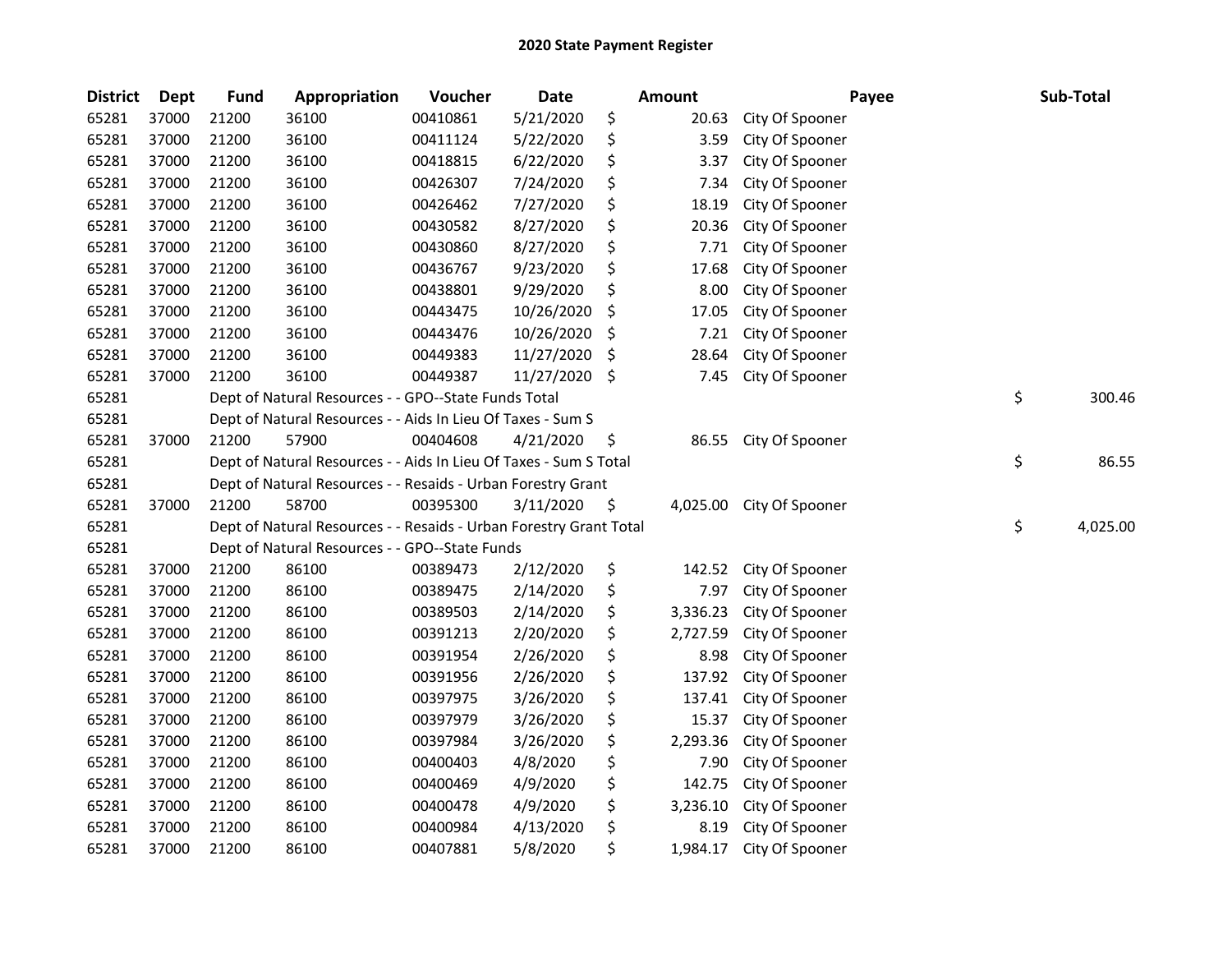| <b>District</b> | <b>Dept</b> | <b>Fund</b> | Appropriation | Voucher  | <b>Date</b> | <b>Amount</b>  | Payee           | Sub-Total |
|-----------------|-------------|-------------|---------------|----------|-------------|----------------|-----------------|-----------|
| 65281           | 37000       | 21200       | 86100         | 00407885 | 5/8/2020    | \$<br>122.65   | City Of Spooner |           |
| 65281           | 37000       | 21200       | 86100         | 00407888 | 5/8/2020    | \$<br>124.26   | City Of Spooner |           |
| 65281           | 37000       | 21200       | 86100         | 00407891 | 5/8/2020    | \$<br>150.81   | City Of Spooner |           |
| 65281           | 37000       | 21200       | 86100         | 00407892 | 5/8/2020    | \$<br>13.18    | City Of Spooner |           |
| 65281           | 37000       | 21200       | 86100         | 00407907 | 5/8/2020    | \$<br>26.16    | City Of Spooner |           |
| 65281           | 37000       | 21200       | 86100         | 00418412 | 6/18/2020   | \$<br>85.55    | City Of Spooner |           |
| 65281           | 37000       | 21200       | 86100         | 00426429 | 7/24/2020   | \$<br>24.08    | City Of Spooner |           |
| 65281           | 37000       | 21200       | 86100         | 00426431 | 7/24/2020   | \$<br>235.63   | City Of Spooner |           |
| 65281           | 37000       | 21200       | 86100         | 00426554 | 7/29/2020   | \$<br>92.65    | City Of Spooner |           |
| 65281           | 37000       | 21200       | 86100         | 00426557 | 7/29/2020   | \$<br>75.12    | City Of Spooner |           |
| 65281           | 37000       | 21200       | 86100         | 00426559 | 7/29/2020   | \$<br>1,504.11 | City Of Spooner |           |
| 65281           | 37000       | 21200       | 86100         | 00433512 | 9/8/2020    | \$<br>124.06   | City Of Spooner |           |
| 65281           | 37000       | 21200       | 86100         | 00433515 | 9/8/2020    | \$<br>117.92   | City Of Spooner |           |
| 65281           | 37000       | 21200       | 86100         | 00434061 | 9/8/2020    | \$<br>28.72    | City Of Spooner |           |
| 65281           | 37000       | 21200       | 86100         | 00434065 | 9/8/2020    | \$<br>26.42    | City Of Spooner |           |
| 65281           | 37000       | 21200       | 86100         | 00434066 | 9/8/2020    | \$<br>12.43    | City Of Spooner |           |
| 65281           | 37000       | 21200       | 86100         | 00434067 | 9/8/2020    | \$<br>12.11    | City Of Spooner |           |
| 65281           | 37000       | 21200       | 86100         | 00434070 | 9/8/2020    | \$<br>11.01    | City Of Spooner |           |
| 65281           | 37000       | 21200       | 86100         | 00434072 | 9/8/2020    | \$<br>1,343.60 | City Of Spooner |           |
| 65281           | 37000       | 21200       | 86100         | 00434073 | 9/8/2020    | \$<br>170.23   | City Of Spooner |           |
| 65281           | 37000       | 21200       | 86100         | 00434213 | 9/8/2020    | \$<br>97.89    | City Of Spooner |           |
| 65281           | 37000       | 21200       | 86100         | 00434215 | 9/8/2020    | \$<br>199.25   | City Of Spooner |           |
| 65281           | 37000       | 21200       | 86100         | 00437783 | 9/25/2020   | \$<br>54.00    | City Of Spooner |           |
| 65281           | 37000       | 21200       | 86100         | 00440292 | 10/9/2020   | \$<br>1,065.61 | City Of Spooner |           |
| 65281           | 37000       | 21200       | 86100         | 00440309 | 10/9/2020   | \$<br>24.08    | City Of Spooner |           |
| 65281           | 37000       | 21200       | 86100         | 00440320 | 10/9/2020   | \$<br>11.25    | City Of Spooner |           |
| 65281           | 37000       | 21200       | 86100         | 00440344 | 10/9/2020   | \$<br>237.32   | City Of Spooner |           |
| 65281           | 37000       | 21200       | 86100         | 00440348 | 10/9/2020   | \$<br>94.30    | City Of Spooner |           |
| 65281           | 37000       | 21200       | 86100         | 00440353 | 10/9/2020   | \$<br>64.05    | City Of Spooner |           |
| 65281           | 37000       | 21200       | 86100         | 00440357 | 10/8/2020   | \$<br>1,511.74 | City Of Spooner |           |
| 65281           | 37000       | 21200       | 86100         | 00440371 | 10/9/2020   | \$<br>193.17   | City Of Spooner |           |
| 65281           | 37000       | 21200       | 86100         | 00440373 | 10/9/2020   | \$<br>1,541.00 | City Of Spooner |           |
| 65281           | 37000       | 21200       | 86100         | 00440376 | 10/9/2020   | \$<br>65.87    | City Of Spooner |           |
| 65281           | 37000       | 21200       | 86100         | 00440425 | 10/9/2020   | \$<br>223.06   | City Of Spooner |           |
| 65281           | 37000       | 21200       | 86100         | 00440426 | 10/9/2020   | \$<br>10.88    | City Of Spooner |           |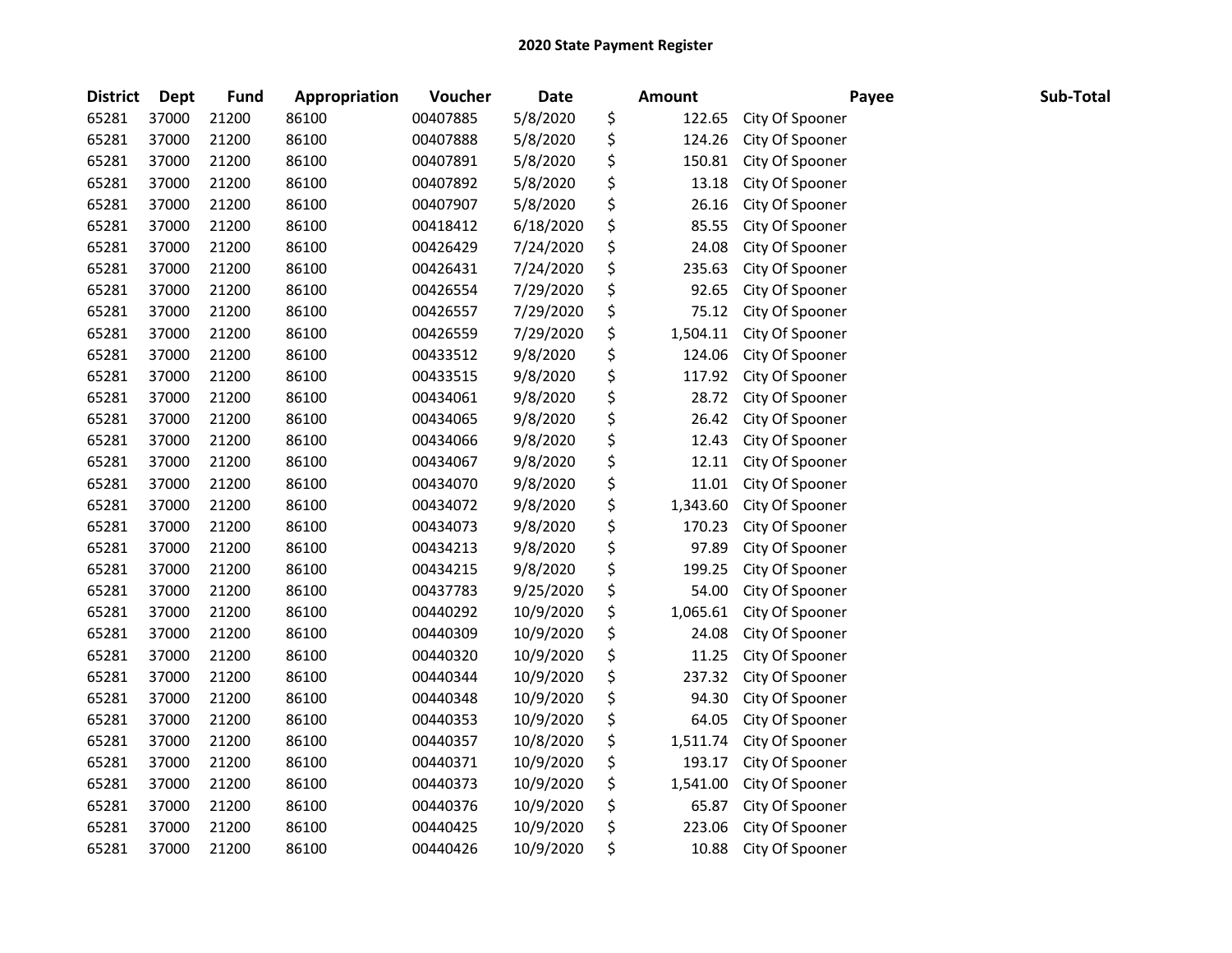| <b>District</b> | <b>Dept</b> | <b>Fund</b> | Appropriation                                            | Voucher  | <b>Date</b> | Amount          | Payee           | Sub-Total        |
|-----------------|-------------|-------------|----------------------------------------------------------|----------|-------------|-----------------|-----------------|------------------|
| 65281           | 37000       | 21200       | 86100                                                    | 00440430 | 10/9/2020   | \$<br>15.49     | City Of Spooner |                  |
| 65281           | 37000       | 21200       | 86100                                                    | 00443472 | 10/26/2020  | \$<br>1,006.87  | City Of Spooner |                  |
| 65281           | 37000       | 21200       | 86100                                                    | 00443473 | 10/26/2020  | \$<br>62.61     | City Of Spooner |                  |
| 65281           | 37000       | 21200       | 86100                                                    | 00443474 | 10/26/2020  | \$<br>113.36    | City Of Spooner |                  |
| 65281           | 37000       | 21200       | 86100                                                    | 00443477 | 10/26/2020  | \$<br>202.21    | City Of Spooner |                  |
| 65281           | 37000       | 21200       | 86100                                                    | 00443480 | 10/26/2020  | \$<br>11.11     | City Of Spooner |                  |
| 65281           | 37000       | 21200       | 86100                                                    | 00449377 | 11/27/2020  | \$<br>111.94    | City Of Spooner |                  |
| 65281           | 37000       | 21200       | 86100                                                    | 00449391 | 11/27/2020  | \$<br>179.32    | City Of Spooner |                  |
| 65281           | 37000       | 21200       | 86100                                                    | 00449399 | 11/27/2020  | \$<br>12.85     | City Of Spooner |                  |
| 65281           | 37000       | 21200       | 86100                                                    | 00449400 | 11/27/2020  | \$<br>1.09      | City Of Spooner |                  |
| 65281           | 37000       | 21200       | 86100                                                    | 00449426 | 12/11/2020  | \$<br>112.36    | City Of Spooner |                  |
| 65281           | 37000       | 21200       | 86100                                                    | 00449427 | 12/11/2020  | \$<br>1,461.34  | City Of Spooner |                  |
| 65281           |             |             | Dept of Natural Resources - - GPO--State Funds Total     |          |             |                 |                 | \$<br>27,171.18  |
| 65281           |             |             | WI Dept of Transportation - - Trns Aids To Mnc.-Sf       |          |             |                 |                 |                  |
| 65281           | 39500       | 21100       | 19100                                                    | 00477172 | 1/6/2020    | \$<br>69,346.03 | City Of Spooner |                  |
| 65281           | 39500       | 21100       | 19100                                                    | 00507027 | 4/6/2020    | \$<br>69,346.03 | City Of Spooner |                  |
| 65281           | 39500       | 21100       | 19100                                                    | 00544019 | 7/6/2020    | \$<br>69,346.03 | City Of Spooner |                  |
| 65281           | 39500       | 21100       | 19100                                                    | 00586845 | 10/5/2020   | \$<br>69,346.06 | City Of Spooner |                  |
| 65281           |             |             | WI Dept of Transportation - - Trns Aids To Mnc.-Sf Total |          |             |                 |                 | \$<br>277,384.15 |
| 65281           |             |             | WI Dept of Transportation - - Hwy Mgmt & Opers Sf        |          |             |                 |                 |                  |
| 65281           | 39500       | 21100       | 36500                                                    | 00484273 | 1/23/2020   | \$<br>40.88     | City Of Spooner |                  |
| 65281           | 39500       | 21100       | 36500                                                    | 00496548 | 2/25/2020   | \$<br>40.62     | City Of Spooner |                  |
| 65281           | 39500       | 21100       | 36500                                                    | 00505005 | 3/25/2020   | \$<br>39.82     | City Of Spooner |                  |
| 65281           | 39500       | 21100       | 36500                                                    | 00517346 | 4/21/2020   | \$<br>40.16     | City Of Spooner |                  |
| 65281           | 39500       | 21100       | 36500                                                    | 00529104 | 5/21/2020   | \$<br>40.61     | City Of Spooner |                  |
| 65281           | 39500       | 21100       | 36500                                                    | 00539389 | 6/19/2020   | \$<br>44.65     | City Of Spooner |                  |
| 65281           | 39500       | 21100       | 36500                                                    | 00555904 | 7/27/2020   | \$<br>41.99     | City Of Spooner |                  |
| 65281           | 39500       | 21100       | 36500                                                    | 00571227 | 8/20/2020   | \$<br>40.61     | City Of Spooner |                  |
| 65281           | 39500       | 21100       | 36500                                                    | 00588343 | 9/22/2020   | \$<br>42.24     | City Of Spooner |                  |
| 65281           | 39500       | 21100       | 36500                                                    | 00604790 | 10/23/2020  | \$<br>40.00     | City Of Spooner |                  |
| 65281           | 39500       | 21100       | 36500                                                    | 00617773 | 11/19/2020  | \$<br>41.23     | City Of Spooner |                  |
| 65281           | 39500       | 21100       | 36500                                                    | 00631267 | 12/23/2020  | \$<br>41.03     | City Of Spooner |                  |
| 65281           |             |             | WI Dept of Transportation - - Hwy Mgmt & Opers Sf Total  |          |             |                 |                 | \$<br>493.84     |
| 65281           |             |             | Department of Justice - - Law Enforcement Train, Local   |          |             |                 |                 |                  |
| 65281           | 45500       | 10000       | 23100                                                    | 00091683 | 12/8/2020   | \$<br>960.00    | City Of Spooner |                  |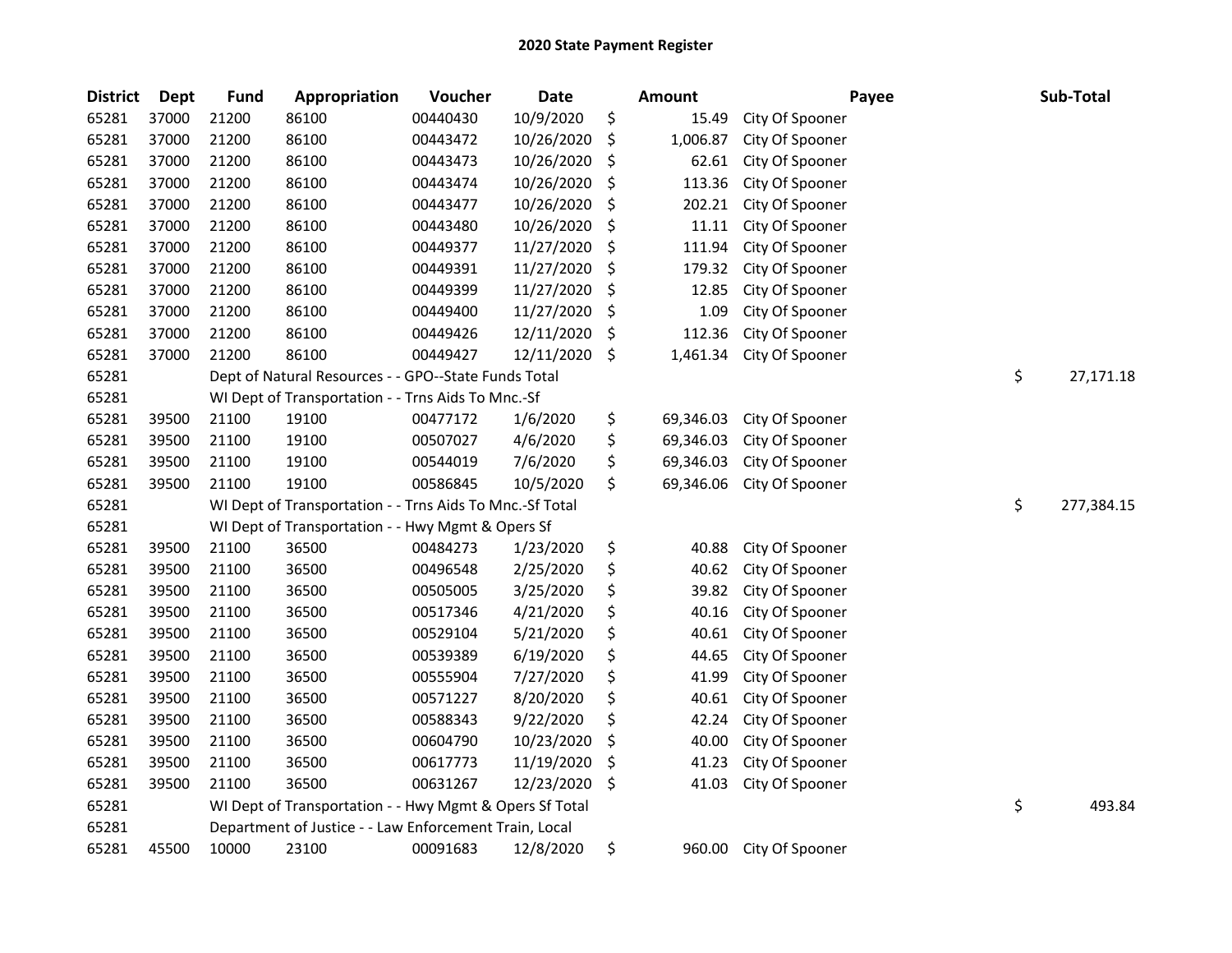| <b>District</b> | Dept  | <b>Fund</b> | Appropriation                                                         | Voucher  | <b>Date</b>   |         | <b>Amount</b> | Payee                     | Sub-Total        |
|-----------------|-------|-------------|-----------------------------------------------------------------------|----------|---------------|---------|---------------|---------------------------|------------------|
| 65281           |       |             | Department of Justice - - Law Enforcement Train, Local Total          |          |               |         |               |                           | \$<br>960.00     |
| 65281           |       |             | Department of Administration - - Federal Aid                          |          |               |         |               |                           |                  |
| 65281           | 50500 | 10000       | 14200                                                                 | 00130248 | 10/2/2020     | \$      | 8,357.89      | City Of Spooner           |                  |
| 65281           | 50500 | 10000       | 14200                                                                 | 00135295 | 12/10/2020    | \$      | 9,901.95      | City Of Spooner           |                  |
| 65281           |       |             | Department of Administration - - Federal Aid Total                    |          |               |         |               |                           | \$<br>18,259.84  |
| 65281           |       |             | Elections Commission - - 2018 Hava Election Security                  |          |               |         |               |                           |                  |
| 65281           | 51000 | 22000       | 18200                                                                 | 00004006 | 7/30/2020     | \$      |               | 1,617.90 City Of Spooner  |                  |
| 65281           |       |             | Elections Commission - - 2018 Hava Election Security Total            |          |               |         |               |                           | \$<br>1,617.90   |
| 65281           |       |             | Public Defender Board - - Trial Representation                        |          |               |         |               |                           |                  |
| 65281           | 55000 | 10000       | 10300                                                                 | 00267359 | 11/13/2020 \$ |         | 10.25         | City Of Spooner           |                  |
| 65281           |       |             | Public Defender Board - - Trial Representation Total                  |          |               |         |               |                           | \$<br>10.25      |
| 65281           |       |             | Shared Revenue and Tax Relief - - Expenditure Restraint Program       |          |               |         |               |                           |                  |
| 65281           | 83500 | 10000       | 10100                                                                 | 00069169 | 7/27/2020     | \$.     | 50,600.26     | City Of Spooner           |                  |
| 65281           |       |             | Shared Revenue and Tax Relief - - Expenditure Restraint Program Total |          |               |         |               |                           | \$<br>50,600.26  |
| 65281           |       |             | Shared Revenue and Tax Relief - - County And Municipal Aid            |          |               |         |               |                           |                  |
| 65281           | 83500 | 10000       | 10500                                                                 | 00069169 | 7/27/2020     | \$      | 69,751.26     | City Of Spooner           |                  |
| 65281           | 83500 | 10000       | 10500                                                                 | 00073139 | 11/16/2020    | -S      | 395,257.16    | City Of Spooner           |                  |
| 65281           |       |             | Shared Revenue and Tax Relief - - County And Municipal Aid Total      |          |               |         |               |                           | \$<br>465,008.42 |
| 65281           |       |             | Shared Revenue and Tax Relief - - Exempt Computer Aid                 |          |               |         |               |                           |                  |
| 65281           | 83500 | 10000       | 10900                                                                 | 00066205 | 7/27/2020     | \$      | 5,508.06      | City Of Spooner           |                  |
| 65281           | 83500 | 10000       | 10900                                                                 | 00067233 | 7/27/2020     | \$      | 966.73        | City Of Spooner           |                  |
| 65281           |       |             | Shared Revenue and Tax Relief - - Exempt Computer Aid Total           |          |               |         |               |                           | \$<br>6,474.79   |
| 65281           |       |             | Shared Revenue and Tax Relief - - Utility Aid                         |          |               |         |               |                           |                  |
| 65281           | 83500 | 10000       | 11000                                                                 | 00069169 | 7/27/2020     | \$      | 432.50        | City Of Spooner           |                  |
| 65281           | 83500 | 10000       | 11000                                                                 | 00073139 | 11/16/2020    | $\zeta$ | 2,488.29      | City Of Spooner           |                  |
| 65281           |       |             | Shared Revenue and Tax Relief - - Utility Aid Total                   |          |               |         |               |                           | \$<br>2,920.79   |
| 65281           |       |             | Shared Revenue and Tax Relief - - Personal Property Aid               |          |               |         |               |                           |                  |
| 65281           | 83500 | 10000       | 11100                                                                 | 00061634 | 5/4/2020      | \$      | 11,897.67     | City Of Spooner           |                  |
| 65281           | 83500 | 10000       | 11100                                                                 | 00062673 | 5/4/2020      | \$      | 14,162.44     | City Of Spooner           |                  |
| 65281           |       |             | Shared Revenue and Tax Relief - - Personal Property Aid Total         |          |               |         |               |                           | \$<br>26,060.11  |
| 65281           |       |             | Shared Revenue and Tax Relief - - Payments For Municipal Svcs         |          |               |         |               |                           |                  |
| 65281           | 83500 | 10000       | 50100                                                                 | 00054805 | 2/3/2020      | \$      |               | 34,352.82 City Of Spooner |                  |
| 65281           |       |             | Shared Revenue and Tax Relief - - Payments For Municipal Svcs Total   |          |               |         |               |                           | \$<br>34,352.82  |
| 65281           |       |             | Shared Revenue and Tax Relief - - Lottery & Gaming Credit             |          |               |         |               |                           |                  |
| 65281           | 83500 | 52100       | 36300                                                                 | 00055583 | 3/23/2020     | \$      |               | 3,691.72 City Of Spooner  |                  |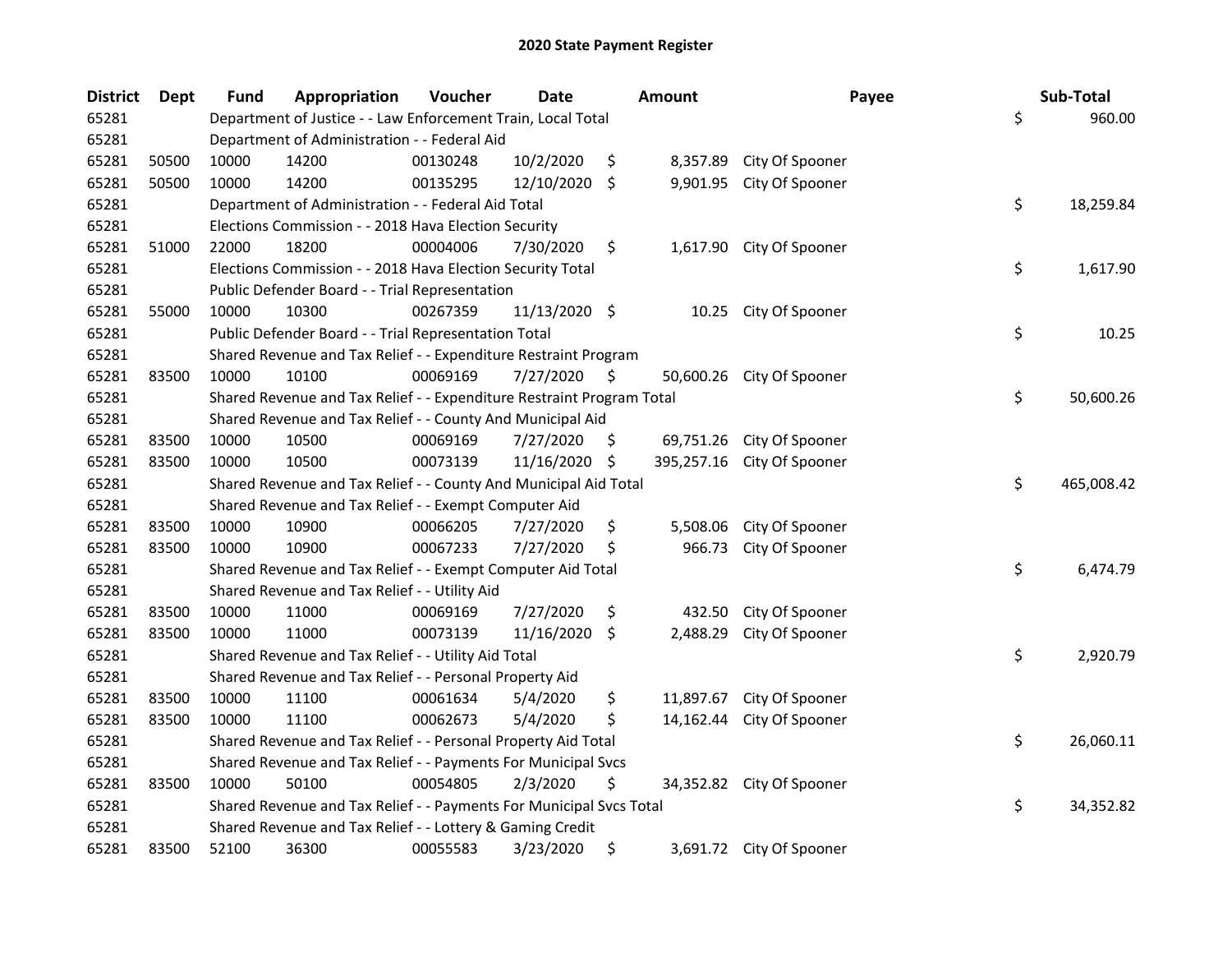| District Dept | Fund | <b>Appropriation</b>                                            | <b>Voucher</b> | Date | Amount | Payee | Sub-Total  |
|---------------|------|-----------------------------------------------------------------|----------------|------|--------|-------|------------|
| 65281         |      | Shared Revenue and Tax Relief - - Lottery & Gaming Credit Total |                |      |        |       | 3.691.72   |
| 65281 Total   |      |                                                                 |                |      |        |       | 953.767.69 |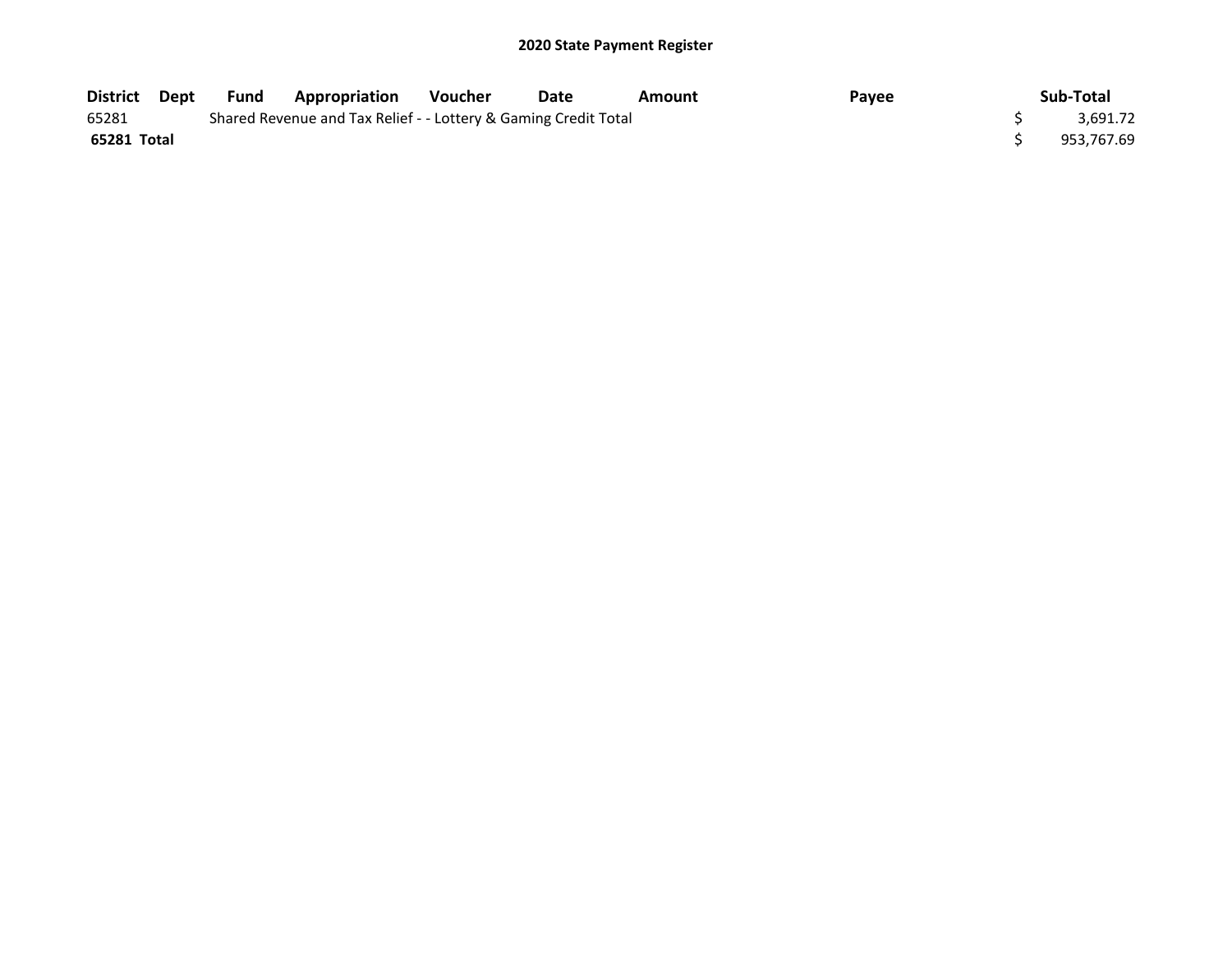| <b>District</b> | <b>Dept</b> | <b>Fund</b> | Appropriation                                                         | Voucher  | <b>Date</b> |    | <b>Amount</b> | Payee                        |    | Sub-Total  |
|-----------------|-------------|-------------|-----------------------------------------------------------------------|----------|-------------|----|---------------|------------------------------|----|------------|
| 65282           |             |             | Dept of Safety & Prof Services - - Fire Dues Distribution             |          |             |    |               |                              |    |            |
| 65282           | 16500       | 10000       | 22500                                                                 | 00037226 | 7/20/2020   | \$ |               | 6,749.70 City Of Shell Lake  |    |            |
| 65282           |             |             | \$<br>Dept of Safety & Prof Services - - Fire Dues Distribution Total |          |             |    |               |                              |    |            |
| 65282           |             |             | Dept of Natural Resources - - Aids In Lieu Of Taxes - Gener           |          |             |    |               |                              |    |            |
| 65282           | 37000       | 10000       | 50300                                                                 | 00387216 | 2/3/2020    | \$ | 11,637.01     | City Of Shell Lake           |    |            |
| 65282           | 37000       | 10000       | 50300                                                                 | 00405134 | 4/21/2020   | \$ | 22.60         | City Of Shell Lake           |    |            |
| 65282           |             |             | Dept of Natural Resources - - Aids In Lieu Of Taxes - Gener Total     |          |             |    |               |                              | \$ | 11,659.61  |
| 65282           |             |             | Dept of Natural Resources - - GPO - Federal Funds                     |          |             |    |               |                              |    |            |
| 65282           | 37000       | 10000       | 94100                                                                 | 00406026 | 4/24/2020   | \$ |               | 45,000.00 City Of Shell Lake |    |            |
| 65282           |             |             | Dept of Natural Resources - - GPO - Federal Funds Total               |          |             |    |               |                              | \$ | 45,000.00  |
| 65282           |             |             | Dept of Natural Resources - - Resaids - Cnty Forst, Cl & Mfl          |          |             |    |               |                              |    |            |
| 65282           | 37000       | 21200       | 57100                                                                 | 00417909 | 6/18/2020   | \$ | 8.78          | City Of Shell Lake           |    |            |
| 65282           |             |             | Dept of Natural Resources - - Resaids - Cnty Forst, Cl & Mfl Total    |          |             |    |               |                              | \$ | 8.78       |
| 65282           |             |             | Dept of Natural Resources - - Ra- Atv Project Aids                    |          |             |    |               |                              |    |            |
| 65282           | 37000       | 21200       | 57700                                                                 | 00406024 | 4/24/2020   | \$ | 110,409.00    | City Of Shell Lake           |    |            |
| 65282           |             |             | Dept of Natural Resources - - Ra- Atv Project Aids Total              |          |             |    |               |                              | \$ | 110,409.00 |
| 65282           |             |             | Dept of Natural Resources - - Property Dev Projects (17-19)           |          |             |    |               |                              |    |            |
| 65282           | 37000       | 36300       | <b>TA280</b>                                                          | 00406025 | 4/24/2020   | \$ | 40,264.40     | City Of Shell Lake           |    |            |
| 65282           |             |             | Dept of Natural Resources - - Property Dev Projects (17-19) Total     |          |             |    |               |                              | \$ | 40,264.40  |
| 65282           |             |             | Dept of Natural Resources - - Property Dev Projects (20-21)           |          |             |    |               |                              |    |            |
| 65282           | 37000       | 36300       | TA310                                                                 | 00445462 | 11/5/2020   | \$ | 73,528.20     | City Of Shell Lake           |    |            |
| 65282           |             |             | Dept of Natural Resources - - Property Dev Projects (20-21) Total     |          |             |    |               |                              | \$ | 73,528.20  |
| 65282           |             |             | WI Dept of Transportation - - Hwy Sfty Loc Aid Ffd                    |          |             |    |               |                              |    |            |
| 65282           | 39500       | 21100       | 18500                                                                 | 00491689 | 2/12/2020   | \$ | 4,000.00      | City Of Shell Lake           |    |            |
| 65282           |             |             | WI Dept of Transportation - - Hwy Sfty Loc Aid Ffd Total              |          |             |    |               |                              | \$ | 4,000.00   |
| 65282           |             |             | WI Dept of Transportation - - Trns Aids To Mnc.-Sf                    |          |             |    |               |                              |    |            |
| 65282           | 39500       | 21100       | 19100                                                                 | 00477173 | 1/6/2020    | \$ | 29,482.34     | City Of Shell Lake           |    |            |
| 65282           | 39500       | 21100       | 19100                                                                 | 00507028 | 4/6/2020    | \$ | 29,482.34     | City Of Shell Lake           |    |            |
| 65282           | 39500       | 21100       | 19100                                                                 | 00544020 | 7/6/2020    | \$ | 29,482.34     | City Of Shell Lake           |    |            |
| 65282           | 39500       | 21100       | 19100                                                                 | 00586846 | 10/5/2020   | \$ | 29,482.34     | City Of Shell Lake           |    |            |
| 65282           |             |             | WI Dept of Transportation - - Trns Aids To Mnc.-Sf Total              |          |             |    |               |                              | \$ | 117,929.36 |
| 65282           |             |             | WI Dept of Transportation - - Loc Rd Imp Prg St Fd                    |          |             |    |               |                              |    |            |
| 65282           | 39500       | 21100       | 27800                                                                 | 00529356 | 5/22/2020   | \$ | 15,128.37     | City Of Shell Lake           |    |            |
| 65282           |             |             | WI Dept of Transportation - - Loc Rd Imp Prg St Fd Total              |          |             |    |               |                              | \$ | 15,128.37  |
| 65282           |             |             | Department of Justice - - Law Enforcement Train, Local                |          |             |    |               |                              |    |            |